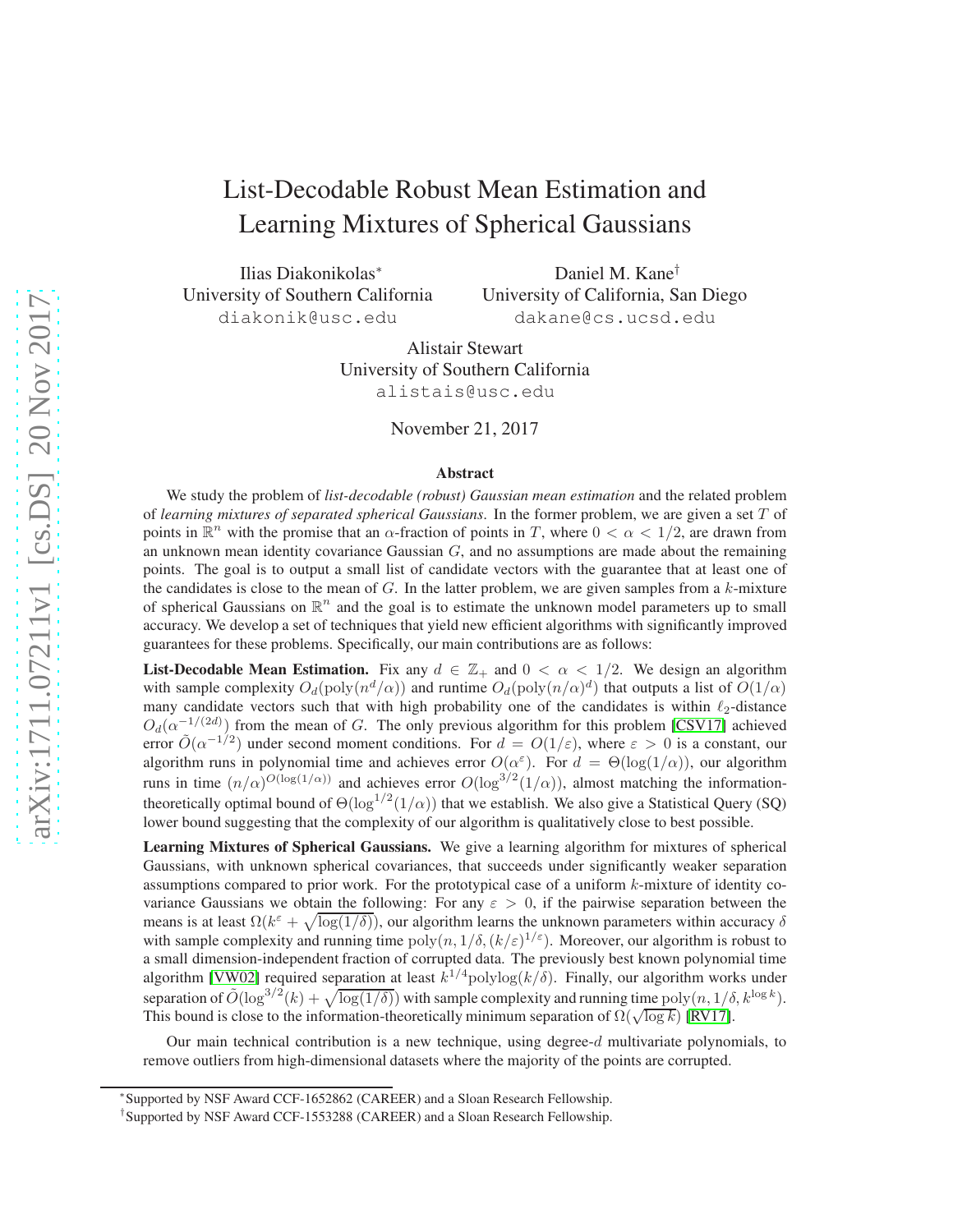# 1 Introduction

# 1.1 Background

This paper is concerned with the problem of efficiently learning high-dimensional spherical Gaussians in the presence of a large fraction of corrupted data, and in the related problem of parameter estimation for mixtures of high-dimensional spherical Gaussians (henceforth, spherical GMMs). Before we state our main results, we describe and motivate these two fundamental learning problems.

The first problem we study is the following:

**Problem 1: List-Decodable Gaussian Mean Estimation.** Given a set T of points in  $\mathbb{R}^n$  and a parameter  $\alpha \in (0, 1/2]$  with the promise that an  $\alpha$ -fraction of the points in T are drawn from  $G \sim$  $N(\mu, I)$  — an unknown mean, identity covariance Gaussian — we want to output a "small" list of candidate vectors  $\{\hat{\mu}_1, \ldots, \hat{\mu}_s\}$  such that at least one of the  $\hat{\mu}_i$ 's is "close" to the mean  $\mu$  of G, in Euclidean distance.

A few remarks are in order: We first note that we make no assumptions on the remaining  $(1-\alpha)$ -fraction of the points in  $T$ . These points can be arbitrary and may be chosen by an adversary that is computationally unbounded and is allowed to inspect the set of good points. We will henceforth call such a set of points  $\alpha$ -corrupted. Ideally, we would like to output a single hypothesis vector  $\hat{\mu}$  that is close to  $\mu$  (with high probability). Unfortunately, this goal is information-theoretically impossible when the fraction  $\alpha$  of good samples is less than 1/2. For example, if the input distribution is a uniform mixture of  $1/\alpha$  many Gaussians whose means are pairwise far from each other, there are  $\Theta(1/\alpha)$  different valid answers and the list must by definition contain approximations to each of them. It turns out that the information-theoretically best possible size of the candidates list is  $s = \Theta(1/\alpha)$ . Therefore, the feasible goal is to design an efficient algorithm that minimizes the Euclidean distance between the unknown  $\mu$  and its closest  $\hat{\mu}_i$ .

The second problem we consider is the familiar task of learning the parameters of a spherical GMM. Let us denote by  $N(\mu, \Sigma)$  the Gaussian with mean  $\mu \in \mathbb{R}^n$  and covariance  $\Sigma \in \mathbb{R}^{n \times n}$ . A Gaussian is called *spherical* if its covariance is a multiple of the identity, i.e.,  $\Sigma = \sigma^2 \cdot I$ , for  $\sigma \in \mathbb{R}_+$ . An *n*dimensional *k-mixture of spherical Gaussians* (spherical *k*-GMM) is a distribution on  $\mathbb{R}^n$  with density function  $F(x) = \sum_{i=1}^{k} w_i N(\mu_i, \sigma_i^2 \cdot I)$ , where  $w_i, \sigma_i \ge 0$ , and  $\sum_{i=1}^{k} w_i = 1$ .

**Problem 2: Parameter Estimation for Spherical GMMs.** Given  $k \in \mathbb{Z}_+$ , a specified accuracy  $\delta > 0$ , and samples from a spherical k-GMM  $F(x) = \sum_{i=1}^{k} w_i N(\mu_i, \sigma_i^2 \cdot I)$  on  $\mathbb{R}^n$ , we want to estimate the parameters  $\{(w_i, \mu_i, \sigma_i), i \in [k]\}$  up to accuracy  $\delta$ . More specifically, we want to return a list  $\{(u_i, v_i, s_i), i \in [k]\}$  so that for some permutation  $\pi \in S_k$ , we have that for all  $i \in [k]$ :  $|w_i - u_{\pi(i)}| \leq \delta, \|\mu_i - \nu_{\pi(i)}\|_2/\sigma_i \leq \delta/w_i$ , and  $|\sigma_i - s_{\pi(i)}|/\sigma_i \leq (\delta/w_i)/\sqrt{n}$ .

If  $F' = \sum_{i=1}^{k} u_i N(\nu_i, s_i^2 \cdot I)$  is the hypothesis distribution, the above definition implies that  $d_{\text{TV}}(F, F') =$  $O(k\delta)$ . We will also be interested in the *robust* version of Problem 2. This corresponds to the setting when the input is an  $\eta$ -corrupted set of samples from a k-mixture of spherical Gaussians, where  $\eta \ll \min_i w_i$ .

Before we proceed with a detailed background and motivation, we point out the connection between these two problems. Intuitively, Problem 2 can be reduced to Problem 1, as follows: We can think of the samples drawn from a spherical GMM as a set of corrupted samples from a single Gaussian — where the Gaussian in question can be *any* of the mixture components. The output of the list decoding algorithm will produce a list of hypotheses with the guarantee that *every* mean vector in the mixture is relatively close to some hypothesis. If in addition the distances between the means and their closest hypotheses are substantially smaller than the distances between the means of different components, this will allow us to reliably cluster our sample points based on which hypothesis they are closest to. We can thus cluster points based on which component they came from, and then we can learn each component independently.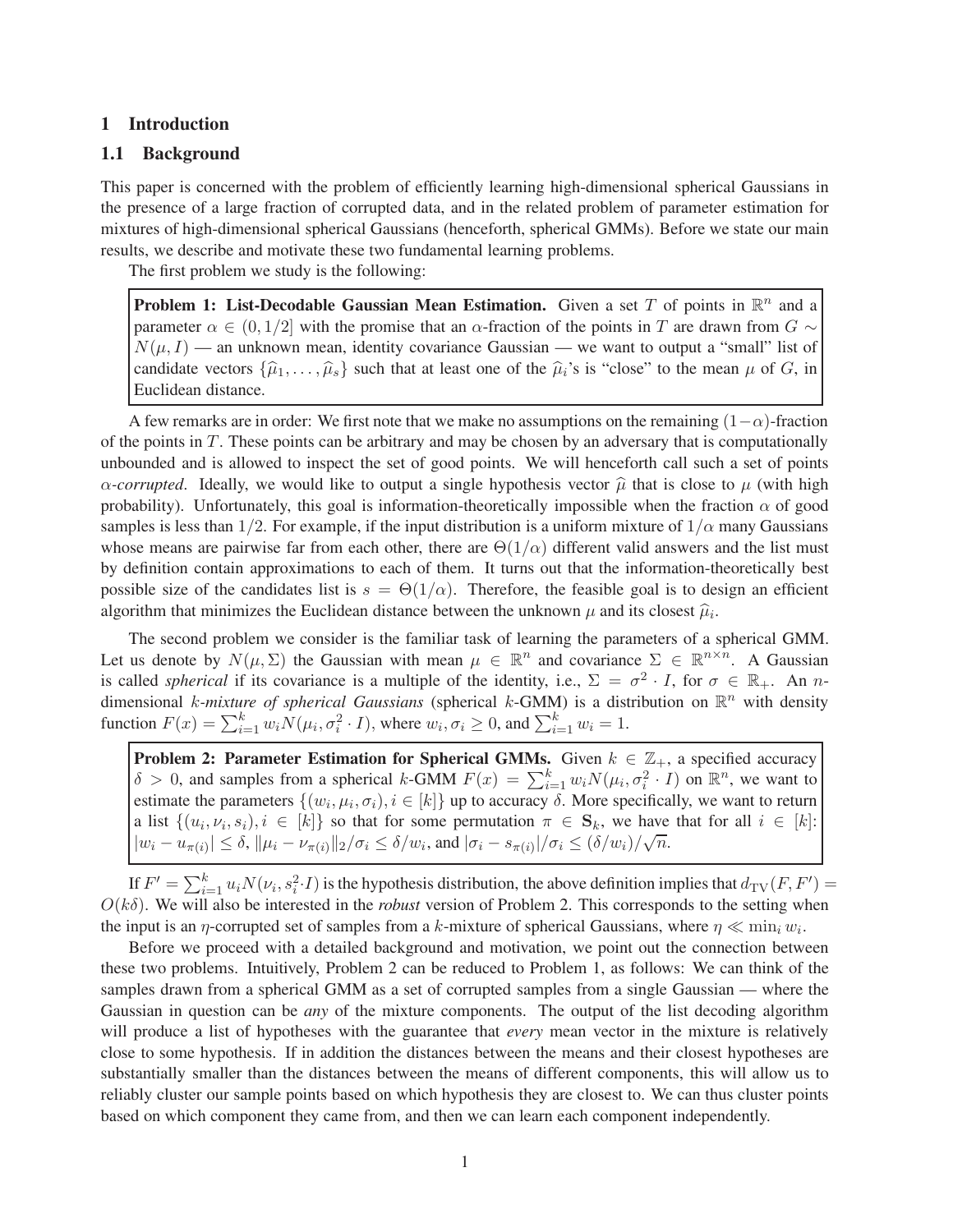## <span id="page-2-0"></span>1.2 List-Decodable Robust Learning

The vast majority of efficient high-dimensional learning algorithms with provable guarantees make strong assumptions about the input data. In the context of unsupervised learning (which is the focus of this paper), the standard assumption is that the input points are independent samples drawn from a known family of generative models (e.g., a mixture of Gaussians). However, this simplifying assumption is rarely true in practice and it is important to design estimators that are *robust* to deviations from their model assumptions.

The field of robust statistics [\[HRRS86,](#page-57-0) [HR09\]](#page-57-1) traditionally studies the setting where we can make *no* assumptions about a *"small" constant* fraction  $\eta$  of the data. The term "small" here means that  $\eta < 1/2$ , hence the input data forms a reasonably accurate representation of the true model. From the informationtheoretic standpoint, robust estimation in this "small error regime" is fairly well understood. For example, in the presence of  $\eta$ -fraction of corrupted data, where  $\eta < 1/2$ , the Tukey median [\[Tuk75\]](#page-58-2) is a robust estimator of location that approximates the mean of a high-dimensional Gaussian within  $\ell_2$ -error  $O(\eta)$  — a bound which is known to be information-theoretically best possible for *any* estimator. The catch is that computing the Tukey median can take exponential time (in the dimension). This curse of dimensionality in the running time holds for essentially all known estimators in robust statistics [\[Ber06\]](#page-56-1).

This phenomenon had raised the following question: *Can we reconcile computational efficiency and robustness in high dimensions?* Recent work in the TCS community made the first algorithmic progress on this front: Two contemporaneous works [\[DKK](#page-56-2)+16, [LRV16\]](#page-57-2) gave the first *computationally efficient* robust algorithms for learning high-dimensional Gaussians (and many other high-dimensional models) with error close to the information-theoretic optimum. Specifically, for the problem of robustly learning an unknown mean Gaussian  $N(\mu, I)$  from an  $\eta$ -corrupted set of samples,  $\eta < 1/2$ , we now know a polynomial-time algorithm that achieves the information-theoretically optimal error of  $O(\eta)$  [\[DKK](#page-56-3)<sup>+</sup>17b].

The aforementioned literature studies the setting where the fraction of corrupted data is relatively small (smaller than 1/2), therefore the real data is the *majority* of the input points. A related setting of interest focuses on the regime when the fraction  $\alpha$  of real data is small — strictly smaller than  $1/2$ . From a practical standpoint, this "large error regime" is well-motivated by a number of pressing machine learning applications (see, e.g., [\[CSV17,](#page-56-0) [SVC16,](#page-58-3) [SKL17\]](#page-58-4)). From a theoretical standpoint, understanding this regime is of fundamental interest and merits investigation in its own right. A specific motivation comes from a previously observed connection to learning mixture models: Suppose we are given samples from the mixture  $\alpha \cdot N(\mu, I) + (1 - \alpha)E$ , i.e.,  $\alpha$ -fraction of the samples are drawn from an unknown Gaussian, while the rest of the data comes from several other populations for which we have limited (or no) information. Can we approximate this "good" Gaussian component, independent of the structure of the remaining components?

More broadly, we would like to understand what type of learning guarantees are possible when the fraction  $\alpha$  of good data is strictly less than  $1/2$ . While outputting a *single* accurate hypothesis is informationtheoretically impossible, one may be able to efficiently compute a *small* list of candidate hypotheses with the guarantee that *at least one of them* is accurate. This is the notion of *list-decodable learning*, a model introduced by [\[BBV08\]](#page-56-4). Very recently, [\[CSV17\]](#page-56-0) first studied the problem of robust high-dimensional estimation in the list-decodable model. In the context of robust mean estimation, [\[CSV17\]](#page-56-0) gave an efficient list-decodable learning algorithm with the following performance guarantee: Assuming the true distribution of the data has bounded covariance, their algorithm outputs a list of  $O(1/\alpha)$  candidate vectors one of which is guaranteed to achieve  $\ell_2$ -error  $\tilde{O}(\alpha^{-1/2})$  from the true mean.

Perhaps surprisingly, several aspects of list-decodable robust mean estimation are poorly understood. For example, is the  $\tilde{O}(\alpha^{-1/2})$  error bound of the [\[CSV17\]](#page-56-0) algorithm best possible? If so, can we obtain significantly better error guarantees assuming additional structure about the real data? Notably — and in contrast to the small error regime — even basic *information-theoretic* aspects of the problem are open. That is, ignoring statistical and computational efficiency considerations, what is the minimum error achievable with  $O(1/\alpha)$  (or poly $(1/\alpha)$ ) candidate hypotheses for a given family of distributions?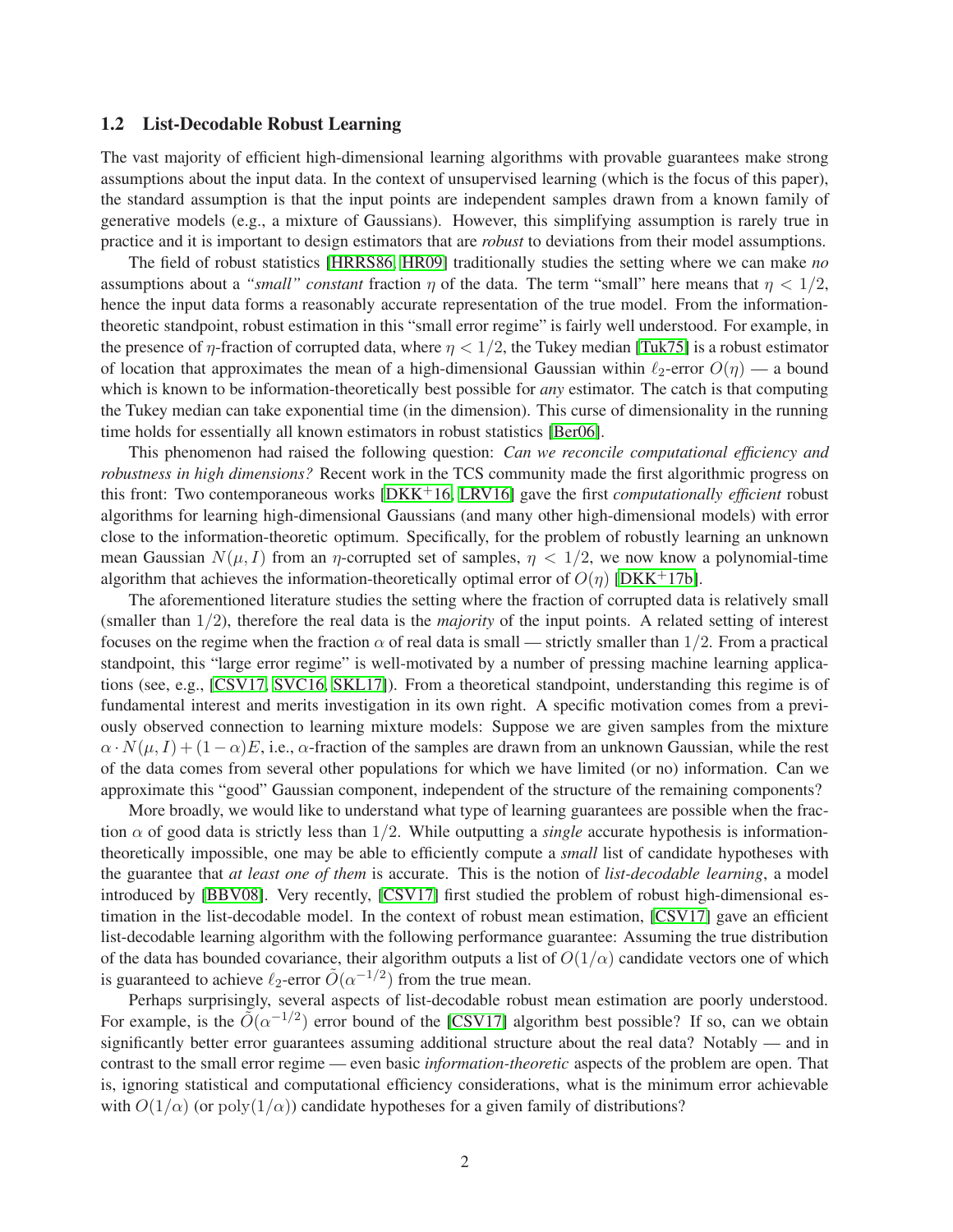The main focus of this work is on the fundamental setting where the good data comes from a Gaussian distribution. Specifically, we ask the following question:

<span id="page-3-0"></span>Question 1.1. *What is the best possible error guarantee (information-theoretically) achievable for listdecodable mean estimation, when the true distribution is an unknown*  $N(\mu, I)$ ? More importantly, what is *the best error guarantee that we can achieve with a computationally efficient algorithm?*

As our first main result, we essentially resolve Question [1.1.](#page-3-0)

# 1.3 Learning Mixtures of Separated Spherical Gaussians

A mixture of Gaussians or *Gaussian mixture model (GMM)* is a convex combination of Gaussian distributions, i.e., a distribution in  $\mathbb{R}^n$  of the form  $F = \sum_{i=1}^k w_i N(\mu_i, \Sigma_i)$ , where the weights  $w_i$ , mean vectors  $\mu_i$ , and covariance matrices  $\Sigma_i$  are unknown. GMMs are one of the most ubiquitous and extensively studied latent variable models in the literature, starting with the pioneering work of Karl Pearson [\[Pea94\]](#page-58-5). In particular, the problem of parameter learning of a GMM from samples has received tremendous attention in statistics and computer science. (See Section [1.5](#page-7-0) for a summary of prior work.)

In this paper, we focus on the natural and important case where each of the components is *spherical*, i.e., each covariance matrix is an unknown multiple of the identity. The majority of prior algorithmic work on this problem studied the setting where there is a minimum *separation* between the means of the components<sup>[1](#page-3-1)</sup>. For the simplicity of this discussion, let us consider the case that the mixing weights are uniform (i.e., equal to  $1/k$ , where k is the number of components) and each component has identity covariance. (We emphasize that the positive results of this paper hold for the general case of an arbitrary mixture of high-dimensional spherical Gaussians, and apply even in the presence of a small dimension-independent fraction of corrupted data.) The problem of learning separated spherical GMMs was first studied by Dasgupta [\[Das99\]](#page-56-5), followed by a long line of works that obtained efficient algorithms under weaker separation assumptions.

The currently best known algorithmic result in this context is the learning algorithm by Vempala and Wang [\[VW02\]](#page-58-0) from 2002. Vempala and Wang gave a spectral algorithm with the following performance guarantee [\[VW02\]](#page-58-0): their algorithm uses  $poly(n, k, 1/\delta)$  samples and time, and learns a spherical k-GMM in n dimensions within parameter distance  $\delta$ , as long as the pairwise distance (separation) between the component mean vectors is at least  $k^{1/4}$ polylog $(nk/\delta)$ . Obtaining a poly $(n, k, 1/\delta)$  time algorithm for this problem that succeeds under weaker separation conditions has been an important open problem since.

Interestingly enough, until very recently, even the information-theoretic aspect of this problem was not understood. Specifically, what is the minimum separation that allows the problem to be solvable with  $poly(n, k, 1/\delta)$  samples? Recent work by Regev and Vijayraghavan [\[RV17\]](#page-58-1) characterized this aspect of the problem: Specifically,  $[RV17]$  showed that the problem of learning spherical k-GMMs (with equal weights and identity covariances) can be solved with  $poly(n, k, 1/\delta)$  *samples* if and only if the means are pairwise separated by at least  $\Theta(\sqrt{\log k})$ . Unfortunately, the approach of [\[RV17\]](#page-58-1) is non-constructive in high dimensions. Specifically, they gave a sample-efficient learning algorithm whose running time is exponential in the dimension. This motivates the following question:

<span id="page-3-2"></span>**Question 1.2.** Is there a  $poly(n, k)$  time algorithm for learning spherical k-GMMs with separation  $o(k^{1/4})$ , *or better*  $O(k^{\varepsilon})$ , for any fixed  $\varepsilon > 0$ ? More ambitiously, is there an efficient algorithm that succeeds under *the information-theoretically optimal separation?*

As our second main result, we make substantial progress towards the resolution of Question [1.2.](#page-3-2)

<span id="page-3-1"></span><sup>&</sup>lt;sup>1</sup>Without any separation assumptions, it is known that the sample complexity of the problem becomes exponential in the number of components [\[MV10,](#page-58-6) [HP15\]](#page-57-3).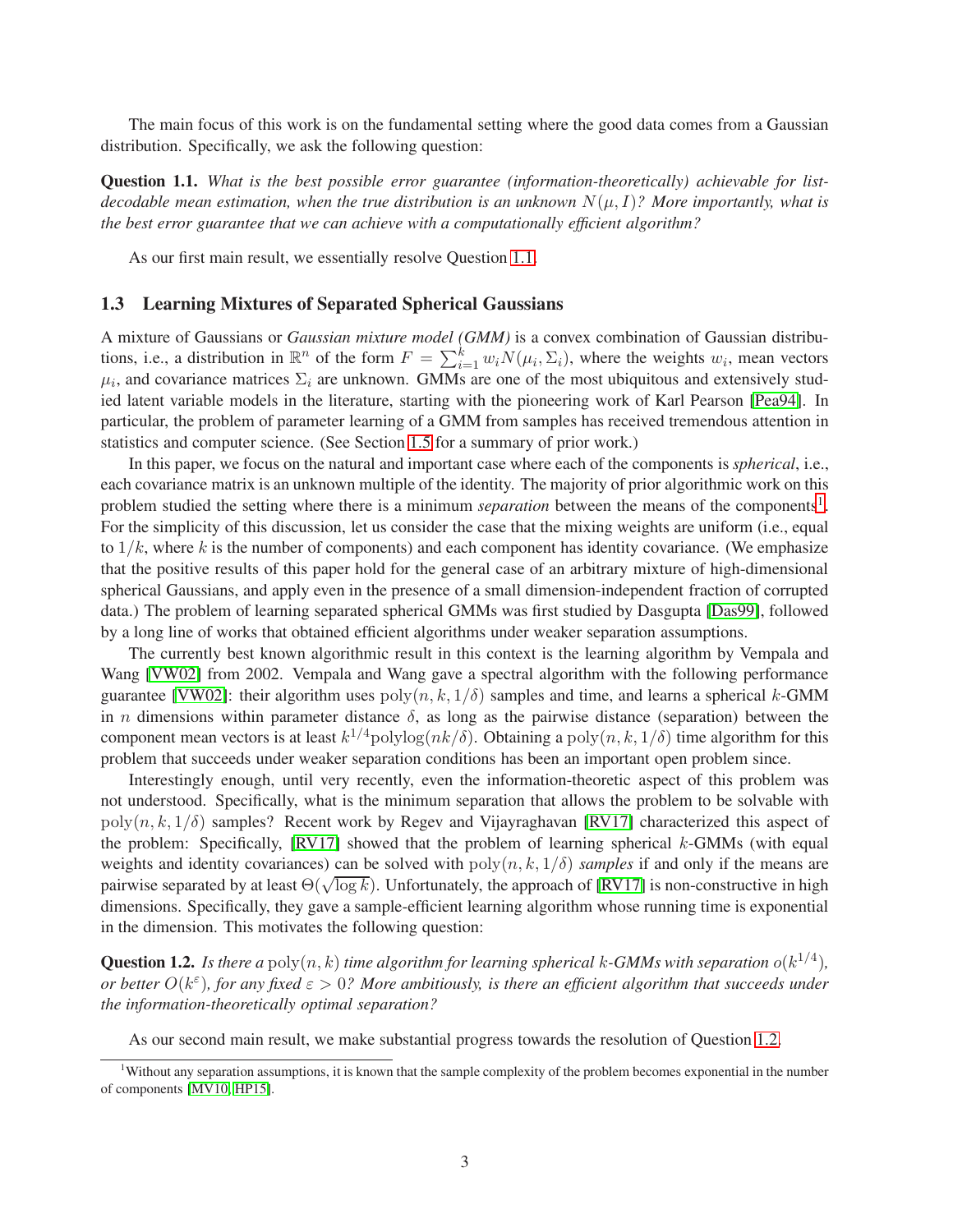# 1.4 Our Contributions

In this paper, we develop a set of techniques that yield new efficient algorithms with significantly better guarantees for Problems 1 and 2. Our algorithms depend in an essential way on the analysis of high degree multivariate polynomials. We obtain a detailed structural understanding of the behavior of high degree polynomials under the standard multivariate Gaussian distribution, and leverage this understanding to design our learning algorithms. More concretely, our main technical contribution is a new technique, using degreed multivariate polynomials, to remove outliers from high-dimensional datasets where the majority of the points are corrupted.

List-Decodable Mean Estimation. Our main result is an efficient algorithm for list-decodable Gaussian mean estimation with a significantly improved error guarantee:

<span id="page-4-1"></span>**Theorem 1.3** (List-Decodable Gaussian Mean Estimation). Fix  $d \in \mathbb{Z}_+$  and  $0 < \alpha < 1$ . There is an *algorithm with the following performance guarantee: Given*  $d, \alpha$ *, and a set*  $T \subset \mathbb{R}^n$  *of cardinality*  $|T| =$  $O(d^{2d}) \cdot n^{O(d)} / \text{poly}(\alpha)$  *with the promise that*  $\alpha$ -fraction of the points in T are independent samples from an *unknown*  $G$  ∼  $N(\mu, I)$ ,  $\mu \in \mathbb{R}^n$ , the algorithm runs in time  $O(nd/\alpha)^{O(d)}$  and with high probability outputs *a list of*  $O(1/\alpha)$  *vectors one of which is within*  $\ell_2$ -distance  $\tilde O_d(\alpha^{-1/(2d)})$  *of the mean*  $\mu$  *of G.* 

We note that the  $\tilde{O}(\cdot)$  notation hides polylogarithmic factors in its argument. See Theorem [3.1](#page-13-0) for a more detailed formal statement.

*Discussion and Comparison to Prior Work.* As already mentioned in Section [1.2,](#page-2-0) the only previously known algorithm for list-decodable mean estimation (for  $\alpha < 1/2$ ) is due to [\[CSV17\]](#page-56-0) and achieves error  $\tilde{O}(\alpha^{-1/2})$  under a bounded covariance assumption for the good data. As we will show later in this section (Theorem [1.5\)](#page-7-1), this error bound is information-theoretically (essentially) best possible under such a second moment condition. Hence, additional assumptions about the good data are necessary to obtain a stronger bound. It should also be noted that the algorithm [\[CSV17\]](#page-56-0) does not lead to a better error bound, even for the case that the good distribution is an identity covariance Gaussian<sup>[2](#page-4-0)</sup>.

Our algorithm establishing Theorem [1.3](#page-4-1) achieves substantially better error guarantees under stronger assumptions about the good data. The parameter  $d$  quantifies the tradeoff between the error guarantee and the sample/computational complexity of our algorithm. Even though it is not stated explicitly in Theorem [1.3,](#page-4-1) we note that for  $d = 1$  our algorithm straightforwardly extends to all subgaussian distributions (with parameter  $\nu = O(1)$ ), and gives error  $\tilde{O}(\alpha^{-1/2})$ . We also remark that our algorithm is spectral — in contrast to [\[CSV17\]](#page-56-0) that relies on semidefinite programming — and it may be practical for small constant values of  $d$ .

There are two important parameter regimes we would like to highlight: First, for  $d = O(1/\varepsilon)$ , where  $\varepsilon > 0$  is an arbitrarily small constant, Theorem [1.3](#page-4-1) yields a polynomial time algorithm that achieves error of  $O(\alpha^{\varepsilon})$ . Second, for  $d = \Theta(\log(1/\alpha))$ , Theorem [1.3](#page-4-1) yields an algorithm that runs in time  $(n/\alpha)^{O(\log(1/\alpha))}$ and achieves error of  $\tilde{O}(\log^{3/2}(1/\alpha))$ . This error bound comes close to the information-theoretic optimum of  $\Theta(\sqrt{\log(1/\alpha)})$ , established in Theorem [1.5.](#page-7-1) While we do not prove it in this version of the paper, we believe that an adaptation of our algorithm works under the optimal separation of  $O(\sqrt{\log(1/\alpha)})$ .

A natural question is whether there exists a  $poly(n/\alpha)$  time list-decodable mean estimation algorithm with error polylog( $1/\alpha$ ), or even  $\Theta(\sqrt{\log(1/\alpha)})$ . In Theorem [1.6,](#page-7-2) we prove a Statistical Query (SQ) lower bound suggesting that the existence of such an algorithm is unlikely. More specifically, our SQ lower bound gives evidence that the complexity of our algorithm is qualitatively best possible.

<span id="page-4-0"></span><sup>&</sup>lt;sup>2</sup>Intuitively, this holds because the [\[CSV17\]](#page-56-0) algorithm only uses the first two empirical moments. It can be shown that more moments are necessary to improve on the  $O(\alpha^{-1/2})$  error bound (see the construction in the proof of Theorem [1.6\)](#page-7-2).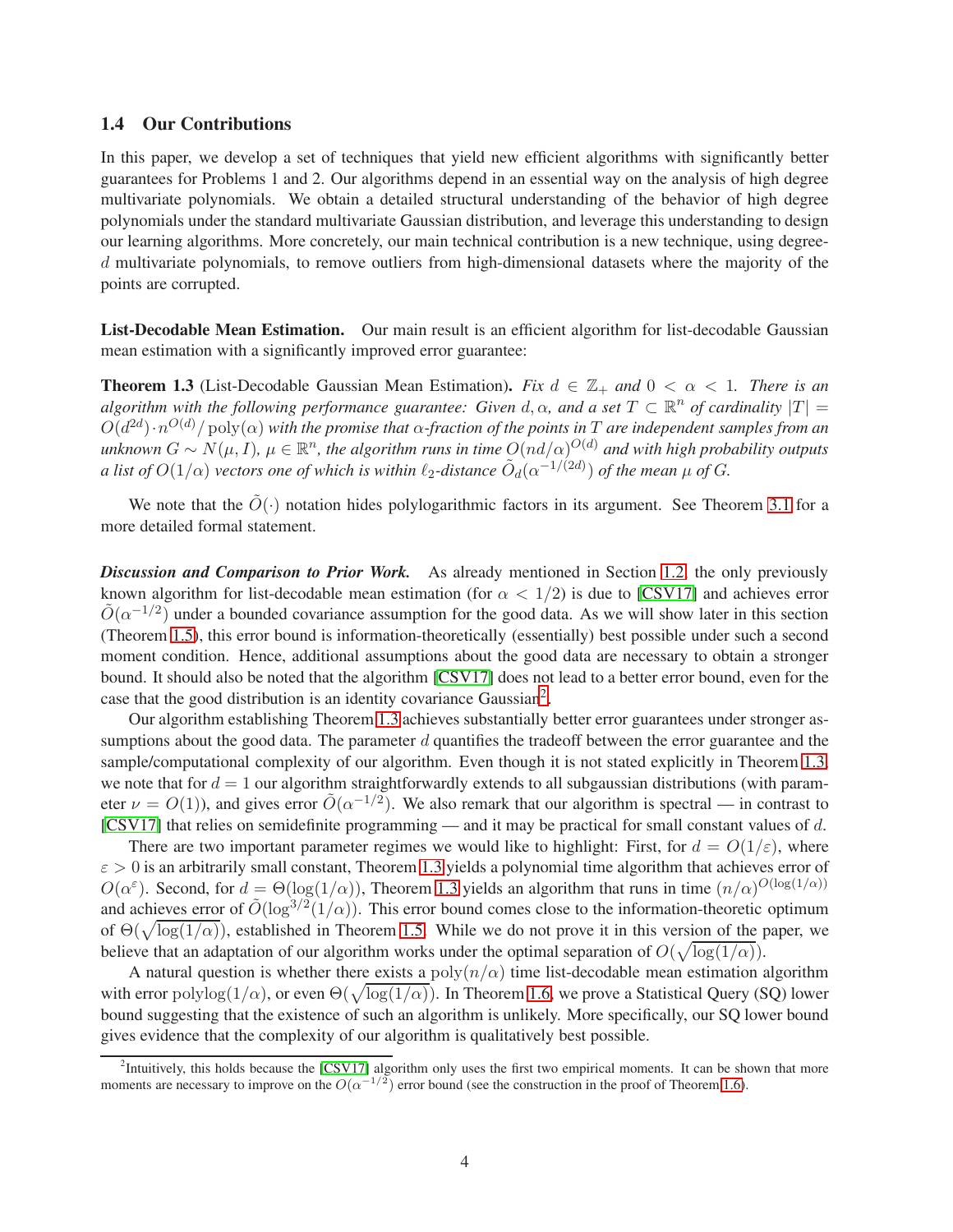*High-Level Overview of Technical Contributions.* Let  $G \sim N(\mu, I)$  be the unknown mean Gaussian from which the  $\alpha$ -fraction of good samples S are drawn, and T be the  $\alpha$ -corrupted set of points given as input. We design an algorithm that iteratively detects and removes outliers from  $T$ , until we are left with a collection of  $s = O(1/\alpha)$  many subsets  $T_1, \ldots, T_s$  of T one of which is substantially "cleaner" than T. Specifically, the empirical mean of at least one of the  $T_i$ 's will be  $\tilde{O}_d(\alpha^{-1/(2d)})$  close to the unknown mean  $\mu$  of G. Our algorithm is "spectral" in the sense that it works by analyzing the eigendecomposition of certain matrices constructed from degree-d moments of the empirical distribution. Specifically, to achieve error of  $\tilde{O}_d(\alpha^{-1/(2d)})$ , the algorithm of Theorem [1.3](#page-4-1) works with matrices of dimension  $O(n^d) \times O(n^d)$ .

At a very high-level, our approach bears a similarity to the "filter" method — a spectral technique to iteratively detect and remove outliers from a dataset — introduced in  $[DKK^+16]$ , for efficient robust estimation in the "small error regime" (corresponding to  $\alpha \gg 1/2$ ). Specifically, our algorithm tries to identify degree-d polynomials  $p : \mathbb{R}^n \to \mathbb{R}$  such that the behavior of p on the corrupted set of samples T is significantly different from the expected behavior of  $p$  on the good set of samples  $S$ . One way to achieve this goal  $[DKK^+16, DKS16b]$  $[DKK^+16, DKS16b]$  is by finding polynomials p with unexpectedly large empirical variance. The hope is that if we find such a polynomial, we can then use it to identify a set of points with a large fraction of corrupted samples and remove it to clean up our data set. This idea was previously used for robust estimation in the small error regime.

A major complication that occurs in the regime of  $\alpha < 1/2$  is that since fewer than half of our samples are good, the values of such a polynomial  $p$  might concentrate in several clusters. As a consequence, we will not necessarily be able to identify which cluster contains the good samples. In order to deal with this issue, we need to develop new techniques for outlier removal that handle the setting that the good data is a small fraction of our dataset. Roughly speaking, we achieve this by performing a suitable clustering of points based on the values of  $p$ , and returning multiple (potentially overlapping) subsets of our original dataset  $T$ with the guarantee that at least one of them will be a cleaner version of  $T$ . This new paradigm for performing outlier removal in the large error regime may prove useful in other contexts as well.

A crucial technical contribution of our approach is the use of degree more than one polynomials for outlier removal in this setting. The intuitive reason for using polynomials of higher degree is this: A small fraction of points that are far from the true mean in some particular direction will have a more pronounced effect on higher degree moments. Therefore, taking advantage of the information contained in higher moments should allow us to discern smaller errors in the distance from the true mean. The difficulty is that it is not clear how to algorithmically exploit the structure of higher degree moments in this setting.

The major obstacle is the following: Since we do not know the mean  $\mu$  of  $G$  — this is exactly the quantity we are trying to approximate! — we are also not able to evaluate the variance  $\text{Var}[p(G)]$  of  $p(G)$ . If p was a degree-1 polynomial, this would not be a problem, as the variance  $\text{Var}[p(G)]$  does not depend on  $\mu$ . But for degree at least 2 polynomials, the dependence of  $Var[p(G)]$  on  $\mu$  becomes a fundamental difficulty. Thus, although we can potentially find polynomials with unexpectedly large empirical variance, we will have no way of knowing whether this is due to corrupted points  $x \in T$  (on which  $p(x)$  is abnormally far from its true mean), or due to errors in our estimation of the mean of G causing us to underestimate the variance  $Var[p(G)]$ .

In order to circumvent this difficulty, we require a number of new ideas, culminating in an algorithm that allows us to either verify that the variance of  $p(G)$  is close to what we are expecting, or to find some other polynomial that allows us to remove outliers.

Learning Mixtures of Separated Spherical GMMs. We leverage the connection between list-decodable learning and learning mixture models to obtain an efficient algorithm for learning spherical GMMs under much weaker separation assumptions. Specifically, by using the algorithm of Theorem [1.3](#page-4-1) combined with additional algorithmic ideas, we obtain our second main result: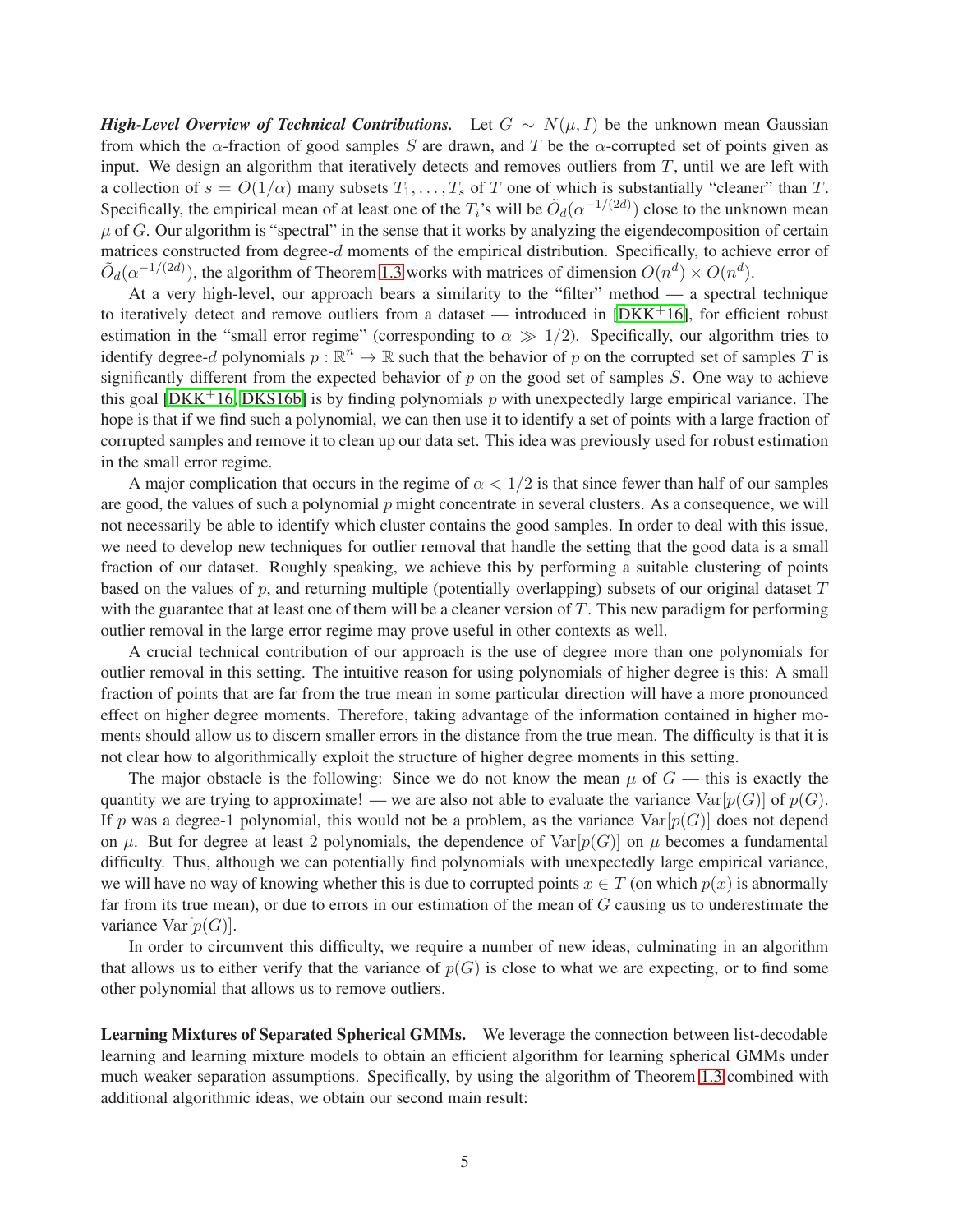<span id="page-6-0"></span>Theorem 1.4 (Learning Separated Spherical GMMs). *There is an algorithm with the following performance* guarantee: Given  $d \in \mathbb{Z}_+$ ,  $\alpha > 3\delta \ge 0$ , and sample access to a k-mixture of spherical Gaussians  $F = \sum_{i=1}^k w_i N(\mu_i, \sigma_i^2 I)$  on  $\mathbb{R}^n$ , where  $n = \Omega(\log(1/\alpha))$ , with  $w_i \ge \alpha$  for all i, and so that  $\|\mu_i - \mu_j\|_2/(\sigma_i +$ *is at least*

$$
S \stackrel{\text{def}}{=} C \left( \alpha^{-1/(2d)} \sqrt{d} (d + \log(1/\alpha)) \log (2 + \log(1/\alpha))^2 + \sqrt{\log(k/\delta)} \right) ,
$$

*for all*  $i \neq j$ , for  $C > 0$  *a sufficiently large constant, the algorithm draws*  $poly(n, (dk/\delta)^d)$  *samples from* F, runs in time  $poly(n, (dk/\delta)^d)$ , and with high probability returns a list  $\{(u_i, \nu_i, s_i), i \in [k]\}$ , such that *the following conditions hold (up to a permutation):*  $|u_i - w_i| = O(\delta)$ ,  $\|\mu_i - \nu_i\|_2 / \sigma_i = O(\delta / w_i)$ , and  $|s_i - \sigma_i| / \sigma_i = O(\delta/w_i) / \sqrt{n}.$ 

The reader is also referred to Proposition [4.3](#page-42-0) for a more detailed statement that also allows a small, dimension-independent fraction of adversarial noise in the input samples.

*Discussion and High-Level Overview.* To provide a cleaner interpretation of Theorem [1.4,](#page-6-0) we focus on the prototypical case of a uniform mixture of identity covariance Gaussians. For this case, Theorem [1.4](#page-6-0) reduces to the following statement (see Corollary [4.12\)](#page-48-0): For any  $\varepsilon > 0$ , if the pairwise separation between the means is at least  $\Omega(k^{\varepsilon} + \sqrt{\log(k/\delta)})$ , our algorithm learns the parameters up to accuracy  $\delta$  in time poly  $(n, 1/\delta, (k/\varepsilon)^{1/\varepsilon})$ . Prior to our work, the best known efficient algorithm [\[VW02\]](#page-58-0) required separation  $\Omega(k^{1/4} + \sqrt{\log(k/\delta)})$ . Also note that by setting  $d = \Theta(\log k)$ , we obtain a learning algorithm with sample complexity and running time  $poly(n, 1/\delta, k^{\log k})$  that works with separation of  $\tilde{O}(\log^{3/2}(k) + \sqrt{\log(1/\delta)})$ . This separation bound comes close to the information-theoretically minimum of  $\Omega(\sqrt{\log k})$  [\[RV17\]](#page-58-1). (We also note that improving the error bound in Theorem [1.3](#page-4-1) to  $O(\sqrt{\log(1/\alpha)})$ , for  $d = O(\log(1/\alpha))$ , would directly improve our separation bound to  $O(\sqrt{\log k})$ .)

We now provide an intuitive explanation of our spherical GMM learning algorithm. First, we note that we can reduce the dimension of the problem from  $n$  down to some function of k. When the covariance matrices of the components are nearly identical, this can be done with a twist of standard techniques. For the case of arbitrary covariances, we need to employ a few additional ingredients.

When each component has the same covariance matrix, the learning algorithm is quite simple: We start by running our list-decoding algorithm (Theorem [1.3\)](#page-4-1) with appropriate parameters to get a small list of hypothesis means. We then associate each sample with the closest element of our list. At this point, we can cluster the points based on which means they are associated to and use this clustering to accurately learn the correct components.

The general case, when the covariances of the components are arbitrary, is significantly more complex. In this case, we can recover a list  $H$  of candidate means only after first guessing the radius of the component that we are looking for. Without too much difficulty, we can find a large list of guesses and thereby produce a list of hypotheses of size  $poly(n/\alpha)$ . However, clustering based on this list now becomes somewhat more difficult, as we do not know the radius at which to cluster. We address this issue by performing a secondary test to determine whether or not the cluster that we have found contains many points at approximately the correct distance from each other.

Minimax Error Bounds and SQ Lower Bounds. As mentioned in Section [1.2,](#page-2-0) even the following information-theoretic aspect of list-decodable mean estimation is open: Ignoring sample complexity and running time, how small a distance from the true mean can be achieved with  $poly(1/\alpha)$  many hypotheses or number of hypotheses that is only a function of  $\alpha$ , i.e., independent of the dimension n?

Theorem [1.3](#page-4-1) implies that we can achieve error polylog( $1/\alpha$ ) for Gaussians. We show that the optimal error bound (upper and lower bound) for the case  $N(\mu, I)$  and more generally for subgaussian distributions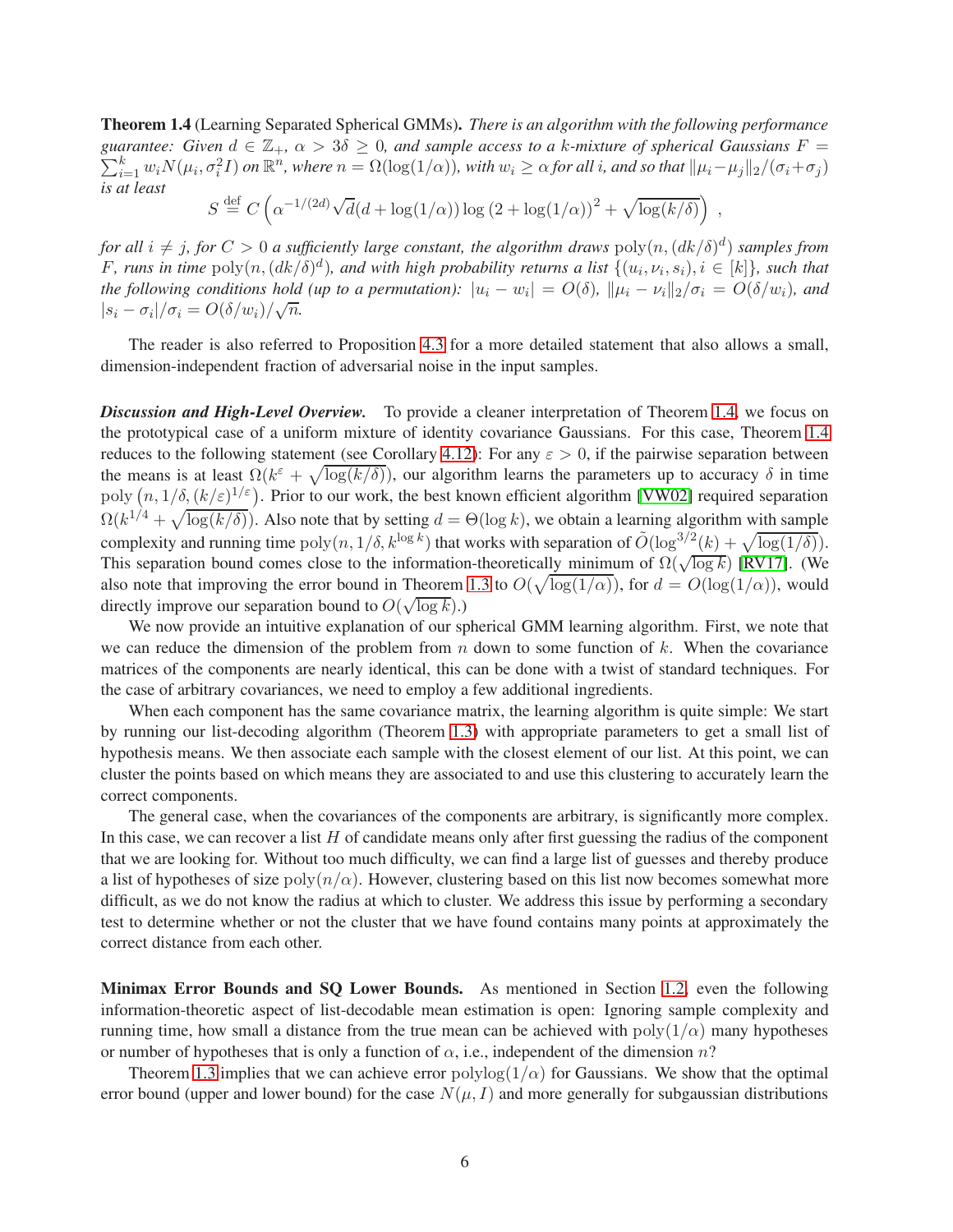is in fact  $\Theta(\sqrt{\log(1/\alpha)})$ . Moreover, under bounded k-th moment assumptions, for even k, the optimal error is  $\Theta_k(\alpha^{-1/k})$ .

<span id="page-7-1"></span>**Theorem 1.5** (Minimax Error Bounds). Let  $0 < \alpha < 1/2$ . There exists an (inefficient) algorithm that given a *set of* α*-corrupted samples from a distribution* D*, where (a)* D *is subgaussian with bounded variance in each direction, or (b)* D *has bounded first* k *moments, for even* k*, outputs a list of* O(1/α) *vectors one of which is within distance*  $g(\alpha)$  *from the mean*  $\mu$  *of* D, and  $g(\alpha) = O(\sqrt{\log(1/\alpha)})$  *in case* (*a*) *and*  $g(\alpha) = O_k(\alpha^{-1/k})$ *in case (b). Moreover, these error bounds are optimal, up to constant factors. Specifically, the error bound of (a) cannot be asymptotically improved even if*  $D = N(\mu, I)$ *, as long as the list size is* poly $(1/\alpha)$ *. The error bound of (b) cannot be asymptotically improved as long as the list size is only a function of*  $\alpha$ *.* 

For the detailed statements, the reader is referred to Section [5.](#page-49-0)

We now turn to our computational lower bounds. Given Theorem [1.5,](#page-7-1) the following natural question arises: For the case of Gaussians, can we achieve the minimax bound in polynomial time? We provide evidence that this may not be possible, by proving a Statistical Query (SQ) lower bound for this problem. Recall that a Statistical Query (SQ) algorithm [\[Kea98\]](#page-57-4) relies on an oracle that given any bounded function on a single domain element provides an estimate of the expectation of the function on a random sample from the input distribution. This is a restricted but broad class of algorithms, encompassing many algorithmic techniques in machine learning. A recent line of work [\[FGR](#page-57-5)+13, [FPV15,](#page-57-6) [FGV17,](#page-57-7) [Fel17\]](#page-57-8) developed a framework of proving unconditional lower bounds on the complexity of SQ algorithms for search problems over distributions.

By leveraging this framework, using the techniques of our previous work [\[DKS16b\]](#page-56-6), we show that any SQ algorithm for list-decodable Gaussian mean estimation that guarantees error  $\alpha^{-1/d}$ , for some  $d \geq 2$ , requires either high accuracy queries or exponentially many queries:

<span id="page-7-2"></span>Theorem 1.6 (SQ Lower Bounds). *Any SQ list-decodable mean estimation algorithm for*  $G ∼ N(μ, I)$  *that returns a list of sub-exponential size so that some element in the list is within distance*  $O(\alpha^{-1/d})$  *of the mean*  $\mu$  of G requires either queries of accuracy  $2^{O((1/\alpha)^{2/d})} \cdot n^{-\Omega(d)}$  or  $2^{n^{\Omega(1)}}$  queries.

The reader is referred to Section [5.2](#page-54-0) for the formal statement and proof.

# <span id="page-7-0"></span>1.5 Related Work

Robust Estimation. The field of robust statistics [\[Tuk60,](#page-58-7) [Hub64,](#page-57-9) [HR09,](#page-57-1) [HRRS86,](#page-57-0) [RL05\]](#page-58-8) studies the design of estimators that are stable to model misspecification. After several decades of investigation, the statistics community has discovered a number of estimators that are provably robust in the sense that they can tolerate a constant (less than 1/2) fraction of corruptions, independent of the dimension. While the informationtheoretic aspects of robust estimation have been understood, the central algorithmic question — that of designing robust and computationally efficient estimators in high-dimensions — had remained open.

Recent work in computer science  $[DKK^+16, LRV16]$  $[DKK^+16, LRV16]$  $[DKK^+16, LRV16]$  shed light to this question by providing the first efficient robust learning algorithms for a variety of high-dimensional distributions. Specifically,  $[DKK<sup>+</sup>16]$  $[DKK<sup>+</sup>16]$ gave the first robust learning algorithms that can tolerate a constant fraction of corruptions, independent of the dimension. Subsequently, there has been a flurry of research activity on algorithmic robust highdimensional estimation. This includes robust estimation of graphical models [\[DKS16a\]](#page-56-7), handling a large fraction of corruptions in the list-decodable model [\[CSV17,](#page-56-0) [SCV17\]](#page-58-9), developing robust algorithms under sparsity assumptions [\[BDLS17\]](#page-56-8), obtaining optimal error guarantees  $[DKK^+17b]$ , establishing computational lower bounds for robust estimation [\[DKS16b\]](#page-56-6), establishing connections with robust supervised learning [\[DKS17\]](#page-56-9), and designing practical algorithms for data analysis applications [\[DKK](#page-56-10)+17a].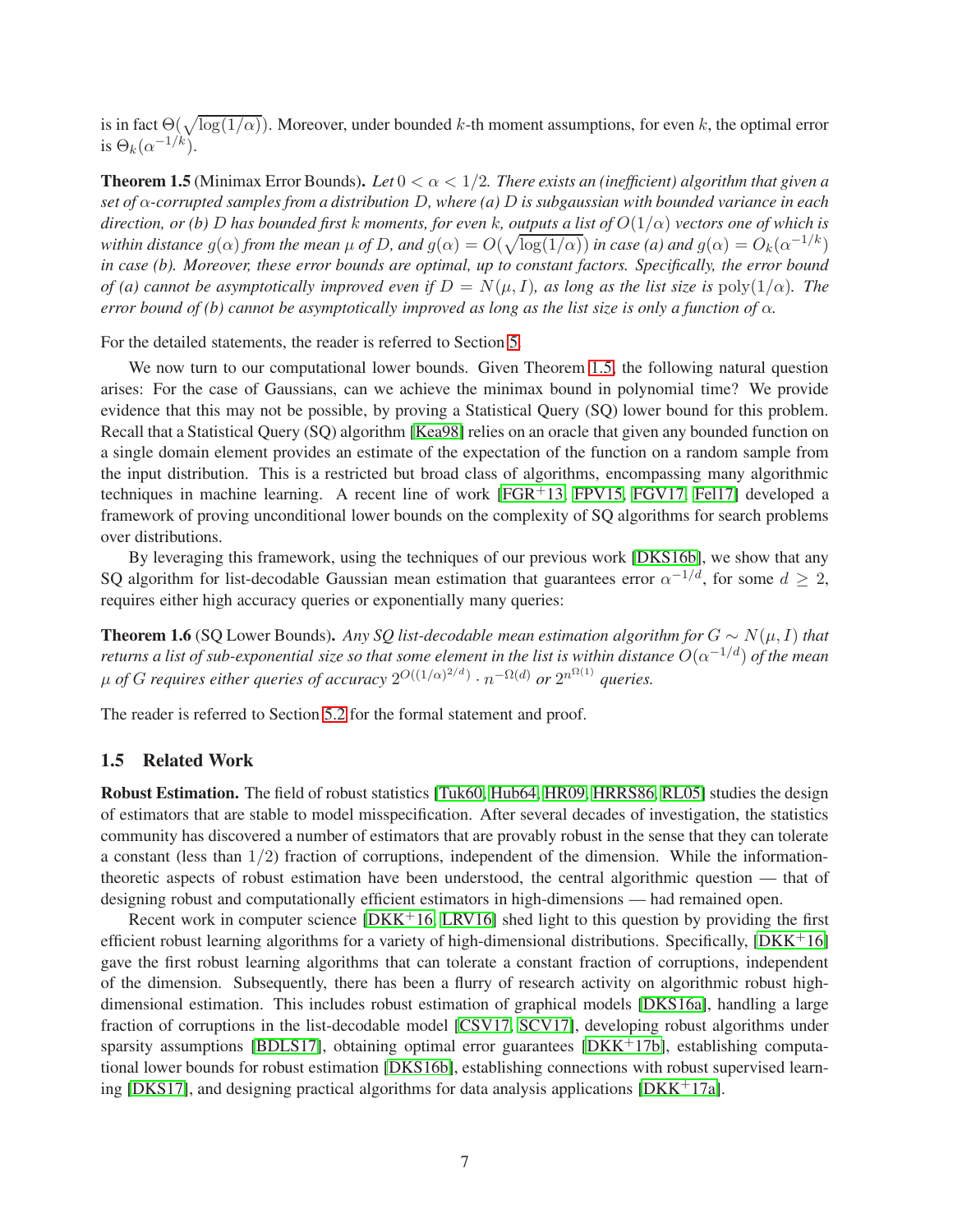Learning GMMs. A long line of work initiated by Dasgupta [\[Das99\]](#page-56-5), see, e.g., [\[AK01,](#page-55-0) [VW02,](#page-58-0) [AM05,](#page-56-11) [KSV08,](#page-57-10) [BV08\]](#page-56-12), provides computationally efficient algorithms for recovering the parameters of a GMM under various separation assumptions between the mixture components. More recently, efficient parameter learning algorithms were obtained [\[MV10,](#page-58-6) [BS10,](#page-56-13) [HP15\]](#page-57-3) under minimal information-theoretic separation assumptions. Without separation conditions, the sample complexity of parameter estimation is known to scale exponentially with the number of components, even in one dimension [\[MV10,](#page-58-6) [HP15\]](#page-57-3). To circumvent this information-theoretic bottleneck of parameter learning, a related line of work has studied parameter learning in a smoothed setting [\[HK13,](#page-57-11) [GVX14,](#page-57-12) [BCMV14,](#page-56-14) [ABG](#page-55-1)<sup>+</sup>14, [GHK15\]](#page-57-13). The related problems of density estimation and proper learning for GMMs have also been extensively studied [\[FOS06,](#page-57-14) [SOAJ14,](#page-58-10) [MV10,](#page-58-6) [HP15,](#page-57-3) [ADLS17,](#page-55-2) [LS17\]](#page-58-11). In density estimation (resp. proper learning), the goal is to output some hypothesis (resp. GMM) that is close to the unknown mixture in total variation distance.

Most relevant to the current work is the classical work of Vempala and Wang [\[VW02\]](#page-58-0) and the very recent work by Regev and Vijayraghavan [\[RV17\]](#page-58-1). Specifically, [\[VW02\]](#page-58-0) gave an efficient algorithm that learns the parameters of *spherical* GMMs under the weakest separation conditions known to date. On the other hand, [\[RV17\]](#page-58-1) characterize the separation conditions under which parameter learning for spherical GMMs can be solved with  $poly(n, k, 1/\delta)$  *samples*. Whether such a separation can be achieved with an efficient algorithm was left open in [\[RV17\]](#page-58-1). Our work makes substantial progress in this direction.

## 1.6 Detailed Overview of Techniques

## 1.6.1 List-Decodable Mean Estimation

Outlier Removal and Challenges of the Large Error Regime. We start by reviewing the framework of  $[DKK<sup>+</sup>16]$  for robust mean estimation in the small error regime, followed by an explanation of the main difficulties that arise in the large error regime of the current paper.

In the small error regime, the "filtering" algorithm of  $[DKK^+16]$  for robust Gaussian mean estimation works by iteratively detecting and removing outliers (corrupted samples) until the empirical variance in every direction is not much larger than expected. If every direction has small empirical variance, then the true mean and the empirical mean are close to each other [\[DKK](#page-56-2)<sup>+</sup>16]. Otherwise, the [\[DKK](#page-56-2)<sup>+</sup>16] algorithm projects the input points in a direction of maximum variance and throws away those points whose projections lie unexpectedly far from the empirical median in this direction. While this iterative spectral technique for outlier removal is by now well-understood for the small error regime (and has been applied to various settings), there are two major obstacles that arise if one wants to generalize it to the large error regime, i.e., where only a small fraction  $\alpha$  of samples are good.

The first difficulty is that even the one-dimensional version of the problem in the large error regime is non-trivial. Specifically, consider a direction v of large empirical variance. The  $[DKK^+16]$  algorithm exploits the fact that the empirical median is a robust estimator of the mean in the one-dimensional setting. In contrast, in the large error regime, it is not clear how to approximate the true mean of a one-dimensional projection. This holds for the following reason: The input distribution can simulate a mixture of  $1/\alpha$  many Gaussians whose means are far from each other, and the algorithm will have no way of knowing which is the real one. In order to get around this obstacle, we construct more elaborate outlier-removal algorithms, which we call *multifilters*. Roughly speaking, a multifilter can return several (potentially overlapping) subsets of the original dataset T with the guarantee that *at least one* of these subsets is substantially "cleaner" than T.

The second difficulty is somewhat harder to deal with. As already mentioned, the filtering algorithm of  $[DKK^+16]$  iteratively removes outliers by looking for directions in which the empirical distribution has a substantially larger variance than it should. In the low error regime, this approach does a good job of detecting are removing the corrupted points that can move the empirical mean far from the true mean. In the large error regime, the situation is substantially different. In particular, it is entirely possible that the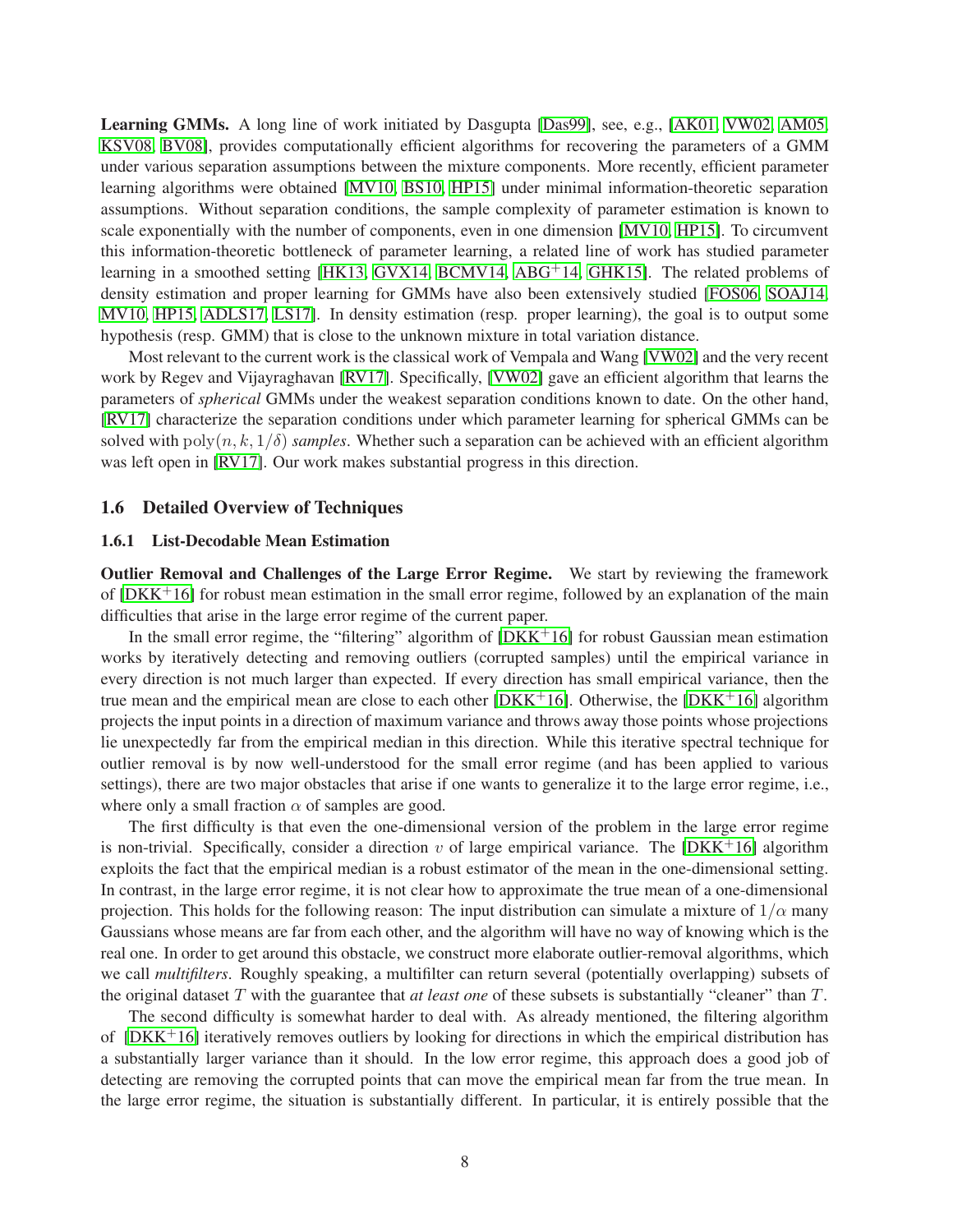empirical distribution does not have abnormally large variance in *any* direction, while still the empirical mean is  $\Omega(\sqrt{1/\alpha})$ -far from the true mean. That is, considering the variance of one-dimensional projections of our dataset in various directions seems inadequate in order to improve the  $O(\sqrt{1/\alpha})$  error bound. This obstacle is inherent: the variance of *linear polynomials* (projections) is not a sufficiently accurate method of detecting a small fraction of good samples being substantially displaced from the mean of the bad samples. To circumvent this obstacle, we will use *higher degree polynomials*, which are much more sensitive to a small fraction of points being far away from the others. In particular, our algorithms will search for degreed polynomials that have abnormally large expectation or variance, and use such polynomials to construct our multifilters.

Overview of List-Decodable Mean Estimation Algorithm. The basic overview of our algorithm is as follows: We compute the sample mean  $\mu_T$  of the  $\alpha$ -corrupted set T, and then search for (appropriate) degreed polynomials whose empirical expectation or variance is too large relative to what it should be, assuming that the good distribution G is  $N(\mu_T, I)$  — an identity covariance Gaussian with mean  $\mu_T$ . We note that this task can be done efficiently with an eigenvalue computation, by taking advantage of the appropriate orthogonal polynomials. If there are no degree-d polynomials with too large variance, we can show that the sample mean  $\mu_T$  is within distance  $\tilde{O}_d(\alpha^{-1/(2d)})$  from the true mean. On the other hand, if we do find a degree-d polynomial with abnormally large variance, we will be able to produce a multifilter and make progress. This top-level algorithm is described in detail in Section [3.9.](#page-38-0)

We now sketch how to exploit the existence of a large variance polynomial  $p$  to construct a multifilter. Intuitively, the existence of such a polynomial  $p$  suggests that there are many points that are far away from other points, and therefore separating these points into (potentially overlapping) clusters should guarantee that almost all good points are in the same cluster. Unfortunately, for this idea to work, we need to know that the variance of p on the good set of points S is not too large. For degree-1 polynomials p this condition holds automatically. If S is a sufficiently large set of samples from  $G \sim N(\mu, I)$  and p is a normalized linear form, then  $Var[p(S)] \approx Var[p(G)] = 1$ . But if p has degree at least 2, the variance  $Var[p(S)]$  depends on the true mean  $\mu$ , which unfortunately is unknown. Fortunately, there is a way to circumvent this obstacle by either producing a multifilter or verifying that the variance  $Var[p(G)]$  is not too large.

We do this as follows: Firstly, we show that the variance  $Var[p(G)]$ ,  $G \sim N(\mu, I)$ , can be expressed as an average of  $p_i^2(\mu)$  for some explicitly computable, normalized, homogeneous polynomials  $p_i$  (see Lemma [3.24\)](#page-28-0). We then need to algorithmically verify that the polynomials  $p_i(\mu)$  are not too large. This is difficult to do directly, so instead we replace each  $p_i$  by the corresponding *multilinear* polynomial  $q_i$ , and note that  $p_i(\mu)$  is the average value of  $q_i$  at many independent copies of G. If this is large, then it means that evaluating  $q_i$  at a random tuple of samples will often have larger than expected size.

This idea will allow us to produce a multifilter for the following reason: Since each  $q_i$  is multilinear, this essentially allows us to write it as a composition of linear functions. More rigorously, we use the following iterative process: We iteratively plug-in variables one at a time to  $q_i$ . If at any step the size of the resulting polynomial jumps substantially, then the fact that this size is not well-concentrated as we try different samples will allow us to produce a multifilter. The details of this argument are given in Lemma [3.27](#page-32-0) of Section [3.7.](#page-32-1)

#### 1.6.2 Learning Spherical GMMs

The Identity Covariance Case. Since a Gaussian mixture model can simultaneously be thought of as a mixture of any one of its components with some error distribution, applying our list-decoding algorithm to samples from a GMM will return a list of hypotheses so that *every* mean in the mixture is close to some hypothesis in the list. We can then use this list to cluster our samples by component.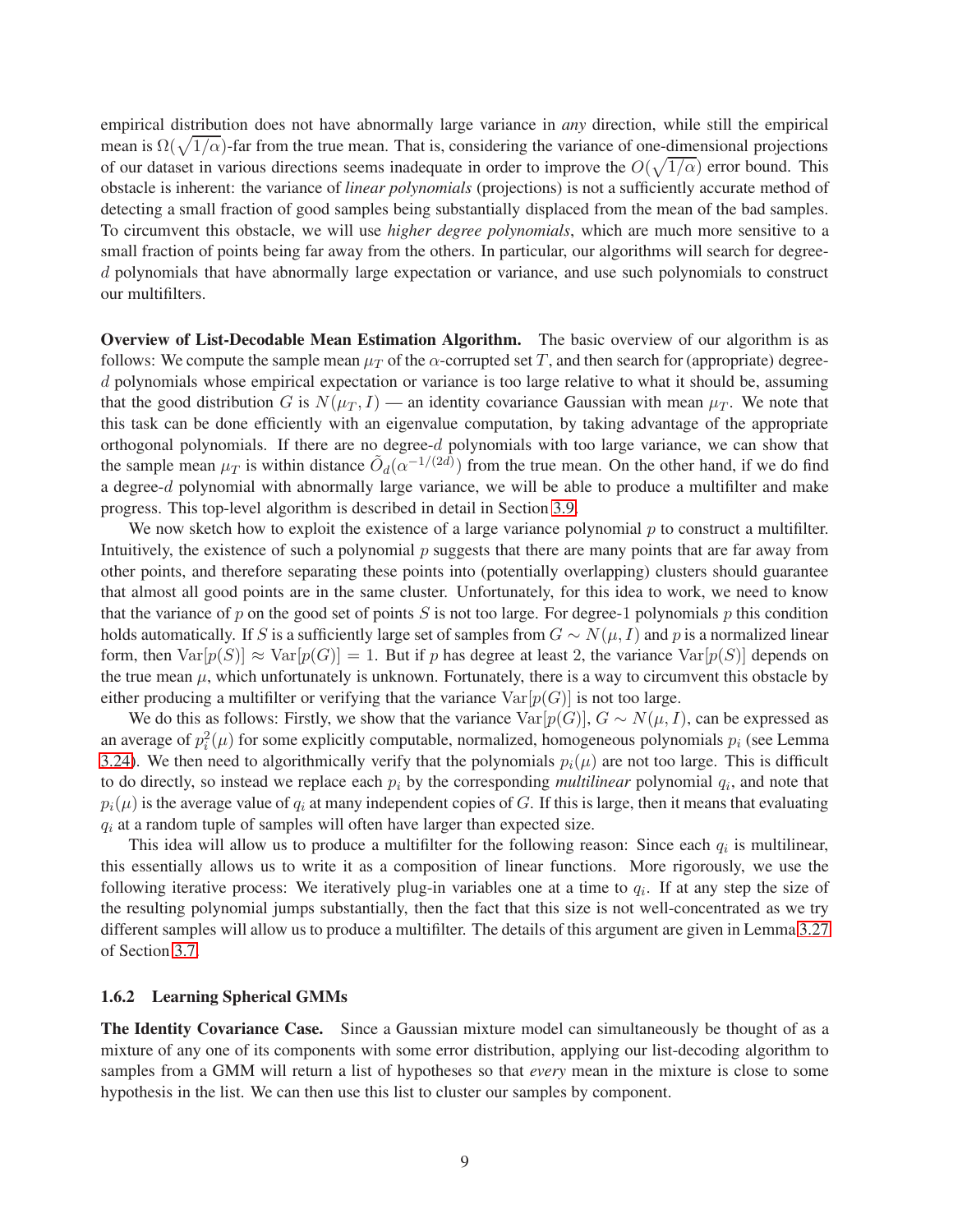In particular, given samples from a Gaussian  $G = N(\mu, I)$  and many possible means  $h_1, \ldots, h_m$ , we consider the process of associating a sample x from G with the nearest  $h_i$ . We note that x is closer to  $h_j$ than  $h_i$  if and only if its projection onto the line between them is. Now if  $h_i$  is substantially closer to  $\mu$ than  $h_j$  is, then this requires that this projection (which is Gaussian distributed) be far from its mean, which happens with tiny probability. Thus, by a union bound, as long as our list contains some  $h_i$  that is close to  $\mu$ , the closest hypothesis to x with high probability is not much further. If the separation between the means in our mixture is much larger than the separation between the means and the closest hypotheses, this implies that almost all samples are associated with one of the hypotheses near its component mean, and this will allow us to cluster samples by component. This idea of clustering points based on which of a finite set they are close to is an important idea that shows up in several related contexts in this paper.

The General Case. The above idea works more or less as stated for mixtures of identity covariance Gaussians, but when dealing with more general mixtures of spherical Gaussians several complications arise. Firstly, in order to run out list-decoding algorithm, we need to know (a good approximation to) the covariance matrix of each component. The other difficulty is that, in order to cluster points, we will take a set of all nearby hypotheses that have reasonable numbers of samples associated with them. The issue is that we no longer know what "nearby" means, as it should depend on the covariance matrix of the associated Gaussian.

To solve the first of these problems we use a trick that will be reused several times. We note that two samples from the same Gaussian  $N(\mu, \sigma^2 I)$  have distance approximately  $\Theta(\sigma\sqrt{n})$ , and that even one sample from  $N(\mu, \sigma^2 I)$  is unlikely to be much closer than this to samples from different components. Therefore, by simply looking at the distance to the closest other sample gives us a constant factor approximation to the standard deviation of the corresponding component. This allows us to write down a polynomial-size list of viable hypothesis standard deviations. Running our list decoding algorithm for each standard deviation, gives us a polynomial-size list of hypothesis means.

To solve the second problem, we use the above idea to approximate the standard deviations associated to our sample points. When clustering them, we look for collections of sample points with standard deviations approximately the same  $\sigma$ , whose closest hypotheses are within some reasonable multiple of  $\sigma$  of each other. Since we are able to approximate the size of the component that our samples are coming from, we can guarantee that we aren't accidentally merging several smaller clusters together by using the wrong radius.

**Dimension Reduction.** One slight wrinkle with the above sketched learning algorithm is that since the number of candidate hypotheses is polynomial in n, the separation between the components will be required to be at least  $\sqrt{\log(n)}$ . This bound is suboptimal, when n is very large. Another issue is that the overall runtime of the learning algorithm would not be a fixed polynomial in n, but would scale as  $n^d$ . There is a way around both these issues, by reducing to a lower dimensional problem.

In particular, standard techniques involve looking at the k largest principle values that allow one to project onto a subspace of dimension  $k$  without losing too much. Unfortunately, these ideas require that all of the Gaussians involved have roughly the same covariance. Fortunately, if  $n$  is large, our ability to approximate the covariance associated to a sample by looking at its distances to other samples becomes more accurate. Using a slightly modification of this idea, we can actually break our samples into subsets so that each subset is a mixture of Gaussians of approximately the save covariance. By projecting each of these in turn, we can reduce the original problem to a  $poly(k)$  number of dimensions and eliminate this extra term.

## 1.6.3 Minimax Error Bounds

We now explain our approach to pin down the information-theoretic optimal error for the list-decodable mean estimation problem. Concretely, for the identity covariance Gaussian case we show that there is an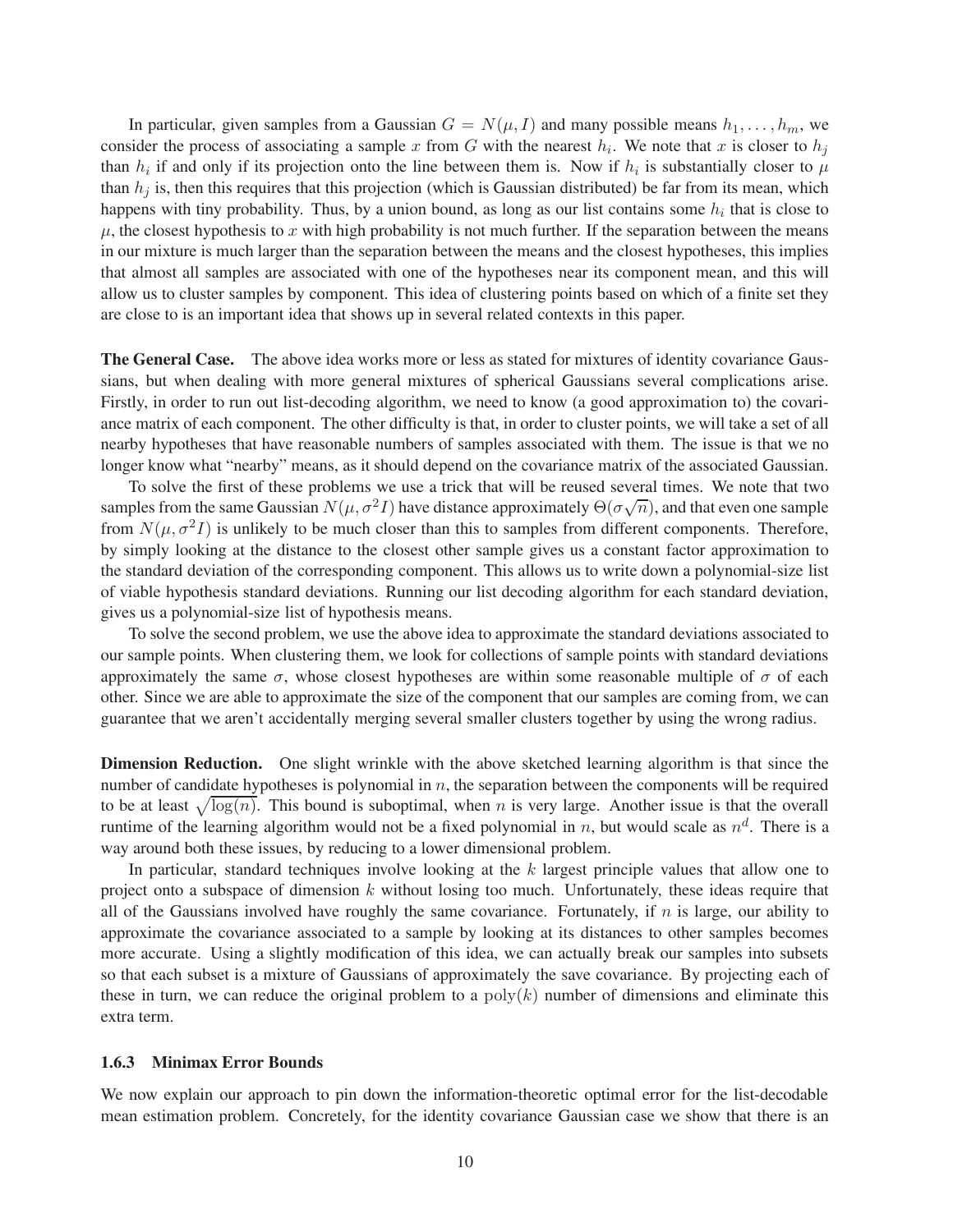(inefficient) algorithm that guarantees that some hypothesis is within  $O(\sqrt{\log(1/\alpha)})$  of the true mean. The basic idea is that the true mean must have the property that there is an  $\alpha$ -fraction of samples that are wellconcentrated (in the sense of having good tail bounds in every direction) about the point. The goal of our (inefficient) algorithm will be to find a small number of balls of radius  $O(\sqrt{\log(1/\alpha)})$  that covers the set of all such points. We show that such a set exists using the covering/packing duality. In particular, we note that if there are a large number of such sets with means far apart, we get a contradiction since the sets must be individually large but their overlaps must be pairwise small (due to concentration bounds).

This approach immediately generalizes to provide a list-decodable mean estimation algorithm for any distribution with known tail bounds, providing an error  $O(t)$ , where only an  $\alpha$ -fraction of the points are more than t-far from the mean in any direction. This generic statement has a number of implications for various families. In particular, it gives a (tight) error upper bound of  $O(\sqrt{\log(1/\alpha)})$  for subgaussian distributions with bounded variance in each direction. Previously, no upper bound better than  $\tilde{O}(1/\sqrt{\alpha})$  was known for these families. For distributions whose first  $k$  central moments are bounded from above (for even  $k$ ), we obtain a tight error upper bound of  $O_k(\alpha^{-1/k})$ .

Regarding lower bounds, [\[CSV17\]](#page-56-0) showed an  $\Omega(\sqrt{\log(1/\alpha)})$  error lower bound for  $N(\mu, \Sigma)$ , where  $\Sigma$ is *unknown* and  $\Sigma \leq I$ . We strengthen this result by showing that the  $\Omega(\sqrt{\log(1/\alpha)})$  lower bound holds even for  $N(\mu, I)$ . We also prove matching lower bounds of  $\Omega_k(\alpha^{-1/k})$  for distributions with bounded moments. Our proofs proceed by exhibiting distributions X, so that X can be written as  $X = \alpha X_i + (1 - \alpha)E_i$  for many different  $X_i$  satisfying the necessary hypotheses. Then any list-decoding algorithm must return a list of hypotheses close to the mean of *every*  $X_i$ . If there are many such  $X_i$ 's with means pairwise separated, then the list-decoding algorithm must either return many hypotheses or have large error.

## 1.6.4 SQ Lower Bounds

Finally, we prove lower bounds for list-decoding algorithms in the Statistical Query (SQ) model. Roughly speaking, we show that any SQ algorithm must either spend  $n^d$  time or have accuracy higher than  $\alpha^{-1/2d}$ , suggesting that our list-decoding algorithm is qualitatively tight in its tradeoff between runtime and sample complexity.

We prove these bounds using the technology developed in [\[DKS16b\]](#page-56-6). This basically reduces to finding a 1-dimensional distribution whose first many moments agree with the corresponding moments of a standard Gaussian. In our case, this amounts to constructing a one-dimensional distribution  $A = \alpha N(\alpha^{-1/d}, 1) +$  $(1 - \alpha)E$ , so that A's first d moments agree with those of a standard Gaussian. This can be done essentially because the  $\alpha N(\alpha^{-1/d}, 1)$  part of the distribution only contributes at most a constant to any of the first d moments. This allows us to take  $E$  approximately Gaussian but slightly tweaked near  $0$  in order to fix these first few moments.

We note however, that if we move the error component much further from 0, its contribution to the  $d^{th}$ moment becomes super-constant and thus impossible to hide. This corresponds to the fact that degree-d moments are sufficient (and necessary) in order to detect errors of size  $\alpha^{-1/d}$ .

## 1.7 Organization

The structure of the paper is as follows: In Section [2,](#page-12-0) we provide the necessary definitions and technical facts. In Section [3,](#page-13-1) we present our list-decoding algorithm. Section [4](#page-40-0) gives our algorithm for GMMs. Finally, our minimax error and SQ lower bounds are given in Section [5.](#page-49-0)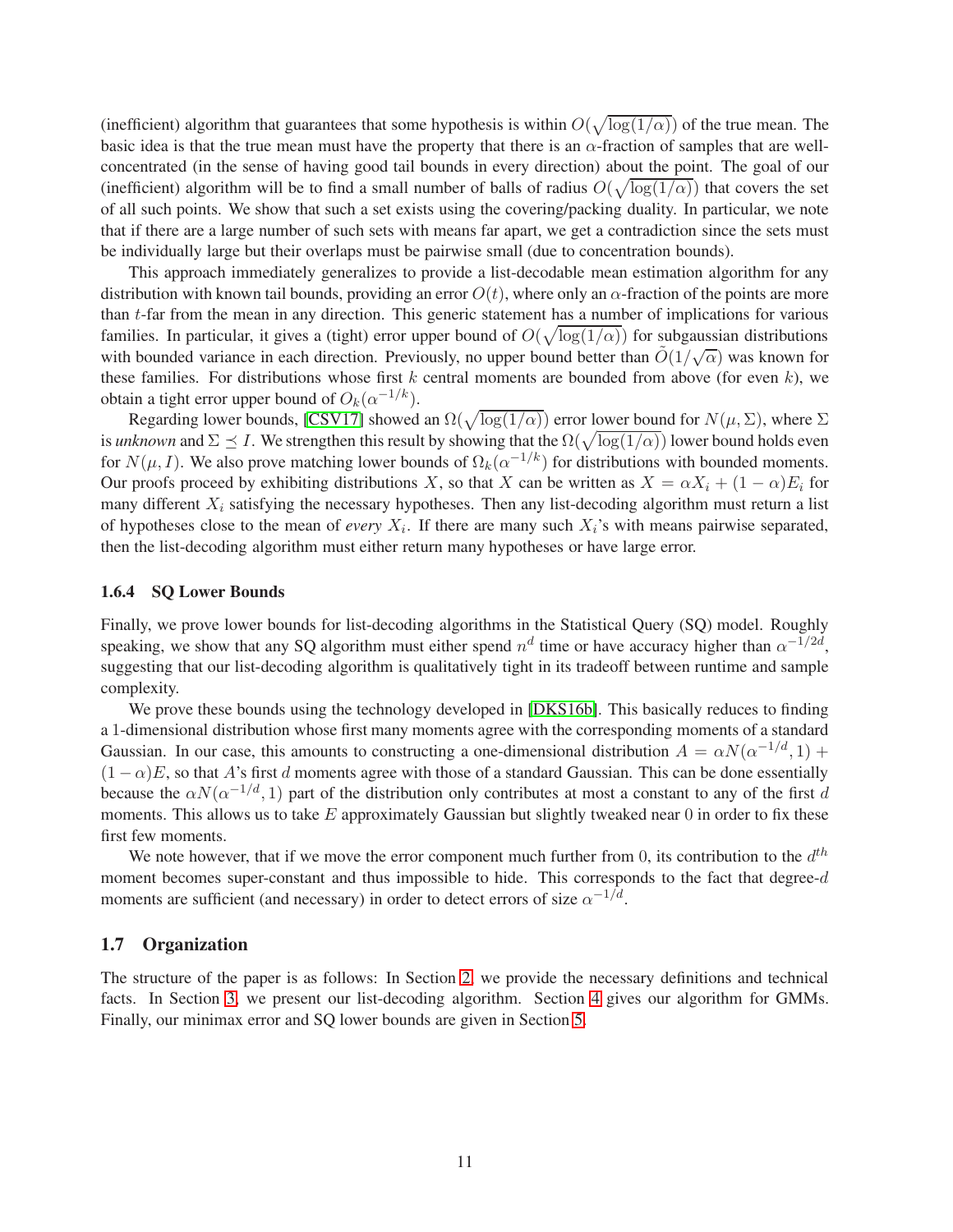# <span id="page-12-0"></span>2 Definitions and Preliminaries

# 2.1 Notation and Basic Definitions

Notation. For  $n \in \mathbb{Z}_+$ , we denote by  $[n]$  the set  $\{1, 2, \ldots, n\}$ . If v is a vector, let  $||v||_2$  denote its Euclidean norm. If M is a matrix, let  $||M||_F$  denote its Frobenius norm.

Our algorithm and its analysis will make essential use of tensor analysis. For a tensor A, we will denote by  $||A||_2$  the  $\ell_2$ -norm of its entries.

Let  $T \subset \mathbb{R}^n$  be a finite multiset. We will use  $X \in_u T$  to denote that X is drawn uniformly from T. For a function  $f : \mathbb{R}^n \to \mathbb{R}$ , we will denote by  $f(T)$  the random variable  $f(X)$ ,  $X \in_u T$ .

Our basic objects of study are the Gaussian distribution and finite mixtures of spherical Gaussians:

**Definition 2.1.** *The n-dimensional* Gaussian  $N(\mu, \Sigma)$  *with mean*  $\mu \in \mathbb{R}^n$  *and covariance*  $\Sigma \in \mathbb{R}^{n \times n}$  *is the distribution with density function*  $f(x) = (2\pi)^{-n/2} \det(\Sigma)^{-1/2} \exp(-(1/2)(x-\mu)^T \Sigma^{-1}(x-\mu))$ . A *Gaussian is called spherical if its covariance is a multiple of the identity, i.e.,*  $\Sigma = \sigma^2 \cdot I$ *, for*  $\sigma \in \mathbb{R}_+$ *.* 

Definition 2.2. *An* n*-dimensional* k-mixture of spherical Gaussians *(spherical* k*-GMM) is a distribution on*  $\mathbb{R}^n$  with density function  $F(x) = \sum_{j=1}^k w_j N(\mu_j, \sigma_j^2 \cdot I)$ , where  $w_j \ge 0$ ,  $\sigma_j \ge 0$ , for all j, and  $\sum_{j=1}^k w_j = 1$ .

Definition 2.3. *The* total variation distance *between two distributions (with probability density functions)*  $P,Q:\mathbb{R}^n\to\mathbb{R}_+$  is defined to be  $d_{\text{TV}}\left(P,Q\right)\overset{\text{def}}{=} (1/2)\cdot\|P-Q\|_1 = (1/2)\cdot\int_{x\in\mathbb{R}^n}|P(x)-Q(x)|dx$ . The  $\chi^2$ -divergence *of* P, Q is  $\chi^2(P,Q) \stackrel{\text{def}}{=} \int_{x \in \mathbb{R}^n} (P(x) - Q(x))^2 / Q(x) dx = \int_{x \in \mathbb{R}^n} P^2(x) / Q(x) dx - 1$ .

# 2.2 Formal Problem Definitions

We record here the formal definitions of the problems that we study. Our first problem is robust mean estimation in the list-decodable learning model. We start by defining the list-decodable model:

**Definition 2.4** (List Decodable Learning, [\[BBV08\]](#page-56-4)). *We say that a learning problem is*  $(m, \varepsilon)$ -list decodably solvable *if there exists an efficient algorithm that can output a set of* m *hypotheses with the guarantee that at least one is accurate to within error* ε *with high probability.*

Our notion of robust estimation relies on the following model of corruptions:

**Definition 2.5** (Corrupted Set of Samples). *Given*  $0 < \alpha \leq 1$  *and a distribution family* D, *an*  $\alpha$ -corrupted set of samples T *of size* m *is generated as follows: First, a set* S *of* α·m *many samples are drawn independently from some unknown*  $D \in \mathcal{D}$ . Then an omniscient adversary, that is allowed to inspect the set S, adds an *arbitrary set of*  $(1 - \alpha) \cdot m$  *many points to the set* S *to obtain the set* T.

We are now ready to define the problem of list-decodable robust mean estimation:

**Definition 2.6** (List-Decodable Robust Mean Estimation). *Fix a family of distributions* D on  $\mathbb{R}^n$ . Given a *parameter*  $0 < \alpha \leq 1$  *and an*  $\alpha$ -corrupted set of samples T from an unknown distribution  $D \in \mathcal{D}$ , with  $\mu$  *unknown mean*  $\mu \in \mathbb{R}^n$ , we want to output a list of  $s = \text{poly}(1/\alpha)$  candidate mean vectors  $\widehat{\mu}_1, \ldots, \widehat{\mu}_s$  such *that with high probability it holds*  $\min_{j=1}^{s} ||\hat{\mu}_{j} - \mu||_2 = g(\alpha)$ *, for some function*  $g : \mathbb{R} \to \mathbb{R}$ *. We say that*  $g(\alpha)$  *is the* error guarantee *achieved by the algorithm*.

Our main algorithmic result is for the important special case that  $D$  is the family of unknown mean known covariance Gaussian distributions. We also establish minimax bounds that apply for more general distribution families.

Our second problem is that of learning mixtures of separated spherical Gaussians: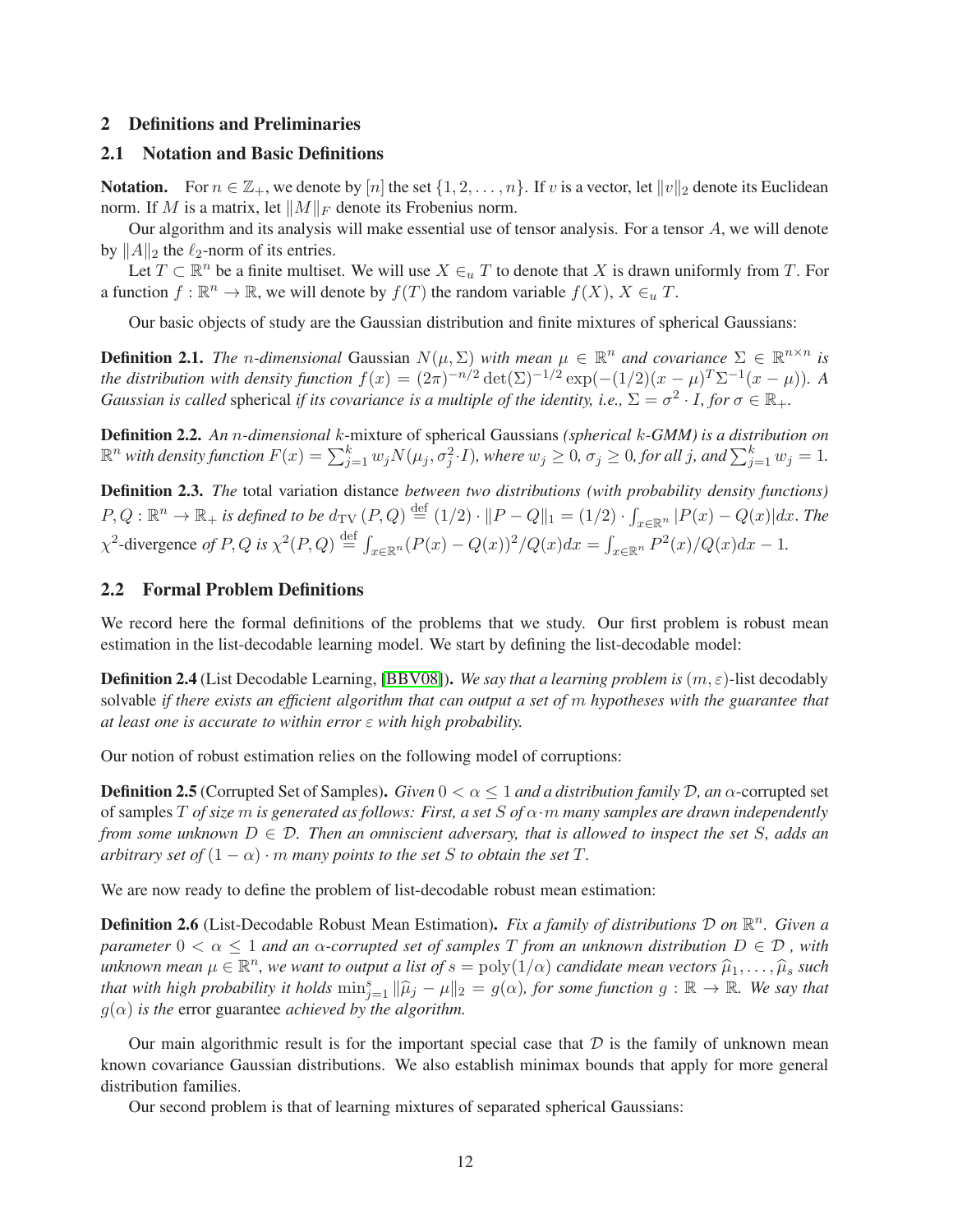Definition 2.7 (Parameter Estimation for Spherical GMMs). *Given a positive integer* k *and samples from a*  $spherical k$ -GMM  $F(x) = \sum_{i=1}^{k} w_i N(\mu_i, \sigma_i^2 \cdot I)$ , we want to estimate the parameters  $\{(w_i, \mu_i, \sigma_i), i \in [k]\}$ *up to a required accuracy*  $\delta$ . More specifically, we would like to return a list  $\{(u_i, \nu_i, s_i), i \in [k]\}$  so that *with high probability the following holds: For some permutation*  $\pi \in S_k$  *we have that for all*  $i \in [k]$ *:*  $|w_i - u_{\pi(i)}| \leq \delta, \, \|\mu_i - \nu_{\pi(i)}\|_2 / \sigma_i \leq \delta / w_i, \text{ and } |\sigma_i - s_{\pi(i)}| / \sigma_i \leq (\delta / w_i) / \sqrt{n}.$ 

The above approximation of the parameters implies that  $d_{\text{TV}}(\sum_{i=1}^k w_i N(\mu_i, \sigma_i^2 I), \sum_{i=1}^k u_i N(\nu_i, s_i^2 I)) =$  $O(k\delta)$ . The sample complexity (hence, also the computational complexity) of parameter estimation depends on the smallest weight  $\min_i w_i$  and the minimum separation between the components.

## 2.3 Basics of Hermite Analysis and Concentration

We briefly review the basics of Hermite analysis over  $\mathbb{R}^n$  under the standard *n*-dimensional Gaussian distribution  $N(0, I)$ . Consider  $L^2(\mathbb{R}^n, N(0, I))$ , the vector space of all functions  $f : \mathbb{R}^n \to \mathbb{R}$  such that  $\mathbb{E}_{x \sim N(0,I)}[f(x)^2] < \infty$ . This is an inner product space under the inner product

$$
\langle f, g \rangle = \mathbb{E}_{X \sim N(0,I)}[f(X)g(X)].
$$

This inner product space has a complete orthogonal basis given by the *Hermite polynomials*. For univariate degree-i Hermite polynomials,  $i \in \mathbb{N}$ , we will use the *probabilist's* Hermite polynomials, denoted by He<sub>i</sub> $(x)$ ,  $x \in \mathbb{R}$ , which are scaled to be *monic*, i.e., the lead term of  $He_i(x)$  is  $x^i$ . For  $a \in \mathbb{N}^n$ , the *n*-variate Hermite polynomial  $\text{He}_a(x)$ ,  $x = (x_1, \ldots, x_n) \in \mathbb{R}^n$ , is of the form  $\prod_{i=1}^n \text{He}_{a_i}(x_i)$ , and has degree  $||a||_1 = \sum a_i$ . These polynomials form a basis for the vector space of all polynomials which is orthogonal under this inner product. For a polynomial  $p : \mathbb{R}^n \to \mathbb{R}$ , its  $L^2$ -norm is  $||p||_2 \stackrel{\text{def}}{=} \sqrt{\langle p, p \rangle} = \mathbb{E}_{X \sim N(0, I)}[p(X)^2]^{1/2}$ .

We will need the following standard concentration bound for degree-d polynomials over independent Gaussians (see, e.g., [\[Jan97\]](#page-57-15)):

**Fact 2.8** ("degree-*d* Chernoff bound"). Let  $G \sim N(\mu, I)$ ,  $\mu \in \mathbb{R}^n$ . Let  $p : \mathbb{R}^n \to \mathbb{R}$  be a real degree-d  $polynomial$ *. For any*  $t > 0$ *, we have that*  $Pr\left[ |p(G) - \mathbb{E}[p(G)] | \geq t \cdot \sqrt{Var[p(G)]} \right] \leq exp(-\Omega(t^{2/d}))$ *.* 

# <span id="page-13-1"></span>3 List-Decodable Robust Mean Estimation Algorithm

In this section, we prove our main algorithmic result on list-decodable mean estimation:

<span id="page-13-0"></span>Theorem 3.1 (List-Decodable Mean Estimation). *There exists an algorithm* List-Decode-Gaussian *that, given*  $0 < \alpha < 1/2$ ,  $d \in \mathbb{Z}_+$ , a failure probability  $\tau > 0$ , and a set T of  $O(d!^2 \cdot n^{4d} \cdot \log(1/\tau)/\alpha^7)$ *points in*  $\mathbb{R}^n$ , *of which at least a* 2 $\alpha$ -fraction are independent samples from a Gaussian  $G \sim N(\mu, I)$ *, runs in time*  $(nd \log(1/\tau)/\alpha)^{O(d)}$  *and returns a list of*  $O(1/\alpha)$  *points such that, with probability at least*  $1 - \tau$ *, the list contains an*  $x \in \mathbb{R}^n$  *with* 

$$
||x - \mu||_2 = O\left(\alpha^{-1/(2d)}\sqrt{d}(d + \log(1/\alpha))\log(2 + \log(1/\alpha))^2\right).
$$

**Detailed Structure of Algorithm.** The key idea procedure behind our algorithm is a subroutine that given a set of samples either cleans it up producing one or two subsets at least one of which has substantially fewer errors than the original, or certifies that the mean of G must be close to the empirical mean (Proposition [3.6\)](#page-18-0). Using this subroutine, our final algorithm can be obtained by repeatedly applying the subroutine recursively to the returned sets until they produce vectors. The details of this analysis are in Section [3.3.](#page-18-1)

Before we can get into the detailed overview of this proof, it is necessary to lay out some technical groundwork. First, we will want to have a deterministic condition under which our algorithm will succeed.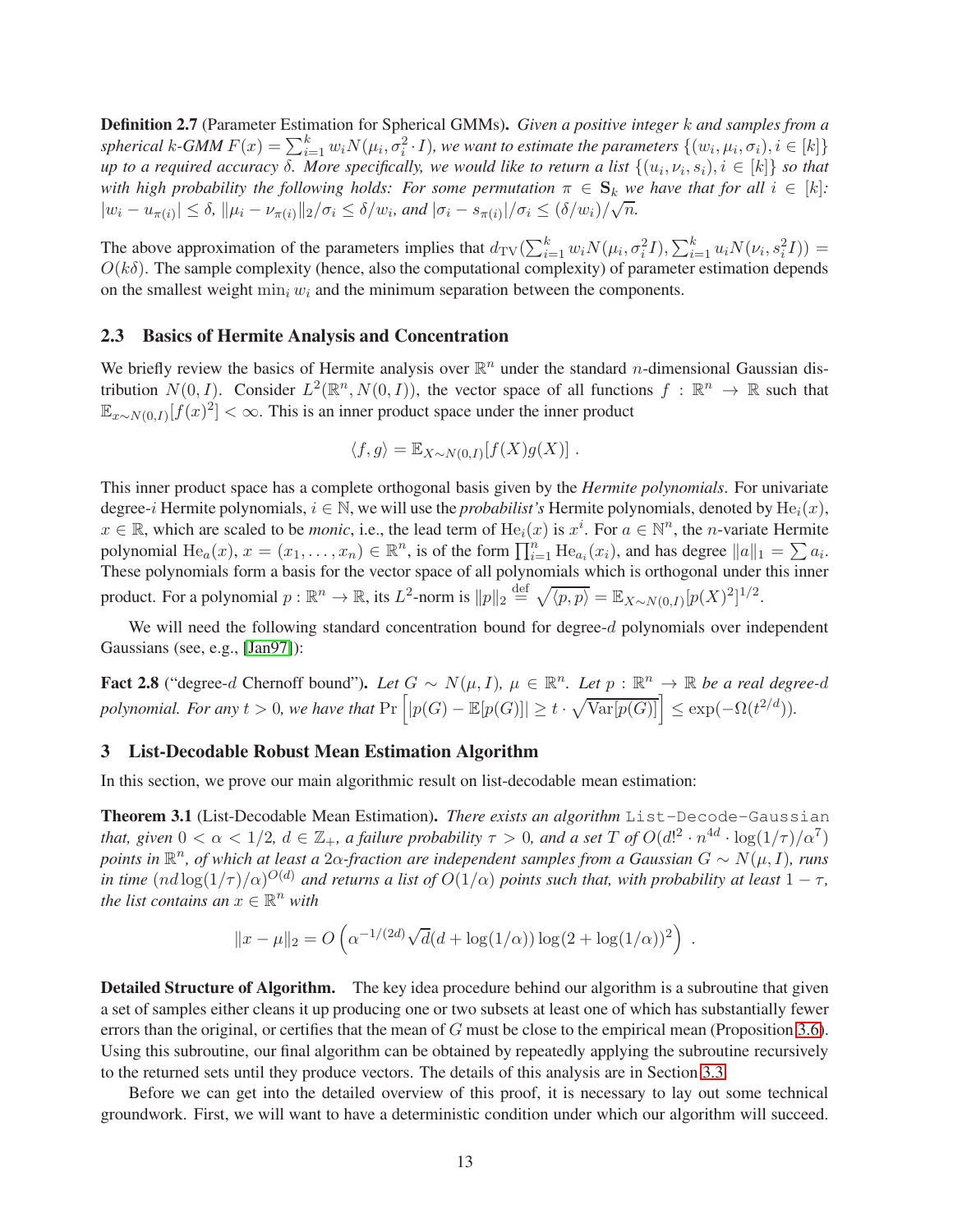To that end, we introduce two important definitions. We say that a set S is representative of  $G$  if it behaves like a set of independent samples of  $G$ , in particular in the sense that it is a PRG against low-degree polynomial threshold functions for G. We also say that a larger set T is good if (roughly speaking) an  $\alpha$ -fraction of the elements of T are a representative set for G. For technical reasons, will will also want the points of  $T$ to be not too far apart from each other. In Section [3.1,](#page-15-0) we discuss the definitions of representative and good sets and provide some basic results.

In Section [3.2,](#page-16-0) we show that given a large set of points that contain an  $\alpha$ -fraction of good points from, one can algorithmically find  $O(1/\alpha)$  many subsets so that with high probability at least one of them is good (and thus can be fed into the rest of our algorithm). This would be immediate if t were it not for the requirement that the points in a good set be not too far apart. As it stands, this will require that we perform some very basic clustering algorithms.

The actual design of our multifilter involves working with several types of "pure" degree-d polynomials and their appropriate tensors. In particular, we need to pay attention to harmonic polynomials (which behave well with respect to  $L^2$ -norms), homogeneous polynomials, and multilinear polynomials. In Section [3.5,](#page-27-0) we introduce these and give several algebraic results relating them that will be required later.

The multifilter at its base level requires a routine that given a polynomial p, where  $p(T)$  behaves very differently from  $p(G)$ , allows us to use the values of  $p(x)$  to separate the points coming from G from the errors. The basic idea of the technique is to cluster the points  $p(x)$ , for  $x \in T$ , and throw away points that are too far from any cluster large enough to correspond to the bulk of the values of  $p(G)$  (which must be wellconcentrated), or to divide  $T$  into two subsets with enough overlap to guarantee that any such cluster could be entirely contained on one side or the other. The details of this basic multifilter algorithm are covered in Section [3.4.](#page-19-0)

Given this basic multifilter, the high-level picture for our main subroutine is as follows: Using spectral methods we can find if there are any degree-d polynomials p where  $\mathbb{E}[p(T)^2]$  is substantially larger than it should be if T consisted of samples from  $N(\mu_T, I)$ . If there are no such polynomials, it is not hard to see that  $\|\mu - \mu_T\|_2$  is small giving us our desired approximation. Otherwise, we would like to apply our basic multifilter algorithm to get a refined version of T. The details of this routine can be found in Section [3.9.](#page-38-0)

Unfortunately, the application of the multifilter in the application above has a slight catch to it. Our basic multifilter will only apply to p if we can verify that  $Var[p(G)]$  is not too large. This would be easy to verify if we knew the mean of  $G$ , but unfortunately, we do not and errors in our approximation may lead to  $\text{Var}[p(G)]$  being much larger than anticipated, and in fact, potentially too large to apply our filter productively. In order to correct this, we will need new techniques to either prove that  $\text{Var}[p(G)]$  is small or to find a filter in the process. Using analytic techniques, in Section [3.5](#page-27-0) we show that the  $Var[p(G)]$  is a weighted average of squares of  $q_i(\mu - \mu_T)$  for some normalized, homogeneous polynomials  $q_i$ . Thus, it suffices to verify that each  $q_i(\mu - \mu_T)$  is small.

To deal with this issue, it is actually much easier to work with multilinear polynomials, and so instead we deal with multilinear polynomials  $r_i$  so that  $r_i(x, \ldots, x) = q_i(x)$ . We thus need to verify that  $r_i(\mu \mu_T, \mu - \mu_T, \dots, \mu - \mu_T$  is small. The discussion of the reduction to this problem is in Section [3.8,](#page-35-0) while the techniques for verifying that the  $r_i$  have small mean is in Section [3.7.](#page-32-1)

In order to handle multilinear polynomials, we treat them as a sequence of linear polynomials. We note that if  $r(\mu, \mu, \dots, \mu)$  is abnormally large, then so is  $\mathbb{E}[r(G, G, \dots, G)]$ . This means that if we evaluate r at d random elements of  $T$ , we are relatively likely to get an abnormally large value, our goal is to find some linear polynomial L for which the distribution of  $L(T)$  has enough discrepancies that we can filter T based on L. To do this, consider starting with  $r(x_1, x_2, \ldots, x_d)$  where  $x_i$  are separate n-coordinate variables, and replacing the  $x_i$  one at a time with random elements of T. Since there is a decent probability that  $r(t_1, \ldots, t_d)$  is large, it is reasonably likely that at some phase of this process, setting one of the variables causes the  $L^2$ -norm of r to jump by some substantial amount. In particular, there must be some settings of  $t_1, \ldots, t_{a-1}$  so that for a random element t of T, we have that  $r(t_1, \ldots, t_{a-1}, t, x_{a+1}, \ldots, x_d)$  will have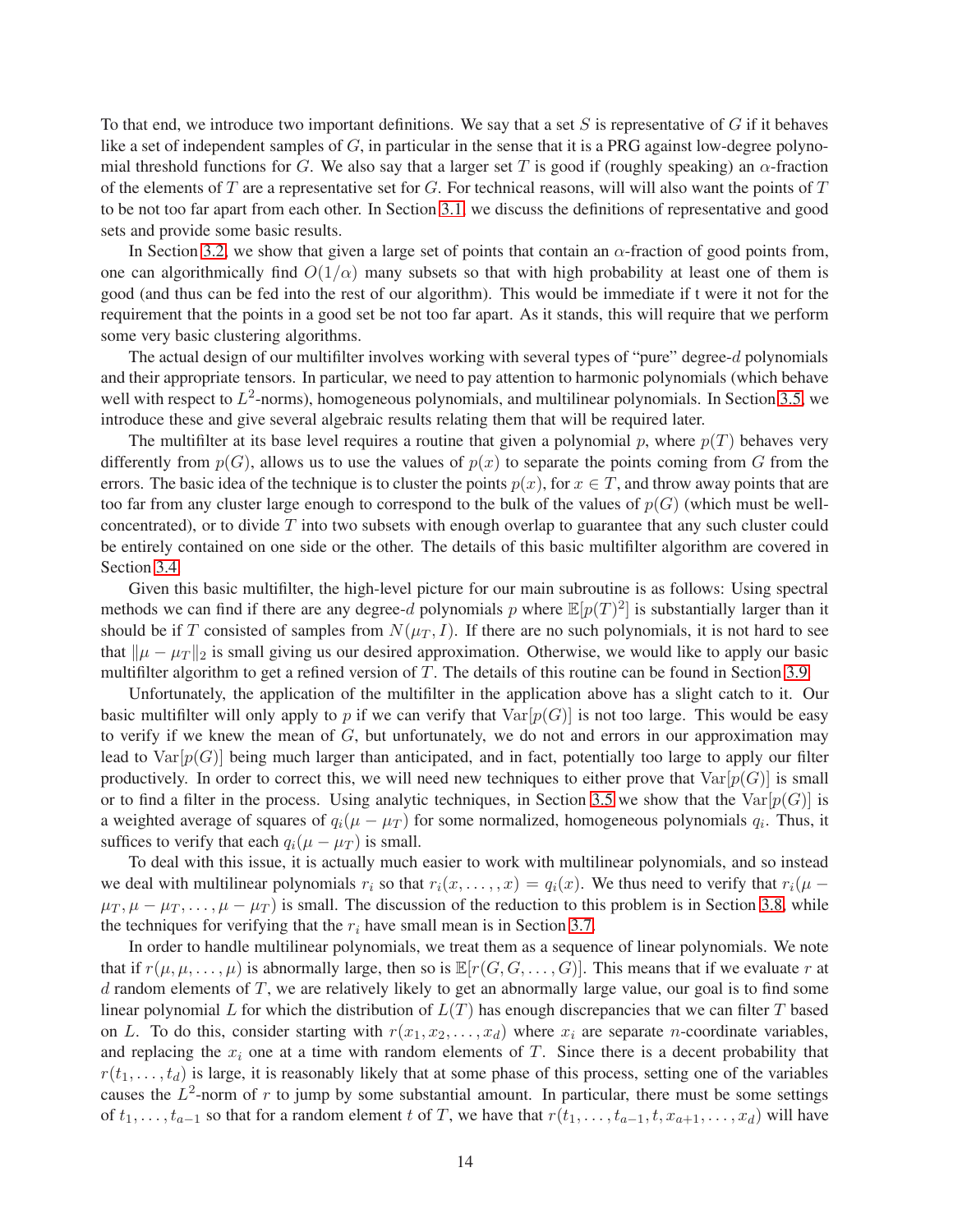substantially larger  $L^2$ -norm than  $r(t_1, \ldots, t_{a-1}, x_a, x_{a+1}, \ldots, x_d)$  with non-negligible probability. We note that this would only rarely happen if t were distributed as  $N(0, I)$ , and this will allow us to filter. This argument is covered in Section [3.6.](#page-31-0)

To make this algorithm work, we note that  $|r(t_1, \ldots, t_{a-1}, X, x_{a+1}, \ldots, x_d)|_{2, x_{a+1}, \ldots, x_d}^2$  is a degree-2 polynomial with bounded trace-norm. Therefore, we need an algorithm so that if  $\overline{A}$  is such a polynomial where  $\mathbb{E}[A(T - \mu_T)]$  is large, we can produce a multifilter. This is done by writing A as an average of squares of linear polynomials. We thus note that there must be some linear polynomial L, where  $\mathbb{E}[L(T - \mu_T)^2]$  is abnormally large. In particular, this implies that  $L(T)$  and  $L(G)$  have substantially different distributions, which should allow us to apply our basic multifilter. Also since  $L$  is degree-1, we have a priori bounds on  $Var[L(G)]$ , which avoids the problem that has been plaguing us for much of this argument. These details are discussed in Section [3.5.](#page-27-0)

Overview of this Section. In summary, the structure of this section is as follows: In Section [3.1,](#page-15-0) we define the important notions of a representative set and a good set and prove some basic properties. In Section [3.2,](#page-16-0) we do some basic clustering and show that a good set can be extracted from a set of corrupted samples. In Section [3.3,](#page-18-1) we present the main subroutine and show how it can be used to produce our final algorithm.

The remainder of Section [3](#page-13-1) will be spent building this subroutine. In Section [3.4,](#page-19-0) we produce our most basic tool for creating multifilters given a single polynomial where  $p(T)$  and  $p(G)$  behave substantially differently. In Section [3.5,](#page-27-0) we present some basic background on harmonic, homogeneous and multilinear polynomials and their associated tensors. In Section [3.6,](#page-31-0) we use these to produce routines to find multifilters given degree-1 polynomials or degree-2 polynomials with bounded trace norm for which  $p(\mu)$  is too large. In Section [3.7,](#page-32-1) we leverage these results to extend to produce a similar multifilter for arbitrary multilinear polynomials. In Section [3.8,](#page-35-0) we use this to get a multifilter for degree-d harmonic polynomials whose  $L^2$ norms are substantially larger than expected, and in Section [3.9,](#page-38-0) we combine this with spectral techniques to get the full version of our filtering procedure, thus finishing our algorithm.

## <span id="page-15-0"></span>3.1 Representative Sets and Good Sets

Let  $0 < \alpha < 1/2$  be the fraction of good samples. Recall that our model of corruptions works as follows: We draw a sufficiently large set S of independent samples from  $G \sim N(\mu, I)$ , where  $\mu \in \mathbb{R}^n$  is unknown, and then an adversary arbitrarily adds  $|S|(1/\alpha - 1)$  points to the set S to obtain the corrupted set T. The corrupted set  $T$  is given as input to our learning algorithm that is required to produce a list of candidates for the unknown mean vector  $\mu$ .

**Representative Sets.** We define a deterministic condition on the set of "clean" samples S that guarantees that running our algorithm on *any* corrupted set T, as defined above, will succeed. A set of points  $S \in \mathbb{R}^n$ satisfying this deterministic condition will be called *representative*. For our purposes, it will suffice that the representative set  $S$  approximately gives the correct distributions to all low-degree polynomial threshold functions. We will show that our deterministic conditions hold with high probability for a sufficiently large set of independent samples from  $G \sim N(\mu, I)$ . This discussion is formalized in the following definition:

<span id="page-15-1"></span>**Definition 3.2** (Representative Set). Let  $G \sim N(\mu, I)$ ,  $\mu \in \mathbb{R}^n$ ,  $0 < \alpha \leq 1$ , and  $d \in \mathbb{Z}_+$ . We say that a set  $S \subset \mathbb{R}^n$  is representative *(with respect to G) if for any degree-at-most-2d real polynomial*  $p : \mathbb{R}^n \to \mathbb{R}$ , it *holds*

$$
\left|\Pr[p(G) \ge 0] - \Pr_{x \in uS}[p(x) \ge 0]\right| \le \alpha^3/(100d!n^d) .
$$

We note that even though the definition of "representativeness" of a set S depends on the parameters  $\alpha$ and  $d$ , these quantities will be fixed for the representative set  $S$  throughout the execution of our algorithm,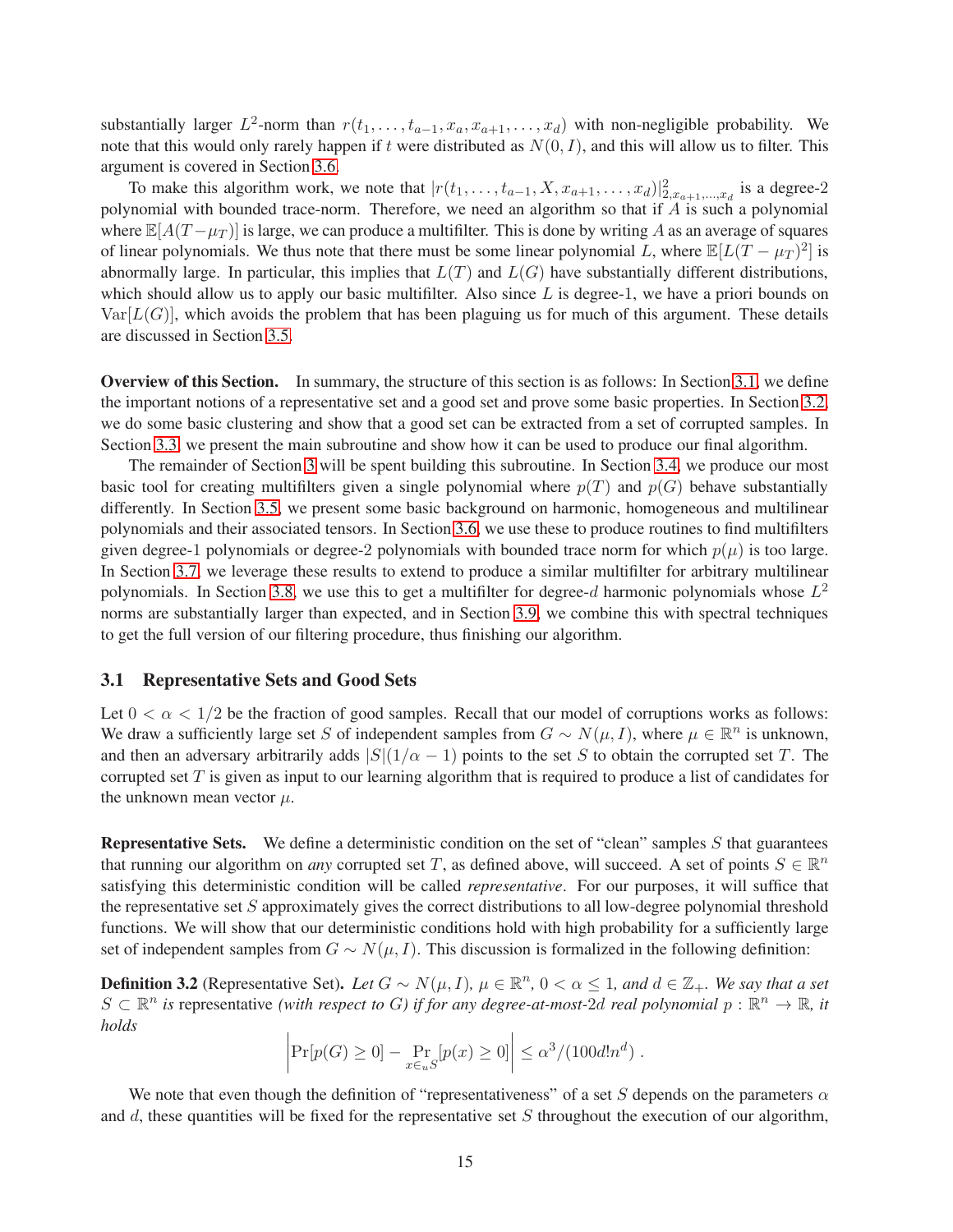and thus the dependence will be implicit. Note that as  $\alpha$  increases or d decreases, the representativeness condition becomes weaker. Thus, S being representative with parameters  $\alpha$  and d implies that it is also representative with parameter  $\beta$  and  $d'$ , for any  $\beta \ge \alpha$  and  $d' \le d$ .

We start by showing that a sufficiently large set of samples drawn from  $G \sim N(\mu, I)$  is representative with high probability. This fact follows from standard arguments using the VC-inequality:

<span id="page-16-1"></span>**Lemma 3.3.** *For*  $G \sim N(\mu, I)$ ,  $\mu \in \mathbb{R}^n$ , if S is a set of  $O(d!^2 \cdot n^{4d} \cdot \log(1/\tau)/\alpha^6)$  independent samples *from G*, then *S* is representative (with respect to *G*) with probability at least  $1 - \tau$ .

*Proof.* The collection of sets of the form  $p(x) \ge 0$ , for multivariate polynomials on  $\mathbb{R}^n$  of degree at most 2d, has VC-dimension  $O(n^{2d})$ . Thus, by the VC inequality [\[DL01\]](#page-56-15), we have that

$$
\left|\Pr[p(G) \ge 0] - \Pr_{x \in u} [p(x) \ge 0]\right| \le \alpha^3 / (100d!n^d) ,
$$

for all such polynomials p with probability at least  $1 - \tau$ , if we take

$$
O((d! \cdot n^d/\alpha^3)^2 \cdot n^{2d} \log(1/\tau)) = O(d!^2 \cdot n^{4d} \log(1/\tau)/\alpha^6)
$$

samples.

Good Sets. Our list-decodable learning algorithm and its analysis require an appropriate notion of goodness for the corrupted set T. At a high-level, throughout its execution, our algorithm will produce several different subsets of the original corrupted set  $T$  it starts with, in its attempt to remove outliers. Intuitively, we want a good set  $T' \subseteq T$  to have the property that a  $\beta$ -fraction of the points in  $T'$ , with  $\beta \ge \alpha$ , come from a representative set  $S$ . However, we also need to account for the possibility that — in the process of removing outliers — our algorithm may also remove a small number of the points in the original representative set S. Moreover, for technical reasons, we will require that all points in a good set are contained in a ball of radius  $O(\sqrt{n})$ . This is formalized in the following definition:

**Definition 3.4** (Good Set). Let  $G \sim N(\mu, I)$ ,  $\mu \in \mathbb{R}^n$ ,  $0 < \alpha < 1$ , and  $d \in \mathbb{Z}_+$ . A multiset  $T \subset \mathbb{R}^n$  is α-good (with respect to G) *if it satisfies the following conditions:*

- *1. All points in*  $T$  *are within distance*  $O(\sqrt{n})$  *of each other.*
- 2. There exists a set  $S \subset \mathbb{R}^n$  which is representative (with respect to G) so that

$$
|S \cap T| \ge \max \left\{ (1 - \alpha/6 - e^{-3n})|S|, \alpha |T| \right\} .
$$

## <span id="page-16-0"></span>3.2 Naive Clustering

We note that the definition of "goodness" of a set T depends on the parameters  $\alpha$  and d. The parameter  $\alpha$ will change multiple times during the execution of the algorithm (it will increase), while the parameter  $d$ does not increase. This justifies our choice of making  $\alpha$  explicit in the definition of " $\alpha$ -good", while keeping the dependence on d implicit.

The additional constraint that all points in a good set are contained in a not-too-large ball means that our original set of corrupted samples  $T$  may not form a good set. To rectify this issue, we start by performing a very basic clustering step as follows: Since an  $\alpha$ -fraction of the points in T are concentrated within distance  $O(\sqrt{n})$  from the true mean  $\mu$ , by taking a maximal set of non-overlapping, not-too-large balls each with a large fraction of points, we are guaranteed that at least one of them will contain a good set. This is formalized in the following lemma: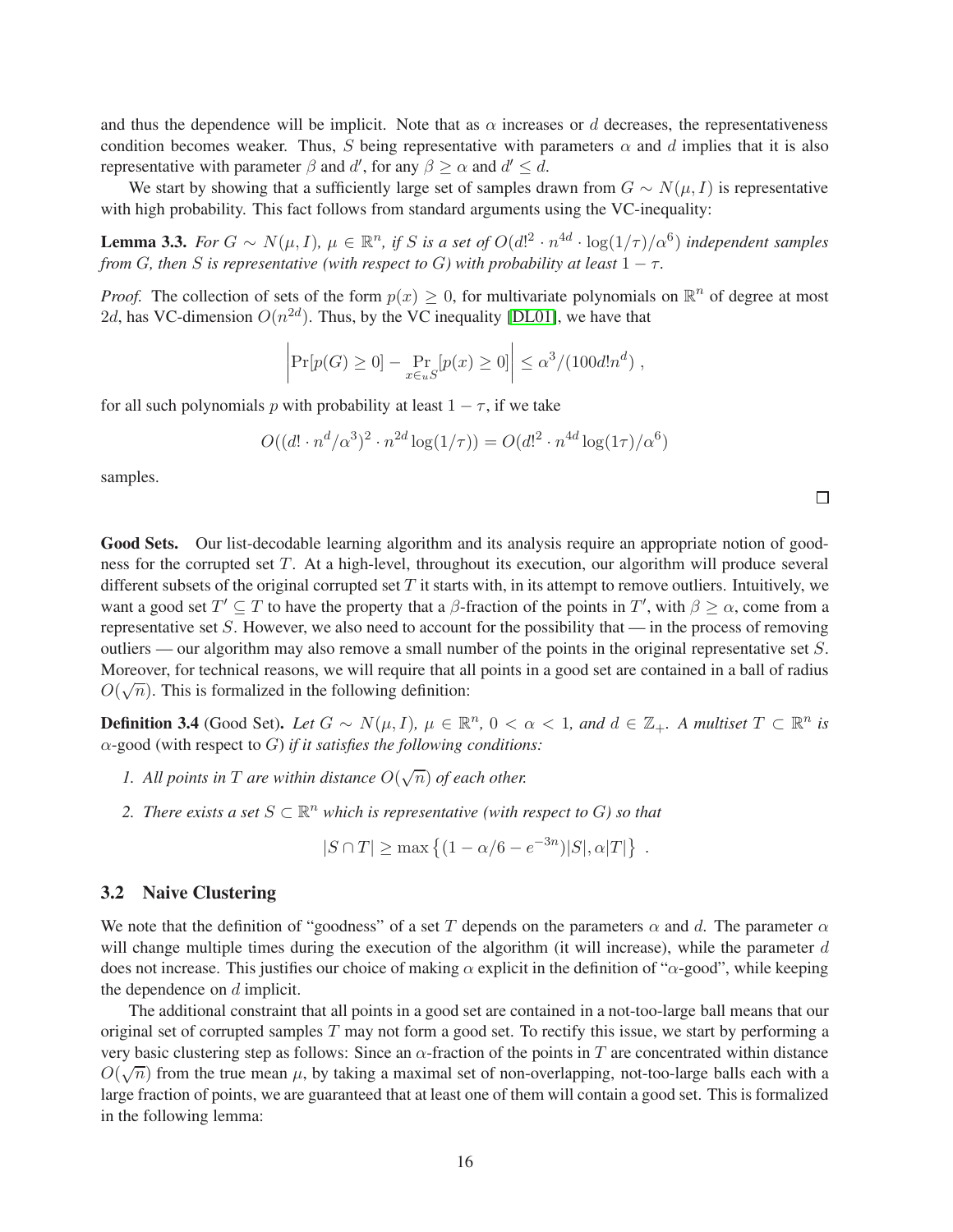<span id="page-17-0"></span>**Lemma 3.5.** *Let*  $G \sim N(\mu, I)$ ,  $\mu \in \mathbb{R}^n$ , and  $0 < \alpha \leq 1/2$ . *Let* T *be a set of*  $O(d!^2 \cdot n^{4d} \cdot \log(1/\tau)/\alpha^7)$ *points in* R n *, of which at least a* 2α*-fraction are independent samples from* G*. There is an algorithm that, given* T *and* α*, returns a list of at most* 1/α *many subsets of* T *so that with probability at least* 1− τ *at least one of them is*  $\alpha$ -good with respect to G.

*Proof.* Let S be the subset of T containing the good samples, i.e., the points that are independent samples from G. We have that  $S \subset T$  and  $|S| = 2\alpha \cdot |T|$ . By Lemma [3.3,](#page-16-1) the set S is representative with probability at least  $1 - \tau$ . We henceforth condition on this event.

If all points in T are contained in a ball of radius  $O(\sqrt{n})$ , there is nothing to prove. If this is not the case, we will show how to efficiently find a collection of at most  $1/\alpha$  many balls of radius  $O(\sqrt{n})$ , so that at least one of the balls contains at least a  $(1 - \alpha/6 - e^{-3n})$ -fraction of the points in S.

First note that, by the degree-2 Chernoff bound, we have that  $Pr[||G - \mu||_2^2 \ge C^2 n] \le exp(-3n)$ , for a sufficiently large universal constant C. Since  $||G - \mu||_2^2$  is a degree-2 polynomial and S is representative, Definition [3.2](#page-15-1) implies that at least an  $(1 - \exp(-3n) - \alpha/6)$  fraction of points in S are within distance  $C\sqrt{n}$ of  $\mu$ .

Our clustering scheme works as follows: We consider a maximal set of disjoint balls of radius  $R =$  $2C \cdot \sqrt{n}$  centered at points of T, such that each ball contains at least an  $\alpha$ -fraction of the points in T. Note that this set is non-empty: Since S is representative, the ball of radius R centered at any point  $x \in S$  with  $||x - \mu||_2 \leq C \sqrt{n}$  contains at least a  $(1 - e^{-3n} - \alpha/6)$ -fraction of the points in S, and therefore at least an  $\alpha$ -fraction of the points in T.

Let  $B_1, \ldots, B_s$  be the maximal set of disjoint balls described above. Since each  $B_i$  contains an  $\alpha$ fraction of the points in T, there are at most  $s \leq 1/\alpha$  many such balls. Let  $B'_i$ ,  $i \in [s]$ , be the ball with the same center as  $B_i$  and radius  $3R = 6C \cdot \sqrt{n}$ . Consider the subsets  $T_i = T \cap B'_i$ ,  $i \in [s]$ . We claim that at least one of the  $T_i$ 's is  $\alpha$ -good.

The pseudo-code for this clustering algorithm is given below.

Algorithm NaiveClustering Input: a multiset  $T \subset \mathbb{R}^n$  and  $\alpha > 0$ .

1. Let  $C$  be the empty set.

2. For each  $x \in T$ , proceed as follows:

If there are  $\alpha \cdot |T|$  points in T within distance  $R = 2C \cdot \sqrt{n}$  of x, and no point  $y \in C$  has  $||x - y||_2 \leq 3R$ , then add x to C.

- 3. For each  $x_i$  in C, let  $T_i = T \cap B_2(x_i, 3R)$ .
- 4. Return the list of  $T_i$ 's.

We now prove correctness. By definition, all the points of  $T_i$  are contained in a ball of radius  $3R =$  $6C\sqrt{n}$ . Let x be any point of S within distance  $C\sqrt{n}$  of the mean  $\mu$  of G. (Recall that, since S is representative, most of the points of S satisfy this property.) Since the initial set of balls  $B_1, \ldots, B_s$  was constructed to be maximal, at least one  $B_i$  must intersect the ball  $B_x$  of radius  $R = 2C\sqrt{n}$  centered at x. This implies that the ball  $B_x$  is contained in  $B'_i$ . Therefore,  $T_i$  contains all of the points of S within  $C\sqrt{n}$  of the mean  $\mu$ of G. This completes the proof of Lemma [3.5.](#page-17-0)  $\Box$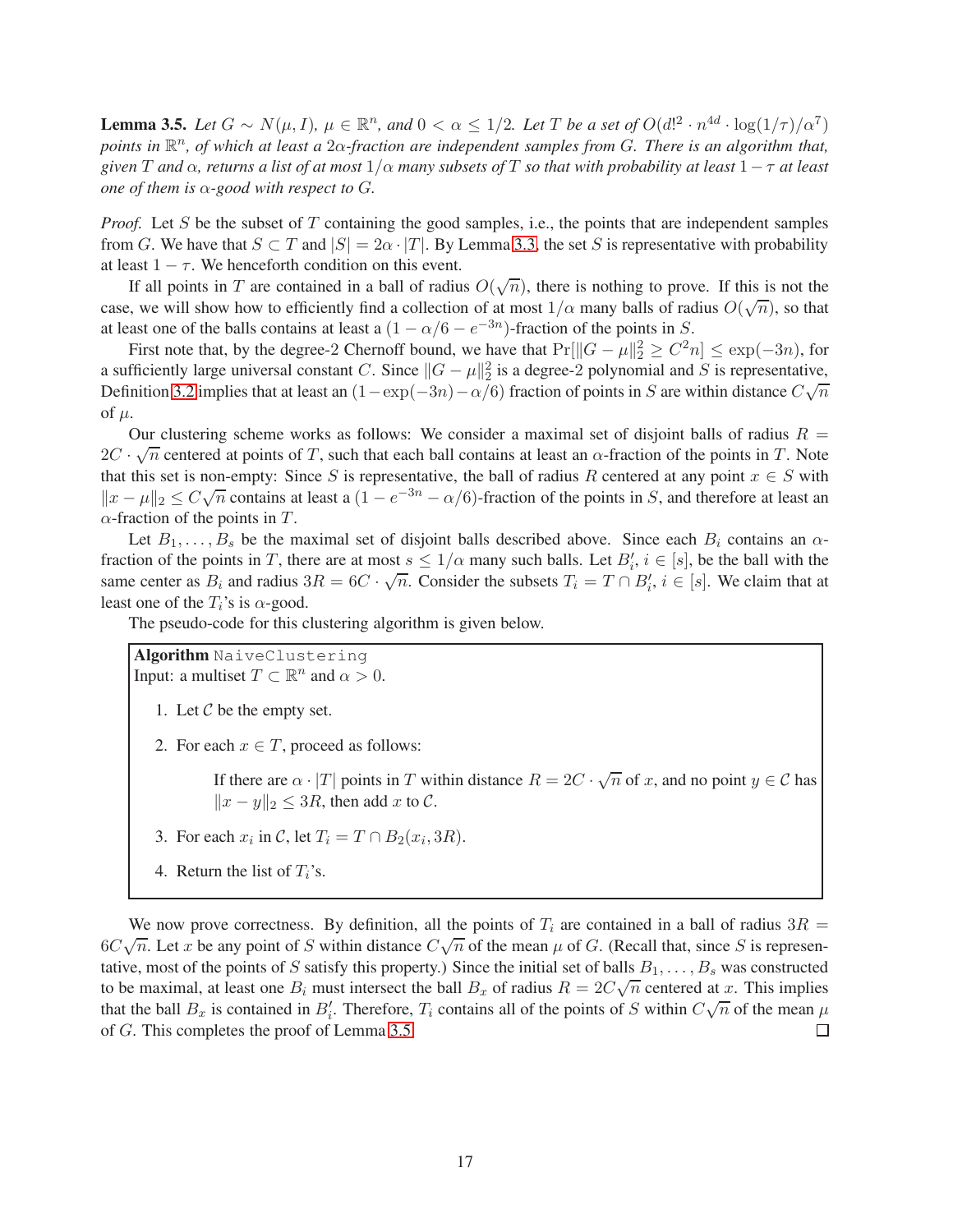## <span id="page-18-1"></span>3.3 Main Multifilter Algorithm and Proof of Theorem [3.1](#page-13-0)

In this section, we describe the main subroutine that forms the core of our final algorithm. Let  $0 < \alpha < 1/2$ be the fraction of good samples, and let  $S$  be the representative set contained in the initial corrupted set  $T$ . Ideally, starting from the corrupted set T, we would like to either certify that the true mean  $\mu$  of G is close to the empirical mean  $\mu_T$  of T, or we have an efficient method to "clean up" the set T, i.e., obtain a set  $T' \subset T$ containing a higher fraction of clean samples.

Unfortunately, such a goal seems unattainable in the setting where the fraction  $\alpha$  of clean samples is smaller than 1/2 for the following reason: Suppose that  $\alpha = 1/k$  for some integer  $k \ge 2$ . It is quite possible that the original set of corrupted points T is a set of samples drawn from a mixture  $\sum_{i=1}^{k} (1/k) \cdot N(\mu_i, I)$  of k spherical Gaussians with separated means  $\mu_i$ . In this case, the best that we can hope to achieve is break T into several (potentially overlapping) subsets  $T_i$ , with the guarantee that at least one of the subsets  $T_i$  has a higher fraction of points from S. As our final algorithm will then have to recurse on the  $T_i$ 's, we will need to ensure that they are not too large in order to obtain a bound on the total runtime of the algorithm.

Our main sub-routine satisfies the guarantees of the following proposition:

<span id="page-18-0"></span>Proposition 3.6 (Main Multifilter Algorithm). *There exists an algorithm* MainSubroutine *that, given a*  $multiset$   $T \subset \mathbb{R}^n$ , a parameter  $0 < \alpha \leq 1$ , a degree bound  $d \in \mathbb{Z}_+$ , and an error probability  $\tau$ , returns one *of the following:* (1) A vector  $x \in \mathbb{R}^n$ , (2) "NO", or (3) A list  $\{(T_i, \alpha_i)\}_i$  *of size at most* 2 *where*  $T_i \subset T$ *and the*  $\alpha_i$ *'s satisfy*  $\sum_i 1/\alpha_i^2 \leq 1/\alpha^2$ .

*Moreover, with probability at least*  $1 - \tau$ *, the output of the algorithm satisfies the following guarantees:* 

*1. In case (1), if T is*  $\alpha$ *-good with respect to*  $G \sim N(\mu, I)$ *, then we have that* 

$$
||x - \mu||_2 = O\left(\alpha^{-1/(2d)}\sqrt{d}(d + \log(1/\alpha))\log(2 + \log(1/\alpha))^2\right).
$$
 (1)

- *2. In case (2), the set*  $T$  *is not*  $\alpha$ -good.
- *3. In case (3), if*  $T$  *is*  $\alpha$ *-good then at least one*  $T_i$  *is*  $\alpha_i$ *-good with respect to G.*

*The algorithm runs in time*  $O((d + \ln(1/\tau))/\alpha)^d \cdot \text{poly}(|T|, n^d)$ *.* 

The proof of Proposition [3.6](#page-18-0) requires several ingredients and is given in the following subsections. We start by showing how Theorem [3.1](#page-13-0) follows from this proposition.

*Proof of Theorem [3.1](#page-13-0) given Proposition [3.6.](#page-18-0)* The overall algorithm proceeds as follows: Using Lemma [3.5,](#page-17-0) we produce a list  $\{T_1, \ldots, T_s\}$  of subsets of T at least one of which is  $\alpha/2$ -good with respect to G.

The algorithm maintains a list of pairs  $\{(T_i, \alpha_i)\}_{i=1}^m$  with the guarantee that with high probability at least one of the  $T_i$  is  $\alpha_i$ -good with respect to G. It then iteratively applies the routine from Proposition [3.6,](#page-18-0) to each pair  $(T_i, \alpha_i)$  in the list, and when its output is not a vector, it replaces the pair  $(T_i, \alpha_i)$  by either zero, one, or two such pairs in the list. Then it outputs the list of all vectors that Proposition [3.6](#page-18-0) ever returned.

We will show that this process produces a list of  $O(1/\alpha^3)$  many candidate hypotheses. We provide an efficient black-box way in which we can reduce the size of this list to  $O(1/\alpha)$  without losing more than a constant factor in the final error guarantee. See Proposition [B.1.](#page-59-0)

The pseudo-code for the algorithm is given below: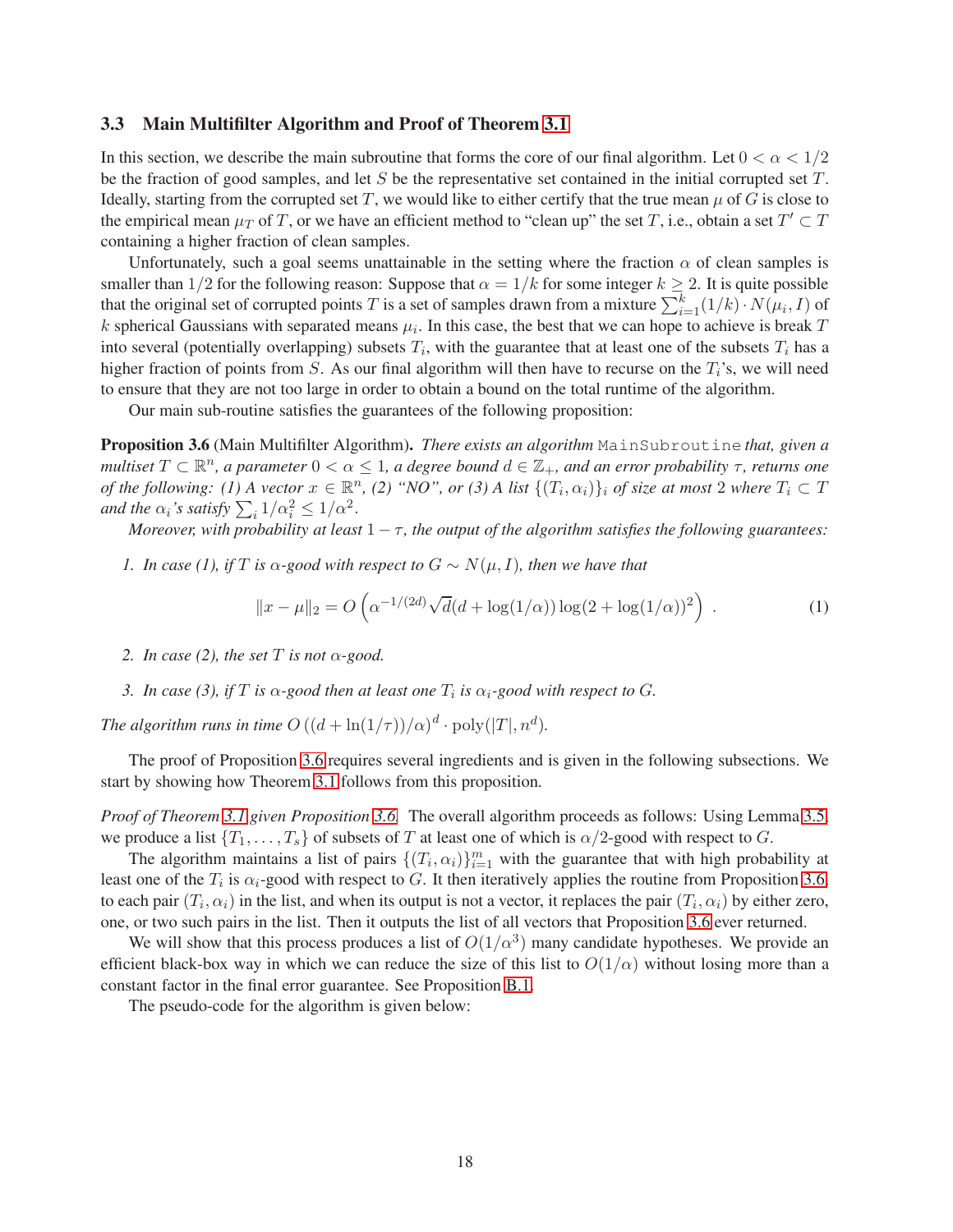Algorithm List-Decode-Gaussian Input: Multiset  $T \subset \mathbb{R}^n$  and parameters  $0 < \alpha < 1/2, d \in \mathbb{Z}_+, \tau > 0$ .

- 1. Run NaiveClustering $(T, \alpha)$  from Lemma [3.5.](#page-17-0)
- 2. Let L be the list  $\{(T_i, \alpha/2)\}\$ i, for  $T_i$  returned by NaiveClustering and let M be the empty list.
- 3. While  $L$  is non-empty:
	- (a) Get the first element  $(T', \alpha')$  from L and remove it from the list.
	- (b) Run MainSubroutine( $T', \alpha', d, \tau / |T|$ ).
	- (c) If this routine returns a vector, add it to  $M$ .
	- (d) If it returns a list of  $(T_i, \alpha_i)$ , append that to L.
- 4. Run ListReduction (of Proposition [B.1\)](#page-59-0) to the list M and return its output.

We now proceed with the analysis. First, it is easy to see that  $\sum_i \alpha_i^{-2}$  can only decrease. Therefore, since all  $\alpha_i \leq 1$ , we can never have more than  $O(\alpha^{-3})$  many terms in the list. Each iteration of the algorithm either increases the number of  $T_i$ 's or decreases the size of some  $T_i$  by at least 1. Therefore, the algorithm terminates after at most  $O(|T|/\alpha^3)$  many calls to <code>MainSubroutine.</code>

We claim that with probability at least  $1-\tau$ , at every step, we either have that one of the  $T_i$ 's is  $\alpha_i$ -good, or we have already produced a good approximation to  $\mu$ . We can view the set of all  $T_i$ 's ever produced by the algorithm as a tree, where the children of each  $T_i$  are all subsets produced by MainSubroutine on  $T_i$ . We say that  $T_i$  belongs to the j-th generation if the path from T to  $T_i$  in this tree has length j. Then, it is easy to see inductively that either at least one  $T_i$  in the j-th generation is  $\alpha_i$ -good or a good approximation to the mean was output in an earlier generation, with probability at least  $j\tau/|T|$ . This is because given a  $T_i$  that is  $\alpha_i$ -good in the  $j^{th}$  generation, with probability at least  $1 - \tau/|T|$  it either produces a good approximation to the mean or has at least one descendant T' that is  $\alpha'$ -good. Since there can only be |T| generations, the list of vectors produced contains a good approximation to the mean with probability at least  $1 - \tau$ . This completes the proof.

To analyze the runtime, note that there are at most  $|T|$  generations each involving running MainSubroutine on  $O(\alpha^{-3})$  many  $T_i$ 's. This clearly dominates the runtime from the initial use of NaiveClustering, the final use of ListReduction and the other bookkeeping steps.  $\Box$ 

In the remaining sections, we describe a number of subroutines that either verify some desired properties of low-degree polynomials or produce an output list of subsets satisfying the following condition:

**Definition 3.7** (Multifilter Condition). *We say that a list of pairs*  $\{(T_i, \alpha_i)\}\$ *, where*  $T_i \subset T$  *and*  $\alpha_i \in (0,1)$ *, satisfies the* multifilter condition for  $(T, \alpha)$  *if the following hold:* 

*1.*  $\sum_i 1/\alpha_i^2 \leq 1/\alpha^2$ , and

*2.* If T is  $\alpha$ -good (with respect to G), then at least one of the  $T_i$ 's is  $\alpha_i$ -good (with respect to G).

# <span id="page-19-0"></span>3.4 Basic Multifilter Routine

How do we produce the multifilters for corrupted sets  $T$  required in Proposition [3.6?](#page-18-0) The basic idea is the following: If we find a degree-d n-variable polynomial p such that the mean and variance of  $p(T)$  behave substantially differently from the mean and variance of  $p(G)$ , we will be able to split T into (overlapping)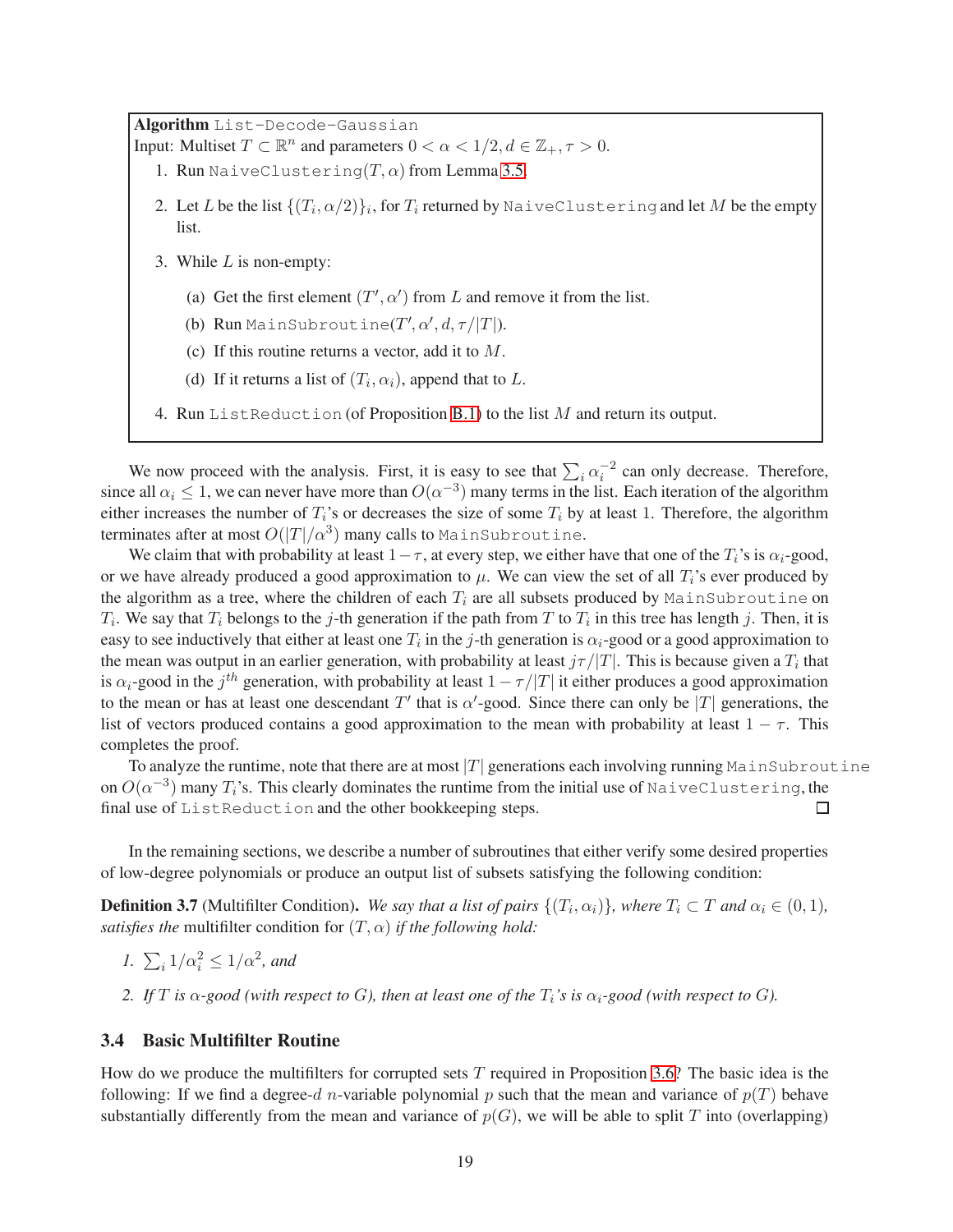subsets — based on the values of  $p(x)$ ,  $x \in T$  — with the property that at least one of these subsets is "cleaner" than  $T$ .

The obvious difficulty is that the mean  $\mu$  of G is unknown, and therefore so is the mean and variance of  $p(G)$ . Suppose for now that we have a low-degree polynomial p whose variance  $Var[p(G)]$  is small. (As we argue in the following sections, we can guarantee that this condition is satisfied with high probability for the polynomials p that we will use.) By concentration, it then follows that at least a  $(1 - \alpha/2)$  fraction of the points of  $\{p(x), x \in S\}$  will lie in an interval of length  $\log(1/\alpha)^{O(d)}$ . If a decent number of points of  $\{p(x), x \in T\}$  fall outside an interval of this length, then we know that the distribution of  $p(T)$  is very different. In such a case, be removing points of  $T$  beyond some threshold, we can get rid of substantially more bad points than good points.

Recall that we assumed that  $Var[p(G)]$  is small. However, the mean of  $p(G)$  is still unknown. This creates the following complication: There might be several intervals of length  $\log(1/\alpha)^{O(d)}$  each of them containing an  $\alpha$ -fraction of T. Any of these intervals would make a reasonable hypothesis and we have no way of distinguishing between them. In such a setting, we split our set T into several *overlapping* subsets. We make the overlap between them large enough so that no matter where the (unknown) true mean of  $p(G)$ is, the vast majority of the points of  $\{p(x), x \in S\}$  will lie in the same subset. At the same time, because there is a substantial number of points in  $T$  on either side of the divide, we can guarantee that not too many points are kept on either side.

Formally, we establish the following proposition:

<span id="page-20-0"></span>Proposition 3.8 (Basic Multifilter). *There is a polynomial time algorithm with the following performance* guarantee: Given a set  $T \subset \mathbb{R}^n$ ,  $0 < \alpha \leq 1$ , and a degree-d polynomial  $p : \mathbb{R}^n \to \mathbb{R}$  for which we have the *promise that if* T *is*  $\alpha$ -good then  $\text{Var}[p(G)] \leq 1$ , returns one of the following:

- *1. "YES". If the algorithm returns "YES", then we have that:*
	- *(a)*  $\text{Var}[p(T)] \le O(d + \log(1/\alpha))^d (\log(2 + \log(1/\alpha)))^2$ , and
	- *(b) if T is*  $\alpha$ -good, then  $\left| \mathbb{E}[p(G)] \mathbb{E}[p(T)] \right| \le O(d + \log(1/\alpha))^{d/2} \log(2 + \log(1/\alpha)).$
- *2. "NO". If the algorithm returns "NO", then the set*  $T$  *is not*  $\alpha$ *-good.*
- *3.* A list of pairs  $\{(T_i, \alpha_i)\}\$ ,  $T_i \subset T$ , of length one or two satisfying the multifilter condition for  $(T, \alpha)$ .

The rest of this subsection is devoted to the proof of Proposition [3.8.](#page-20-0)

## 3.4.1 Basic Multifilter Pseudocode

We start by describing the basic multifilter routine in pseudocode: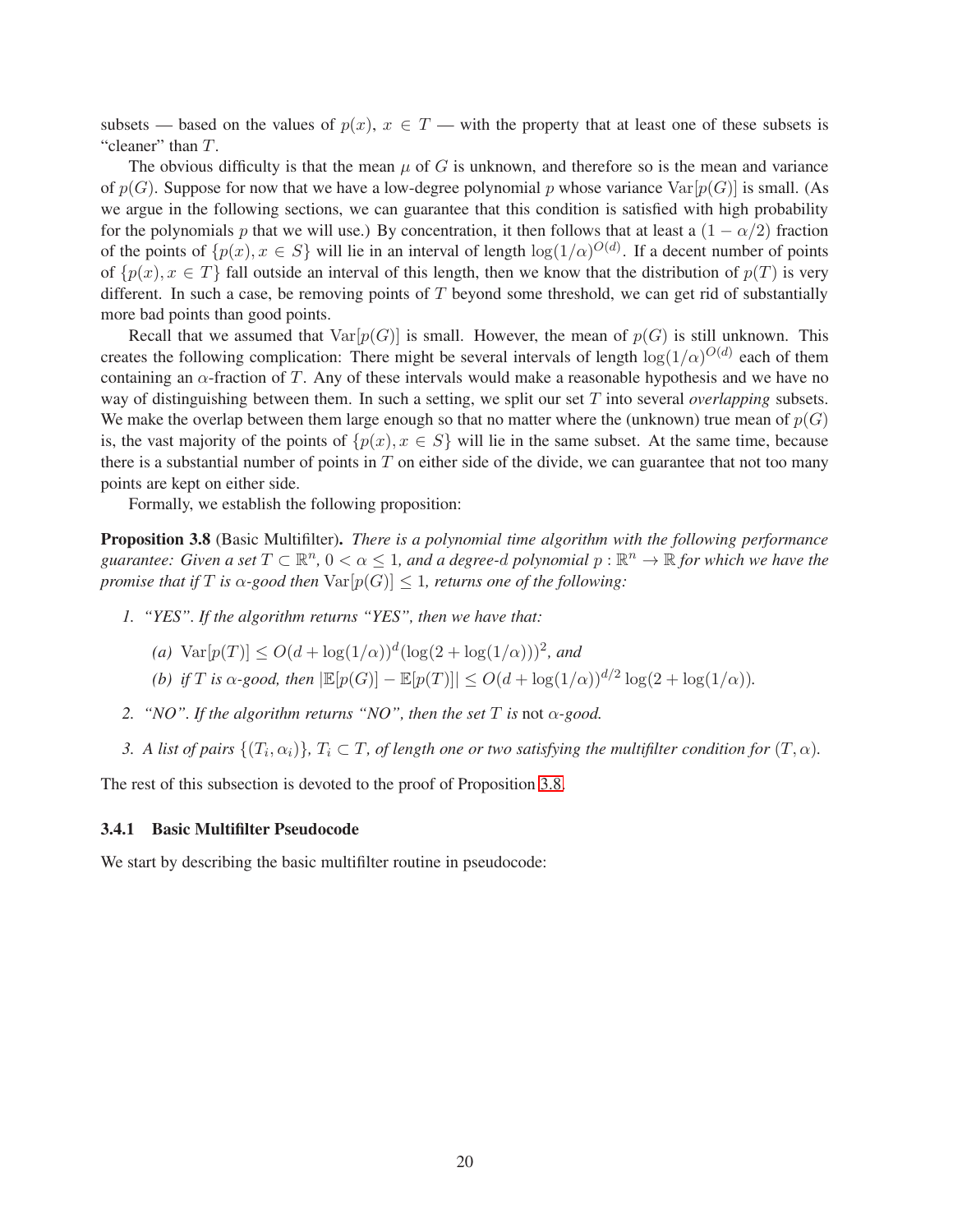<span id="page-21-7"></span><span id="page-21-6"></span><span id="page-21-4"></span><span id="page-21-1"></span><span id="page-21-0"></span>Algorithm BasicMultifilter Input: a degree-d polynomial  $p : \mathbb{R}^n \to \mathbb{R}$ ,  $T \subset \mathbb{R}^n$ ,  $d \in \mathbb{Z}_+$ ,  $0 < \alpha < 1$ ,  $\tau > 0$ . 1. Let  $C > 0$  be a sufficiently large constant. 2. Let  $R \stackrel{\text{def}}{=} (C \log(1/\alpha))^{d/2}$ . 3. If  $\max_{x,y \in T} |p(x) - p(y)| \ge (C(1 + n/d))^{d/2}$ , then return "NO". 4. If there is an interval  $[a, b]$  of length  $L \stackrel{\text{def}}{=} C \cdot R \cdot \log(2 + \log(1/\alpha))$  that contains at least  $(1 - \alpha/2)$ -fraction of points in  $\{p(x), x \in T\}$ , then: (a) If  $\text{Var}[p(T)] \leq C \cdot (d + C \log(1/\alpha))^d (\log(2 + \log(1/\alpha)))^2$ , return "YES". (b) Otherwise, proceed as follows: i. Find a threshold  $t > 2R$  such that  $\Pr_{X \in uT}[\min\{|p(X) - a|, |p(X) - b|\} \ge t] > (32/\alpha) \exp(-(t - 2R)^{2/d}) + \frac{4 \cdot \alpha^2}{d! n^d}$  $rac{1}{d!n^d}$ . (2) ii. Let  $T' \stackrel{\text{def}}{=} \{x \in T : \min\{|p(x) - a|, |p(x) - b|\} \le t\}$  and  $\alpha' \stackrel{\text{def}}{=} \alpha \cdot ((1 - \alpha/8)|T|/|T'| + \alpha/8).$ iii. If  $\alpha' \leq 1$ , return  $\{(T', \alpha')\}$ ; else return "NO". 5. If there is *no* interval of length L satisfying the condition of Step [4,](#page-21-0) then (a) Find a threshold t such that the sets  $T_1 = \{x \in T : p(x) > t - R\}$  and  $T_2 = \{x \in T : p(x) > t - R\}$  $p(x) < t + R$  satisfy  $|T_1|^2 + |T_2|^2 \le |T|^2 (1 - \alpha/100)^2$  $,$  (3) and  $|T| - \max(|T_1|, |T_2|) > \alpha |T|/4$ . (b) Let  $\alpha_i = \alpha \cdot (1 - \alpha^2/100) \cdot |T|/|T_i|$ , for  $i = 1, 2$ . (c) Return  $\{(T_1, \alpha_1), (T_2, \alpha_2)\}.$ 

<span id="page-21-8"></span><span id="page-21-5"></span><span id="page-21-3"></span><span id="page-21-2"></span>Intuitive Overview of Basic Multifilter. The algorithm begins by defining some appropriate constants and in particular choosing the parameter R to be polylogarithmic in  $1/\alpha$ , so that if  $\text{Var}[p(G)] \leq 1$  then all but a poly( $\alpha$ )-fraction of the points of  $p(G)$  must lie in an interval of length R.

We begin in Step [3](#page-21-1) by doing a basic sanity check, ensuring that the total range of values of  $p(T)$  is not too large. On the one hand, we are guaranteed by Claim [3.9](#page-22-0) in the next section that this will be true if  $Var[p(G)] \leq 1$  and T is good. This assumption will become technically useful as it will imply that if  $p(T)$  has too large a mean or variance, then this cannot be due to a negligible number of points at extreme distances from the mean, and instead must be due to a relatively significant number of errors.

We split our analysis into cases roughly corresponding to the one cluster versus two clusters cases. Step [4](#page-21-0) corresponds to the case where there is a single interval of length not much more than R that contains all but an  $\alpha/2$ -fraction of the points of  $\{p(x), x \in T\}$ . This implies that since an  $\alpha$ -fraction of points come from  $p(G)$ , the mean of  $p(G)$  cannot be far outside of this interval. Thus, we can construct a slightly larger interval that contains all but a tiny fraction of the points of  $p(G)$ . From there, it is a relatively easy to show that since  $p(T)$  has substantially different behavior from  $p(G)$ , there must be some (potentially larger interval), where the fraction of points of  $p(T)$  outside of this interval is much larger than the fraction of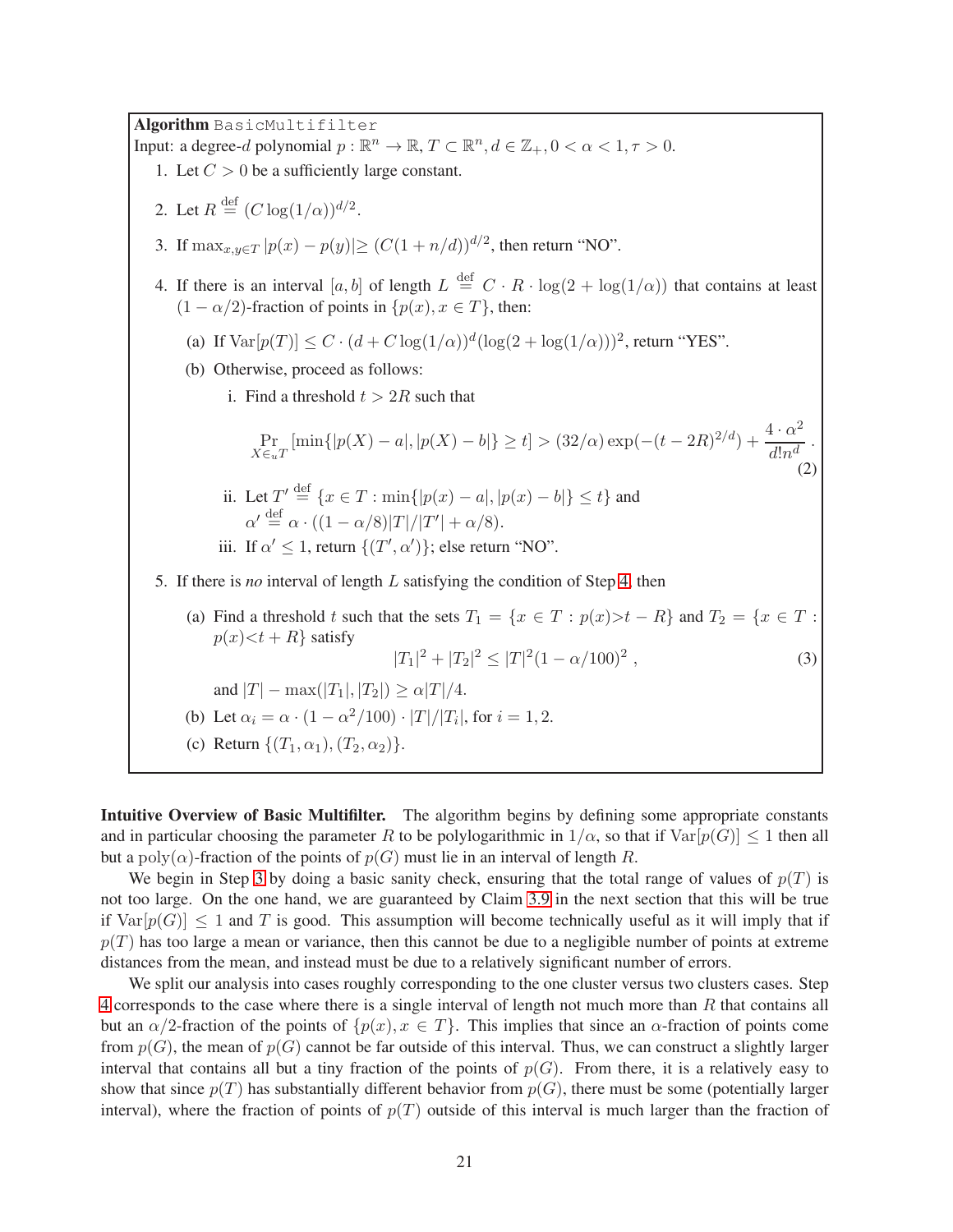points of  $p(G)$  outside of this interval. Thus, throwing away the points outside of the latter interval will serve to clean up our dataset.

Step [5](#page-21-2) covers the other case where no short interval contains all but an  $\alpha/2$ -fraction of the points. In this case, we try to partition T into sets based on whether  $p(x)$  lies in  $(\infty, t + R)$  or  $(t - R, \infty)$ , for some appropriate threshold t. Notice that since these intervals overlap on an interval of length  $2R$ , no matter where the mean of  $p(G)$  lies, almost all of the points of  $p(G)$  will lie in one of the two intervals (if it's in the middle it could even be the case that almost all points lie in both). We now need to pick a threshold  $t$  so that the number of elements of  $p(T)$  *not* on either side is substantial. We are aided in this endeavor by the fact that there must be some gap of length  $\Omega(R \log(2 + \log(1/\alpha)))$  with at least an  $\Omega(\alpha)$ -fraction of the points lying on either side of it. By trying many possible values if  $t$  within this interval, it is not hard to show that there must be some threshold where neither side keeps too many.

#### 3.4.2 First Stage of Correctness Proof

In this subsection, we prove the correctness conditions of our algorithm that do not establish goodness of the output.

We start by showing that if the algorithm returns "NO" in Step [3,](#page-21-1) then the set T is not  $\alpha$ -good:

<span id="page-22-0"></span>**Claim 3.9.** *Suppose that* T *is*  $\alpha$ -good and  $\text{Var}[p(G)] \leq 1$ . Then, it holds that  $\max_{x,y \in T} |p(x) - p(y)| \leq$  $O(1+n/d)^{d/2}$ .

*Proof.* We show that for any such p with  $\mathbb{E}[p(G)] = 0$  we have that  $|p(x)| \le O(1 + n/d)^{d/2}$  whenever  $||x - \mu||_2 = O(\sqrt{n}).$  Note that

$$
|p(y + \mu)| = \left| \sum_{a \in \mathbb{Z}_{\geq 0}^n : ||a||_1 \leq d} c_a \text{He}_a(y) / \sqrt{a!} \right| \leq \sqrt{\left( \sum_{a \in \mathbb{Z}_{\geq 0}^n : ||a||_1 \leq d} c_a^2 \right) \left( \sum_{a \in \mathbb{Z}_{\geq 0}^n : ||a||_1 \leq d} \text{He}_a(y)^2 / a! \right)}.
$$

Since  $\text{Var}[p(G)] = \mathbb{E}[p^2(G)] = \sum_{a \in \mathbb{Z}_{\geq 0}^n : ||a||_1 \leq d} c_a^2$ , it suffices to bound the sum of  $\text{He}_a(y)^2/a!$  under the assumption that  $||y||_2 = O(\sqrt{n})$ . By Mehler's formula [\[Meh66\]](#page-58-12), we have that for any u with  $|u| < 1$  it holds

$$
\sum_{a=0}^{\infty} \text{He}_a^2(y_i) u^a / a! = \frac{1}{\sqrt{1 - u^2}} e^{\frac{u}{1 + u} y_i^2}.
$$

Taking the product over  $i$  from 1 to  $n$  yields:

$$
\sum_{a \in \mathbb{Z}_{\geq 0}^n} \text{He}_a(y)^2 u^{\|a\|_1}/a! = (1 - u^2)^{-n/2} e^{\frac{u}{1 + u} \|y\|_2^2}.
$$

If  $u \geq 0$ , we have that the left hand side is at least

$$
u^d \sum_{a \in \mathbb{Z}_{\geq 0}^n: ||a||_1 \leq d} \text{He}_a(y)^2/a! .
$$

Therefore, we have that

$$
\sum_{a \in \mathbb{Z}_{\geq 0}^n: ||a||_1 \leq d} \text{He}_a(y)^2/a! \leq u^{-d} (1 - u^2)^{-n/2} e^{\frac{u}{1 + u} ||y||_2^2}.
$$

Letting  $u = \min(1/2, d/n)$ , we find that if  $d \ll n$ , then the above sum is at most  $(n/d)^d \exp(O(d^2/n) +$  $O(d||y||_2^2/n) = O(n/d)^d$ . If  $d \gg n$ , this is  $O(1)^{d+n+||y||_2^2}$ . In either case, it is  $O(1+n/d)^d$ , and thus  $|p(y)|$ is at most  $O(1 + n/d)^{d/2}$ . This completes the proof of Claim [3.9.](#page-22-0)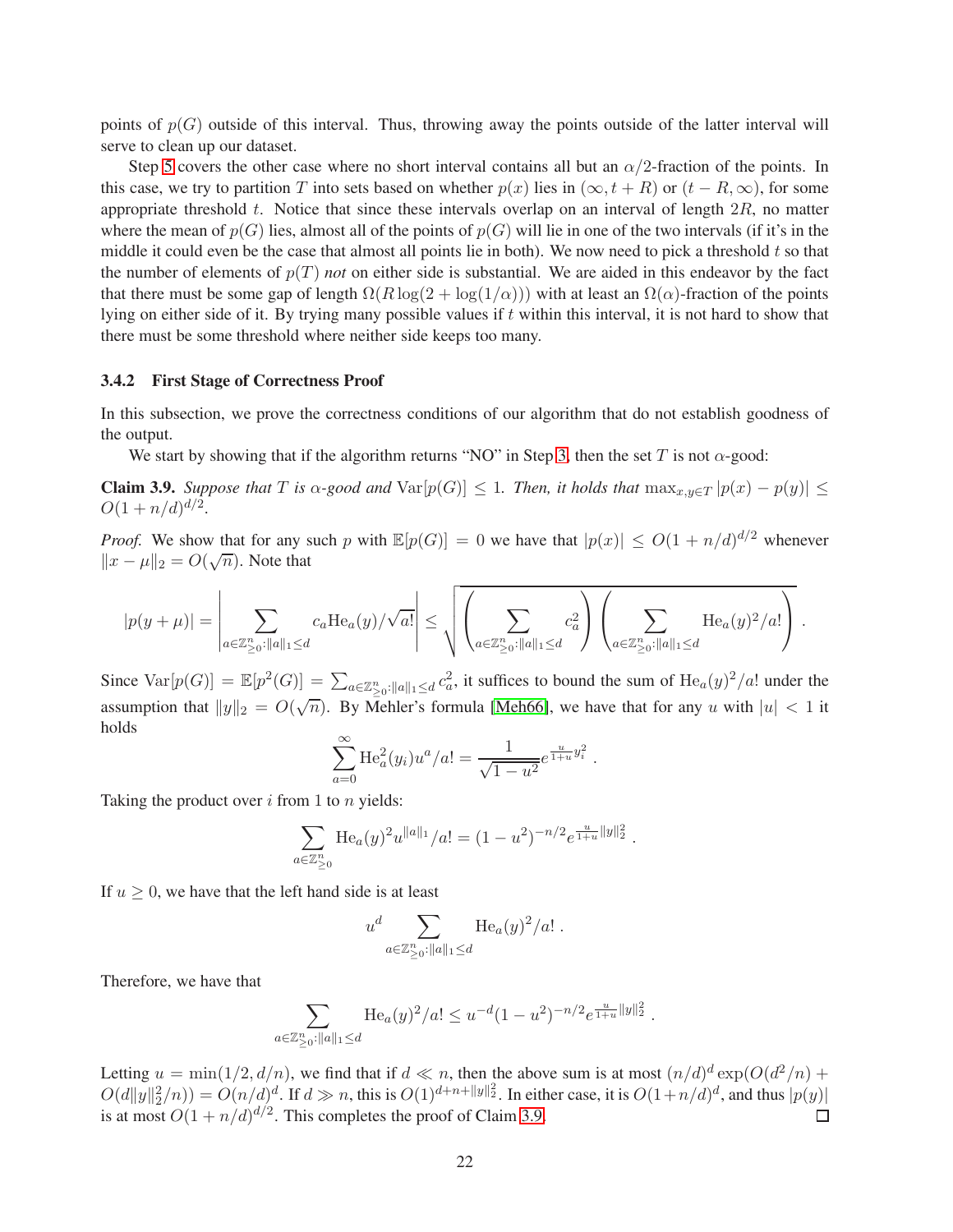The correctness of the other step in which the algorithm can output "NO", Step [4\(b\)iii,](#page-21-3) is deferred to after Lemma [3.18](#page-26-0) below.

We next show that the algorithm finds an appropriate threshold  $t$  in Steps [4\(b\)i](#page-21-4) and [5a.](#page-21-5)

<span id="page-23-1"></span>**Lemma 3.10.** If the algorithm reaches Step [4\(b\)i,](#page-21-4) there exists a threshold  $t > 2R$  satisfying [\(2\)](#page-21-6).

*Proof.* The main idea of the proof is quite simple: If there is no  $t > 2R$  satisfying [\(2\)](#page-21-6), the random variable  $p(T)$  is well-concentrated, which contradicts the lower bound on its variance that holds in Step [4b.](#page-21-7) Suppose, for the sake of contradiction, that for all  $t > 2R$ , it holds:

$$
\Pr_{X \in uT}[\min\{|p(X) - a|, |p(X) - b|\} \ge t] \le (32/\alpha) \exp(-(t - R)^{2/d}) + 4\alpha^2/(d!n^d).
$$

By a change of variable, this is equivalent to the following statement. For all  $t > 2R + (b - a)/2$ , it holds:

$$
\Pr_{X \in uT}[|p(X) - (a+b)/2| \ge t] \le (32/\alpha) \exp(-(t - R - (b-a)/2)^{2/d}) + 4\alpha^2/(d!n^d).
$$

Let  $\beta \stackrel{\text{def}}{=} \ln(32/\alpha)^{d/2}$ . Note that the above RHS is at least 1 when  $t < \beta + R + (b - a)/2$ , hence the inequality is trivial unless  $t \geq \beta + R + (b - a)/2$ 

The proof will require some basic properties of the Gamma function. We will use the following notation: Let  $\Gamma(s, x) = \int_x^{\infty} \exp(-t) t^{s-1} dt$  be the incomplete gamma function and  $\Gamma(s) = \Gamma(s, 0)$  be the Gamma function. We will need the following technical claim about the incomplete Gamma function, whose proof can be found in Appendix [A:](#page-59-1)

<span id="page-23-0"></span>**Claim 3.11.** *For*  $s \ge 1, x \ge 0$ *, we have that*  $\Gamma(s, x) \le \exp(-x)(x + s)^{s-1}$ *.* 

We can now bound from below the variance of  $p(T)$  as follows:

$$
\begin{split}\n\text{Var}[p(T)] &\leq \mathbb{E}_{X \in_u T}[(p(X) - (a+b)/2)^2] \\
&= \int_0^{O(d!n^{d/2})} 2 \Pr_{X \in_u T} [|p(X) - (a+b)/2| \geq t] t dt \\
&\leq \int_0^{O(d!n^{d/2})} \min\left\{ 1, (32/\alpha) \exp(-(t - R - (b - a)/2)^{2/d}) + 4\alpha^2/(d!n^d) \right\} 2t dt \\
&\leq (\beta + R + (b - a)/2)^2 + O(4 \cdot d! \alpha^2) + (32/\alpha) \int_\beta^\infty \exp(-t^{2/d}) (2t + 2R + b - a) dt \\
&\leq O((C \log(1/\alpha) + d)^d (\log(2 + \log(1/\alpha)))^2) + (32/\alpha) \int_{\ln(32/\alpha)}^\infty \exp(-u) (2u^{d/2} + 2R + b - a)(d/2) u^{d/2 - 1} du \\
&= O((C \log(1/\alpha) + d)^d (\log(2 + \log(1/\alpha)))^2) + (32/\alpha) \cdot d \cdot \Gamma(d, \ln(32/\alpha)) \\
&\quad + (32/\alpha)(2R + b - a) \Gamma(d/2, \ln(32/\alpha)) (d/2) \ .\n\end{split}
$$

Using Claim [3.11](#page-23-0) we can write:

$$
\operatorname{Var}[p(T)] \le O((C \log(1/\alpha) + d)^d (\log(2 + \log(1/\alpha)))^2) + d \cdot (d + \ln(32/\alpha))^{d-1} + O((C \log(1/\alpha))^{d/2+1}) \cdot (d + \ln(32/\alpha))^{d/2-1} \le O((d + C \log(1/\alpha))^{d} (\log(2 + \log(1/\alpha)))^2).
$$

By the construction of the algorithm, when the variance  $Var[p(T)]$  is this small, the algorithm does not reach Step [4\(b\)i.](#page-21-4) This gives the desired contradiction and completes the proof of Lemma [3.10.](#page-23-1)  $\Box$ 

We next show that the algorithm finds an appropriate threshold in Step [5a:](#page-21-5)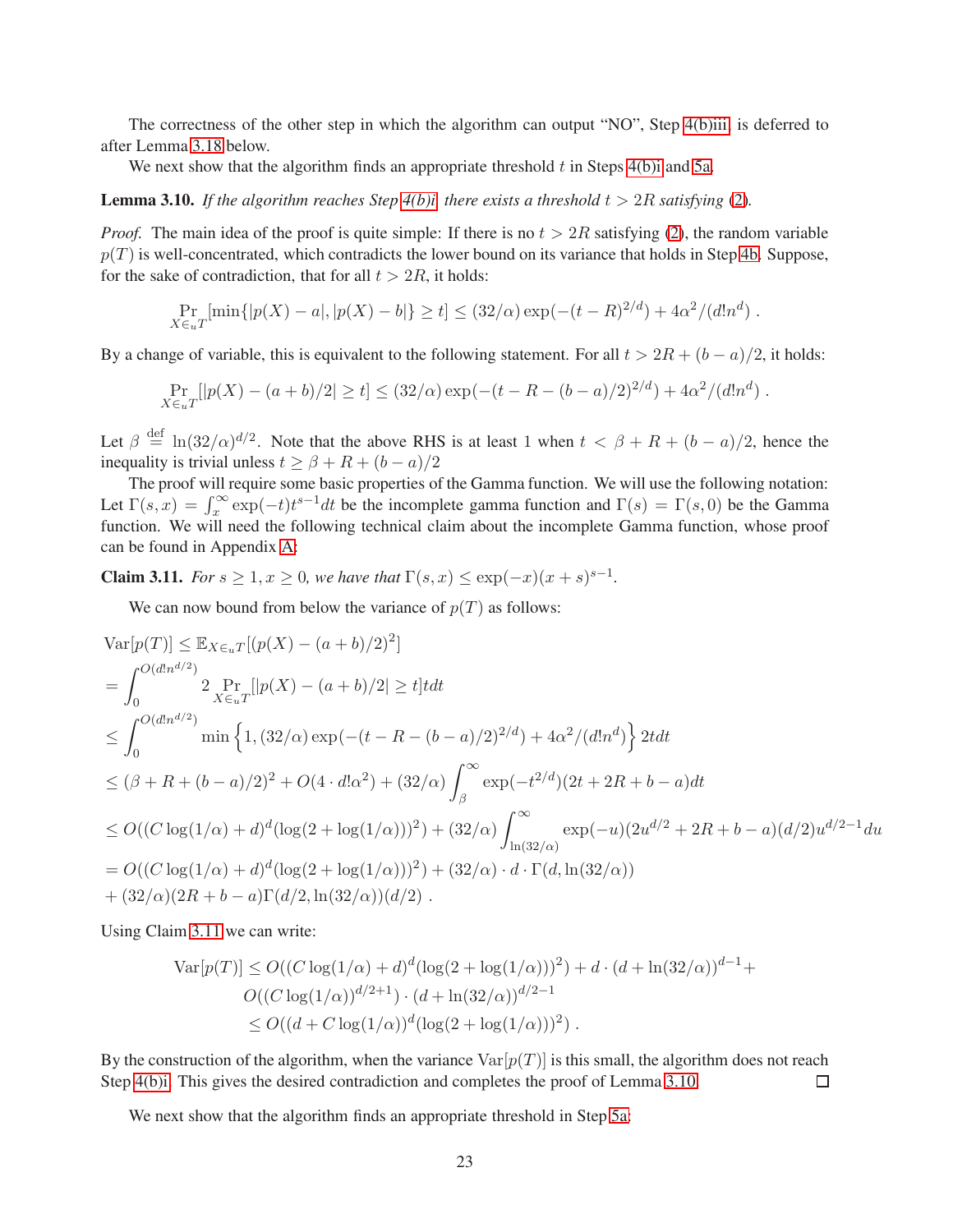#### <span id="page-24-1"></span>Lemma 3.12. *If the algorithm reaches Step [5a,](#page-21-5) there exists a threshold* t *satisfying* [\(3\)](#page-21-8)*.*

*Proof.* We will show that if no t satisfies [\(3\)](#page-21-8), then at least a  $1-\alpha/2$  fraction of points  $x \in T$  have  $p(x)$  in an interval of length  $O(\log(2 + \log(1/\alpha)) \cdot R)$ . This would be a contradiction, as no such interval exists if the algorithm reaches Step [5.](#page-21-2) This is essentially because if there is no such  $t$ , then if we consider the fraction of  $x \in T$  with  $p(x) \le t$ , this must grow very quickly with t after it first exceeds  $\alpha/4$ , and thus there is very little distance between the  $\alpha/4$ -tails of the distribution and the median. This means that the  $\alpha/4$ -tails on the left and on the right must be close to each other, implying that the interval from Step [4](#page-21-0) must exist.

Let  $t_m = 2m \cdot R + \text{median}(p(T))$ , for integer m. If no t satisfies [\(3\)](#page-21-8), then  $t_m$  is not a suitable choice of t, and therefore

<span id="page-24-0"></span>
$$
|T_{1,m}|^2 + |T_{2,m}|^2 > |T|^2 (1 - \alpha^2 / 100)^2 , \qquad (4)
$$

where  $T_{1,m} = \{x \in T : p(x) > t_m - R\}$  and  $T_{2,m} = \{x \in T : p(x) < t_m + R\}$  for all m with  $|T_{i,m}| \ge \alpha |T|$ .

Let  $a_m = |T_{1,m}|/|T|$ . Notice that  $|T_{2,m}|/|T| = (1 - a_{m+1})$ . If Equation [\(4\)](#page-24-0) holds for a given m, then we must have  $a_m^2 + (1 - a_{m+1})^2 > (1 - \alpha^2/100)^2$ . This means that  $a_{m+1} < (a_m^2 + \alpha^2/16)$ . If  $a_m \ge \alpha/4$ , then  $a_{m+1} \le 2a_m^2$ . Since  $a_1 < 1/2$ , it is easy to see that for some  $m = \log_2 \log(1/\alpha) + O(1)$ that  $a_m \le \alpha/4$ . Thus,  $|\{x \in T : p(x) > t + (2m + 1)R\}| \le |T|\alpha/4$ . Similarly, we can see that  $|\{x \in T : p(x) < t - (2m+1)R\}| \leq |T|\alpha/4$ . This gives us an interval of length  $O(R \log(2 + \log(1/\alpha)))$ that contains all but an  $\alpha/2$ -fraction of the points of  $p(T)$ .

This provides the desired contradiction and gives the proof of Lemma [3.12.](#page-24-1)

We now show that if the algorithm outputs a list of length one, the parameter  $\alpha$  improves:

<span id="page-24-2"></span>**Lemma 3.13.** *If the algorithm outputs a single pair*  $(T', \alpha')$ *, then*  $\alpha' \geq \alpha$ *.* 

*Proof.* By definition, we have that

$$
\alpha'-\alpha=\left((1-\alpha/8)(|T|/|T'|)+\alpha/8-1\right)\alpha=(1-\alpha/8)(|T|/|T'|-1)\alpha\;.
$$

Note that  $\alpha' - \alpha > 0$  when  $|T'| < |T|$ . Moreover,  $|T'| < |T|$  holds true because the algorithm is guaranteed to remove at least one point, since

$$
\Pr_{X \in uT}[\min\{|p(X) - a|, |p(X) - b|\} \ge t]
$$

is non-zero. This completes the proof of Lemma [3.13.](#page-24-2)

The next lemma shows that whenever the algorithm outputs two sets  $T_1, T_2$ , the associated parameters  $\alpha_1, \alpha_2$  satisfy  $1/\alpha_1^2 + 1/\alpha_2^2 \le 1/\alpha^2$ . This condition will be crucial for bounding the runtime of the overall algorithm. We also note that this condition holds even if the set T was not  $\alpha$ -good.

**Lemma 3.14.** *If the algorithm outputs a list of two pairs*  $\{(T_1, \alpha_1), (T_2, \alpha_2)\}\$ *, then we have that*  $1/\alpha_1^2 +$  $1/\alpha_2^2 \le 1/\alpha^2$ .

*Proof.* We have that

$$
\alpha_1^{-2} + \alpha_2^{-2} = \alpha^{-2} (1 - \alpha^2 / 100)^{-2} |T_1|^2 / |T|^2 + \alpha^{-2} (1 - \alpha^2 / 100)^{-2} |T_2|^2 / |T|^2
$$
  
=  $\alpha^{-2} (1 - \alpha^2 / 100)^{-2} (|T_1|^2 + |T_2|^2 / |T|^2$   
\$\leq \alpha^{-2}\$.

 $\Box$ 

 $\Box$ 

 $\Box$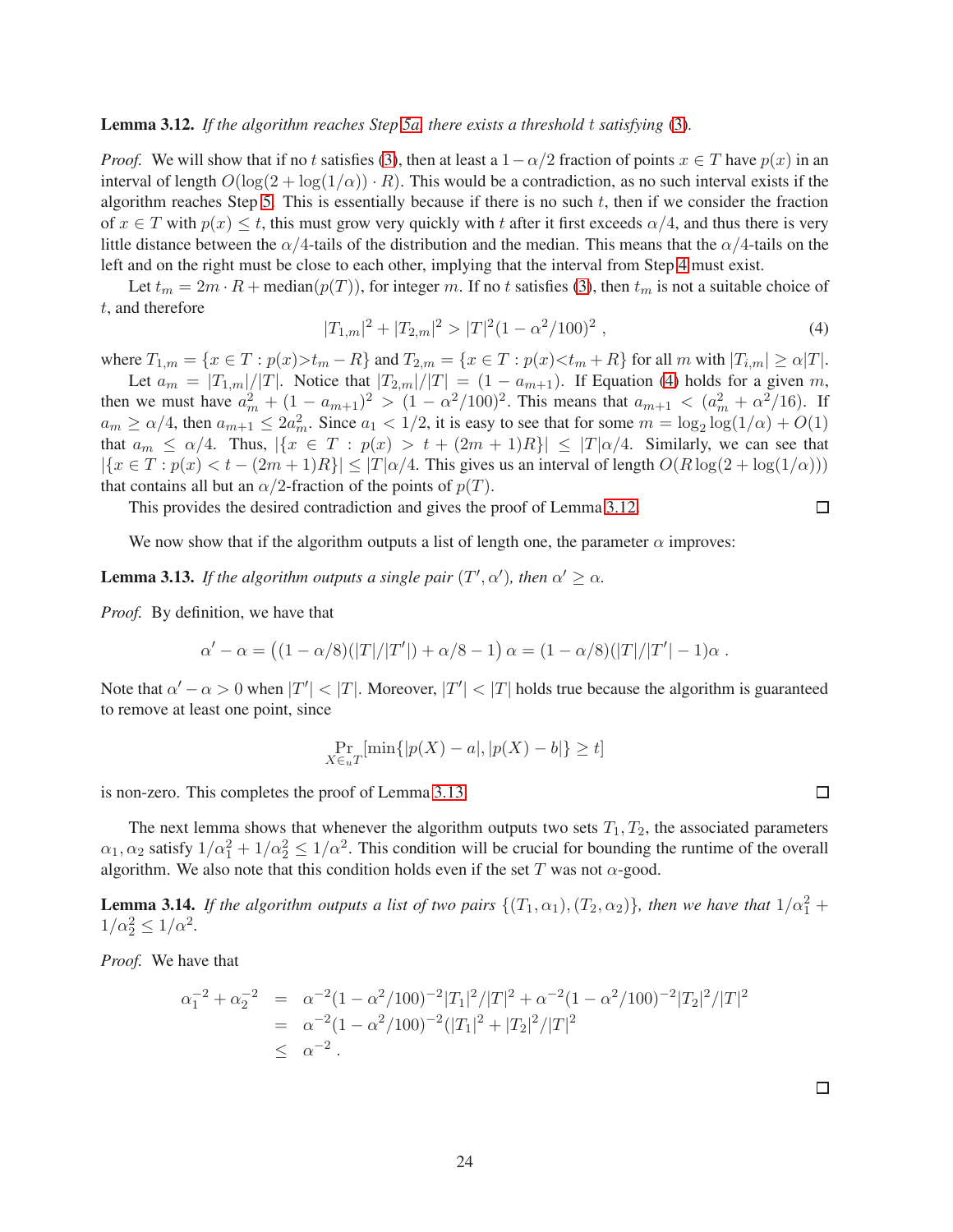#### 3.4.3 Second Stage of Correctness Proof

In this subsection, we establish the correctness conditions of the algorithm that hold under the assumption that the set T is  $\alpha$ -good. Specifically, we will show that if T is  $\alpha$ -good the following hold: (1) If the algorithm returns "YES", the means of  $p(G)$  and  $p(T)$  are close to each other. (2) If the algorithm returns a subset T', then T' is good. (3) If the algorithm returns two subsets  $T_1, T_2$ , then at least one of the returned sets is good.

We start by proving  $(1)$ :

<span id="page-25-1"></span>**Lemma 3.15.** *If* T is  $\alpha$ -good and the algorithm returns "YES", then  $\mathbb{E}[p(G)] - \mathbb{E}[p(T)] \le O((d +$  $C \log(1/\alpha)$ <sup> $d/2$ </sup>  $\log(2 + \log(1/\alpha))$ *)*.

To prove this lemma, we will require two intermediate claims. We start by showing that most of the good points in T have  $p(x)$  close to  $\mathbb{E}[p(G)]$ :

<span id="page-25-0"></span>**Claim 3.16.** *If* T *is*  $\alpha$ -good, the samples  $x \in T \cap S$  *that satisfy*  $|p(x) - \mathbb{E}[p(G)]| < R$  constitute at least an  $(\alpha - \alpha^2/100)$ *-fraction of* T *and an*  $(1 - \alpha/6 - \exp(-3n) - \alpha^2/100)$ *-fraction of* S.

*Proof.* Since T is  $\alpha$ -good, we have that  $Var[p(G)] \leq 1$ . By the degree-d Chernoff bound and the definition of  $R$  we get

$$
\Pr_{X \in uS} [|p(X) - \mathbb{E}[p(G)]| \ge R] \le \alpha^3/100.
$$

 $\Box$ 

We can now apply the bounds given by the definition of T being  $\alpha$ -good, which give the claim.

We next show that if we find an appropriate interval [a, b] in Step [4,](#page-21-0) then the mean of  $p(G)$  is contained in the interval  $[a - R, b + R]$ .

<span id="page-25-2"></span>**Claim 3.17.** *If* T is  $\alpha$ -good and the interval  $[a, b]$  contains at least  $(1 - \alpha/2)$  fraction of values of  $p(x)$  for  $x \in T$ , then  $\mathbb{E}[p(G)] \in [a-R, b+R]$ .

*Proof.* By Claim [3.16,](#page-25-0) at least an  $(\alpha - \alpha^2/100)$ -fraction of T has  $|p(x) - \mathbb{E}[p(G)]| \le R$ . But only an  $\alpha/2$ -fraction of points in T are outside of [a, b]. Since  $\alpha - \alpha^2/100 > \alpha/2$ , there must be some point which does both, and therefore  $\mathbb{E}[p(G)] \in [a - R, b + R]$ .  $\Box$ 

We are now ready to prove Lemma [3.15.](#page-25-1)

*Proof of Lemma [3.15.](#page-25-1)* By construction, if the algorithm returns "YES", then

$$
Var[p(T)] \le (d + C \log(1/\alpha))^d (\log(2 + \log(1/\alpha)))^2
$$
,

and  $[a, b]$  is an interval of length at most  $O((C \log(1/\alpha))^{d/2} \log(2 + \log(1/\alpha)))$  that contains all except an  $\alpha/2$ -fraction of points of  $p(x)$ ,  $x \in T$ . We first consider the contribution of the points in [a, b] to the variance to obtain that

Var
$$
[p(T)] \ge (1 - \alpha/2) \max(0, |\mathbb{E}[p(T)] - (a+b)/2| - CR \log(1/\alpha))^2
$$
,

and thus

$$
|\mathbb{E}[p(T)] - (a+b)/2| = O((d+C\log(1/\alpha))^{d/2}\log(2+\log(1/\alpha)))
$$
.

Using Claim [3.17,](#page-25-2) we get that  $|\mathbb{E}[p(G)] - (a+b)/2| \le O(CR \log(2 + \log(1/α)))$ . The triangle inequality completes the proof. □ completes the proof.

We now prove  $(2)$ . This proof requires a careful accounting of the number of points from S and points from T that are removed by our algorithm.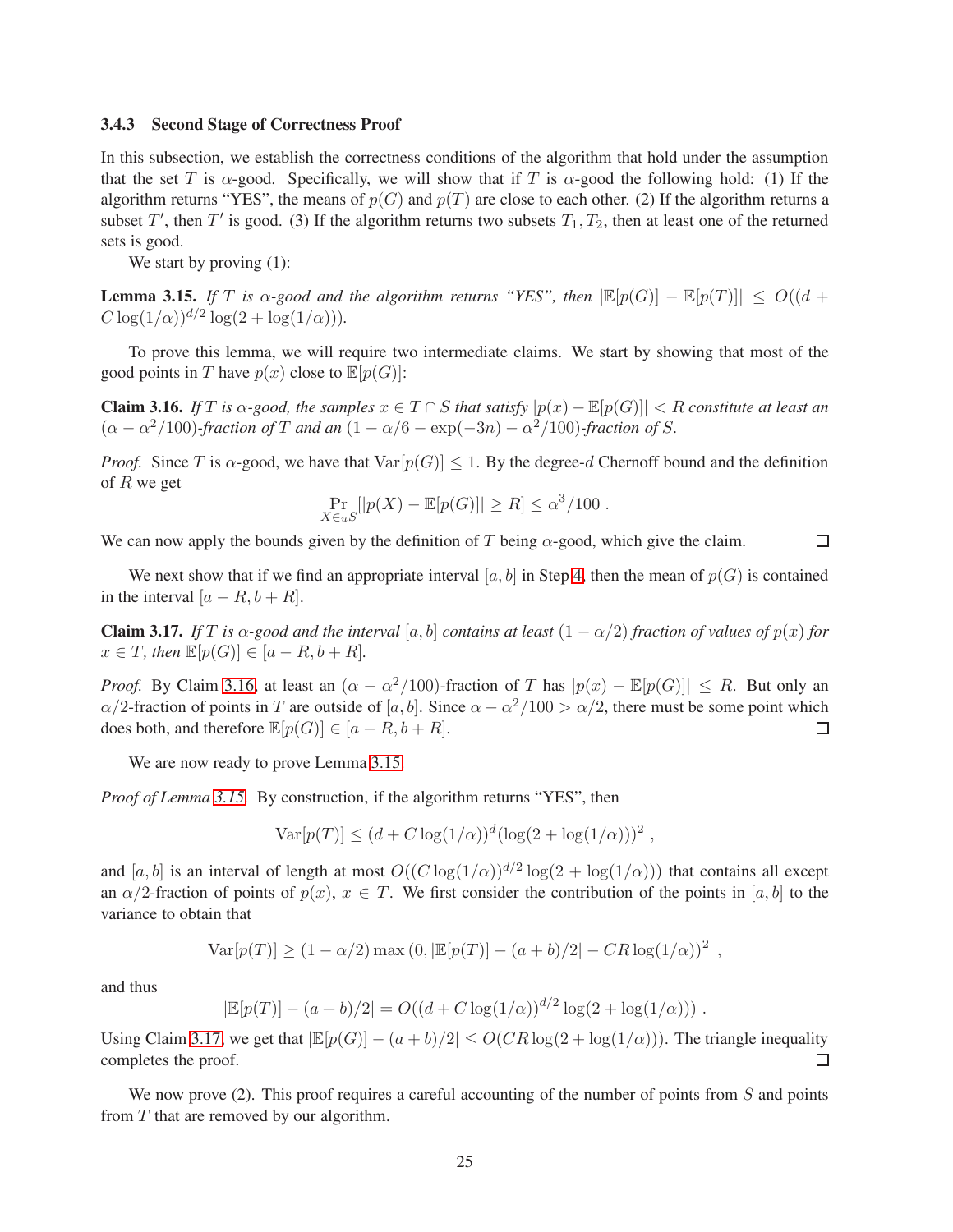<span id="page-26-0"></span>**Lemma 3.18.** *If* T *is*  $\alpha$ -good and the algorithm returns a single pair  $(T', \alpha')$ , then  $T'$  *is*  $\alpha'$ -good.

*Proof.* We need to show that  $|S \cap T'|/|T'| \ge \alpha'$  and  $|S \cap T'|/|S| \ge 1 - \alpha'/6 - \exp(-3n)$ . By Claim [3.17,](#page-25-2) we have that  $\mathbb{E}[p(G)] \in [a - R, b + R]$ . Since the set S is representative, we have that

$$
\Pr_{X \in uS} [\min\{|p(X) - a|, |p(X) - b|\} \ge t] \le 2 \exp(-(t - 2R)^{2/d}) + \alpha^3/(d!n^d) .
$$

Since T is  $\alpha$ -good, it follows that  $S \cap T$  contains a  $1 - \alpha/6 + \exp(-3n) \ge 1/2$  fraction of the points in S, hence

$$
\Pr_{X \in u(S \cap T)}[\min\{|p(X) - a|, |p(X) - b|\} \ge t] \le 4 \exp(-(t - 2R)^{2/d}) + 2 \cdot \alpha^3/(d!n^d).
$$

But note that the probability of the above event is at least  $8/\alpha$  times bigger for  $X \in_u T$ . Since T' has the filtered samples removed, we have that

$$
|T \setminus T'|/|T| \geq (8/\alpha)|S \cap (T \setminus T')|/|S \cap T|,
$$

and so  $|S \cap T'|/|S \cap T| \geq 1 - (\alpha/8)(1 - |T'|/|T|)$ . Now we can bound from below the fraction of good samples in  $T'$ :

$$
|S \cap T'|/|T'| = (|S \cap T'|/|S \cap T|)(|S \cap T|/|T|)(|T|/|T'|)
$$
  
\n
$$
\geq (1 - \alpha/8(1 - |T'|/|T|))\alpha(|T|/|T'|)
$$
  
\n
$$
= ((1 - \alpha/8)(|T|/|T'|) + \alpha/8)\alpha
$$
  
\n
$$
= \alpha'.
$$

It remains to show that  $|S \cap T'|/|S| \geq 1 - \alpha'/6 - \exp(-3n)$ . Noting that  $(1 - \alpha/8(1 - |T'|/|T|))\alpha =$  $\alpha' |T'|/|T|$ , we get that:

$$
|S \cap T'|/|S| = (|S \cap T'|/|S \cap T|)(|S \cap T|/|S|)
$$
  
\n
$$
\geq (1 - (\alpha/8)(1 - |T'|/|T|))(1 - \alpha/6 - \exp(-3n))
$$
  
\n
$$
\geq (1 - (\alpha/8)(1 - |T'|/|T|))(1 - \alpha/6) - \exp(-3n)
$$
  
\n
$$
= 1 - (\alpha/8)(1 - |T'|/|T|) - \alpha'|T'|/6|T| - \exp(-3n),
$$

and so

$$
|S \cap T'|/|S| - (1 - \alpha'/6 - \exp(-3n))
$$
  
\n
$$
\geq -(\alpha/8)(1 - |T'|/|T|) + (\alpha'/6)(1 - |T'|/|T|)
$$
  
\n
$$
\geq (\alpha' - \alpha)(1 - |T'|/|T|)/24
$$
  
\n
$$
\geq 0.
$$

This completes the proof.

Note that this proof shows that if T is  $\alpha$ -good, then T' is  $\alpha'$ -good. If  $\alpha' > 1$ , T cannot be  $\alpha'$ -good, as this would require that  $|S \cap T'| > |T'|$ . Thus, if the algorithm outputs "NO" in Step [4\(b\)iii,](#page-21-3) then  $\alpha' > 1$ implies that T cannot be  $\alpha$ -good.

Our last lemma establishes (3), handling the case when the algorithm outputs a list of two sets:

**Lemma 3.19.** *If* T *is*  $\alpha$ -good and the algorithm outputs a list  $\{(T_1, \alpha_1), (T_2, \alpha_2)\}\$ , then for some  $i \in \{1, 2\}$  $T_i$  is  $\alpha_i$ -good.

 $\Box$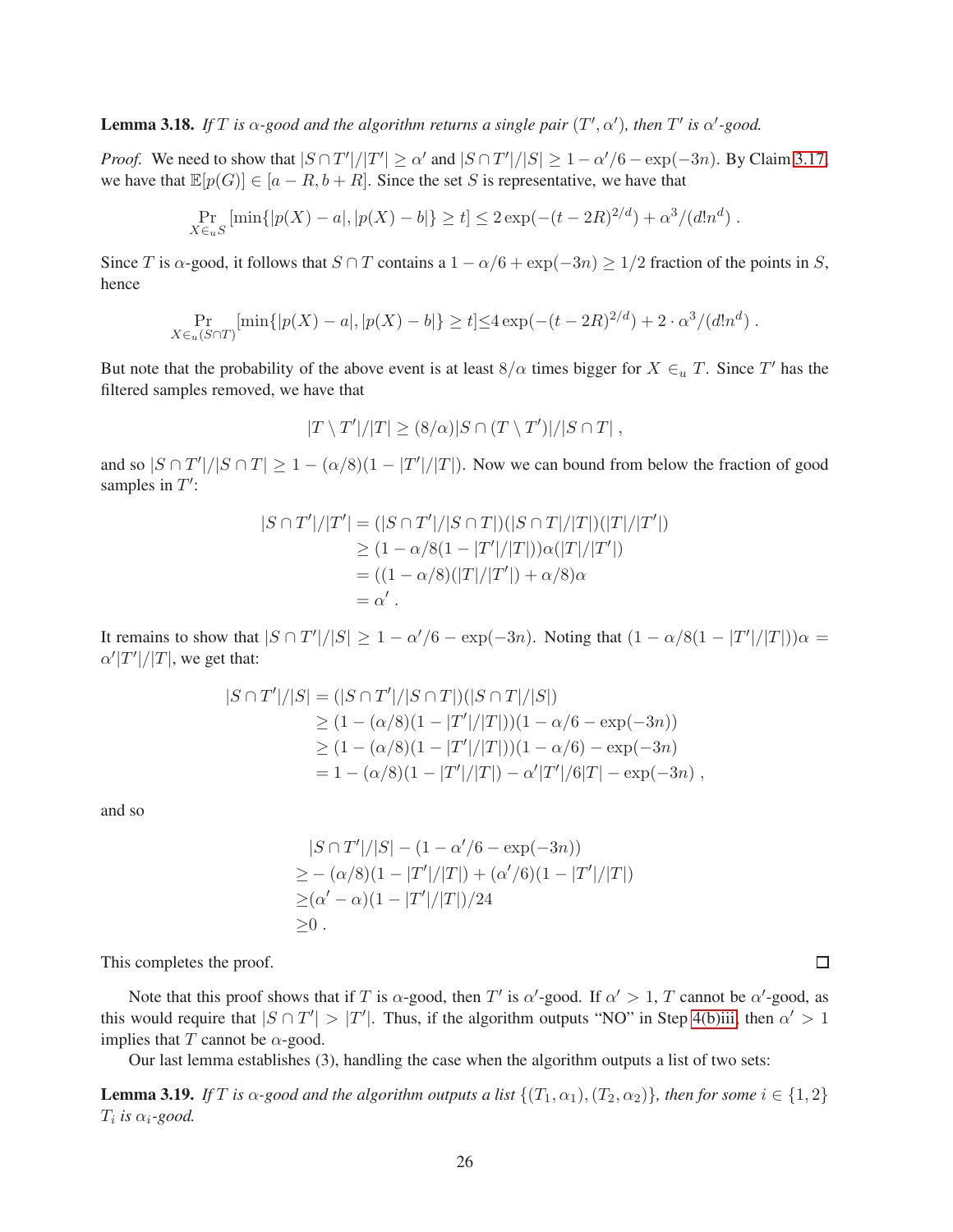*Proof.* Recall that Claim [3.16](#page-25-0) gives a lower bound on the number of points  $x \in S \cap T$  that satisfy  $|p(x) - p(x)|$  $\mathbb{E}[p(x)] < R$ . Since  $T_1$  and  $T_2$  overlap in an interval of length 2R, these samples are contained entirely in either  $T_1$  or  $T_2$ . Let  $i \in \{1,2\}$  be such that  $T_i$  contains these samples. We claim that this  $T_i$  is  $\alpha_i$ -good.

Note that  $|S \cap T| \ge |S|(1 - \alpha/6 - e^{-3n})$ . We have that  $|S \cap (T\Yeta)| \le |S|\alpha^2/100$ . Therefore, as long as  $\alpha_i/6 \ge \alpha/6 + \alpha^2/100$ , this set  $T_i$  contains enough points of S. These points consist of at least  $|T|(\alpha - \alpha^2/100)/|T_i|$  fraction of  $T_i$ . Thus, when

$$
\alpha_i \ge \max\left\{\alpha + 3\alpha^2/50, (\alpha - \alpha^2/100)|T|/|T_i|\right\} ,
$$

the set  $T_i$  is  $\alpha_i$ -good. It remains to show that  $\alpha_i = |T|\alpha(1 - \alpha/100)/|T_i| \ge \alpha(1 + 3\alpha/50)$ .

Recall that  $|T| - \max\{|T_1|, |T_2|\} \ge \alpha \cdot |T|/4$ . Therefore,  $|T|/|T_i| \ge (1 - \alpha/4)^{-1}$ , and thus  $\alpha_i \ge$  $\alpha(1 - \alpha/100)/(1 - \alpha/4) \ge \alpha(1 + 3\alpha/50)$ . This completes our proof.

In the following subsections, we appropriately use the basic multifilter algorithm to handle increasingly broad families of degree-d polynomials.

#### <span id="page-27-0"></span>3.5 Useful Results on Polynomials and Tensors

Our algorithm and its analysis will make essential use of degree-d multivariate polynomials. Thus, we will need to establish here some basic facts and terminology. A basic theme throughout will be that "pure" degree-d multivariate polynomials are in  $1 - 1$  correspondence with symmetric order-d tensors. On the other hand, we will require three different notions of what it means for a polynomial to be "pure" degreed: homogeneous polynomials, symmetric multilinear polynomials, and harmonic polynomials (which are useful when considering norms with respect to the Gaussian distribution).

The structure of this section is as follows: In Section [3.5.1,](#page-27-1) we give the definitions of the various types of polynomials we will require and their associated tensors. In Section [3.5.2,](#page-28-1) we establish a key lemma (Lemma [3.24\)](#page-28-0) relating the first two moments of such polynomials under an identity covariance Gaussian. This lemma is essential for our algorithm and its analysis.

## <span id="page-27-1"></span>3.5.1 Definitions and Basic Facts

Homogeneous Polynomials. A multivariate degree-d polynomial is called *homogeneous* if it only contains monomials of degree exactly d. Given a symmetric order-d tensor over  $\mathbb{R}^n$ , A, we define  $\text{Hom}_A(x)$ ,  $x \in \mathbb{R}^n$ , to be the homogeneous *n*-variate degree-d polynomial with  $\text{Hom}_A(x) = A(x, x, \dots, x)$ . The polynomial  $\text{Hom}_{A}(x)$  can also be characterized by the following fact:

**Fact 3.20.** Let A be a symmetric order-d tensor over  $\mathbb{R}^n$ . We have the following:

- (*i*)  $\text{Hom}_A(x) = \sum_{i_1, ..., i_d} A_{i_1, ..., i_d} \prod_j x_j^{c_j(i_1, ..., i_d)}$  $j_j^{c_j(i_1,\ldots,i_d)}$ , where  $c_j(i_1,\ldots,i_d)$  is the number of times j appears  $in i_1, \ldots, i_d$ .
- *(ii)* Any *n*-variate degree-d homogeneous polynomial p satisfies  $p(x) = \text{Hom}_{A}(x)$ *, where*

$$
d! \cdot A_{i_1,\dots,i_d} = \frac{\partial}{\partial x_{i_1}} \dots \frac{\partial}{\partial x_{i_d}} p(x) .
$$

**Harmonic Polynomials.** A multivariate degree-d polynomial  $p(x)$  is called *harmonic* (of degree-d) if it is orthogonal to all lower degree polynomials under the inner product weighted by the standard Gaussian, i.e.,  $\mathbb{E}_{X \sim N(0,I)}[p(X)q(X)] = 0$  for all polynomials q of degree at most  $d-1$ . Equivalently, we can write p as a linear combination of multivariate Hermite polynomials of degree exactly d.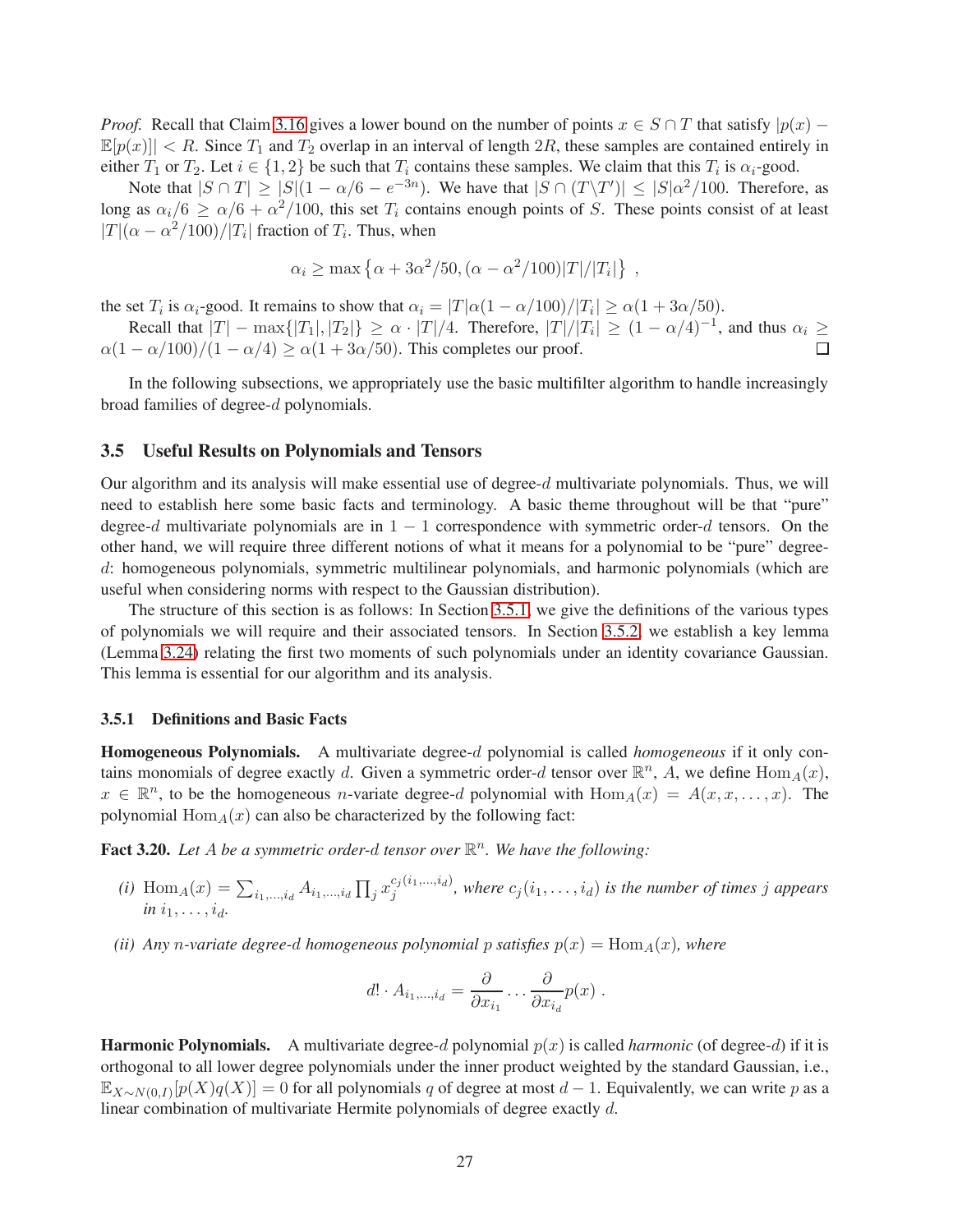The *degree-*d *harmonic part* of a polynomial p is the sum of the degree-d terms of p when expressed in the basis of Hermite polynomials. For a symmetric order-d tensor A, we define  $h_A(x)$  to be the degree-d harmonic part of the polynomial  $\text{Hom}_{A}(x)/\sqrt{d!}$ . This can also be characterized by the following:

<span id="page-28-3"></span>**Fact 3.21.** Let A be a symmetric order-d tensor over  $\mathbb{R}^n$ . We have the following:

- $(i)$   $\sqrt{d!} \cdot h_A(x) = \sum_{i_1,\dots,i_d} A_{i_1,\dots,i_d} \prod_j \text{He}_{c_j(i_1,\dots,i_d)}(x_j)$ , where  $c_j(i_1,\dots,i_d)$  is the number of times j *appears in*  $i_1, \ldots, i_d$ .
- *(ii)* Any degree-d harmonic polynomial  $p(x)$  satisfies  $p(x) = h<sub>A</sub>(x)$ , where

$$
\sqrt{d!} \cdot A_{i_1,\dots,i_d} = \frac{\partial}{\partial x_{i_1}} \dots \frac{\partial}{\partial x_{i_d}} p(x).
$$

**Symmetric Multilinear Polynomials.** For  $d, n \in \mathbb{Z}_+$ , we can express a polynomial  $p : \mathbb{R}^{nd} \to \mathbb{R}$  as  $p(x_1, \ldots, x_d)$ , where  $x_i \in \mathbb{R}^n$ . A polynomial  $p : \mathbb{R}^{nd} \to \mathbb{R}$  is called *symmetric* if  $p(x_1, \ldots, x_d) =$  $p(x_{\sigma(1)},...,x_{\sigma(d)})$ , for any permutation  $\sigma : [d] \to [d]$ . A polynomial  $p : \mathbb{R}^{nd} \to \mathbb{R}$  is called *multilinear* if it is linear in each of its d arguments, i.e., it holds that  $p(a \cdot x_1 + b \cdot x_1', x_2, \dots, x_d) = a \cdot p(x_1, x_2, \dots, x_d) +$  $b \cdot p(x_1', x_2, \dots, x_d)$ , for all  $a, b \in \mathbb{R}$  and  $x_i, x_i' \in \mathbb{R}^n$ , and similarly for the other arguments.

Any degree-d multilinear polynomial  $p : \mathbb{R}^{nd} \to \mathbb{R}$  can be expressed as  $A(x_1, \ldots, x_d)$  for an order-d tensor A over  $\mathbb{R}^n$ . Any degree-d *symmetric* multilinear polynomial can be expressed as  $A(x_1, \ldots, x_d)$  for a *symmetric* order-*d* tensor *A* over  $\mathbb{R}^n$ .

Normalized Polynomials. Recall that  $||A||_2$  denotes the  $\ell_2$ -norm of the entries of the tensor A, and that  $||p||_2 = \mathbb{E}_{X \sim N(0,I)}[p(X)^2]^{1/2}$ , for  $p : \mathbb{R}^n \to \mathbb{R}$ . For a degree-d harmonic polynomial  $h_A(x)$  with corresponding tensor A, the following simple claim relates their 2-norms:

**Claim 3.22.** For all order-d symmetric tensors A, we have that  $||h_A||_2 = ||A||_2$ . Moreover, if  $d > 0$ , then  $\mathbb{E}_{X \sim N(0,I)}[h_A(X)] = 0.$ 

Definition 3.23 (Normalized Polynomial). *We call a homogeneous, harmonic or symmetric multilinear polynomial* normalized *if the associated tensor* A has  $||A||_2 = 1$ .

## <span id="page-28-1"></span>3.5.2 Useful Lemma on Polynomials

In this section, we establish a crucial lemma relating the aforementioned classes of polynomials with respect to an identity covariance Gaussian distribution.

The top level of our list-decoding algorithm (Section [3.9\)](#page-38-0) proceeds by computing the top eigenvector of a matrix to find a degree-d harmonic polynomial whose empirical variance is large. In order to construct a multifilter from such a polynomial, we need to bound its variance on the true Gaussian, which determines its concentration. In general, the variance of a polynomial of an identity covariance Gaussian depends on the mean. Lemma [3.24](#page-28-0) expresses the expectation and variance of harmonic polynomials of such a Gaussian in terms of homogeneous and symmetric multilinear polynomials. Using this connection, we can bound the variance of a harmonic polynomial by running multifilters on symmetric multilinear polynomials, which are easier to analyze because the variance of linear polynomials of Gaussians does not depend on the mean.

<span id="page-28-0"></span>**Lemma 3.24.** Let  $X, X_{(1)}, \ldots, X_{(d)}$  be i.i.d. random variables distributed as  $N(\mu, I)$  for some  $\mu \in \mathbb{R}^n$ . *Then for any order-*d *symmetric tensor* A*, we have*

<span id="page-28-2"></span>
$$
\sqrt{d!} \cdot \mathbb{E}[h_A(X)] = \text{Hom}_A(\mu) = \mathbb{E}[A(X_{(1)}, \dots, X_{(d)})],\tag{5}
$$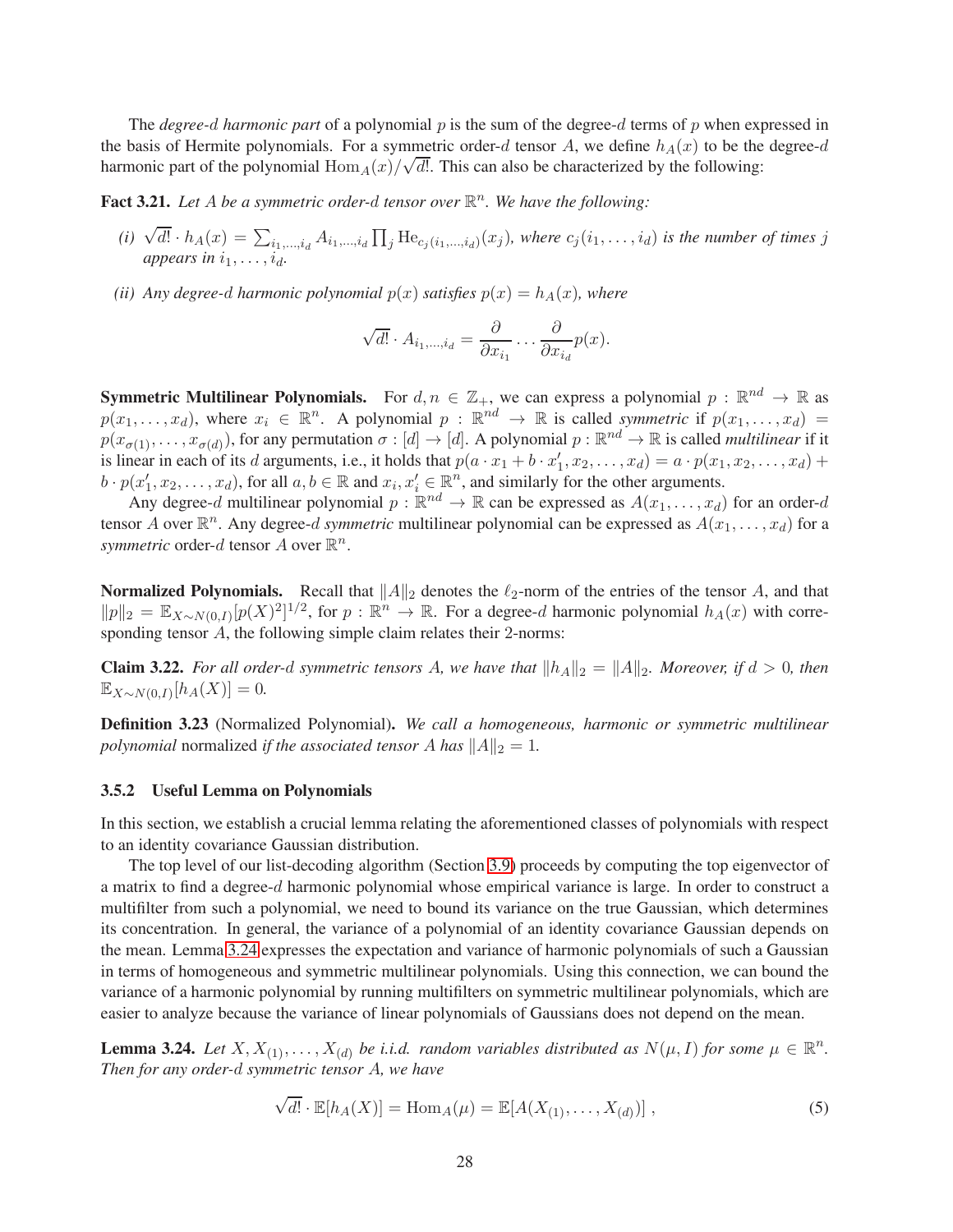*and*

$$
\mathbb{E}[h_A(X)^2] = \sum_{d'=0}^d \left( \binom{d}{d'} / (d'-d)! \right) \cdot \text{Hom}_{B(d')}(\mu) ,\tag{6}
$$

where  $B^{(d')}$  is the order-2d' tensor with

$$
B^{(d')}_{i_1,\ldots,i_{d'},j_1,\ldots,j_{d'}} = \sum_{k_{d'+1},\ldots,k_d} A_{i_1,\ldots,i_{d'},k_{d'+1},\ldots,k_d} A_{j_1,\ldots,j_{d'},k_{d'+1},\ldots,k_d}.
$$

*Proof.* Note that  $Y = X - \mu$  is distributed as  $N(0, I)$ . We know that  $\mathbb{E}[\text{He}_i(Y_i)] = \delta_{i0}$ , for all  $i, j$ , and so we need to express  $h_A(Y + \mu)$  in terms of these expectations. By standard properties of Hermite polynomials, we have that  $dHe_i(x)/dx = i \cdot He_{i-1}(x)$ , and so by Taylor's theorem we can write:

<span id="page-29-0"></span>
$$
\text{He}_j(X_i) = \text{He}_j(Y_i + \mu_i) = \sum_{k=0}^j \binom{j}{k} \mu_i^k \text{He}_{j-k}(Y_i) . \tag{7}
$$

When we take expectations, since  $\mathbb{E}[\text{He}_i(Y_i)] = \delta_{i0}$ , only the  $j = k$  term survives and we get that  $\mathbb{E}[\mathrm{He}_j(X_i)] = \mu_i^j$  $i<sub>i</sub>$ . Since the coordinates of X are independent, we can take linear combinations of products of this to obtain:

$$
\sqrt{d!} \cdot \mathbb{E}[h_A(X)] = \mathbb{E}\left[\sum_{i_1,\dots,i_d} A_{i_1,\dots,i_d} \prod_j \text{He}_{c_j(i_1,\dots,i_d)}(X_j)\right]
$$
  
= 
$$
\sum_{i_1,\dots,i_d} A_{i_1,\dots,i_d} \prod_j \mathbb{E}[\text{He}_{c_j(i_1,\dots,i_d)}(X_j)]
$$
  
= 
$$
\sum_{i_1,\dots,i_d} A_{i_1,\dots,i_d} \prod_j \mu_j^{c_j(i_1,\dots,i_d)}
$$
  
= 
$$
\text{Hom}_A(\mu) .
$$

We have therefore shown the first equality in [\(5\)](#page-28-2). For the second equality, we note that since  $A(x_1, \ldots, x_d)$ is linear in each argument we have  $\mathbb{E}[A(X_{(1)}, \dots, X_{(d)})] = A(\mu, \dots, \mu) = \text{Hom}_A(\mu)$ .

To get an expression for  $\mathbb{E}[h_A(X)^2]$ , we need to extend the Taylor expansion [\(7\)](#page-29-0) to the multivariate setting:

Claim 3.25. *Let* X ∼ N(µ, I) *and* Y = X − µ*. Then we have*

$$
\sqrt{d!} \cdot h_A(X) = \sum_{d'=0}^d \binom{d}{d'} \sqrt{d'!} \cdot h_{A\mu^{\otimes d-d'}}(Y) , \qquad (8)
$$

*where*  $A\mu^{\otimes d-d'}$  *is the order-d' tensor with*  $i_1,\ldots,i_{d'}$  *entry*  $\sum_{i_{d'+1},\ldots,i_d} A_{i_1,\ldots,i_d} \prod_{j=d'+1}^d \mu_{i_j}$ *.* 

*Proof.* We prove this by Taylor expanding  $h_A(X) = h_A(Y + \mu)$  about Y. In particular, applying the one-dimensional Taylor Theorem to  $h_A(Y + t\mu)$  about  $t = 0$ , we find that

$$
h_A(X) = \sum_{k=0}^d \frac{1}{k!} D_{\mu}^k h_A(Y) ,
$$

where  $D_{\mu}(f) = \sum_{i=1}^{n} \mu_i \frac{\partial f}{\partial x_i}$  $\frac{\partial f}{\partial x_i}$  is the directional derivative in the  $\mu$ -direction of f.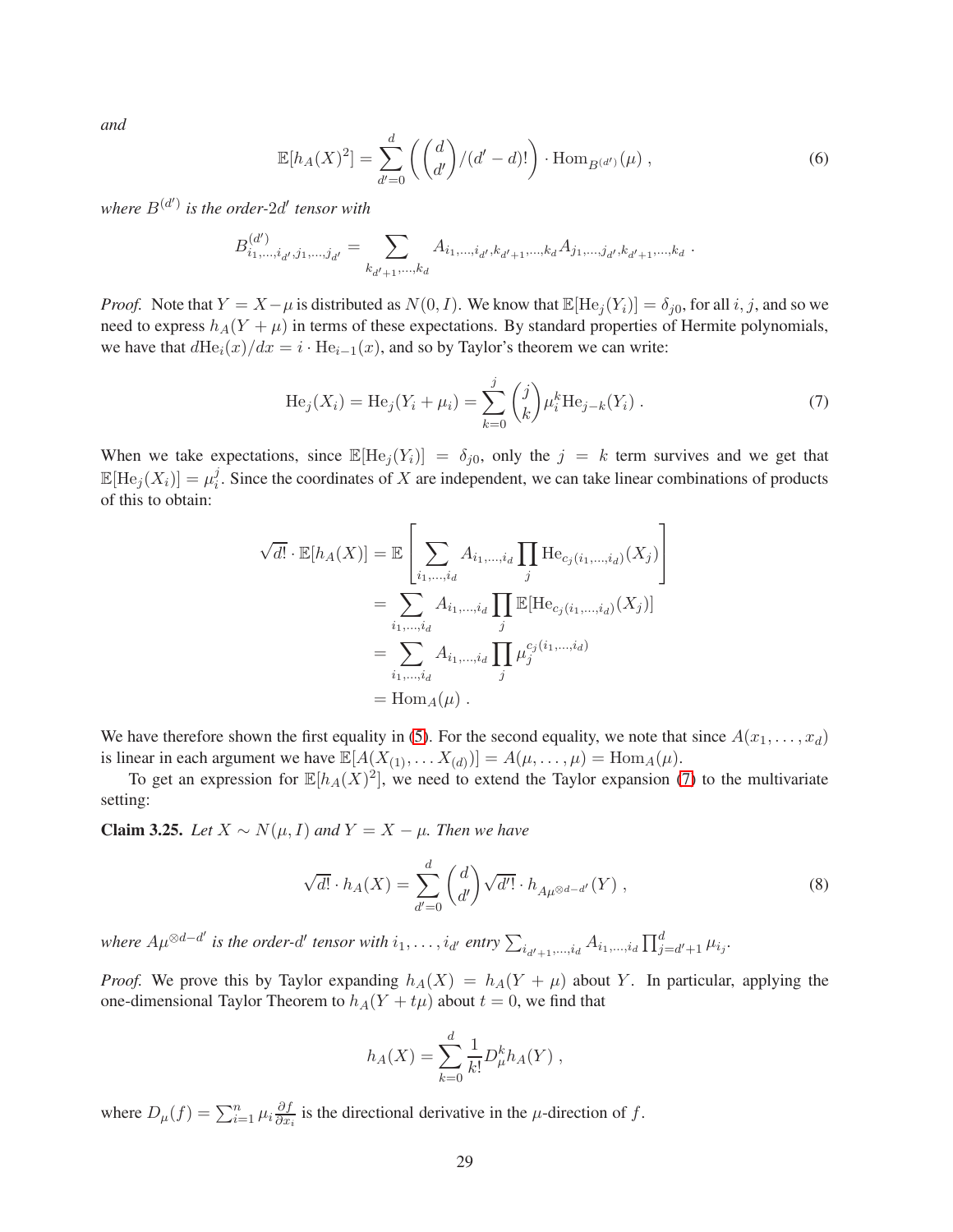We note that  $D_{\mu}^{k}h_{A}$  is a linear combination of  $k^{th}$ -order partial derivatives of  $h_{A}$ . Since any  $k^{th}$ -order partial derivative of  $He_a$  is a harmonic polynomial of degree  $||a||_1 - k$ , we have that  $D_{\mu}^{k}h_A$  is a harmonic polynomial of degree  $d-k$ , say  $h_{C_k}$ . In order to find out which polynomial, recall that by Fact [3.21](#page-28-3) we have

$$
\sqrt{(d-k)!(C_k)_{i_1,\dots,i_{d-k}}} = \frac{\partial}{\partial x_{i_1}} \cdots \frac{\partial}{\partial x_{i_{d-k}}} D^k_\mu h_A
$$
  
\n
$$
= \sum_{j_1,j_2,\dots,j_k} \frac{\partial}{\partial x_{i_1}} \cdots \frac{\partial}{\partial x_{i_{d-k}}} \frac{\partial}{\partial x_{j_1}} \cdots \frac{\partial}{\partial x_{j_k}} \prod_{\ell=1}^k \mu_{j_\ell} h_A
$$
  
\n
$$
= \sqrt{d!} \sum_{j_1,j_2,\dots,j_k} \prod_{\ell=1}^k \mu_{j_\ell} A_{i_1,\dots,i_{d-k},j_1,\dots,j_k}
$$
  
\n
$$
= \sqrt{d!} (A\mu^{\otimes k})_{i_1,\dots,i_{d-k}}.
$$

Therefore,  $C_k = \sqrt{\frac{d!}{(d-k)!}} A \mu^{\otimes k}$ . Hence, we have

$$
\sqrt{d!} \cdot h_A(X) = \sum_{k=0}^d \binom{d}{k} \sqrt{(d-k)!} h_{A\mu^{\otimes k}}(Y).
$$

Changing variables to  $d' = d - k$  yields our result.

Now note that if B and C are symmetric tensors of different orders, then  $\mathbb{E}[h_B(Y)h_C(Y)] = 0$ , since there are linear combinations of different polynomials from the orthogonal basis  $\prod_j \text{He}_{b_j}(Y_j)$ . Thus, crossterms disappear and we obtain:

$$
\mathbb{E}[h_A(X)^2] = (1/d!) \mathbb{E}\left[\left(\sum_{d'=0}^d \binom{d}{d'} \sqrt{d'}! h_{A\mu^{\otimes d-d'}}(Y)\right)^2\right]
$$
  
= 
$$
\sum_{d'=0}^d (1/d!) \binom{d}{d'}^2 d'! \mathbb{E}[h_{A\mu^{\otimes d-d'}}(Y)^2]
$$
  
= 
$$
\sum_{d'=0}^d ||A\mu^{\otimes d-d'}||_2^2 \binom{d}{d'}/(d'-d)! .
$$

Finally, note that

$$
||A\mu^{\otimes d-d'}||_2^2 = \sum_{i_1,\dots,i_d'} (A\mu^{\otimes d-d'})_{i_1,\dots,i_d'}^2
$$
  
= 
$$
\sum_{i_1,\dots,i_d'} \left( \sum_{j_{d'+1},\dots,j_d} A_{i_1,\dots,i_d',j_{d'+1},\dots,j_d} \prod_k \mu_k^{c_k(j_{d'+1},\dots,j_d)} \right)^2
$$
  
= 
$$
B^{(d')} \mu^{\otimes 2(d-d')}
$$
  
= 
$$
\text{Hom}_{B(d')}(\mu) .
$$

The proof of Lemma [3.24](#page-28-0) is now complete.

 $\Box$ 

 $\Box$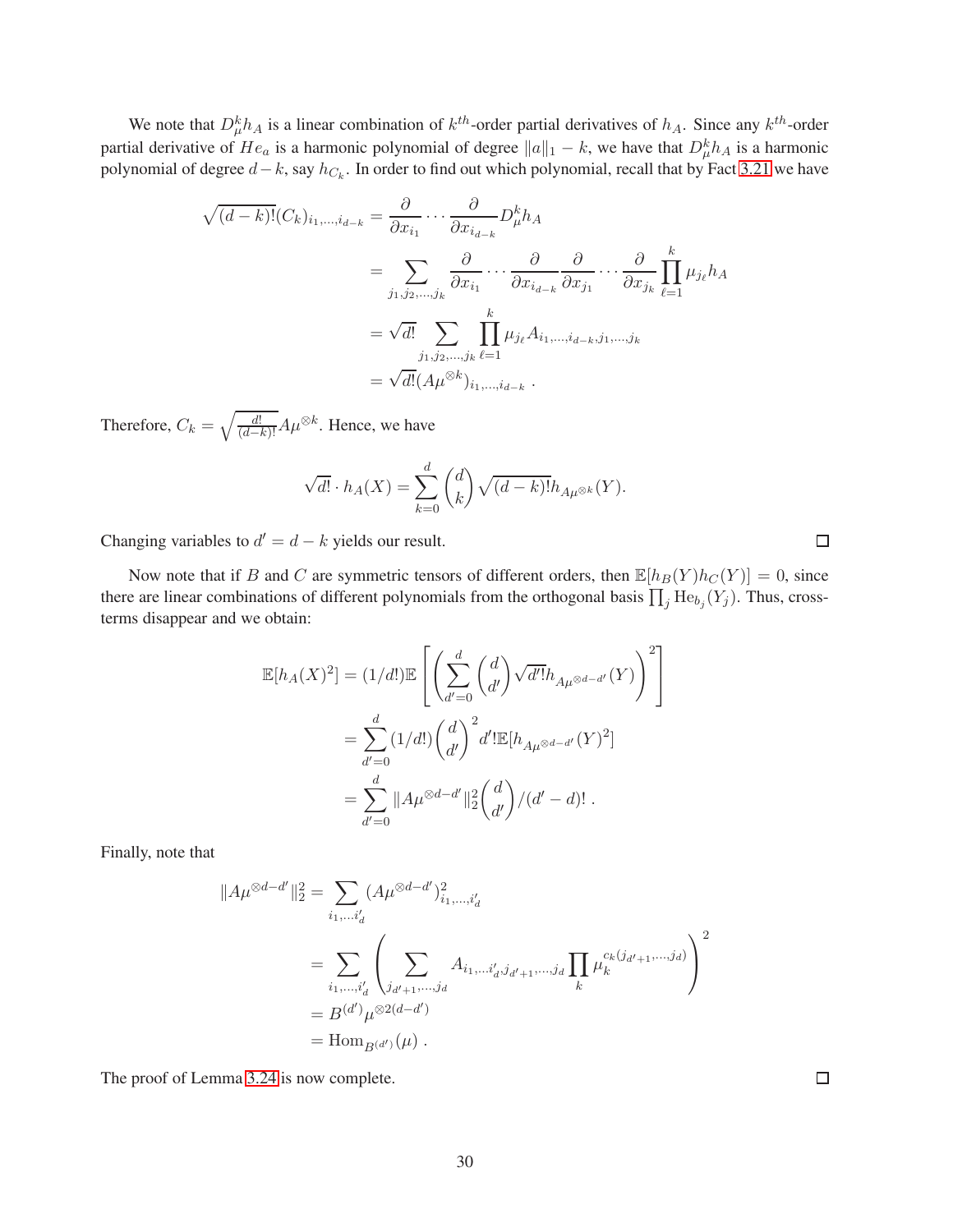## <span id="page-31-0"></span>3.6 Multifilter Routine for Degree-1 and Degree-2 Homogeneous Polynomials

A normalized degree-1 homogeneous polynomial is a polynomial of the form  $\text{Hom}_a(x) = a^T x$ , for  $a \in \mathbb{R}^n$ with  $||a||_2 = 1$ . Note that  $Var[a<sup>T</sup>G] = 1$ , and this holds independently of the (unknown) mean of G. Thus, in this basic case, we can apply BasicMultifilter directly to  $\text{Hom}_{a}(x)$ .

We proceed to handle degree-2 homogeneous polynomials with small trace norm. Recall that degree-2 homogeneous polynomials are polynomials of the form  $\text{Hom}_A(x) = x^T A x$ , for an  $n \times n$  symmetric matrix A. They are called normalized when  $||A||_F = 1$ . We will need an algorithm that works under the weaker assumption that  $||A||_* \leq 1$ , where the *trace norm* or *nuclear norm*  $||A||_*$  is the  $\ell_1$ -norm of the singular values (since  $||A||_F$  is the  $\ell_2$ -norm of the singular values, we have  $||A||_* \ge ||A||_F$ ). We will denote  $\mu_T = \mathbb{E}_{X \in_T}[X]$ , i.e.,  $\mu_T$  is the empirical mean of T.

We prove the following lemma:

**Lemma 3.26.** *There is a polynomial time algorithm that, given a degree-2 homogeneous polynomial*  $p(x)$  =  $x^T A x$  *over*  $\mathbb{R}^n$  *with*  $||A||_* \leq 1$  *and*  $(T, \alpha)$ *, the algorithm outputs one of "YES", "NO", or a list of*  $(T_i, \alpha_i)$ *, and has the following performance:*

*1. If the output is "YES", then the following holds: if* T *is* α*-good, then*

$$
|\mathbb{E}[p(G - \mu_T)]| \le O((1 + \log(1/\alpha))\log(2 + \log(1/\alpha))^2).
$$

- *2. If the output is "NO", then*  $T$  *is not*  $\alpha$ *-good.*
- *3. If the output is a list*  $\{(T_i, \alpha_i)\}$ , then the list satisfies the multifilter condition for  $(T, \alpha)$ .

*Proof.* The basic idea is that we can rewrite our polynomial  $p(x)$  as  $\sum_{i=1}^{n} \lambda_i (v_i \cdot x)^2$ , where  $\sum_i |\lambda_i| \le$  $||A||_* \le 1$ . It thus, suffices to verify that  $\mathbb{E}[(v \cdot (G - \mu_T))^2]$  is not too large for any  $v_i$ . This can be achieved by applying our basic multifilter to a collection of degree-1 polynomials.

The algorithm is as follows:

Algorithm Degree2Homogeneous Input: a polynomial  $x^T A x$ , where  $A \in \mathbb{R}^{n \times n}$  with  $||A||_* \leq 1$ ,  $T \subset \mathbb{R}^n$ ,  $d \in \mathbb{Z}_+$ ,  $0 < \alpha < 1$ ,  $\tau > 0$ .

- 1. Compute (approximations for) the eigenvalues  $\lambda_i$  and unit eigenvectors  $v_i$  of  $A$ ,  $1 \le i \le n$ .
- 2. For each  $i \in [n]$ , run BasicMultifilter using the polynomial  $v_i^T x$ . If any of these output "NO" or a list  $(T_i, \alpha_i)$ , then stop at that iteration and return that output.
- 3. Otherwise, if all output "YES", then output "YES".

For correctness, note that since the  $v_i$ 's are unit vectors, we have that  $Var[v_i^T G] = 1$ , and therefore the conditions of Proposition [3.8](#page-20-0) hold. Hence, if BasicMultifilter returns "NO", then T is not  $\alpha$ -good; if it returns a list of  $(T_i, \alpha_i)$ , then the list satisfies the multifilter condition for  $(T, \alpha)$ . So, the algorithm is correct if any multifilter produces this output.

It remains to show correctness when the algorithm output "YES". In this case, using the guarantees of the "YES" case in BasicMultifilter, we have that

$$
\mathbb{E}[(v_i^T(G-\mu_T))^2] = \text{Var}[v_i^T(G-\mu_T)] + (v_i^T(\mu-\mu_T))^2 \leq O(\sqrt{1+\log(1/\alpha)}\log(2+\log(1/\alpha))^2).
$$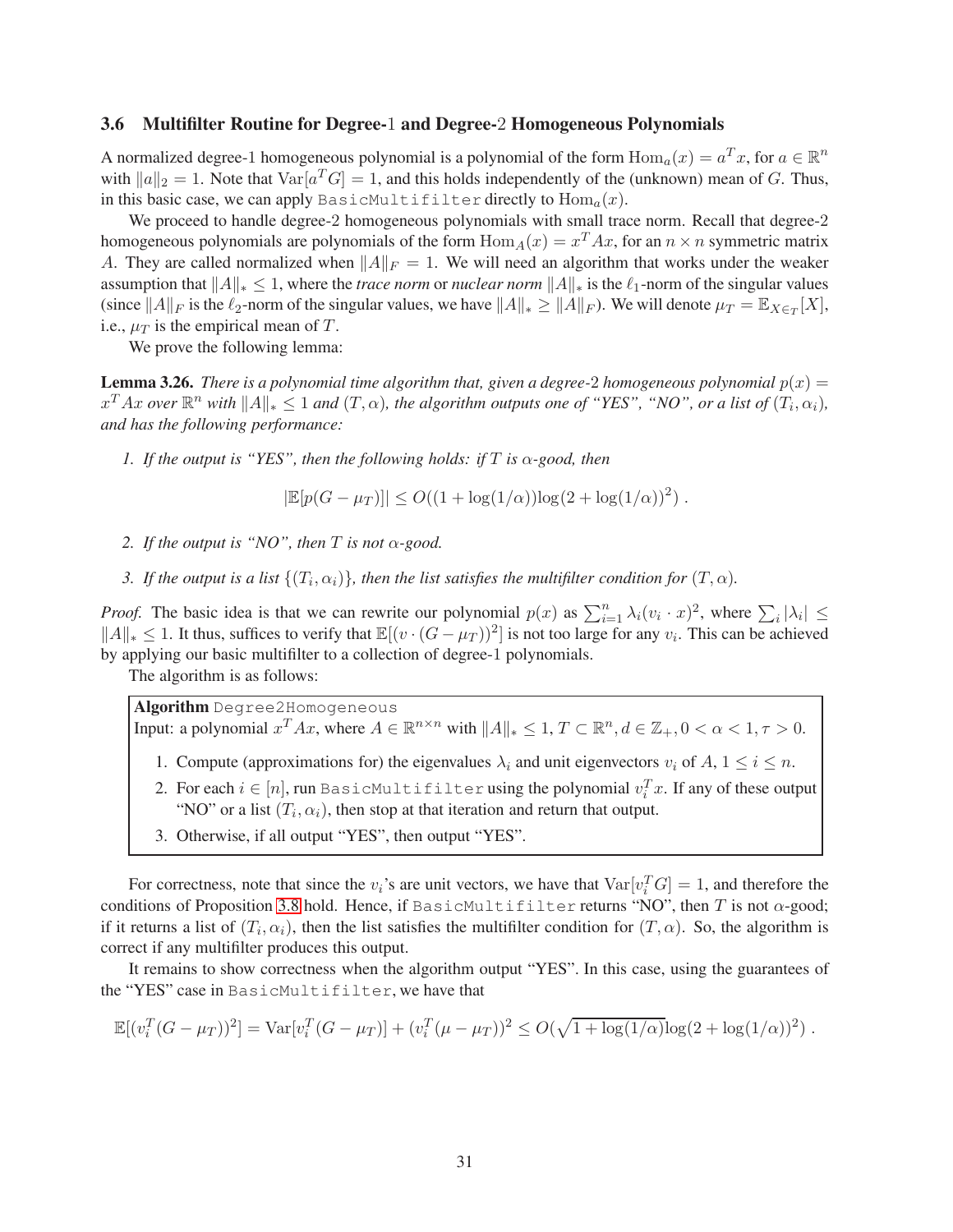Since  $p(x) = x^T A x = \sum_i \lambda_i (v_i^T x)^2$  and  $\sum_i |\lambda_i| = ||A||_* \le 1$ , we have

$$
\mathbb{E}[p(G - \mu_T)] = \sum_{i} \lambda_i \mathbb{E}[(v_i^T (G - \mu_T))^2]
$$
  
\n
$$
\leq \left(\sum_{i} |\lambda_i|\right) \cdot O(\sqrt{1 + \log(1/\alpha)} \log(2 + \log(1/\alpha))^2)
$$
  
\n
$$
\leq O((1 + \log(1/\alpha)) \log(2 + \log(1/\alpha))^2),
$$

<span id="page-32-1"></span>as desired.

## 3.7 Multifilter Routine for Symmetric Multilinear Polynomials

Recall that a degree-d multilinear polynomial is one that is linear as a function of each coordinate and can be expressed as  $A(x_1, \ldots, x_d)$ , for an order-d tensor A.

A major part of our algorithm is to design a multifilter for degree-d multilinear polynomials. In particular, given such a polynomial p, we want to either be able to verify that  $p(G - \mu_T, \dots, G - \mu_T)$  has similar expectation to  $p(T - \mu_T, \dots, T - \mu_T) = 0$  (in both cases the coordinates are independent), or to find a filter that allows us to throw away some of the bad points of  $T$ . In particular, we show:

<span id="page-32-0"></span>**Lemma 3.27.** *There exists an algorithm that, given a degree-d multilinear polynomial*  $A(x_1, \ldots, x_d)$  *over*  $\mathbb{R}^{nd}$  with  $||A||_2 = 1$ ,  $(T, \alpha)$ , and a confidence probability  $\tau$ , it outputs one of "YES", "NO", or a list of  $(T_i, \alpha_i)$ , and has the following performance:

*1. If the algorithm returns "YES", then the following holds: If* T *is* α*-good, then with probability at least*  $1 - \tau$ *, we have that* 

$$
|\mathbb{E}[A(G_1 - \mu_T, \dots, G_d - \mu_T)]| = O((1 + \log(1/\alpha))\log(2 + \log(1/\alpha))^2)^{d/2}
$$

*where*  $G_i$  *are independent copies of G.* 

- *2. If the algorithm returns "NO", then*  $T$  *is not*  $\alpha$ -good.
- 3. If the algorithm returns a list of  $(T_i, \alpha_i)$ , then  $(T_i, \alpha_i)$  satisfy the multifilter condition for  $(T, \alpha)$ .

*The algorithm runs in time*  $O((\ln(1/\tau) + d)/\alpha)^d \cdot \text{poly}(|T|, n^d)$ .

The basic idea of the proof is as follows: We note that if  $p(G - \mu_T, G - \mu_T, \ldots, G - \mu_T)$  has mean significantly far from 0, then when we evaluate  $p(T - \mu_T, T - \mu_T, \dots, T - \mu_T)$  there will be approximately an  $\alpha^d$  probability that all of our samples come from G, and thus produce a value far from the mean. One might naively try to look at  $d$  inputs to  $G$  at a time and perform some clustering based on the values. Unfortunately, this approach has several problems including that some d-tuples will mix good samples with bad ones.

Instead, we consider assigning all but one of the coordinates random values from  $T$  and considering the *linear* function of the last coordinate. With decent probability, the first d − 1 coordinates will come from G and the average over the samples from S will be approximately  $p(\mu - \mu_T, \mu - \mu_T, \dots, \mu - \mu_T)$ , while the average where the last sample comes from T will be approximately 0 (since the mean of T is 0, any linear function of T also has mean 0). This should allow us to do clustering *unless* Var<sub>X</sub> $[p(X_1 - \mu_T, X_2 \mu_T, \ldots, X_{d-1} - \mu_T, X - \mu_T$ ) is too large.

However, if fixing one of the inputs to  $p$  causes the variance to increase significantly, this should also produce a detectable discrepancy that we can use to filter. In particular, the variance of a multilinear polynomial p after setting its first coordinate to X is a degree-2, trace-norm 1 polynomial in X. Therefore, using

 $\Box$ 

,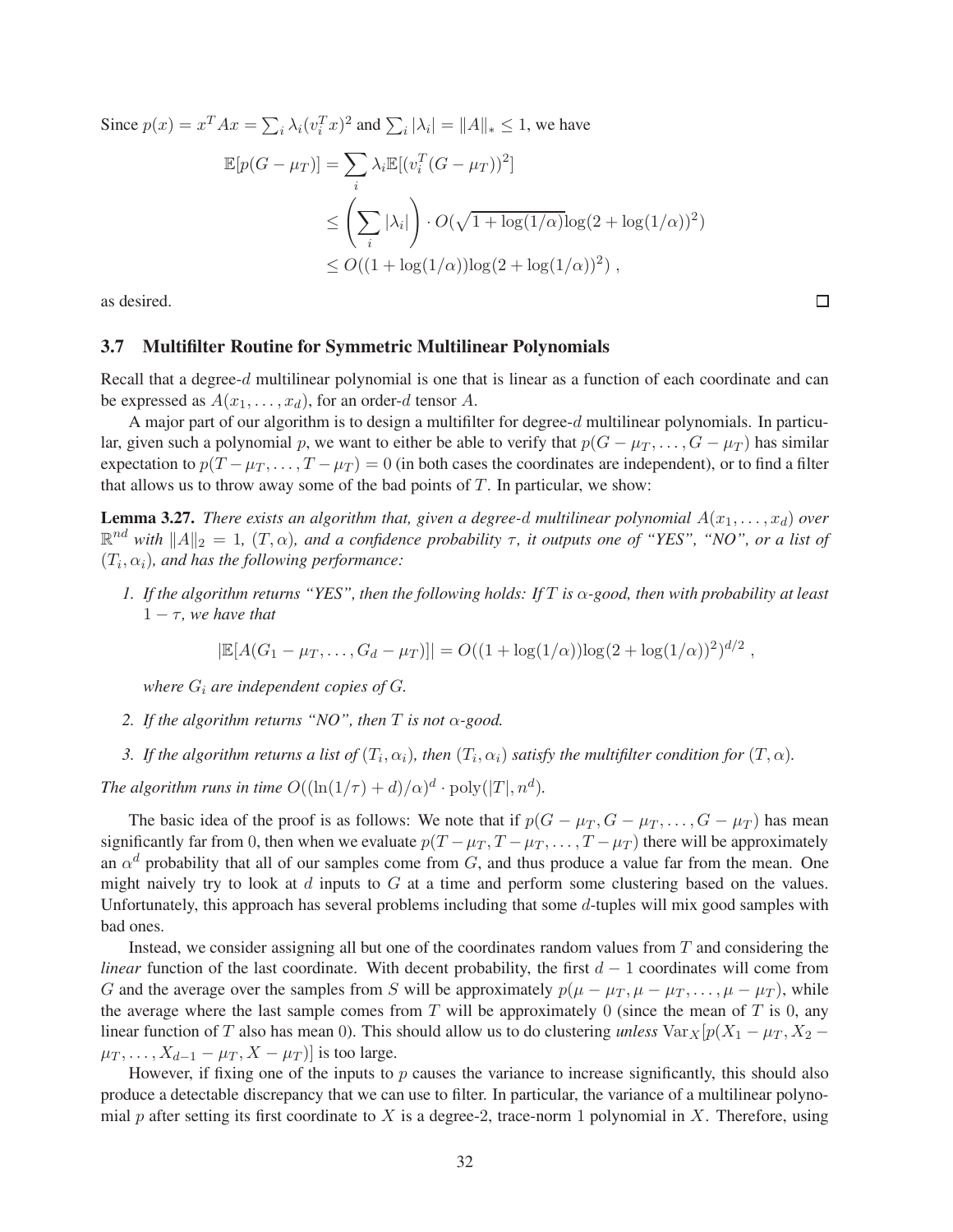our multifilter for degree-2 polynomials, unless it is the case that setting the first variable of  $p$  to a random  $X$  from  $T$  does not increase the variance by too much, we can create a filter.

In the end, this gives us a recursive algorithm. We fix the variables of  $p$  one at a time in many different ways. At each step, we verify that most of the ways to fix the next variable does not increase the variance by too much (or set the mean to something too large in the last step). If any of these fails to hold, we will be able to get a multifilter. If however, none of these settings produce any detectable problem, then it is likely the case that many times we saw d samples from  $G$  as inputs, yielding a value of  $p$  that is not too large. This will only happen if the mean of  $p$  at  $d$  copies of  $G$  is not too large, which is our "YES" case.

*Proof.* The pseudocode of our multifilter for multilinear polynomials is given below.

Algorithm MultilinearMultifilter Input: a degree-d multilinear polynomial  $A(x_1, \ldots, x_d)$  over  $\mathbb{R}^{nd}$  with  $||A||_2 = 1$ ,  $T \subset \mathbb{R}^n$ ,  $d, \alpha, \tau$ 

- 1. If  $d = 1$ , run BasicMultifilter and return its output.
- 2. Compute the quadratic polynomial  $q(x) = ||A(x \mu_T)||_2^2$ ,  $x \in \mathbb{R}^n$ , where Ax is an order  $(d-1)$  tensor with  $(Ax)_{i_2,...,i_d} = \sum_{i_1} x_{i_1} A_{i_1,...,i_d}$ .
- 3. Run algorithm <code>Degree2Multifter</code> on  $q.$  If it returns "NO" or a list  $(T_i,\alpha_i),$  then return the same answer.
- 4. Let U be a multiset of  $m = C\alpha^{-1} \ln(2d/\tau)$  samples chosen uniformly at random from T, where  $C = 200$ .
- 5. For each  $x \in U$ :
	- (a) Let  $A_x$  be the order  $(d-1)$  tensor given by  $(1/\sqrt{q(x)})A(x-\mu_T)$ .
	- (b) Run MultilinearMultifilter $(A_x, T, d 1, \alpha, \tau/2)$ . If it returns "NO" or a list  $(T_i, \alpha_i)$ , then return the same output.
- 6. Otherwise, return "YES".

Firstly, we bound the running time. Note that we make  $C\alpha^{-1}\ln(2d/\tau)$  calls to the degree- $(d-1)$ MultilinearMultifilter, each of which has precision  $\tau/2$ . Inductively, in the recursive calls to the degree- $(d-i)$  MultilinearMultifilter, for  $d-i\geq 2$ , we make  $C\alpha^{-1}\ln(2^{i+1}(d-i)/\tau)$  calls to degree-(d−i+1) MultilinearMultifilter. Thus, the total number of calls to MultilinearMultifilter is  $O((\ln(1/\tau) + d)/\alpha)^d$ .

Next, we show that if the algorithm returns "NO" or a list  $(T_i, \alpha_i)$ , then it is correct. For this, we just need to show that all the calls to the subroutines satisfy their conditions. In the  $d = 1$  case, A is a vector, hence  $Var[A(G)] = ||A||_2 = 1$ , and therefore we satisfy the conditions of BasicMultifilter and the algorithm returns correctly.

We need to show that  $q(x) = x^T B x$ , where B is symmetric and positive semi-definite, and  $\text{Tr}(B) \leq 1$ . We have that

$$
q(x) = \sum_{i_2,\dots,i_d} \left( \sum_{i_1} x_{i_1} A_{i_1,\dots,i_d} \right)^2
$$
  
= 
$$
\sum_{i_1,i'_1,i_2,\dots,i_d} x_{i_1} x_{i'_1} A_{i_1,\dots,i_d} A_{i'_1,\dots,i_d}
$$
  
= 
$$
\sum_{i_1,i'_1} x_{i_1} \sum_{i_2,\dots,i_d} A_{i_1,\dots,i_d} A_{i'_1,i_2\dots,i_d}
$$
  
= 
$$
x^T B x
$$
,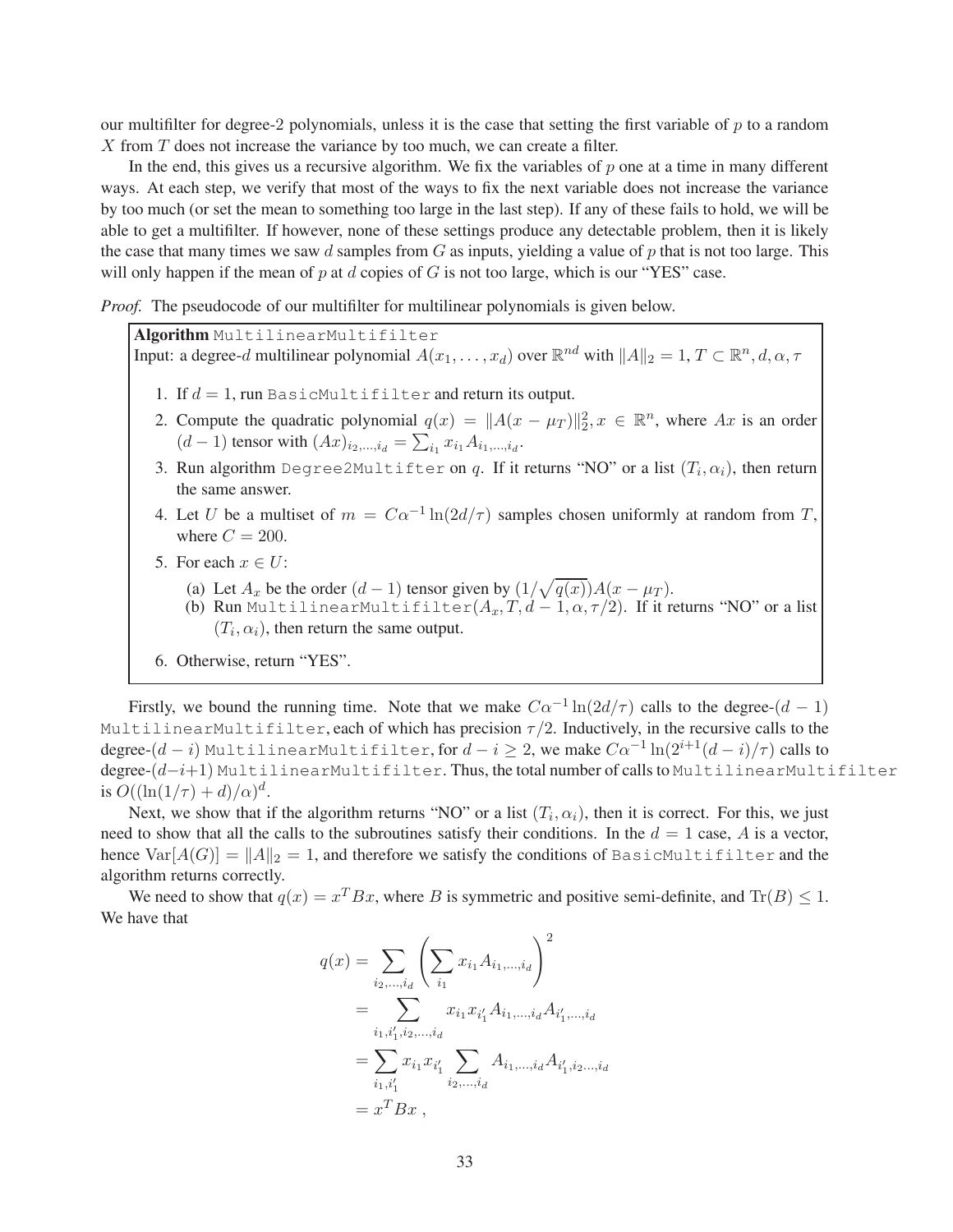where  $B_{ij} = \sum_{i_2,\dots,i_d} A_{i,i_2,\dots,i_d} A_{j,i_2,\dots,i_d}$ . But note that B is symmetric and

$$
\text{Tr}(B) = \sum_{i} B_{ii} = \sum_{i_1} \sum_{i_2, \dots, i_d} A_{i_1, \dots, i_d}^2 = ||A||_2^2 = 1.
$$

Thus, we satisfy the pre-conditions of Degree2Multifilter and the algorithm returns correctly.

Since  $A_x = (1/\sqrt{q(x)})A(x - \mu_T) = (1/\|Ax\|_2)A(x - \mu_T)$ , we have  $||A_x||_2 = 1$  for all  $x \in U$ . Thus, we recursively satisfy the conditions of calls to MultilinearMultifilter with degrees lower than d. By a simple induction, they are correct if they return "NO" or a list  $(T_i, \alpha_i)$ .

Now we consider the case when the algorithm outputs "YES". We will show correctness by induction on the degree. For  $d = 1$ , since we satisfy the conditions of BasicMultifilter, we have that

$$
|\mathbb{E}[A(G - \mu_T)]| \le O(\sqrt{1 + \log(1/\alpha)} \log \log(1/\alpha)).
$$

We assume inductively that for  $d' = d - 1$  and all order d' tensors A' with  $||A'||_2 = 1$  the following holds: If we apply the algorithm to A' with failure probability  $\tau'$  and it returns "YES", and if T is  $\alpha$ -good, then

$$
|\mathbb{E}[A'(G_1-\mu_T,\ldots,G_{d'}-\mu_T)]| \le f(d',\alpha)
$$

with probability at least  $1 - \tau'$ , where f is some function to be decided later.

Let  $p(x) = \mathbb{E}[A(x - \mu_T, G_2 - \mu_T, \dots, G_d - \mu_T)]$ . Note that this is a linear function in x. We show the following claim:

**Claim 3.28.** *If T is*  $\alpha$ -good and  $C \ge 200$ , then with probability at least  $1 - \tau/2d^2$ , there is an  $x \in U$  with  $|p(x)| \geq |\mathbb{E}[p(G_1)]|$  *and*  $q(x - \mu_T) \leq 200 \mathbb{E}[q(G - \mu_T)].$ 

*Proof.* Depending on if  $\mathbb{E}[p(G_1)]$  is positive or negative, it suffices to show either that there exists an x with  $p(x) \geq \mathbb{E}[p(G_1)]$  or that  $p(x) \leq -\mathbb{E}[p(G_1)]$ . Since  $p(x)$  is a linear function,  $v \cdot x$  for some v, we actually need an x that satisfies a particular one of the inequalities  $v \cdot x \ge v \cdot \mu$  or  $v \cdot x \le v \cdot \mu$ . We henceforth assume that we need  $v \cdot x \geq v \cdot \mu$ , the other case being similar.

Note that  $Pr[v \cdot G \ge v \cdot \mu] = 1/2$ . Since S is representative and this is a linear inequality, we have that  $|Pr_{X \in u}S[X \ge \mu] - 1/2| \le 1/100$ , and therefore at least  $49|S|/100$  samples in S satisfy this. By Markov's inequality, we have that  $Pr_{X\sim G}[q(X-\mu_T)] \leq 200\mathbb{E}[q(G-\mu_T)]] \geq 199/200$ . Since S is representative and this is a quadratic inequality, it follows that  $Pr_{X \in u}S[q(X - \mu_T) \le 200\mathbb{E}[q(G - \mu_T)]] \ge 197/200$ . By a union bound, both of these events hold for at least  $95|S|/200$  samples in  $|S|$ .

Since T is  $\alpha$ -good, it contains at least an  $1 - \alpha/6 + \exp(-3n) \geq 53/100$  fraction of S. Thus,  $S \cap T$ contains at least  $|S|/200$  samples satisfying the condition in the claim statement. Again, since T is  $\alpha$  good,  $|S \cap T| > \alpha |T|$ , and so at least an  $\alpha/200$ -fraction of T satisfies this condition. The probability that U contains such an  $x$  is at least

$$
(1 - \alpha/200)^m = (1 - \alpha/200)^{C \ln(2d/\tau)/\alpha} \le \tau/2d^2,
$$

 $\Box$ 

when  $C > 200$ .

By our inductive assumption and a union bound, except with probability  $1 - \tau/2d^2$ , there is such an  $x \in U$  satisfying the above claim, if the recursive call on that x satisfies

$$
|\mathbb{E}[A_x(G_2-\mu_T,\ldots,G_d-\mu_T)]| \leq f(d-1,\alpha) .
$$

Noting that  $p(x)/\sqrt{q(x-\mu_T)} = \mathbb{E}[A_x(G_2-\mu_T,\ldots,G_d-\mu_T)],$  we have that  $p(x) \le f(d-1,\alpha)\sqrt{q(x-\mu_T)}$ . Since Degree2Multifter applied to  $q(x)$  returned "YES", by the above claim, we have that  $q(x-\mu_T) \leq$  $200\mathbb{E}[q(G - \mu_T)] = O((1 + \log(1/\alpha))\log(2 + \log(1/\alpha))^2)$ . Thus, we have

$$
|\mathbb{E}[A(G_1 - \mu_T, \dots, G_d - \mu_T)| = |\mathbb{E}[p(G_1)]| \le |p(x)| \le f(d-1, \alpha) \cdot O(\sqrt{1 + \log(1/\alpha)} \log(2 + \log(1/\alpha)))
$$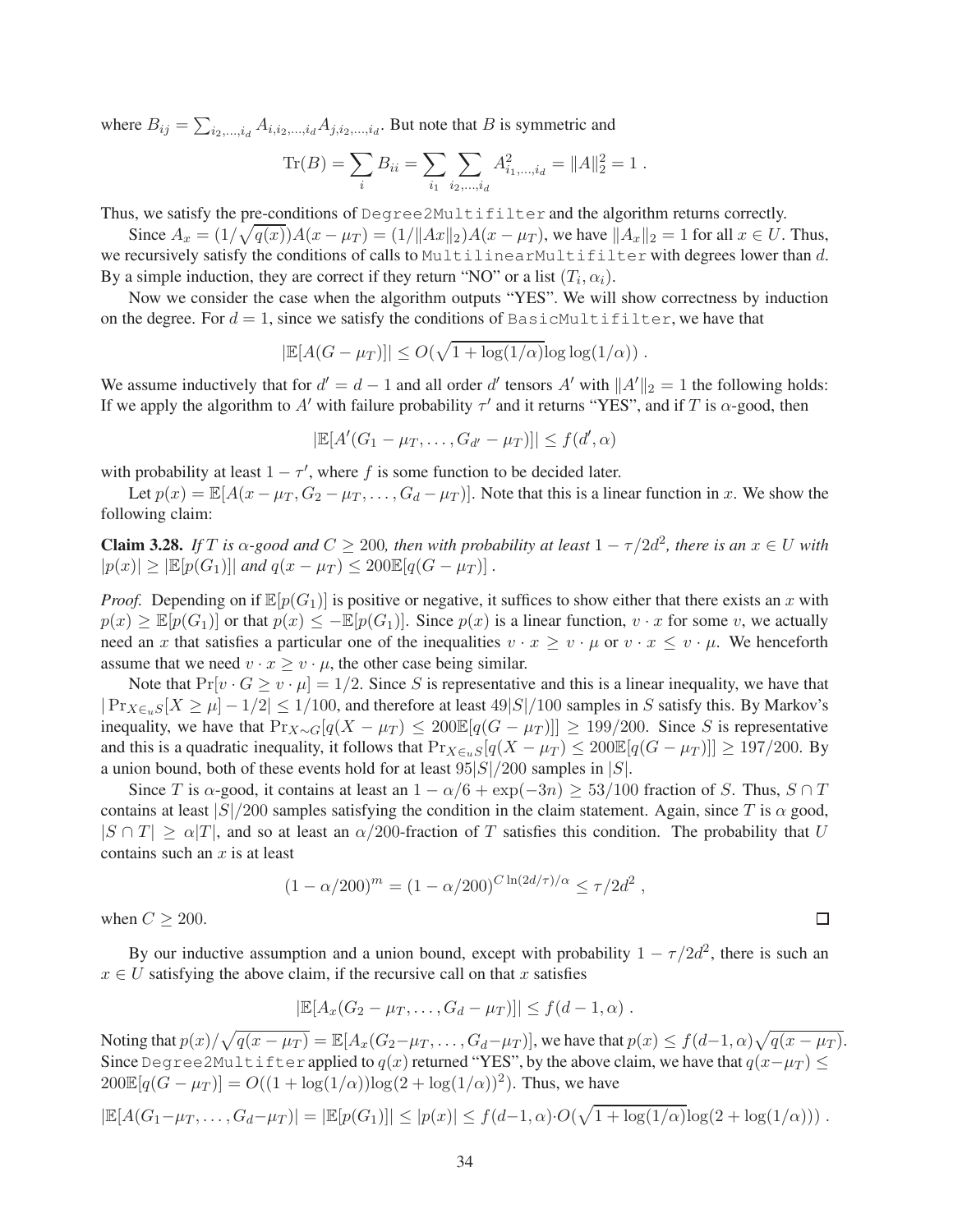Our base case was  $f(1, \alpha) = O(\sqrt{1 + \log(1/\alpha)}) \log(2 + \log(1/\alpha))$ , and we have shown that

$$
f(d,\alpha) = f(d-1,\alpha) \cdot O(\sqrt{1 + \log(1/\alpha)}\log(2 + \log(1/\alpha)))
$$
.

We can thus take  $f(d, \alpha) = O(\sqrt{1 + \log(1/\alpha)}\log(2 + \log(1/\alpha)))^d$ .

By induction, when T is  $\alpha$ -good and the algorithm returns "YES" unless one of these d recursive calls (one for each degree) fails,  $|\mathbb{E}[A(G_1 - \mu_T, ..., G_d - \mu_T)]| \le O((1 + \log(1/\alpha))\log(2 + \log(1/\alpha))^2)^{d/2}$ . The probability of any of these events failing by the union bound is at most  $\tau(1/2+1/8+\ldots+1/2d^2) \leq \tau$ . This completes the proof.

## <span id="page-35-0"></span>3.8 Multifilter Routine for Harmonic Polynomials

In this subsection, we build on the results of the previous subsections to handle all degree-d Harmonic polynomials. Specifically, we prove:

<span id="page-35-1"></span>**Lemma 3.29.** *There exists an algorithm, given a degree-d harmonic polynomial*  $h_A(x)$  *for a symmetric order-d tensor* A with  $||A||_2 = 1$ ,  $(T, \alpha)$ *, and a confidence probability*  $\tau$ *, it outputs "YES", "NO", or a list*  $of$   $(T_i, \alpha_i)$ *, and with probability at least*  $1 - \tau$  *satisfies:* 

*1. If it returns "YES", the following holds: If* T *is* α*-good, then*

$$
\mathbb{E}[h_A(T-\mu_T)^2] = O((d+\log(1/\alpha))\log(2+\log(1/\alpha))^2)^{2d}.
$$

- *2. If it returns "NO", then*  $T$  *is not*  $\alpha$ -good.
- *3. If it returns a list of*  $(T_i, \alpha_i)$ *, then*  $(T_i, \alpha_i)$  *satisfy the multifilter condition for*  $(T, \alpha)$ *.*

When the algorithm outputs a list  $(T_i, \alpha_i)$ , we always have that  $\sum_i 1/\alpha_i^2 \le 1/\alpha^2$ . The algorithm runs in *time*  $O((\ln(1/\tau) + d)/\alpha)^d \cdot \text{poly}(|T|, n^d)$ *.* 

The algorithm here is now relatively straightforward. If we knew that the variance of  $p(G - \mu_T)$  were small, we could directly apply our basic multifilter. The problem is that if the mean of G is far from  $\mu_T$ this might not be the case. However, it is the case that  $Var[p(G - \mu_T)]$  is an average of  $q_i(\mathbb{E}[G - \mu_T])^2$  for some normalized multilinear polynomials  $q_i$ . Thus, it suffices to show that  $|q_i(\mathbb{E}[G - \mu_T])|$  is small for each *i*. This in turn equals  $r_i(G - \mu_T, \dots, G - \mu_T)$  for some normalized multilinear polynomial  $r_i$ . Using our filter for multilinear polynomials, we can verify that  $r_i(G - \mu_T, \ldots, G - \mu_T)$  has small expected value (or find a filter, in which case we are already done), which will imply that  $p(G - \mu_T)$  has low variance.

*Proof.* The algorithm is the following: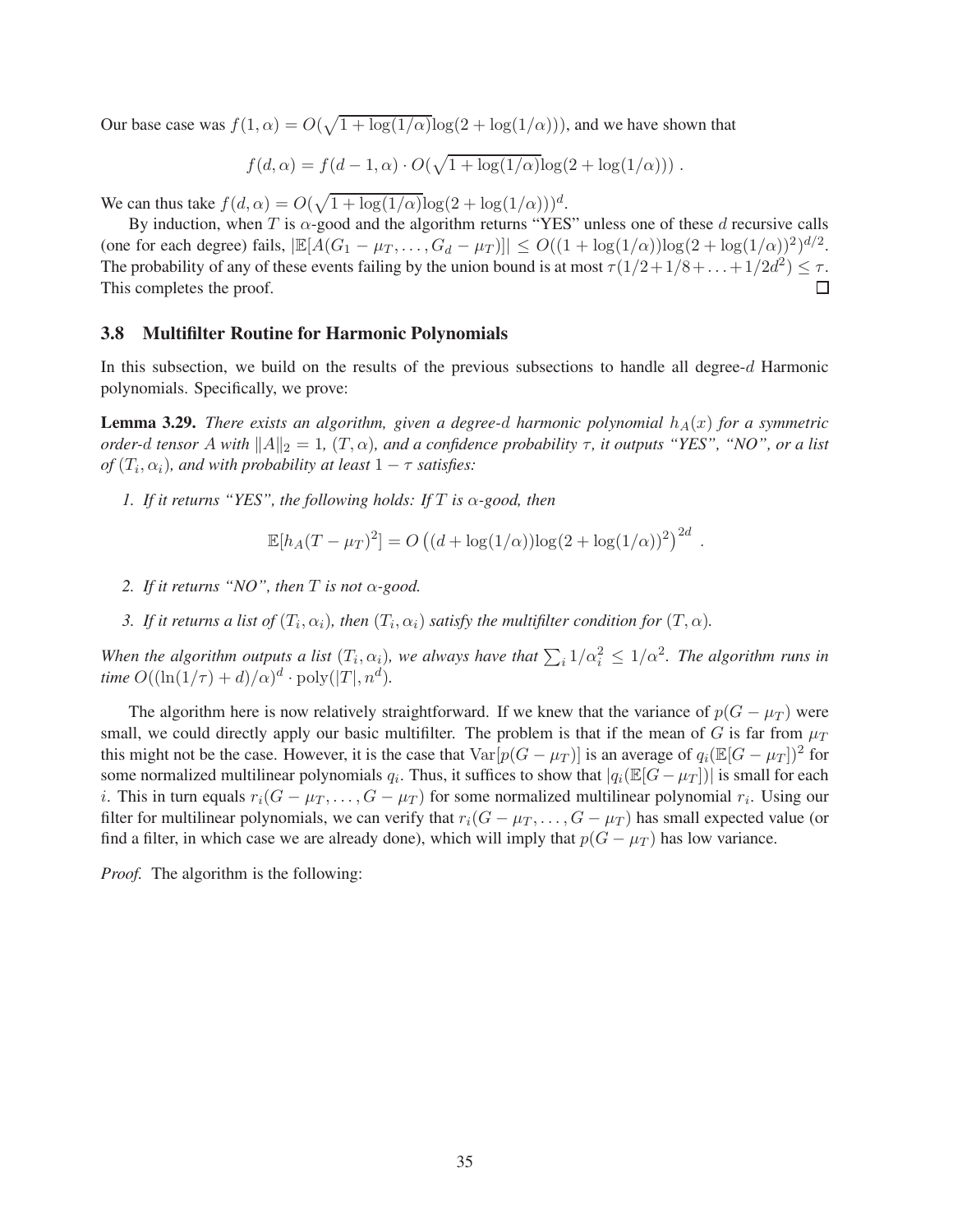Algorithm HarmonicMultifilter Input: a degree-d harmonic polynomial  $h_A(x)$  for a symmetric tensor A with  $||A||_2 = 1, T, \alpha, \tau$ .

1. For  $d' = 0$  to  $d$ :

(a) Let  $B^{(d')}$  by the order-2d' tensor with

$$
B_{i_1,\ldots,i_{d'},j_1,\ldots,j_{d'}}^{(d')} = \sum_{k_{d'+1},\ldots,k_d} A_{i_1,\ldots,i_{d'},k_{d'+1},\ldots,k_d} A_{j_1,\ldots,j_{d'},k_{d'+1},\ldots,k_d}.
$$

(b) We can consider  $B^{(d')}$  as a  $n^{d'} \otimes n^{d'}$  symmetric matrix by grouping each of the  $i_1, \ldots, i_{d'}$ and  $j_1, \ldots, j_{d'}$  coordinates together. By computing an eigendecomposition of this matrix, obtain a decomposition

$$
B^{(d')} = \sum_i \lambda_i V_i \otimes V_i
$$

,

where the  $V_i$  are a symmetric order d' tensors with  $||V_i||_2 = 1$  and  $\lambda_i \neq 0$ .

- (c) For each  $V_i$ , run MultilinearMultifilter $(T,V_i,d',\alpha,\tau/(dn^d)).$  If any return "NO" or a list of  $(T_i, \alpha_i)$ , then return the same output.
- 2. Run BasicMultifilter on  $h_A(x \mu_T)/\beta$ , where  $\beta = (C(1 + \log(1/\alpha))\log(2 +$  $\log(1/\alpha)^2$  or a sufficiently large constant C. If it returns "NO" or a list of  $(T_i, \alpha_i)$ , then return the same output.
- 3. Return "YES".

We first note that, as claimed,  $V_i$  is symmetric:

**Claim 3.30.** The eigenvectors of the matrix corresponding to  $B<sup>(d')</sup>$  with non-zero eigenvalues correspond *to symmetric tensors.*

*Proof.* If V is such a tensor corresponding to eigenvalue  $\lambda$ , then

$$
\lambda V_{i_1,...,i_{d'}} = \sum_{j_1,...,j_{d'}} B^{(d')}_{i_1,...,i_{d'},j_1,...,j_{d'}} V_{j_1,...,j_{d'}}.
$$

However, since A is symmetric under permutations of its first  $d'$  coordinates,  $B^{(d')}$  is also symmetric in its first d' coordinates, and so  $\lambda V$  is symmetric. When  $\lambda \neq 0$ , V is also symmetric. □

Since  $||V||_2 = 1$ , the preconditions of MultilinearMultifilter are satisfied, and if it returns something other than "YES", the algorithm returns correctly.

There are at most  $dn^d$  calls to <code>MultilinearMultifilter</code> in the loop and one outside. By a union bound, all calls to MultilinearMultifilter output "YES" correctly with probability at least  $1 - \tau$ . We assume this holds.

Lemma 3.31. *If all calls to* MultilinearMultifilter *return "YES" correctly and if* T *is* α*-good, then we have*  $\mathbb{E}[h_A(G - \mu_T)^2] = O((1 + \log(1/\alpha))\log(2 + \log(1/\alpha))^2)^d$ .

*Proof.* By Lemma [3.24,](#page-28-0) we have

$$
\mathbb{E}[h_A(G - \mu_T)^2] = \sum_{d'=0}^d \text{Hom}_{B^{(d')}}(\mu - \mu_T) \binom{d}{d'}/(d'-d)! .
$$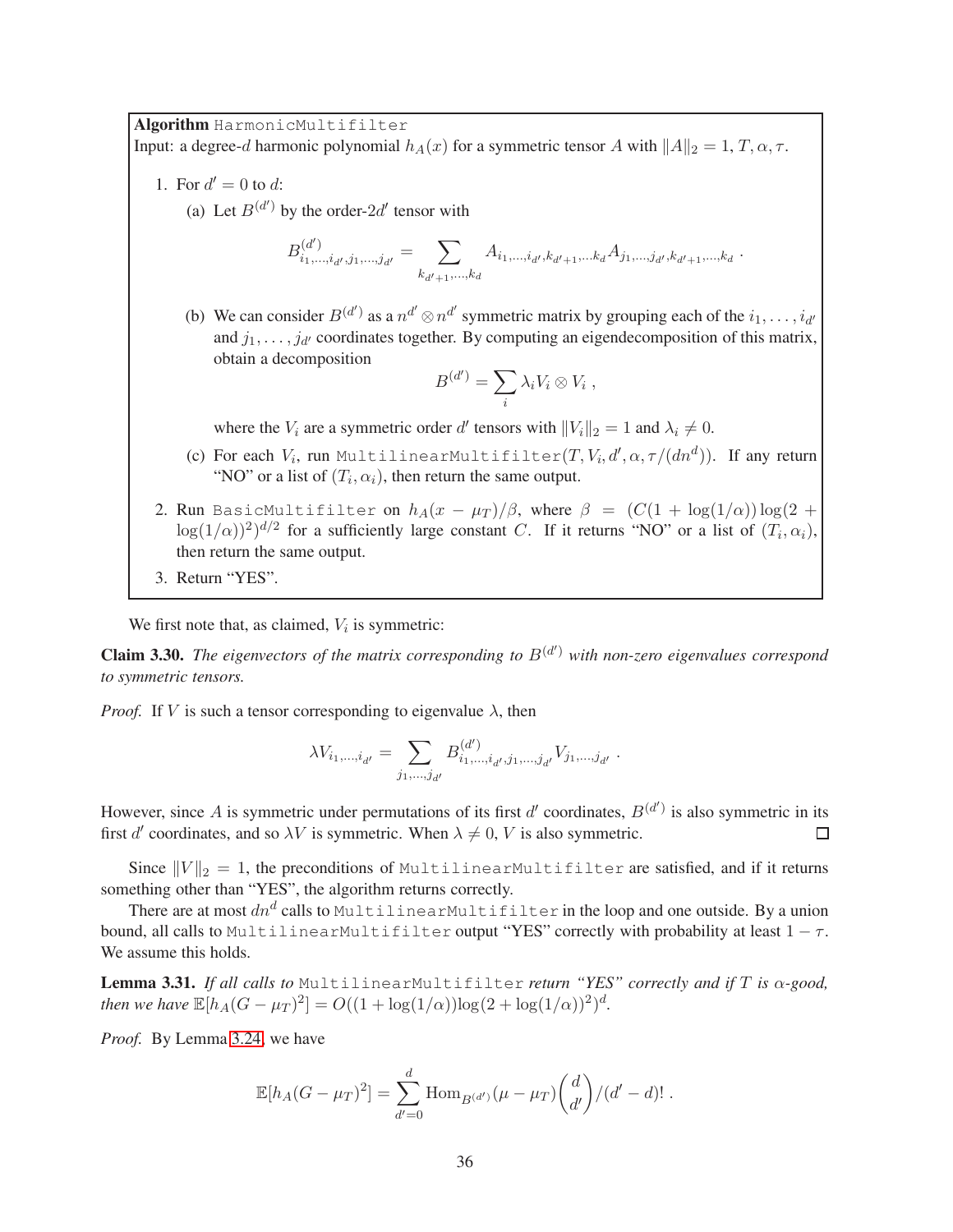We can further use the decomposition of  $B^{(d')}$  to obtain that when all calls to MultilinearMultifilter correctly return "YES":

$$
\text{Hom}_{B^{(d')}}(\mu - \mu_T) = B^{(d')}(\mu - \mu_T, \dots, \mu - \mu_T)
$$
\n
$$
= \sum_i \lambda_i (V_i \otimes V_i)(\mu - \mu_T, \dots, \mu - \mu_T)
$$
\n
$$
= \sum_i \lambda_i (V_i(\mu - \mu_T, \dots, \mu - \mu_T))^2
$$
\n
$$
= \sum_i \lambda_i \mathbb{E}[V_i(G_{(1)} - \mu_T, \dots, G_{(d')} - \mu_T)]^2
$$
\n
$$
\leq \left(\sum_i |\lambda_i|\right) \cdot O((1 + \log(1/\alpha))\log(2 + \log(1/\alpha))^2)^{d'},
$$

where  $G_{(1)}, \ldots, G_{(d')}$  are independent copies of G.

Now we need to bound  $(\sum_i |\lambda_i|)$ . Let B' be the matrix that, as in the algorithm, is obtained from  $B^{(d')}$ by treating the first and last  $d'$  coordinates of  $B^{(d')}$  as one coordinate. Let A' be the matrix obtained from A by similarly treating the first d' and last  $d - d'$  coordinates as a single coordinate. Then,  $B' = A'^T A'$ . Thus, B' is positive semidefinite and  $\lambda_i \geq 0$ . Thus, we have

$$
\sum_{i} |\lambda_{i}| = \sum_{i} \lambda_{i} = \text{Tr}(B') = \text{Tr}(A'^{T}A') = ||A'||_{F}^{2} = ||A||_{2}^{2} = 1.
$$

Now, substituting these bounds, we have

$$
\mathbb{E}[h_A(G-\mu_T)^2] = \sum_{d'=0}^d \binom{d}{d'} / (d'-d)! \cdot O((1+\log(1/\alpha))\log(2+\log(1/\alpha))^2)^{d'}.
$$

Since  $\sum_{d'=0}^{d} 1/(d'-d)! \le e$  and  $\binom{d}{d'}$  $\binom{d}{d'} \leq 2^d$ , we have

$$
\sum_{d'=0}^{d} \binom{d}{d'} / (d'-d)! \cdot O((1+\log(1/\alpha))\log(2+\log(1/\alpha))^2)^{d'} \le O((1+\log(1/\alpha))\log(2+\log(1/\alpha))^2)^{d'},
$$
as required.

as required.

For C sufficiently large, if T is  $\alpha$ -good, then  $\text{Var}[h_A(G - \mu_T)] \leq \beta^2$  with probability at least  $1 - \tau$ . In this case,  $h_A(x-\mu_T)/\beta$  satisfies the pre-conditions of BasicMultifilter, and so if it returns "NO" or a list, the algorithm is correct. If it returns "YES", then  $\text{Var}[h_A(T - \mu_T)/\beta] = O(d + \log(1/\alpha))^d \cdot \log(2 +$  $\log(1/\alpha)$ <sup>2</sup>, and so

$$
\text{Var}[h_A(T-\mu_T)] \le \beta^2 \cdot O(d + \log(1/\alpha))^d \cdot \log(2 + \log(1/\alpha))^2 = O((d + \log(1/\alpha))\log(2 + \log(1/\alpha))^2)^{2d}.
$$

Additionally, if T is  $\alpha$ -good, then

 $|\mathbb{E}[h_A(G - \mu_T)] - \mathbb{E}[h_A(T - \mu_T)]| \leq \beta \cdot O(d + \log(1/\alpha))^{d/2} \cdot \log(2 + \log(1/\alpha))^{2}$ . On the other hand  $|\mathbb{E}[h_A(G - \mu_T)]| \leq \mathbb{E}[h_A^2(G - \mu_T)]^{1/2} \leq O((1 + \log(1/\alpha))\log(2 + \log(1/\alpha))^2)^{d/2}$ . Thus, by the triangle inequality,

$$
|\mathbb{E}[h_A(T - \mu_T)]| \le O((1 + \log(1/\alpha))\log(2 + \log(1/\alpha))^2)^d
$$
.

Combining with the above, we find that

$$
\mathbb{E}[h_A^2(T - \mu_T)] \le \mathbb{E}[h_A(T - \mu_T)]^2 + \text{Var}(h_A(T - \mu_T)) = O((d + \log(1/\alpha))\log(2 + \log(1/\alpha))^2)^{2d}.
$$
  
Thus, if our algorithm returns we have  $\mathbb{E}[h_A^2(T - \mu_T)] = O((d + \log(1/\alpha))\log(2 + \log(1/\alpha))^2)^{2d}$ . This completes our proof.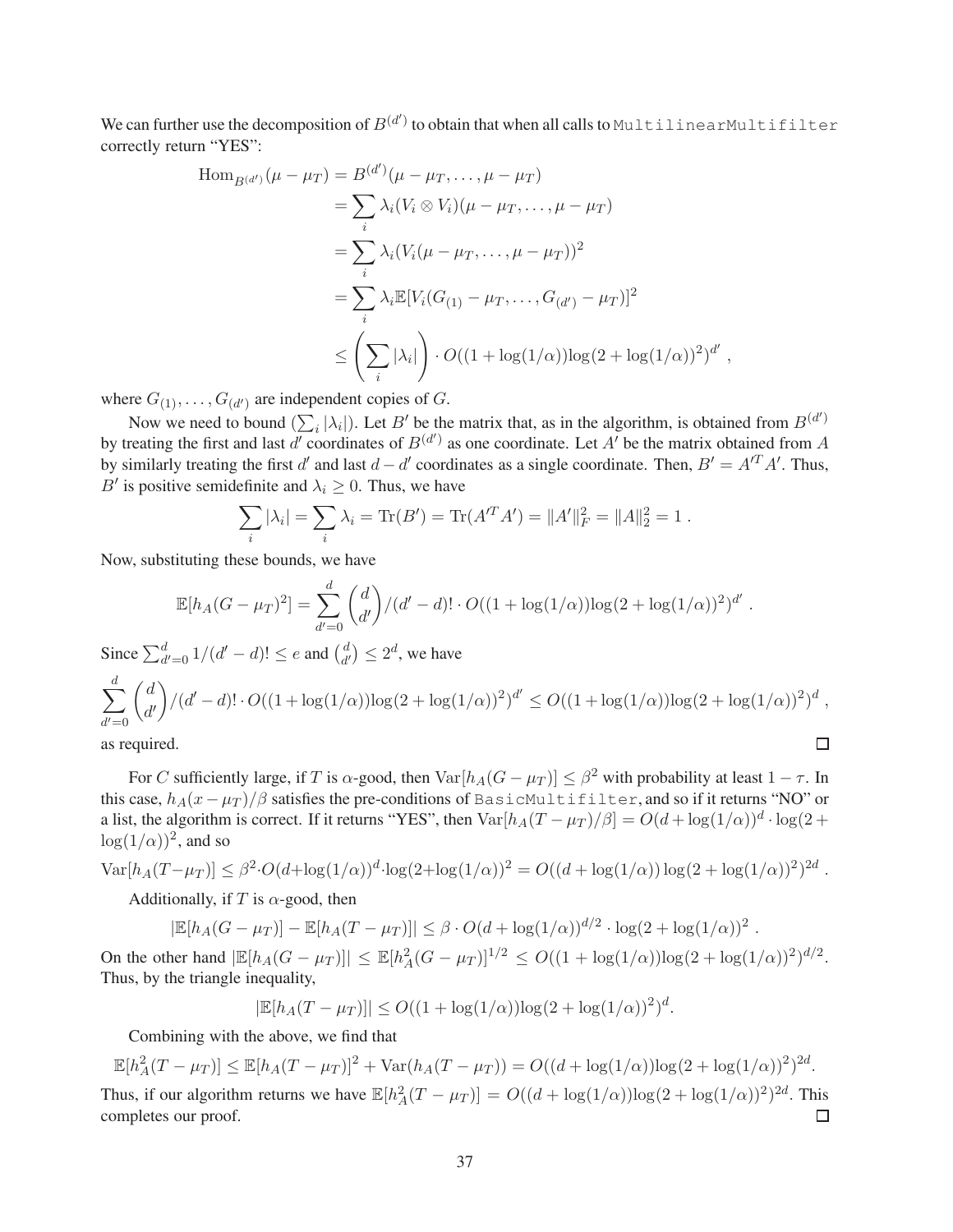# <span id="page-38-0"></span>3.9 Putting Everything Together: Proof of Proposition [3.6](#page-18-0)

We are now ready to prove our main proposition. The basic idea is to use a linear algebraic computation (computing the largest eigenvalue of an appropriate matrix) to check if there are any degree-d harmonic polynomials p with  $\mathbb{E}[p(T)^2]$  too large. If so, we can use our multifilter for harmonic polynomials to produce a filter. If there is no such polynomial, this will imply that the mean of  $G$  is close to the empirical mean of T, as otherwise  $He_d(v \cdot (x - \mu_T))$ , where v points in the direction of  $\mu - \mu_T$ , would have have too large a contribution coming from points where  $x$  is taken from  $G$ .

*Proof of Proposition [3.6.](#page-18-0)* The algorithm establishing the proposition is presented in pseudocode below:

Algorithm MainSubroutine Input: multiset  $T \subset \mathbb{R}^n, d \in \mathbb{Z}_+, 0 < \alpha < 1, \tau > 0$ .

- 1. Let  $\mathbf{P}_{n,d}(x)$  be the vector of polynomials  $\prod_i \text{He}_{a_i}(x_i)/\sqrt{a_i!}$ , which form a basis for all degreed n-variable harmonic polynomials, i.e., with a coordinate for each  $a \in \mathbb{Z}^n$  with  $a_i \geq 0$  and  $\sum_i a_i = d.$
- 2. Compute the top eigenvalue  $\lambda$  and associated unit eigenvector  $v^*$  of the  $O(n^d) \times O(n^d)$  matrix  $\Sigma = \mathbb{E}\left[\mathbf{P}_{n,d}(T-\mu_T)\mathbf{P}_{n,d}(T-\mu_T)^T\right].$
- 3. Let  $h_A(x) = v^{*T} \mathbf{P}_{n,d}(x)$ , i.e.,  $A_i = v^*_{c(i)}/\sqrt{\binom{d}{c_1(i), \dots}}$  $c_1(i),...,c_n(i)$ , where  $i = (i_1,...,i_d)$ .
- 4. Run HarmonicMultifilter on  $h_A(x)$  with failure probability  $\tau$ . If it returns "NO" or a list of  $(\alpha_i, T_i)$  then stop and return this output.
- 5. Output  $\mu_T$ .

We first establish the claims in the algorithm. By Fact [3.21,](#page-28-3) all degree-d Harmonic polynomials can be expressed as  $h_A(x)$  and as a linear combination of  $\prod_i H e_{a_i}(x_i)/\sqrt{a_i!}$ . So,  $P_{n,d}$  is a basis.

**Lemma 3.32.** For 
$$
A_i = v_{c(i)}^*/\sqrt{\binom{d}{c_1(i), \dots, c_n(i)}}
$$
, we have  $h_A(x) = v^{*T} \mathbf{P}_{n,d}(x)$  and  $||A||_2 = ||v^*||_2 = 1$ .

*Proof.* Firstly, we note that for a given  $a \in \mathbb{Z}^n$  with  $a_j \ge 0$  and  $\sum_j a_j = d$ , there are  $\begin{pmatrix} d \\ a_1, \dots \end{pmatrix}$  $\binom{d}{a_1,\dots,a_n}$  ways such that  $c_j(i) = a_j$  for all j, i.e., that  $x_j$  appears  $a_j$  times in  $i = (i_1, \ldots, i_d)$ . Thus, the  $\prod_i \text{He}_{a_i}(x_i)$  term in

$$
\sqrt{d!} \cdot h_A(x) = \sum_i A_i \prod_j \text{He}_{c_j(i)}(x_j)
$$

is  $\sum_{i:c(i)=a} A_i = A_{c^{-1}(i)} {d \choose c_1(i),...}$  $\bigcup_{c_1(i),...,c_n(i)}^d$ . Therefore, the  $\prod_i He_{a_i}(x_i)/\sqrt{a_i!}$  term in  $h_A(x)$  is

$$
A_{c^{-1}(i)}\binom{d}{a_1,\ldots,a_n} \cdot \prod \sqrt{a_i!}/\sqrt{d!} = A_{c^{-1}(a)}\sqrt{\binom{d}{a_1,\ldots,a_n}} = v_a^*
$$

Now we have  $h_A(x) = v^{*T} \mathbf{P}_{n,d}(x)$ .

Next note that

$$
||A||_2^2 = \sum_i A_i^2 = \sum_a \binom{d}{a_1, \dots, a_n} A_{c^{-1}(a)}^2 = \sum_a v^{*2} = ||v^*||_2^2,
$$

as desired.

 $\Box$ 

.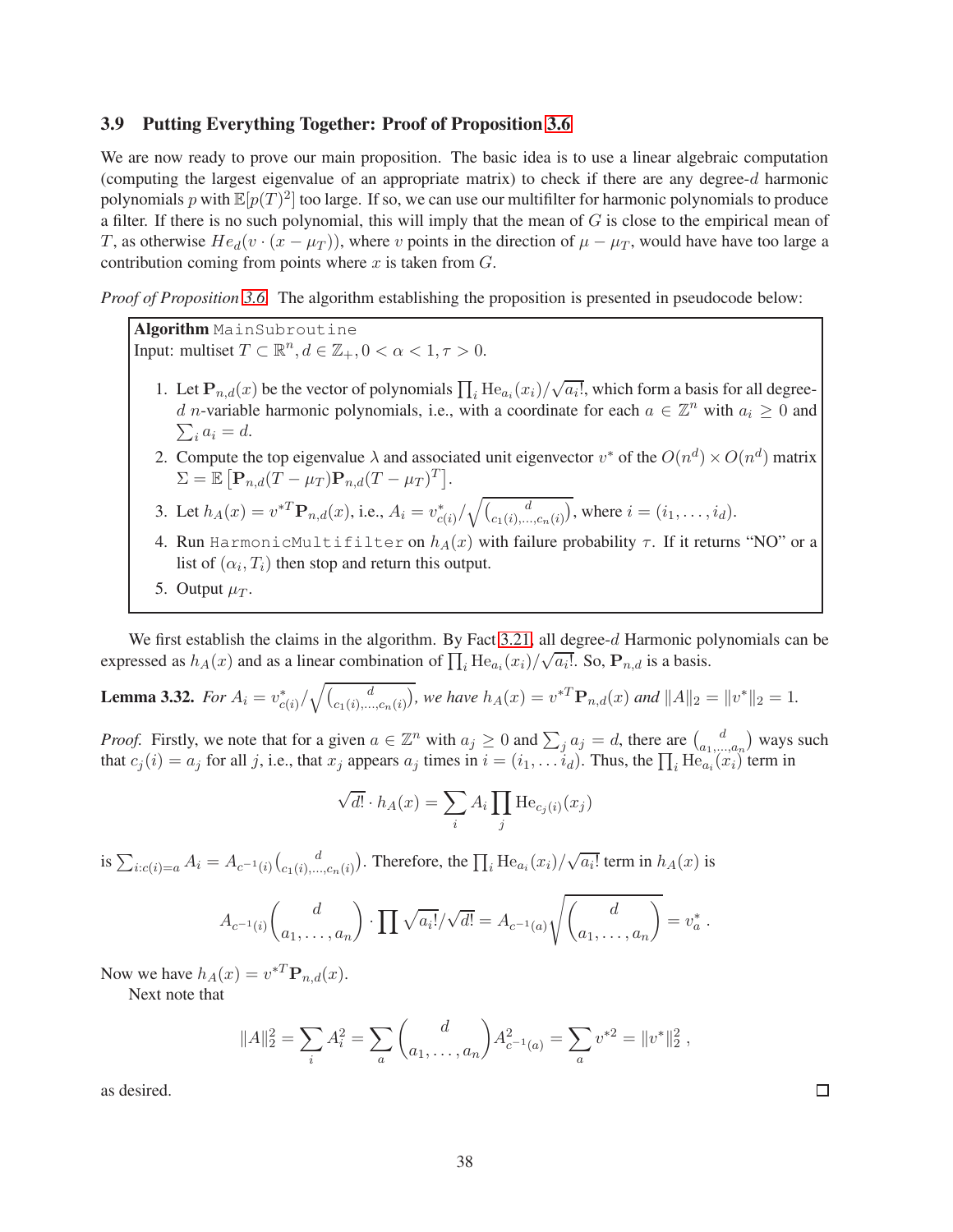Since  $||A||_2 = 1$ , we satisfy the preconditions of HarmonicMultifilter. By construction, the routine HarmonicMultifilter returns correctly with probability at least  $1 - \tau$ . We assume that this holds. In this case, if it returns "NO" or a list of  $(T_i, \alpha_i)$ , then they are the correct output.

The following lemma establishes that A has the largest eigenvalue:

<span id="page-39-0"></span>**Lemma 3.33.** Any degree-d Harmonic polynomial  $h_B(x)$  has  $\mathbb{E}[h_B(T-\mu_T)^2] \leq \lambda ||B||_2^2$ , with equality if  $B=A$ . If HarmonicMultifilter returns "YES" correctly, then  $\lambda=O\left((d+\log(1/\alpha))\log(2+\log(1/\alpha))^2\right)^{2d}$ .

*Proof.* We have  $h_B(x) = v^T p(x)$ , where  $v_a = \sum_{i:c(i)=a} B_i$ . Thus, we obtain

$$
\mathbb{E}[h_B(T-\mu_T)^2] = \mathbb{E}[(v^T p(T-\mu_T))^2] = v^T \Sigma v \le \lambda ||v||_2^2 = \lambda ||B||_2^2.
$$

In the case  $B = A$ ,  $v = v^*$  has eigenvalue  $\lambda$ , and so  $\mathbb{E}[h_A(T - \mu_T)^2] = \lambda ||A||_2^2 = \lambda$ . When the routine HarmonicMultifilter returns "YES" correctly, Lemma [3.29](#page-35-1) ensures that

$$
\mathbb{E}[h_A(T-\mu_T)^2] = O((d+\log(1/\alpha))\log(2+\log(1/\alpha))^2)^{2d}.
$$

Consider the polynomial He<sub>d</sub>( $v^T(x - \mu_T)$ ),  $x \in \mathbb{R}^n$ , for a unit vector v. Since for  $X \sim N(\mu_T, I)$ , we have that  $\mathbb{E}[\text{He}_d(v^T(X - \mu_T))^2] = d!$ , for the B with  $\text{He}_d(v^T(x - \mu_T)) = h_B(x - \mu_T)$ , we have that  $||B||_2^2 = \mathbb{E}[h_B(X - \mu_T)^2] = d!$ . Thus, by Lemma [3.33,](#page-39-0) it follows that  $\mathbb{E}[\text{He}_d(v^T(T - \mu_T))^2] \leq \lambda \cdot d!$ . If T is  $\alpha$ -good, then  $T \cap S$  is at least an  $\alpha$ -fraction of the points in T, and so:

<span id="page-39-1"></span>
$$
\mathbb{E}[\text{He}_d(v^T(S \cap T - \mu_T))^2] \le \lambda \cdot d!/\alpha \,. \tag{9}
$$

 $\Box$ 

Now we consider the distribution of this polynomial under G:

**Lemma 3.34.** *The polynomial*  $\text{He}_d(v^T(G - \mu_T))$  *has mean*  $(v^T(\mu - \mu_T))^d$  *and variance at most*  $2 \max\{d, v^T(\mu - \mu_T)\}$  $(\mu_T)\}^{2(d-1)}$ .

*Proof.* Using the Taylor series expansion [\(7\)](#page-29-0), we obtain that

$$
\text{He}_{d}(v^{T}(G - \mu_{T})) = \text{He}_{d}(v^{T}(G - \mu) + v^{T}(\mu - \mu_{T})) = \sum_{k=0}^{d} {d \choose k} (v^{T}(\mu - \mu_{T}))^{d-k} \text{He}_{k}(v^{T}(G - \mu)).
$$

For the mean, all but the He<sub>0</sub> term have expectation zero, and so  $\mathbb{E}[\text{He}_d(v^T(G - \mu_T))] = (v^T(\mu - \mu_T))^d$ . For  $\mathbb{E}[\text{He}_d(v^T(G - \mu_T))^2]$ , we see that different terms are orthogonal, and so we get no cross terms:

$$
\mathbb{E}[\text{He}_{d}(v^{T}(G - \mu_{T}))^{2}] = \sum_{k=0}^{d} {d \choose k}^{2} (v^{T}(\mu - \mu_{T}))^{2(d-k)} \cdot k! .
$$

Note the  $k = 0$  term is  $(v^T(\mu - \mu_T))^{2d}$  and that the ratio of the  $k + 1$  term to the k term, for  $k \ge 0$ , is  $(d-k)^2/((k+1)(v^T(\mu-\mu_T))^2) \leq d^2/2(v^T(\mu-\mu_T))^2$ .

$$
\begin{array}{c}\n\lambda & \lambda & \lambda \\
\lambda & \lambda & \lambda\n\end{array}
$$

Finally, we have that:

$$
\operatorname{Var}[\operatorname{He}_{d}(v^{T}(G - \mu_{T}))] = \mathbb{E}[\operatorname{He}_{d}(v^{T}(G - \mu_{T}))^{2}] - \mathbb{E}[\operatorname{He}_{d}(v^{T}(G - \mu_{T}))]^{2}
$$
  
\n
$$
= \sum_{k=1}^{d} {d \choose k}^{2} (v^{T}(\mu - \mu_{T}))^{2(d-k)} \cdot k!
$$
  
\n
$$
\leq \sum_{k=1}^{d} {d \choose k}^{2} \max\{d, v^{T}(\mu - \mu_{T})\}^{2(d-k)} \cdot k!
$$
  
\n
$$
\leq 2 \max\{d, v^{T}(\mu - \mu_{T})\}^{2(d-1)}.
$$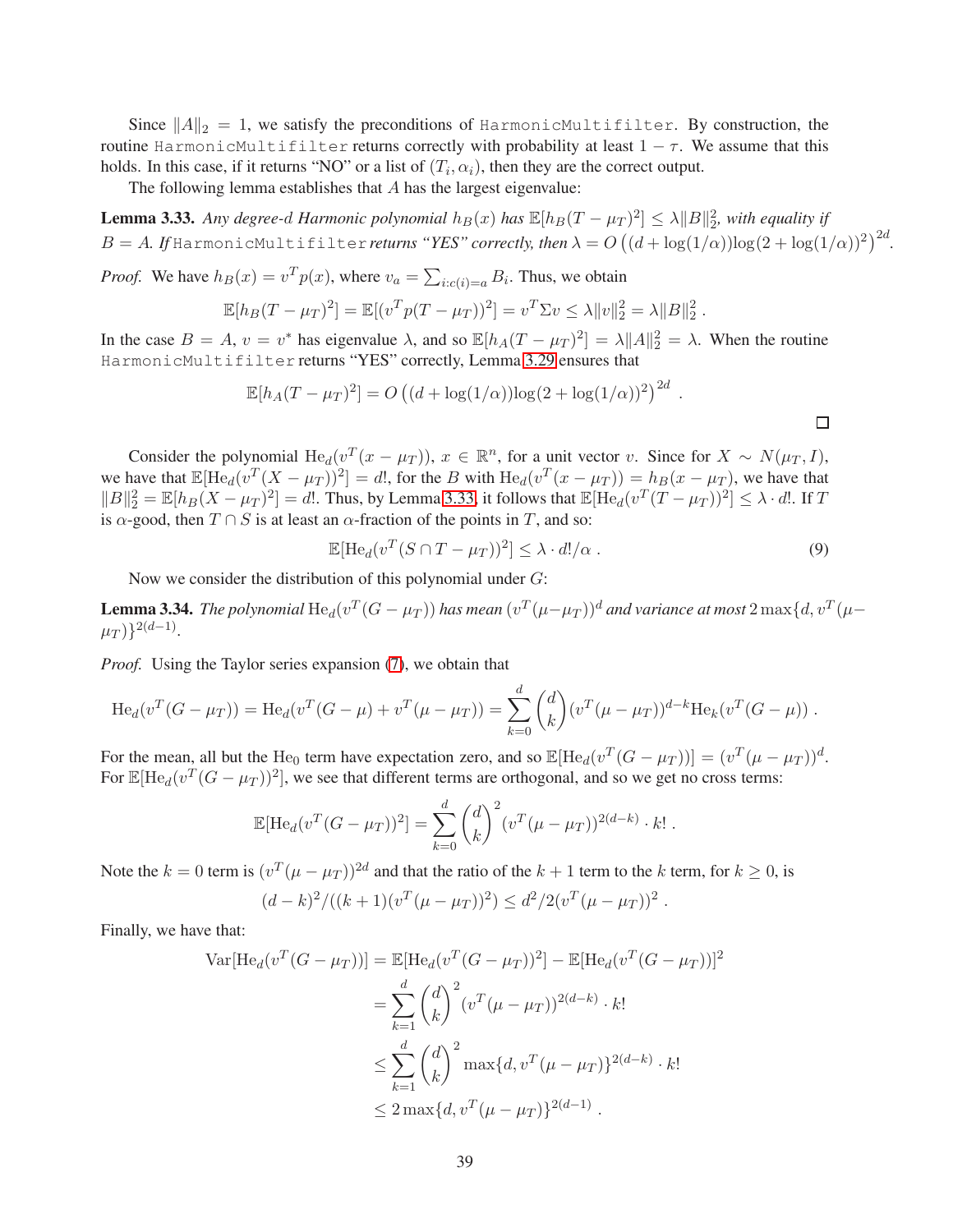Thus, by Cantelli's inequality we get that

$$
\Pr\left[\text{He}_{d}(v^{T}(G-\mu_{T}))\geq (v^{T}(\mu-\mu_{T}))^{d} - \sqrt{2}\max\{d,(v^{T}(\mu-\mu_{T}))\}^{(d-1)}\right] \geq 1/2.
$$

Since  $S$  is representative, we have that

$$
\Pr\left[\text{He}_{d}(v^{T}(S-\mu_{T}))\geq (v^{T}(\mu-\mu_{T}))^{d} - \sqrt{2}\max\{d,(v^{T}(\mu-\mu_{T}))\}^{(d-1)}\right] \geq 49/100.
$$

Now if T is  $\alpha$ -good, then S∩T contains at least a  $1 - \alpha/6 - \exp(-3n) \ge 76/100$  fraction of the samples in S. Thus, we have that

$$
\Pr\left[\text{He}_{d}(v^{T}(S \cap T - \mu_{T})) \ge (v^{T}(\mu - \mu_{T}))^{d} - \sqrt{2}\max\{d, (v^{T}(\mu - \mu_{T}))\}^{(d-1)}\right] \ge 1/4.
$$

However, by Markov's inequality applied to [\(9\)](#page-39-1), we get

$$
\Pr\left[\text{He}_{d}(v^{T}(S \cap T - \mu_{T})) \ge \sqrt{4\lambda d!/ \alpha}\right] \le 1/4,
$$

and so

$$
(v^T(\mu - \mu_T))^d - \sqrt{2} \max\{d, (v^T(\mu - \mu_T))\}^{d-1} \le \sqrt{4\lambda d!/\alpha}.
$$

Note that  $(v^T(\mu - \mu_T))^d \leq \sqrt{2} \max\{d, v^T(\mu - \mu_T)\}^{d-1}$  only when  $v^T(\mu - \mu_T) \leq 2d$ , and so we have that:

$$
v^T(\mu - \mu_T) \le \max\{2d, \sqrt[2d]{4\lambda d!/ \alpha}\} \le O((d + \log(1/\alpha))\log(2 + \log(1/\alpha))^2) \cdot \sqrt{d} \cdot \alpha^{-1/(2d)}.
$$

Since this holds for all unit vectors v, we have that when the algorithm returns  $\mu_T$  and T is  $\alpha$ -good, then

$$
\|\mu - \mu_T\|_2 \le O\left(\alpha^{-1/(2d)} \cdot \sqrt{d} \cdot O((d + \log(1/\alpha))\log(2 + \log(1/\alpha))^2)^d\right)
$$

<span id="page-40-0"></span>This completes the proof or Proposition [3.6.](#page-18-0)

## 4 Learning Spherical Gaussian Mixture Models

In Section [4.1,](#page-40-1) we present a simpler learning algorithm that works when the components have the same covariance matrix. The general case of unknown (potentially different) covariances is more complex and is handled in Section [4.2.](#page-42-1) Section [4.3](#page-45-0) contains our dimension-reduction procedures. In Section [4.4,](#page-48-1) we put everything together to obtain our final learning guarantees, including Theorem [1.4.](#page-6-0)

## <span id="page-40-1"></span>4.1 Learning Spherical GMMs: The Identity Covariance Case

We start by handling the important special case of this problem where each Gaussian component has identity covariance matrix. Note that our learning algorithm is robust to a small constant fraction of corrupted samples:

<span id="page-40-2"></span>**Proposition 4.1.** *There is an algorithm that given a positive integer d, constants*  $1/2 > \alpha > 4\varepsilon \geq 0$ *,*  $0 < \tau < 1$ , and sample access to a probability distribution  $X = (1 - \varepsilon)M + \varepsilon Y$ , where  $M = \sum w_i N(\mu_i, I)$ *is a mixture of identity covariance Gaussians with*  $w_i \geq \alpha$  *for all i, and so that*  $\|\mu_i - \mu_j\|_2$  *is at least* 

$$
S \stackrel{\text{def}}{=} C(\alpha^{-1/(2d)}\sqrt{d}(d + \log(1/\alpha))(\log(2 + \log(1/\alpha)))^{2} + \sqrt{\log(1/\varepsilon)})
$$

 $f$ or all  $i \neq j$ , takes  $\text{poly}((nd)^d \log(1/\tau)/(\varepsilon \alpha))$  samples from  $X$ , runs in time  $\text{poly}((nd \log(1/\tau)/\alpha)^{O(d)}, 1/\varepsilon)$ , and, with probability at least  $1-\tau$ , returns a list of pairs  $(u_i, v_i)$ , so that up to some permutation  $|u_i - w_i| =$  $O(\varepsilon)$  and  $\|\mu_i - \nu_i\|_2 = \tilde{O}(\varepsilon/w_i)$ .

 $\Box$ 

 $\Box$ 

.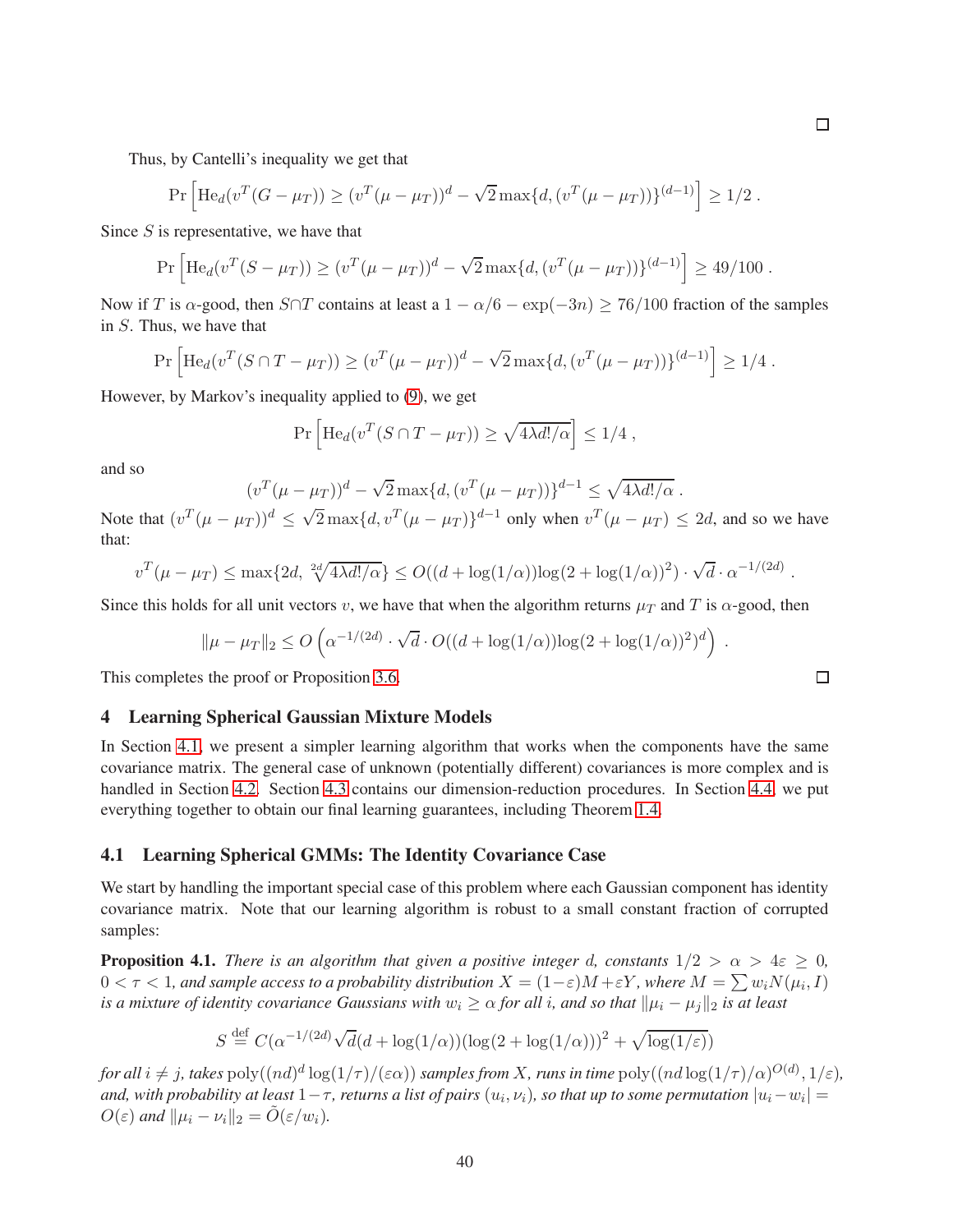*Proof.* The algorithm itself is very simple. We run our list-decoding algorithm to get a list of hypothesis means. We then associate each sample with the closest element of our list. We can then cluster points based on which means they are associated to and use this to learn the correct components. The algorithm is as follows:

Algorithm LearnIdentityCovarianceGMM Input: Parameters  $k, d \in \mathbb{Z}_+, \tau, \varepsilon > 0$  and sample access to X.

- 1. Let T be a set of sufficiently many  $\text{poly}((nd)^d \log(1/\tau)/\alpha)$  samples from X.
- 2. Run Algorithm List-Decode-Gaussian using T to obtain a list  $H = (h_1, h_2, \ldots, h_m)$ with  $m = O(1/\alpha)$ .
- 3. Let T' be a set of sufficiently many  $poly(nk/\varepsilon)$  samples from X.
- 4. For each sample from  $T'$  associate it to the closest element of H in  $\ell_2$ -distance.
- 5. Let H' be the set of  $h \in H$  so that at least a  $2\alpha/3$ -fraction of the elements of T' are associated to an element of H at most  $S/10$  away from h.
- <span id="page-41-1"></span>6. Define the relation on H' that  $h \sim h'$  if and only if  $||h - h'||_2 \leq S/3$ . If this does not define an equivalence relation on  $H'$  return "FAIL".
- <span id="page-41-2"></span>7. For each equivalence class C of H', let  $T_C$  be the set of points in T' that are associated to elements of  $C \subset H$ .
- 8. Let  $u_C = |T_C|/|T'|$  for each C.
- 9. For each C, run Filter-Gaussian-Unknown-Mean from [\[DKK](#page-56-2)<sup>+</sup>16] on  $T_C$ , and let  $\nu_C$ be the approximation of the mean obtained.
- 10. Return the list of  $(u_C, \nu_C)$ .

Note that for each i, X is simultaneously a mixture of  $N(\mu_i, I)$  with weight  $\alpha$  and some other distribution with weight  $(1 - \alpha)$ . Therefore, for each i with probability at least  $1 - \tau/(10k)$ , there is some  $h_j \in H$ with

$$
||h_i - \mu_i||_2 = O(\alpha^{-1/(2d)} \sqrt{d} (d + \log(1/\alpha))(\log(2 + \log(1/\alpha)))^2) \le S/100,
$$

for C is sufficiently large. By a union bound, with probability at least  $1 - \tau/10$ , this occurs for every i. We assume this holds throughout the remainder of our analysis.

Let  $S_i$  be the set of elements of  $T'$  drawn from the component  $N(\mu_i, I)$ .

<span id="page-41-0"></span>**Lemma 4.2.** With probability  $1 - \exp(-\Omega(S^2))$  over the samples from  $T'$ , all but an  $\exp(-\Omega(S^2))$ -fraction *of the elements of*  $S_i$  *are associated with elements*  $h \in H$  *with*  $||h - \mu_i||_2 \leq S/20$ .

*Proof.* The basic idea of the proof is the following: For any given  $h \in H$  that is far from  $\mu_i$ , there will be some  $h' \in H$  that is much closer. A given sample point x will only be closer to h than h' if its projection to the line between them is more than half way there. However, this projection is distributed as a Gaussian, and therefore the probability that it is much larger than its mean is small.

It suffices to show that for each  $h \in H$  with  $||h - \mu_i||_2 > S/20$  the following holds: less than a  $\exp(-\Omega(S^2))$ -fraction of the elements of  $S_i$  are associated with h.

Firstly, assuming that the first step was successful, we know that there is an  $h' \in H$  with  $||h' - \mu_i||_2 <$  $S/100.$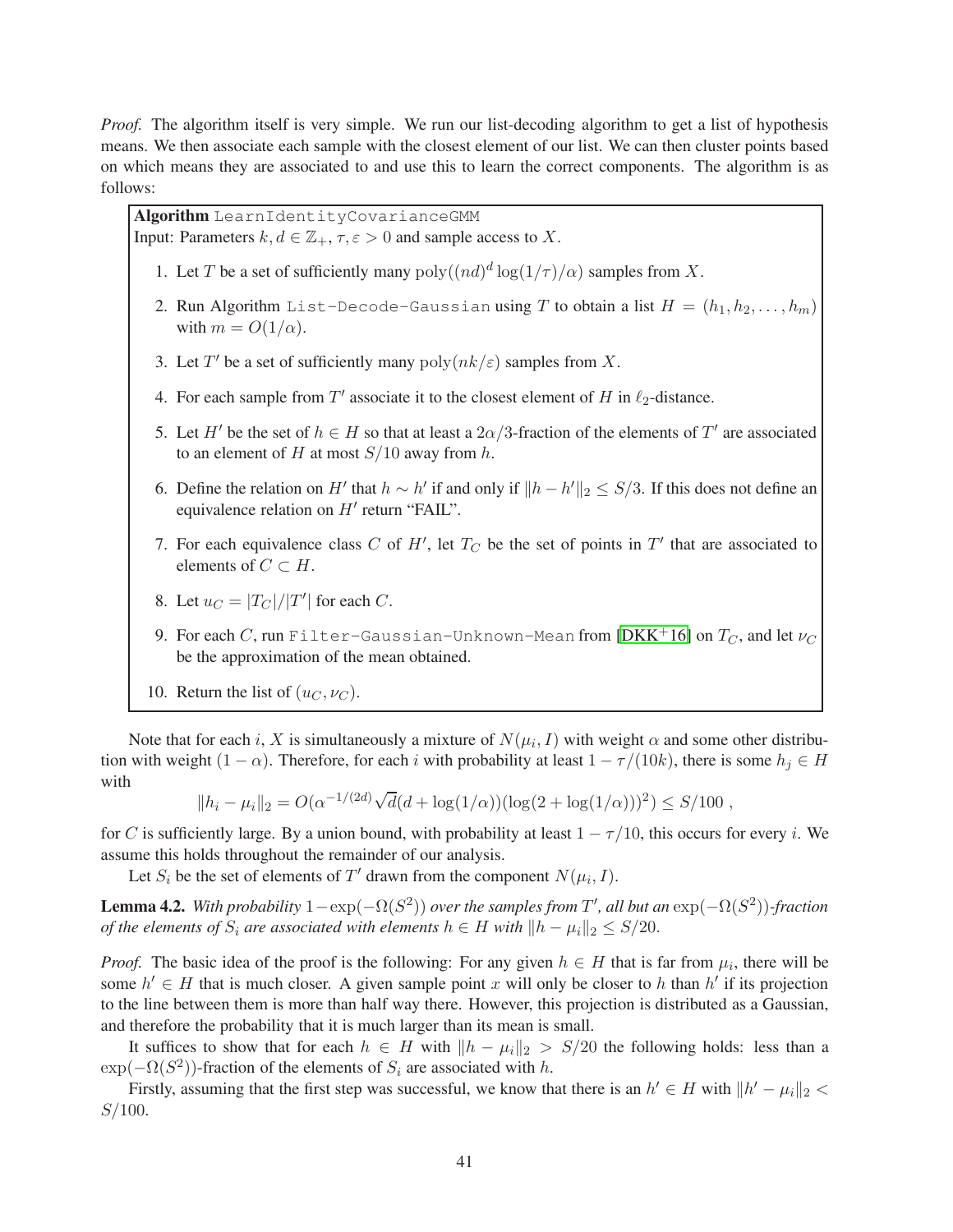Let v be the unit vector in the direction of  $h - h'$ . We note that x is closer to h than h' if and only if  $v \cdot x \geq v \cdot (h + h')/2$ . However, we note that  $v \cdot \mu_i \leq v \cdot h' + S/100$ , whereas,  $v \cdot h = v \cdot h' + ||h - h'||_2 \geq$  $v \cdot h' + S/20$ . The probability that  $v \cdot X \geq \mathbb{E}[v \cdot X] + S/50$  for X drawn from  $N(\mu_i, I)$  is  $\exp(-\Omega(S^2))$ . Thus, the probability that a sample drawn from  $N(\mu_i, I)$  is closer to h than  $h'$  is  $\exp(-\Omega(S^2))$ .

Thus, by Markov's inequality, the probability that more than a  $\exp(-\Omega(S^2))$ -fraction of the elements of  $S_i$  are associated to h (with suitably small constant in the  $\Omega(\cdot)$ ), is  $\exp(-\Omega(S^2))$ . Taking a union bound over  $h$ , does not change this asymptotic.  $\Box$ 

Taking a union bound over i, we can assume that, with probability at least  $1 - \tau/10$ , we have that all but an  $\exp(-\Omega(S^2))$  fraction of the points of  $S_i$  are associated with some  $h_j$  where  $||h_j - \mu_i||_2 \leq S/20$ . In particular, this implies that every element of H within distance  $S/20$  of some  $\mu_i$  is in H'. Indeed, this holds for the following reason: With high probability,  $|S_i| \geq (3\alpha/4) \cdot |T'|$  and at least 8/9 fraction of elements in  $S_i$  are associated with  $h_j$ 's that are within distance  $S/20$  of  $\mu_i$ . By the triangle inequality these  $h_j$ 's are within distance  $S/3$  of h. Conversely, any element of H not within distance  $S/20$  of some  $\mu_i$  has associated with it at most an  $\varepsilon/10$ -fraction of the elements of the union of the  $S_i$ 's. This implies that with high probability less than  $1.2\varepsilon < 2\alpha/3$  fraction of points in T are associated to *any* point of H not within distance  $S/20$  of some  $\mu_i$ . Therefore, all points of H' are within distance  $3S/20$  of some  $\mu_i$ , which implies that the relation on  $H'$  is an equivalence relation. Specifically, each equivalence class consists of the points in H' within distance  $3S/20$  of some particular mean  $\mu_i$ . Note in particular that this implies that there is exactly one equivalence class C for each  $\mu_i$ .

Furthermore, Lemma [4.2](#page-41-0) implies that all but an  $\varepsilon/(10k)$ -fraction of the samples from  $N(\mu_i, I)$  are associated with elements of H in the class associated with  $\mu_i$ . Furthermore, at most an  $\varepsilon$ -fraction of the other samples from T are associated to elements of this class. From this it immediately follows that  $|u_i |w_i| \leq 1.2\varepsilon$ . Furthermore, the points associated with this class are an  $O(\varepsilon/w_i)$ -noisy version of  $N(\mu_i, I)$ . Therefore, Filter-Gaussian-Unknown-Mean returns a mean  $\nu_i$  with  $\|\nu_i - \mu_i\|_2 = O(\varepsilon/w_i)$ . This completes the proof of Proposition 4.1. completes the proof of Proposition [4.1.](#page-40-2)

# <span id="page-42-1"></span>4.2 Learning Spherical GMMs: The General Case

We now generalize the algorithm from the previous subsection to handle arbitrary mixtures of spherical Gaussians. When it is not the case that all of the covariance matrices are the same, things are substantially more complicated. We can recover a list  $H$  of candidate means only after first guessing the radius of the component that we are looking for. We can produce a large list of guesses and thereby obtain a list of hypotheses of size  $poly(n/\alpha)$ . However, clustering becomes somewhat more difficult, as we do not know the radius at which to cluster. In particular, Steps [6](#page-41-1) and [7](#page-41-2) become difficult not knowing at what distance to stop considering two hypotheses part of the same cluster. This difficulty can be dealt with by doing a secondary test to determine whether or not the cluster that we have found contains many points at approximately the correct distance from each other.

<span id="page-42-0"></span>**Proposition 4.3.** *There is an algorithm that, given a positive integer d, constants*  $1/2 > \alpha > 3\varepsilon \geq 0$ *, and sample access to a probability distribution*  $X = (1 - \varepsilon)M + \varepsilon Y$ *, in dimension n larger than a sufficiently large multiple of*  $log(\tau/\alpha)$ , where  $M = \sum_{i=1}^{k} w_i N(\mu_i, \sigma_i^2 I)$  *is a mixture of spherical Gaussians with*  $w_i \geq \alpha$  for all *i*, and so that  $\|\mu_i - \mu_j\|_2/(\sigma_i + \sigma_j)$  is at least

$$
S \stackrel{\text{def}}{=} C(\alpha^{-1/(2d)}\sqrt{d}(d+\log(1/\alpha))(\log(2+\log(1/\alpha)))^2 + \sqrt{\log(nk/\varepsilon)}) ,
$$

*for all*  $i \neq j$ , where C is a sufficiently large universal constant, takes  $poly((dn)^d \log(1/\tau)/(\alpha \varepsilon))$  samples *from* X, runs in time  $poly((dn \log(1/\tau)/\alpha)^d/\varepsilon)$  and, with probability at lest  $1-\tau$ , returns a list of triples  $(u_i, v_i, s_i)$ , that satisfy the following conditions (up to some permutation):  $|u_i - w_i| = O(\varepsilon)$ ,  $\|\mu_i - \nu_i\|_2 =$  $\widetilde{O}(\varepsilon/w_i)\sigma_i$ , and  $|s_i - \sigma_i|/\sigma_i = \widetilde{O}(\varepsilon/w_i)/\sqrt{n}$ .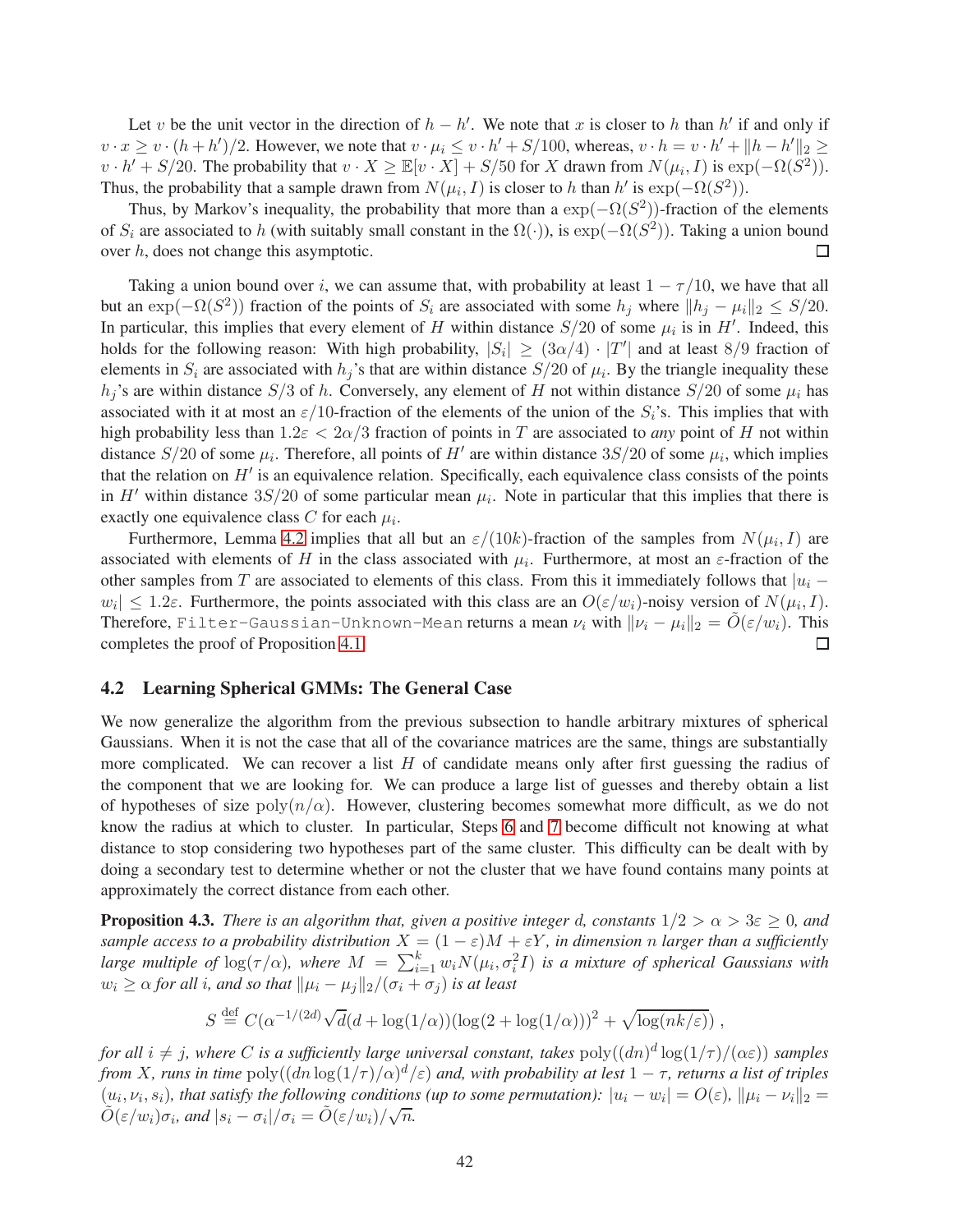*Proof.* Throughout this proof "with high probability" will always mean with probability at least  $1 - \tau (\alpha/n)^c$ for a sufficiently large constant c.

The algorithm is as follows:

Algorithm LearnSphericalGMM Input: Parameters  $k, d \in \mathbb{Z}_+, \tau, \varepsilon > 0$  and sample access to X.

- 1. Draw a set T of  $\text{poly}(d!^2n^{4d}\log(k/\tau)k/\varepsilon)$  (for a sufficiently large polynomial) independent samples from X.
- 2. Let L be the set of powers of  $(1 + 1/(10n))$  that are within a constant multiple of  $||x y||_2^2/n$ , for at least an  $\alpha^2/4$  fraction of pairs of x and y from the sample set T.
- 3. For each  $s^2 \in L$ , run Algorithm List-Decode-Gaussian on samples from X to obtain a list  $(h_1, h_2, \ldots, h_{m'})$  with  $m' = O(1/\alpha)$ , and so that with high probability if X is a mixture of  $N(\mu, s^2I)$  with weight  $2\alpha/3$ , then  $\mu$  is within distance  $sS/10000$  of some  $h_i$ . Let H be the union of these lists over elements of L. Let  $H = \{h_1, \ldots, h_m\}$  with  $m = \text{poly}(n/\alpha)$ . To each  $h_i$  we associate an  $s_i$ , the value of L used in the application of Algorithm List-Decode-Gaussian that was used to find it.
- 4. Draw a set U of  $O(k \log(k/\tau)/\alpha^2)$  samples from X.
- 5. For each sample in U associate to it the closest element of  $H$ .
- 6. For each sample  $x \in U$ , let  $r(x)$  be the minimum r such that an  $\alpha/2$ -fraction of  $x \in U$  are within distance  $r\sqrt{n}$ .
- 7. We let  $h_i$  be in  $H'$  if at least an  $4\alpha/5$ -fraction of the elements of  $x \in U$  have  $s_i/3 \le r(x) \le 3s_i$ and are associated to an element of H at most  $s_i S/1000$  away from  $h_i$ .
- 8. Define the relation on H' that  $h \sim h'$  if and only if  $||h h'||_2 ≤ (s_i + s_j)S/10$ . If this does not define an equivalence relation on  $H'$ , return "FAIL".
- 9. Let T' be a set of  $poly(nk/\varepsilon)$  (for a sufficiently large polynomial) independent samples from  $X$ .
- 10. For each equivalence class C of  $H'$ , let  $T_C$  be the set of points in  $T'$  whose closest neighbor in  $H'$  is an element of  $C \subset H'$ .
- 11. Let  $u_C = |T_C|/|T'|$  for each C.
- 12. For each C, run Filter-Gaussian from [\[DKK](#page-56-2)<sup>+</sup>16] on  $T_C$ , so that if the samples come from an  $O(\varepsilon/u_C)$ -noisy Gaussian, the mean is approximately  $\nu_C$  and the covariance matrix has trace approximately  $n \cdot s_C^2$ .
- 13. Return the list of  $(u_C, v_C, s_C)$ .

The algorithm begins by producing a list  $L$  of hypothesis standard deviations. We note that if  $x$  and y are both drawn from  $N(\mu_i, \sigma_i^2 I)$  then with high probability the distance between x and y is  $\Theta(\sigma_i\sqrt{n})$ . Therefore, since with high probability T contains at least  $(2\alpha/3)^2$  such pairs, with high probability the largest power of  $(1 + 1/(10n))$  less than  $\sigma_i^2$  is in L for all i. We also note that L cannot be too large. In particular, of  $s \in L$  than an  $\Omega(\alpha^2)$ -fraction of the pairs in T have distance  $\Theta(s\sqrt{n})$ . This cannot happen for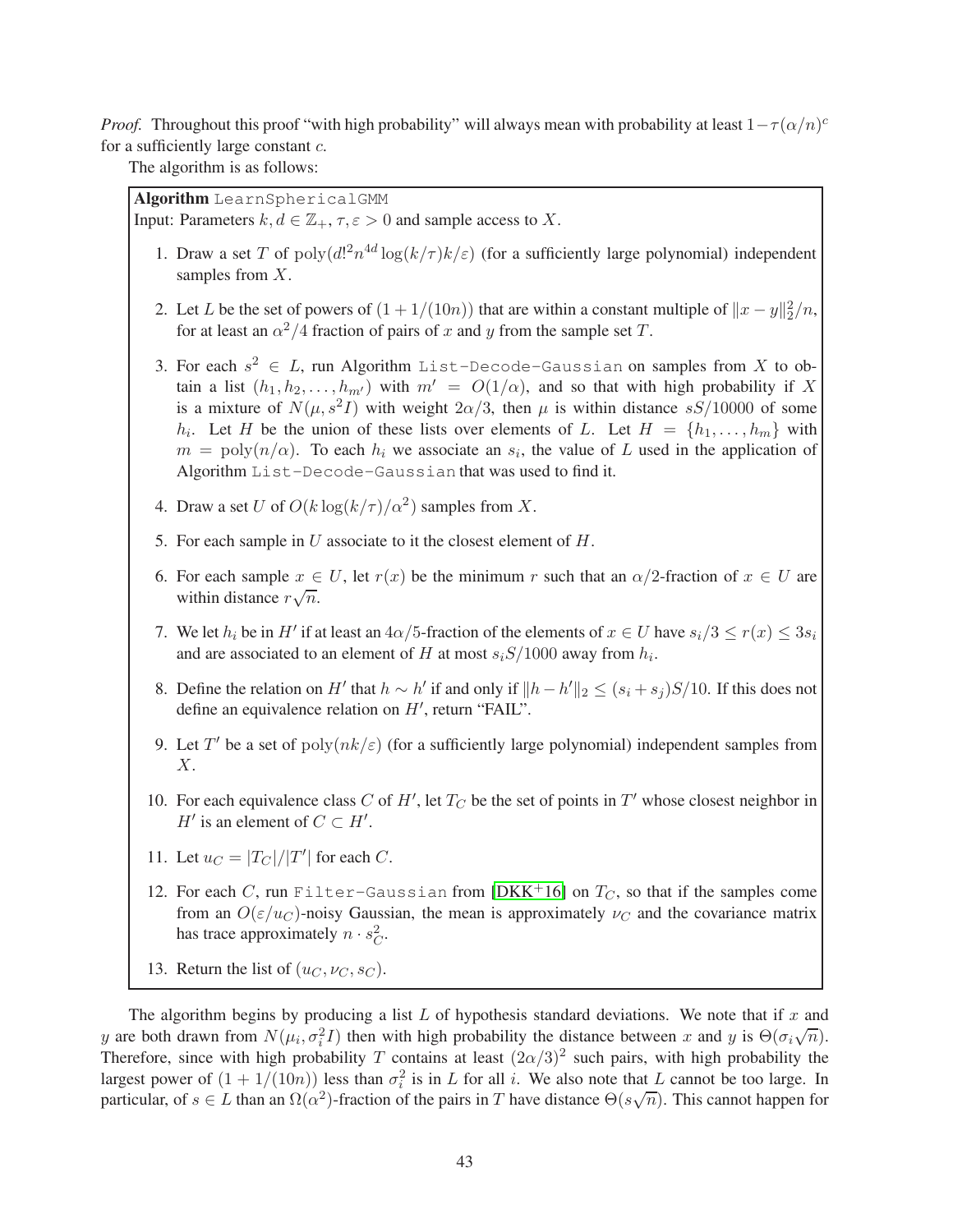more than  $O(\alpha^{-2})$  values of s that differ pairwise by sufficiently large constant multiples. From this it is easy to see that  $|L| = O(n\alpha^{-2})$ . This implies that  $|H| = O(n\alpha^{-5})$ .

Additionally, note that  $N(\mu_i, \sigma_i^2 I)$  is a mixture of  $N(\mu_i, s_i^2 I)$  with some other distribution. In particular: **Claim 4.4.** *Given*  $\sigma$ ,  $\sigma' > 0$  *with*  $\sigma^2/(1 + 1/10n) \le \sigma'^2 \le \sigma^2$ ,  $N(\mu, \sigma^2 I)$  *can be considered as a mixture*  $0.9N(\mu, \sigma^{\prime 2}I) + 0.1E$ , for some distribution E.

*Proof.* It suffices to show that the probability density function of  $N(\mu, \sigma^2 I)$  is bigger than 0.9 times that of  $N(\mu, \sigma^2 I)$  at every point  $x \in \mathbb{R}^n$ , since then we can define E as the normalization of their difference. The pdf of  $N(0, \sigma^2 I)$  is  $(1/\sqrt{2\pi \det(\sigma^2 I)}) \exp(-\|x - \mu\|_2^2/2\sigma^2)$ , and so the ratio of this and the pdf of  $N(0, \sigma^2 I)$  is  $(\sigma'/\sigma)^n \exp(-(\|x - \mu\|_2^2/2)(1/\sigma^2 - 1/\sigma^2))$ . Now if  $\sigma^2 \ge \sigma^2 \ge \sigma^2/(1 + 1/(10n))$ , we have:

$$
(\sigma'/\sigma)^n \exp(-(\|x - \mu\|_2^2/2)(1/\sigma^2 - 1/\sigma'^2)) \ge (\sigma'/\sigma)^n
$$
  
\n
$$
\ge (1 + 1/(10n))^{-n/2} = \exp(-n\ln(1 + 1/10n)/2)
$$
  
\n
$$
\ge \exp(-1/20) \ge 19/20
$$
  
\n(since  $\ln(1 + y) \le y$  for all  $y > -1$ )

This completes the proof of the claim.

This means that X is a mixture of  $w_i(9/10)N(\mu_i, s_i^2I)$  with some other distribution, when  $s_i$  is the largest power of  $(1 + 1/(10n))$  less than  $\sigma_i$ . Therefore, with high probability over T, our list H includes a hypothesis h (associated with  $s_i$ ) so that  $||h - \mu_i||_2 \leq s_i S/10000$ . We assume that this is true in the remainder.

Let  $U_i$  be the set of samples of U drawn from  $N(\mu_i, \sigma_i^2 I)$ , and  $S_i$  the set of these samples from  $T'$ . Note that with high probability  $|U_i| \ge (9\alpha/10)|U|$  for all i, and  $|S_i| = (w_i + O(\varepsilon))|T'|$  for all i.

We would like to claim that, for x drawn from  $U_i$ , with high probability that  $\sigma_i/2 \le r(x) \le 2\sigma_i$ . For the upper bound, note that any pair of elements from  $N(\mu_i, \sigma_i^2 I)$  have distance at most  $2\sigma_i\sqrt{n}$  with high probability. Thus, as long as this holds for at least 90% of the other elements of  $U_i$ , we will have  $r(x) \le 2\sigma_i$ . For the lower bound, consider fixing the elements of  $U$  other than  $x$ , and then drawing  $x$  uniformly at random from  $N(\mu_i, \sigma_i^2 I)$ . We note that for any other  $y \in U$ , except with  $\exp(-\Omega(n))$ -probability, it holds  $||x-y||_2 \ge \sigma_i \sqrt{n/2}$ . Since  $n \gg \log(1/(\tau \alpha))$ , with high probability, this cannot happen for more than an  $\alpha/2$ -fraction of the elements of U. Thus, we may assume that for all  $x \in U_i$  we have  $\sigma_i/2 \le r(x) \le 2\sigma_i$ .

We next want to show that each component Gaussian has a corresponding cluster of hypotheses in  $H'$ . To do this, we want to show that the closest element of H to any element of  $U_i$  is not too far from  $\mu_i$ . We show the following lemma:

<span id="page-44-0"></span>**Lemma 4.5.** *With high probability, all of the elements* x of  $U_i$  are associated with elements  $h \in H$  with  $||h - \mu_i||_2 \leq \sigma_i S/2000.$ 

*Proof.* The proof is essentially identical to that of Lemma [4.2.](#page-41-0)

It suffices to show that an element x drawn from  $N(\mu_i, \sigma_i^2)$  is not associated with a specific h with  $||h - \mu_i||_2 > \sigma_i S/200$  with high probability. Taking a union bound over h and a Chernoff bound over  $U_i$ will complete the proof. We note that there is always an h' at distance at most  $\sigma_i S/10000$  from  $\mu_i$ . We note that x is closer to h than h' only if its inner product with v, the unit vector in the  $h - h'$  direction is more than  $v \cdot (h + h')/2$ . However, this is greater than the mean of  $v \cdot x$  by at least  $S/10000$ , so it happens with probability at most  $\exp(-\Omega(S^2))$ . This completes the proof.

 $\Box$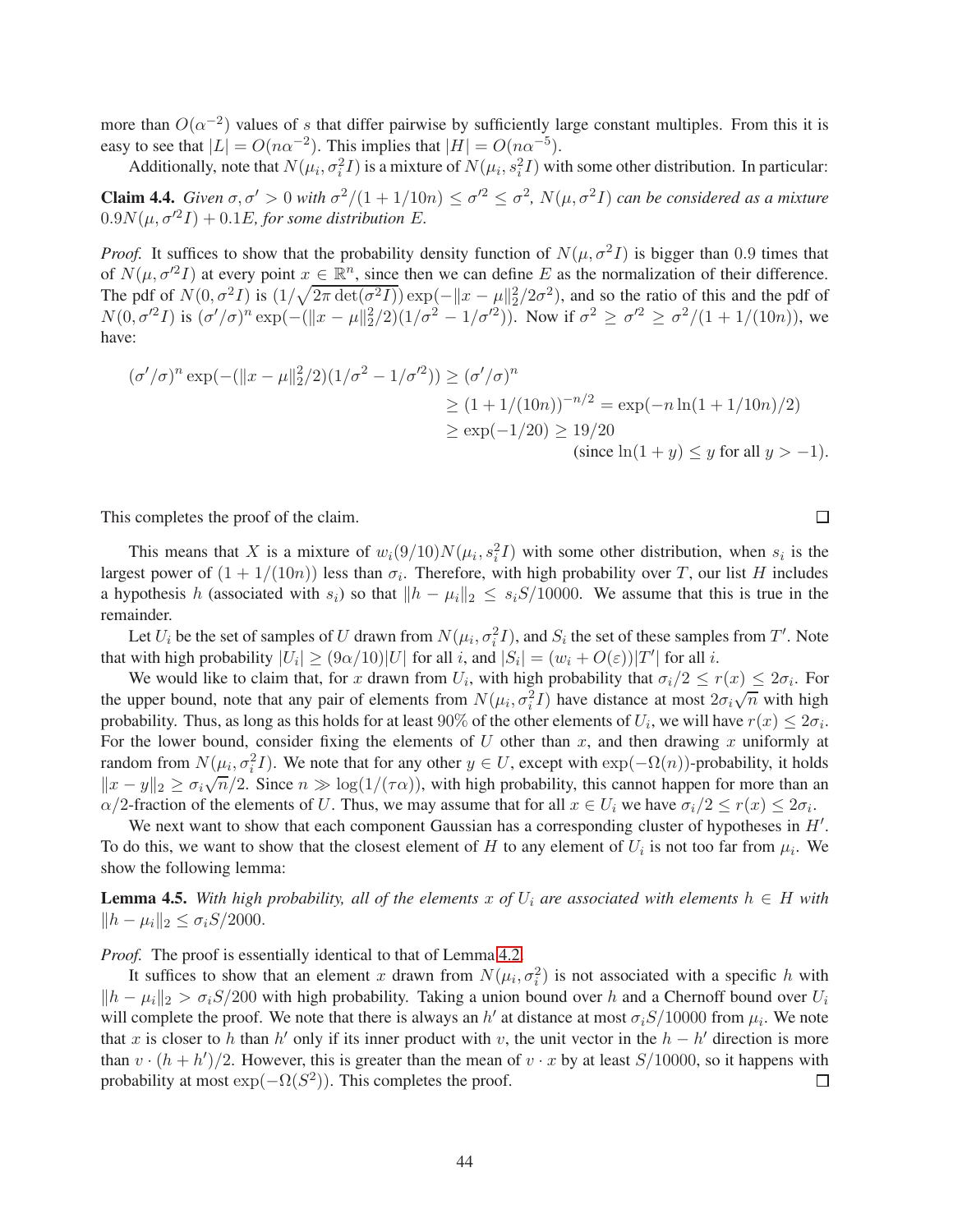We make two claims about H'. First, that all elements  $h_i \in H'$  are within distance  $\sigma_j S/1000$  of  $\mu_j$  for some j, and that  $6\sigma_j \ge s_i \ge \sigma_j/6$ . Second, for each j, that there is such an  $h_i \in H'$ . This will tell us that the elements of  $H'$  correspond to clusters around each true mean.

On the one hand, with high probability, for each j, at least  $9\alpha/10$ -fraction of elements in  $U_j$  satisfy  $2\sigma_j \ge r(x) \ge \sigma_j/2$ , and at least  $4\alpha/5$  fraction of them are associated to elements of H within distance  $\sigma_jS/2000$  of  $\mu_j$ . Furthermore, H contains an  $h_i$  with  $\sigma_j(1 + 1/(10n)) \leq s_i \leq \sigma_j$  and with  $h_i$  within distance  $s_iS/1000$  of  $\mu_j$ . If this is all the case, then a  $4\alpha/5$ -fraction of the elements of U are associated to elements of H within distance  $s_i S/1000$  of  $h_i$ , and thus  $h_i \in H'$ .

In the other direction, we note that if  $h \in H'$  then at least a  $(4\alpha/5 - 2\varepsilon)$ -fraction of the points of  $x \in U$  are from some  $U_i$ , satisfy  $s_i/3 \le r(x) \le 3s_i$ , and are associated with a point of H within distance  $s_i S/1000$  of h. Therefore, for some j, at least an  $\alpha/5$ -fraction of the elements of  $U_i$  have this property. We claim that with high probability this cannot happen unless h is within distance  $\sigma_j S/100$  of  $\mu_j$ . For one, if  $s_i/3 \le r(x) \le 3s_i$ , it must be the case that  $s_i/6 \le \sigma_j \le 6s_i$ . By Lemma [4.5,](#page-44-0) we must have that x is associated to an element within distance  $\sigma_j S/2000$  of  $\mu_j$ . This is within distance  $s_i S/1000 \leq 6\sigma_j S/1000$ of  $h_i$ , and therefore  $||h_i - \mu_j||_2 \le 7\sigma_j S/1000 \le \sigma_j S/100$ .

This implies that the elements of  $H'$  cluster into equivalence classes as desired. Two distinct points  $h_i$ and  $h_{i'}$  close to the same  $\sigma_j$  will have  $||h_i - h_{i'}||_2 \le \sigma_j S/100 \le 3(s_i + s_{i'})/100 < (s_i + s_{i'})/10$ , and thus are equivalent. On the other hand, if  $h_i$  is close to  $\mu_j$  and  $h_{i'}$  is close to  $\mu_{j'}$ , then

$$
||h_i - h_{i'}||_2 \ge ||\mu_j - \mu_{j'}||_2 - ||h_i - \mu_j||_2 - ||h_{i'} - \mu_{j'}||_2
$$
  
\n
$$
\ge S(\sigma_j + \sigma_{j'}) - \sigma_j S/100 - \sigma_{j'} S/100
$$
  
\n
$$
\ge 99S(\sigma_j + \sigma_{j'})/100 \ge S(s_i + s_{i'})/10.
$$

We claim that with high probability all but an  $\varepsilon$ -fraction of the elements of  $S_i$  are in  $T_C$ , where C is the equivalence class containing elements of  $H'$  close to  $\mu_i$ . This is for the same reason as Lemmas [4.5](#page-44-0) and [4.2.](#page-41-0)  $T_C$  contains elements of H' that are at most  $\sigma_i S/100$  far from  $\mu_i$ . Other  $T_{C'}$  only contain elements of H' that are  $\sigma_j S/100$ -far from other  $\mu_j$ , and therefore, at least  $99(\sigma_i + \sigma_j)S/100 > \sigma_i S/2$  far from  $\mu_i$ . A given sample from  $N(\mu_i, \sigma_i^2 I)$  is closer to the former except with probability  $\exp(-\Omega(S^2))$ , and thus with high probability all but an  $\varepsilon$ -fraction of the elements of  $S_i$  are associated with  $T_C$ .

With high probability, we also have that  $|S_i| = |T'| (w_i + O(\varepsilon))$ . Combining with the above, it is easy to see that with high probability  $|T_C| = |T'| (w_i + O(\varepsilon))$ , since  $T_C$  contains the elements of  $S_i$  (minus an  $\varepsilon$ -fraction) plus at most an  $O(\varepsilon)$ -fraction of other points. This shows that  $u_C = w_i + O(\varepsilon)$ . Furthermore, the points of  $T_C$  are a  $1 - O(\varepsilon/w_i)$  fraction of the points from  $S_i$ , which are i.i.d. samples from  $N(\mu_i, \sigma_i^2 I)$ , mixed with  $O(\varepsilon)|T'| = O(\varepsilon/w_i)|T_C|$  other points. Therefore, Filter-Gaussian learns (with high probability) the Gaussian  $N(\mu_i, \sigma_i^2 I)$  within error  $\tilde{O}(\varepsilon/w_i)$ . Thus, we have that  $\|\nu_C - \mu_i\|_2 = \sigma_i \tilde{O}(\varepsilon/w_i)$ , and the returned matrix is within  $\sigma_i^2 \tilde{O}(\varepsilon/w_i)$  of  $\sigma_i^2 I$  in Frobenius norm. This implies that its trace is  $n\sigma^2(1+\sigma_i)$  $\tilde{O}(\varepsilon/w_i)/\sqrt{n}$ ). Therefore,  $s_C = \sigma_i(1 + \tilde{O}(\varepsilon/w_i)/\sqrt{n})$ . This completes the proof of Proposition [4.3.](#page-42-0)  $\Box$ 

## <span id="page-45-0"></span>4.3 Dimension Reduction

In this section, we describe our dimension reduction scheme for the case of spherical mixtures. When the components have the same covariance, dimension reduction is quite simple and allows us to assume without loss of generality that the ambient dimension is  $k - 1$ . The effect of dimension reduction for this case is that the runtime of the learning algorithm becomes somewhat better as a function of  $n$ .

When the components have arbitrary spherical covariances, we require a more complicated procedure that allows us to reduce the dimension down to  $poly(k/\varepsilon)$ . In addition to improving the dependence on n in the runtime, this has the effect of removing the  $\Omega(\sqrt{\log(n)})$  dependence in the separation condition of Proposition [4.3.](#page-42-0)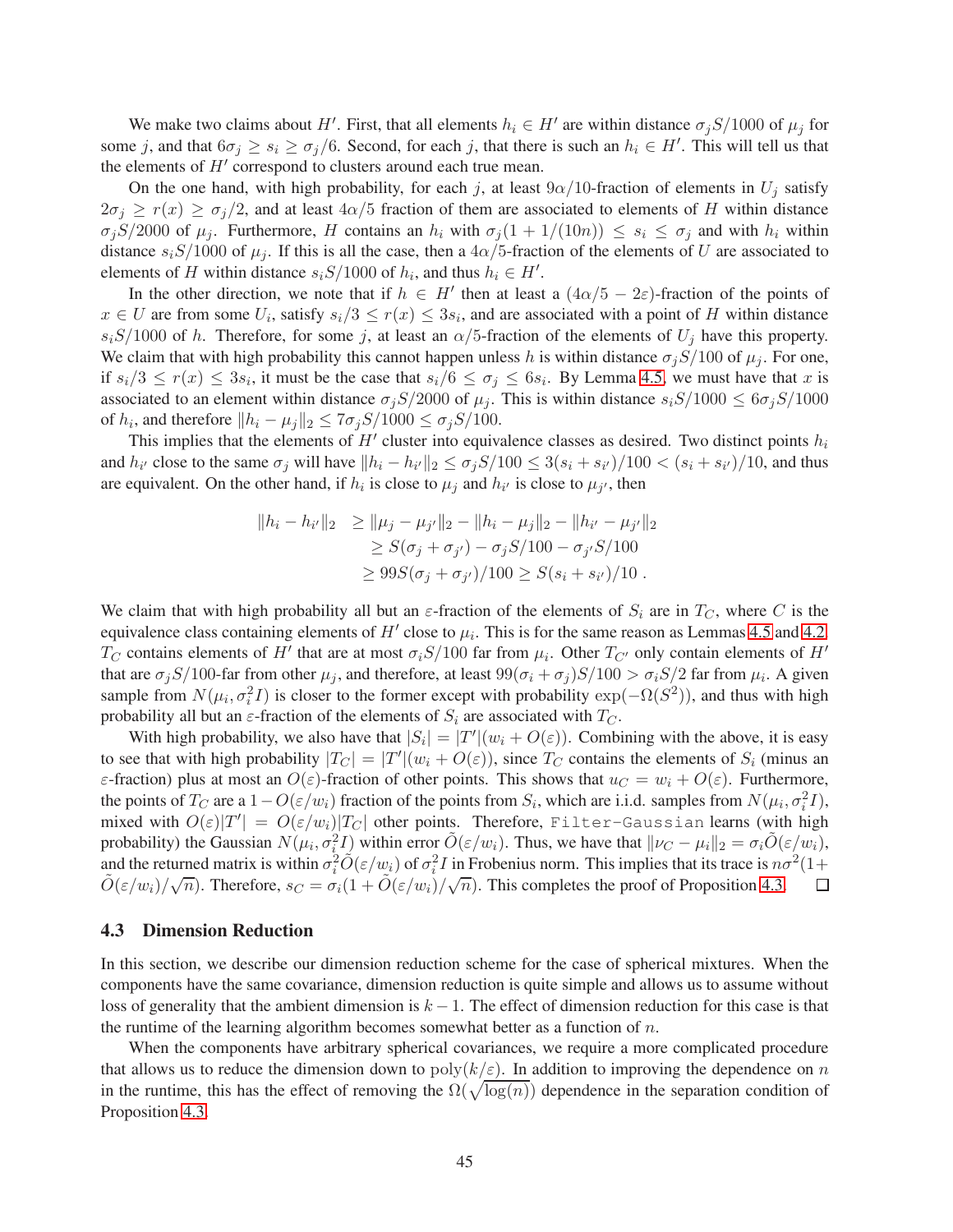For the case of identity covariance components, we will require the following generalization of Theorem 4.2 of [\[RV17\]](#page-58-1) or Corollary 3 of [\[VW04\]](#page-58-13):

<span id="page-46-0"></span>**Lemma 4.6.** *Given*  $\varepsilon > 0$ , *suppose we take*  $\Omega(n \log(k/\tau) / (\varepsilon^4 w_n^4))$ **Lemma 4.6.** Given  $\varepsilon > 0$ , suppose we take  $\Omega(n \log(k/\tau)/(\varepsilon^4 w_{\min}^4))$  independent samples from  $X = \sum_{i=1}^k w_i N(\mu_i, \sigma_i^2 I)$ , where  $w_i \ge w_{\min}$ , and let W be the affine subspace of dimension  $k - 1$  containing *the empirical mean*  $\widetilde{\mu}$  *and spanned by the top*  $k - 1$  *eigenvectors of the empirical covariance*  $\widetilde{\Sigma}$ *. Then, with probability at least*  $1 - \tau$ , *for all i,*  $\mu'_i$ , *the orthogonal projection of*  $\mu_i$  *onto* W, *satisfies*  $\|\mu'_i - \mu_i\|_2 \leq \varepsilon \sigma$ , where  $\sigma^2 = \sum_i w_i \sigma_i^2$ .

Note that unlike Corollary 3 of [\[VW04\]](#page-58-13), we only need W to be  $k - 1$  dimensional and unlike Theo-rem 4.2 of [\[RV17\]](#page-58-1), we do not need the means  $\mu_i$  to be bounded.

*Proof.* We first use standard facts about the empirical mean and covariance matrix of a single Gaussian:

Fact 4.7. If we take  $\Omega(n \log(1/\tau)/\varepsilon^2)$  independent samples from a Gaussian  $N(\mu, \Sigma)$ , then, except with *probability*  $\tau$ *, we have that the empirical covariance*  $\Sigma$  *and empirical mean*  $\widetilde{\mu}$  *satisfy*  $(1 - \varepsilon)\Sigma \preceq \Sigma$  $(1+\varepsilon)\Sigma$  and  $(\widetilde{\mu}-\mu)^T\Sigma(\widetilde{\mu}-\mu)\leq \varepsilon^2$ .

Let  $\delta = \varepsilon^2 w_{\text{min}}/12$ . By Chernoff bounds, the above fact and a union bound, we have that except with probability  $\tau$ , since we have  $\Omega(n \log(k/\tau)/(\delta^2 w_{\min}^2))$  samples, the fraction of samples from  $N(\mu_i, \sigma_i^2 I)$ ,  $\widetilde{w}_i$ , satisfies  $(1 - \delta)w_i \leq \widetilde{w}_i \leq (1 + \delta)w_i$ , and the empirical covariance  $\Sigma_i$  and mean  $\widetilde{\mu}_i$  of the samples coming from  $N(\mu_i, \sigma_i^2 I)$  satisfy  $(1 - \delta)\sigma_i^2 I \preceq \tilde{\Sigma}_i \preceq (1 + \delta)\sigma_i^2 I$  and  $\|\tilde{\mu}_i - \mu_i\|_2 \leq \delta\sigma_i$ . We assume that this holds.

Next note that we can write the empirical covariance as

$$
\widetilde{\Sigma} = \sum_{i=1}^{k} \widetilde{w}_i \left( \widetilde{\Sigma}_i + (\widetilde{\mu}_i - \widetilde{\mu}) (\widetilde{\mu}_i - \widetilde{\mu})^T \right) .
$$

Since  $\tilde{\mu}$  is a convex combination  $\tilde{\mu} = \sum_{j=1}^{k} \tilde{w}_j \tilde{\mu}_j$  of the  $\tilde{\mu}_j$ , the vectors  $\tilde{\mu}_i - \tilde{\mu}$  span a  $(k-1)$ -dimensional subspace. For any unit vector v in the  $(n - k + 1)$ -dimensional subspace orthogonal to this subspace, we have

$$
v^T \widetilde{\Sigma} v = \sum_{i=1}^k \widetilde{w}_i v^T \widetilde{\Sigma}_i v \le \sum_{i=1}^k (1+\delta) w_i (1+\delta) \sigma_i^2 \le (1+3\delta) \sigma^2.
$$

Thus, the bottom  $n - k + 1$  eigenvalues of  $\Sigma$  are at most  $(1 + 3\delta)\sigma^2$ .

Now consider  $\tilde{\mu}'_i$ , the orthogonal projection of  $\tilde{\mu}_i$  onto W. Let  $v = (1/||\tilde{\mu}_i - \tilde{\mu}'_i||_2)(\tilde{\mu}_i - \tilde{\mu}'_i)$ . Since v is orthogonal to the top-k eigenvectors of  $\Sigma$ , it follows that  $v^T \Sigma v \le (1+3\delta)\sigma^2$ . Since v is orthogonal to W which contains  $\tilde{\mu}'_i$  and  $\tilde{\mu}$ , we have  $v^T(\tilde{\mu}'_i - \tilde{\mu}) = 0$ . Thus, we have

$$
(1+3\delta)\sigma^2 \ge v^T \tilde{\Sigma}v
$$
  
\n
$$
= \sum_{j=1}^k \tilde{w}_j \left( v^T \tilde{\Sigma}_j v + (v^T (\tilde{\mu}_j - \tilde{\mu}))^2 \right)
$$
  
\n
$$
\ge (1-\delta) \sum_{j=1}^k w_j \left( (1-\delta)\sigma_j^2 + (v^T (\tilde{\mu}_j - \tilde{\mu}))^2 \right)
$$
  
\n
$$
\ge (1-2\delta)\sigma^2 + (1-\delta)w_i (v^T (\tilde{\mu}_i - \tilde{\mu}))^2
$$
  
\n
$$
= (1-2\delta)\sigma^2 + (1-\delta)w_i (v^T (\tilde{\mu}_i - \tilde{\mu}'_i) + v^T (\tilde{\mu}'_i - \tilde{\mu}))^2
$$
  
\n
$$
= (1-2\delta)\sigma^2 + (1-\delta)w_i (\|\tilde{\mu}_i - \tilde{\mu}'_i\|_2 + 0)^2.
$$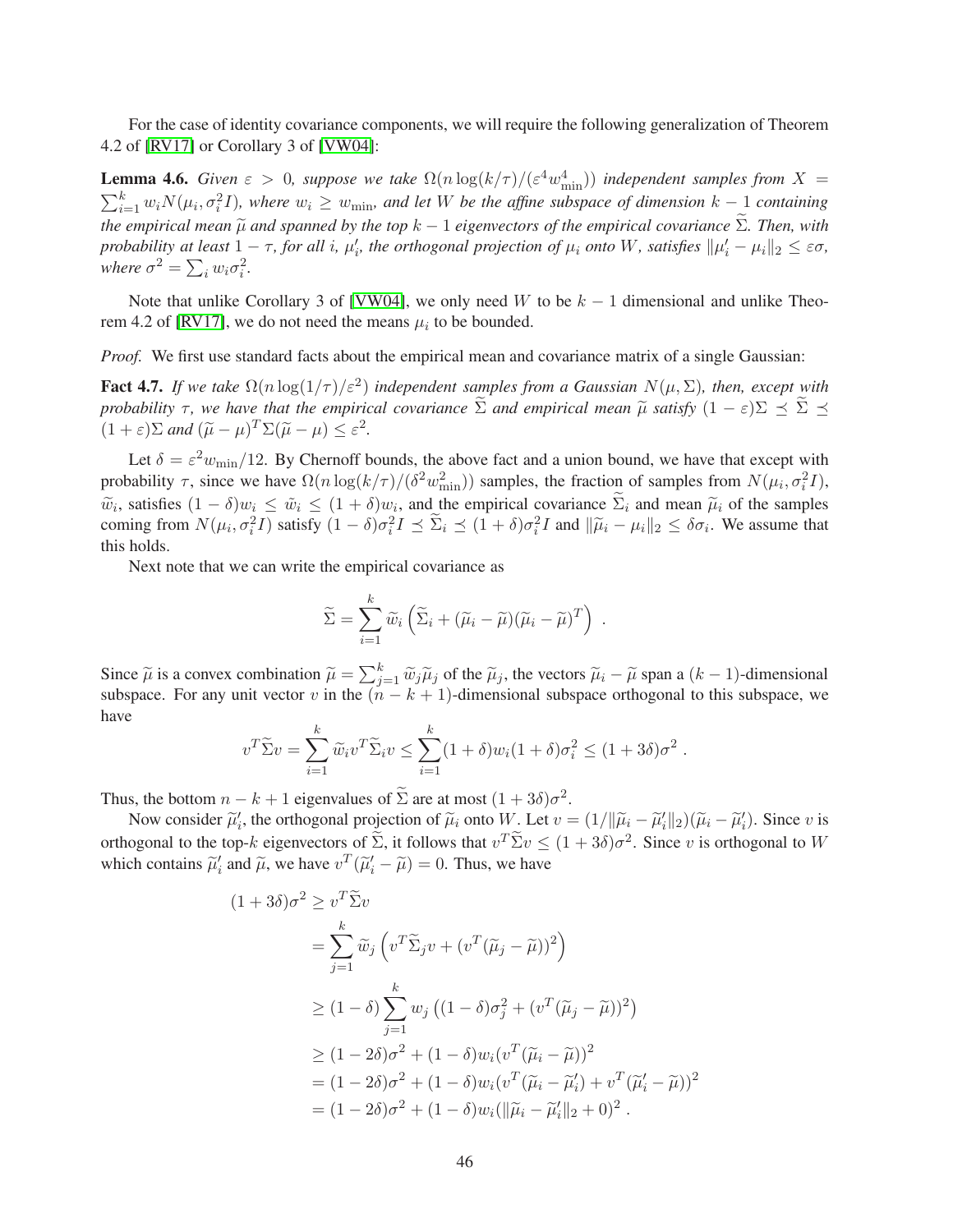Re-arranging, we have  $\|\widetilde{\mu}_i-\widetilde{\mu}'_i\|_2 \leq \sqrt{5\delta\sigma^2/((1-\delta)w_i)}$ . Setting  $\delta = \varepsilon^2 w_{\min}/12$  gives  $\|\widetilde{\mu}_i-\widetilde{\mu}'_i\|_2 \leq \varepsilon\sigma/2$ .

Noting that projecting onto an orthogonal space reduces Euclidean distance, we have  $\|\widetilde{\mu}'_i - \mu'_i\|_2 \le$  $\|\tilde{\mu}_i - \mu_i\|_2$ . The triangle inequality gives  $\|\mu_i - \mu'_i\|_2 \leq \|\tilde{\mu}_i - \mu_i\|_2 + \|\tilde{\mu}_i - \tilde{\mu}'_i\|_2 + \|\tilde{\mu}'_i - \mu'_i\|_2 \leq$  $\epsilon \sigma/2 + 2\delta \sigma_i \leq \epsilon \sigma/2 + \epsilon \sqrt{w_i \sigma_i}/2 \leq \epsilon \sigma$ . This completes the proof.

We now handle the general case:

<span id="page-47-0"></span>**Proposition 4.8.** Let  $X = \sum_{i=1}^{k} w_i N(\mu_i, \sigma_i^2 I)$  be a k-mixture of spherical Gaussians in  $\mathbb{R}^n$  with  $w_i \geq \varepsilon$ *for all* i*, for some* ε > 0*. There exists an algorithm that given* k *and* ε*, draws* poly(nk/ε) *samples from* X*, runs in sample-polynomial time, and returns an affine subspace* W *of dimension* poly(k/ε)*, so that with high probability each*  $\mu_i$  *is within distance*  $O(\varepsilon \sigma_i)$  *of its projection onto*  $W$ *.* 

Remark. Note that the above proposition can be combined with our algorithm from Section [4.2](#page-42-1) by first finding W and then learning the projection of X onto W. Since we are now working in only  $poly(k/\varepsilon)$ dimensions, the latter does not require a  $log(n)$  dependence on S.

*Proof.* We start with the following observation: If we knew that all of the  $\sigma_i$ 's were within a constant multiple of some known  $\sigma$ , we could simply scale X down by a factor of  $\sigma$  and then project onto the top k eigenvectors of the empirical covariance. This approach is used in [\[VW04\]](#page-58-13). The difficulty comes when the  $\sigma_i$ 's are not close to each other. Doing this in this case would only give error  $O(\varepsilon \sqrt{\sum_j w_j \sigma_j^2})$ , which will be larger than  $O(\varepsilon \sigma_i)$  for some i. To deal with this issue, we notice that similar to the proof of Proposition [4.3,](#page-42-0) we can approximate the  $\sigma$  associated to a given sample by measuring how close it is to other samples. This will allow us to break our samples into several subsets each of which is a mixture of Gaussians with similar covariances.

It will also be important to note that our accuracy in measuring the radius of a Gaussian based on a few samples gets better as the dimension increases. Fortunately, we can assume without loss of generality that *n* is sufficiently large, as otherwise we can simply return  $W = \mathbb{R}^n$ . The dimension-reduction algorithm is as follows:

Algorithm DimensionReduce

Input: Parameters  $k \in \mathbb{Z}_+, \varepsilon > 0$ , and sample access to X.

- 1. If *n* is not larger than a sufficiently large polynomial in  $k/\varepsilon$ , return  $W = \mathbb{R}^n$ .
- 2. Let U be a set of  $N = \text{poly}(nk/\varepsilon)$  (for a sufficiently large polynomial) samples from X.
- 3. For each  $x \in U$ , let  $r(x) = \min_{y \in U, y \neq x} ||x y||_2 / \sqrt{n}$ .
- 4. Define a relation  $x \sim y$  if  $r(x)$  and  $r(y)$  are within a multiplicative factor of  $(1 \pm n^{-1/3})$ . Let  ${C<sub>i</sub>}$  be the equivalence classes under the transitive closure of ∼.
- 5. For each  $C_i$ :
	- (a) let  $s_j$  be the minimum value of  $r(x)$  for  $x \in C_j$ .
	- (b) Compute  $\tilde{\mu}_j$  and  $\tilde{\Sigma}_j$ , the empirical mean and covariance matrix of  $C_j$ .
	- (c) Use PCA to find the  $k 1$  eigenvectors  $v_1, \ldots, v_{k-1}$  of  $\widetilde{\Sigma}_i$  with the largest eigenvalues.
	- (d) Let  $W_j = \widetilde{\mu}_j + \text{span} < v_1, \ldots, v_{k-1} >$ .
- 6. Return W, the affine span of the  $W_i$ 's.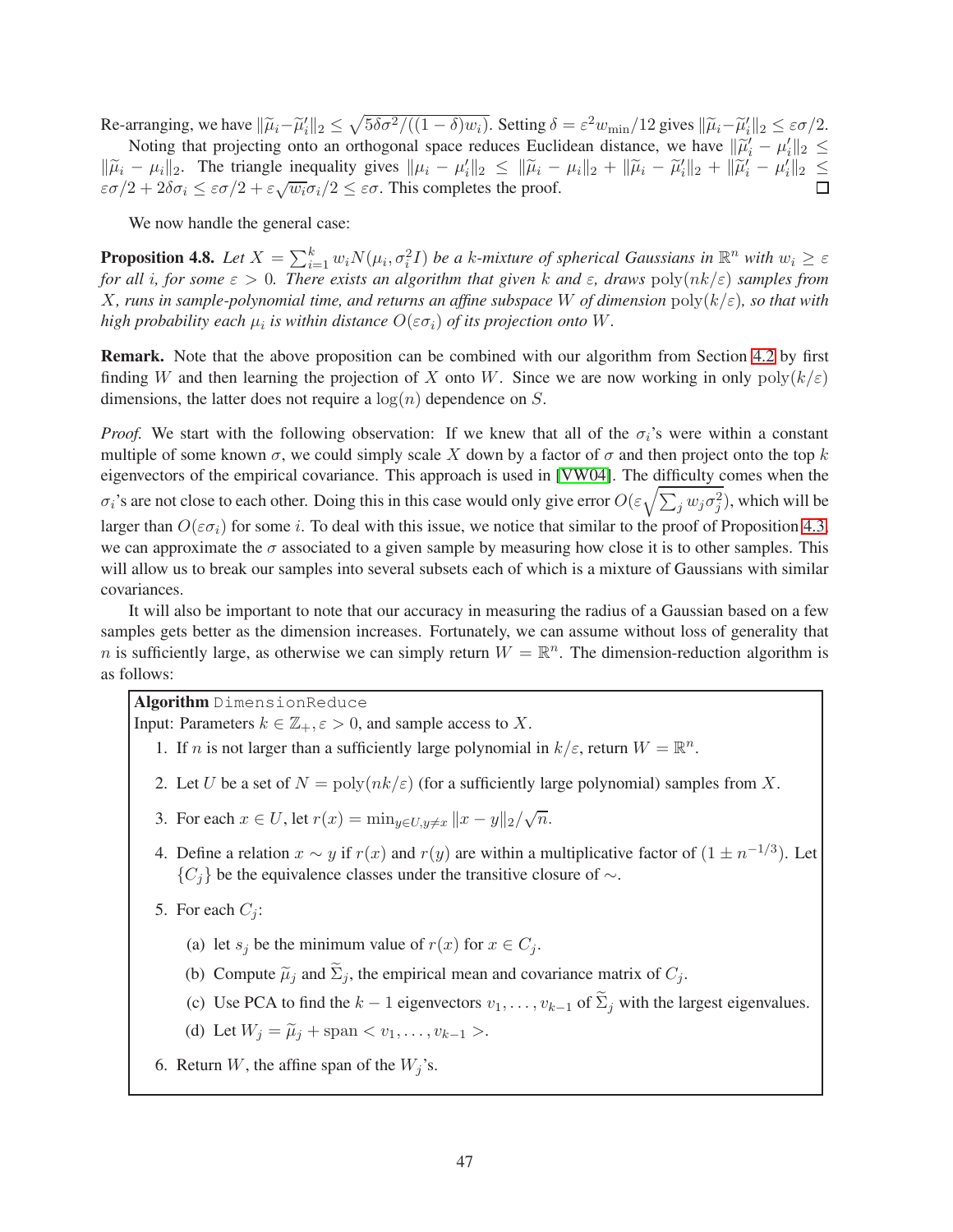We note that we can assume that  $n \gg \text{poly}(N)$ , for a sufficiently large polynomial or the algorithm trivially terminates in Step 1. We assume this throughout the rest of this proof.

In order to analyze the algorithm, we need to understand the distribution of the  $r(x)$ . To begin with, we note that:

<span id="page-48-2"></span>**Lemma 4.9.** With high probability over our samples, for every  $x \neq y$  from U, with x drawn from  $N(\mu_i, \sigma_i^2 I)$ and y drawn from  $N(\mu_j, \sigma_j^2 I)$ , we have that  $||x - y||_2^2 = \left( ||\mu_i - \mu_j||_2^2 + (\sigma_i^2 + \sigma_j^2)n \right) (1 + o(n^{-1/3}))$ .

*Proof.* We note that, for any given choice of i and j, a random pair of x and y satisfy this except with  $\exp(-\Omega(n))$  probability. The lemma follows from a union bound over x and y.  $\Box$ 

Taking a minimum, we find that:

**Lemma 4.10.** With high probability, for all  $x \in U$  drawn from  $N(\mu_i, \sigma_i^2 I)$ , we have that

$$
r(x) = \min_{j} \left( \sqrt{\|\mu_i - \mu_j\|_2^2/n + (\sigma_i^2 + \sigma_j^2)} \right) (1 + o(n^{-1/3})).
$$

*Proof.* Assuming the conclusion of Lemma [4.9](#page-48-2) holds, then the  $r(x)$  is automatically at least this big and is at most this large assume that at least one (other) sample was drawn from  $N(\mu_j, \sigma_j^2 I)$  for the minimizing j. This of course happens with high probability.  $\Box$ 

**Corollary 4.11.** With high probability, for all x drawn from  $N(\mu_i, \sigma_i^2 I)$  we have that  $\sigma_i(1 - o(n^{-1/3})) \le$  $r(x) \leq \sqrt{2}\sigma_i(1 + o(n^{-1/3})).$ 

*Proof.* The lower bound is immediate. The upper bound follows from taking  $i = i$ .

The above Corollary also has several other consequences. All of the  $x$ 's coming from the same component will have  $r(x)$  close to  $\min_j(\sqrt{\|\mu_i - \mu_j\|_2^2/n + (\sigma_i^2 + \sigma_j^2)})$  and thus all lie in the same  $C_j$ . This implies that there are at most k many classes  $C_j$ . Furthermore, since the x's coming from a single Gaussian component all have  $r(x)$  within a  $1 + o(n^{-1/3})$  multiple of each other, it means that all of the  $r(x)$ , for  $x \in C_j$ , are within a  $(1+n^{-1/3})^{O(k)}$  multiple of each other. Therefore, for each j, all of the  $x \in C_j$  have  $r(x)$ within a constant multiple of  $s_j$ . Thus, all of these x's come from Gaussians with  $\sigma_i$  within a constant multiple of  $s_j$ . Let  $S_j$  be the set of i such that all samples from  $N(\mu_i, \sigma_i)$  are in  $C_j$ . By Lemma [4.6,](#page-46-0) the orthogonal projection  $\mu'_i$  of  $\mu_i$  for  $i \in S_j$  onto  $W_j$  satisfies  $\|\mu'_i - \mu_i\|_2 \leq \varepsilon \sigma$ , where  $\sigma^2 = \left(\sum_{i \in S_j} w_i \sigma_i^2\right)$  $\Big) / \sum_{i \in S_j} w_i.$ Since  $\sigma = \Theta(s_j) = \Theta(\sigma_i)$  for each  $i \in S_j$ , we have that  $||\mu'_i - \mu_i||_2 \leq O(\varepsilon \sigma_i)$ . Therefore, since W contains  $W_j$ ,  $\mu_i$  is within  $O(\varepsilon \sigma_i)$  of its projection onto W for all i.

Finally, since each  $W_j$  has dimension at most  $k - 1$  and since W is the sum of at most k of them, we e that  $\dim(W) \leq k^2$ . This completes the proof. have that  $\dim(W) \leq k^2$ . This completes the proof.

## <span id="page-48-1"></span>4.4 Putting Everything Together

By combining Proposition [4.1](#page-40-2) and Lemma [4.6,](#page-46-0) we immediately obtain the following corollary:

<span id="page-48-0"></span>**Corollary 4.12.** *There is an algorithm that given a positive integer d, constants*  $1/2 > \alpha > 4\varepsilon \geq 0$ ,  $0 < \tau < 1$ , and sample access to a probability distribution  $M = \sum w_i N(\mu_i, I)$  with  $w_i \ge \alpha$  for all i, and *so that*  $\|\mu_i - \mu_j\|_2$  *is at least* 

$$
S\stackrel{\mathrm{def}}{=} C(\alpha^{-1/(2d)}\sqrt{d}(d+\log(1/\alpha))(\log(2+\log(1/\alpha)))^2+\sqrt{\log(1/\varepsilon)})
$$

 $f$ or all  $i \neq j$ , takes  $\text{poly}\left(n(kd)^d\log(1/\tau)/(\varepsilon\alpha)\right)$  samples from  $X$ , runs in time  $\text{poly}\left(n(kd\log(1/\tau)/\alpha)^{O(d)}/\varepsilon\right)$ , and, with probability at least  $1-\tau$ , returns a list of pairs  $(u_i, v_i)$ , so that up to some permutation  $|u_i - w_i| =$  $O(\varepsilon)$  and  $\|\mu_i - \nu_i\|_2 = \tilde{O}(\varepsilon/w_i)$ .

 $\Box$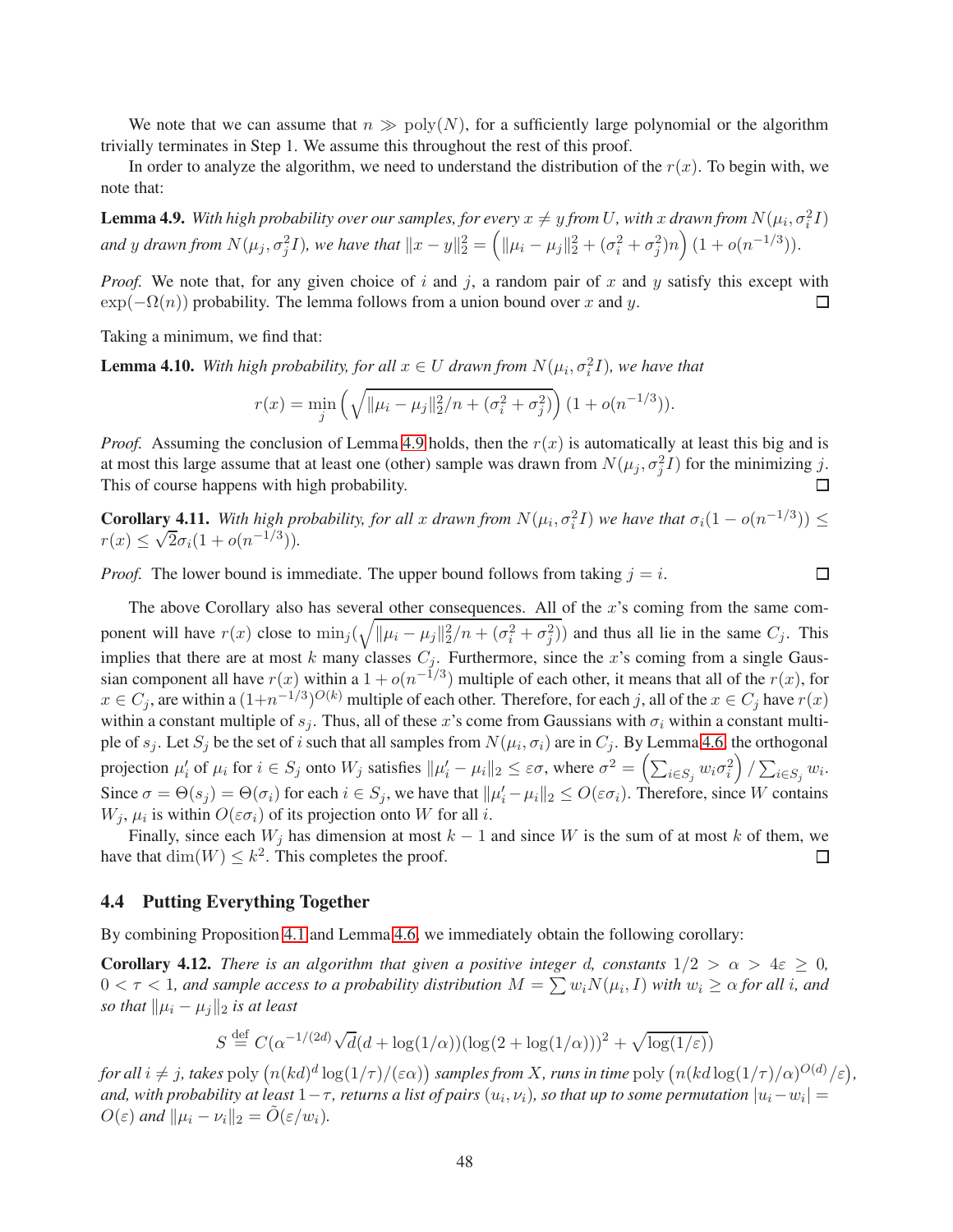**Proof of Theorem [1.4.](#page-6-0)** To prove this theorem, we will combine Proposition [4.8](#page-47-0) with Proposition [4.3](#page-42-0) and a few additional ingredients. In particular, running Proposition [4.8,](#page-47-0) we find a subspace W, as required. We note that the projection of X onto W is still a mixture of Gaussians with appropriate separations between the means to run Proposition [4.3.](#page-42-0) We note that because the dimension is now only  $poly(k/\delta)$ , the  $log(n)$ term in S becomes a  $log(k/\delta)$ , and the dependence on n in the sample complexity disappears. We can then learn  $w_i$  to error  $O(\delta)$  and the projection of  $\mu_i$  to W to error  $\sigma_i O(\delta/w_i)$ , which is within  $\sigma_i O(\delta/w_i)$  of the true value of  $\mu_i$ .

Learning approximations to the  $\sigma_i$  is slightly more difficult. Naively, we should only be able to learn it to error  $\sigma_i O(\delta/w_i)/\sqrt{\dim(W)}$ , which is not good enough. However, we note that samples from X can be reliably sorted (with  $\delta$  probability of error) by which Gaussian they came from by considering which equivalence class  $C$  from Proposition [4.3](#page-42-0) the sample came from. Looking at the distances between pairs of the original samples in  $\mathbb{R}^n$  whose projections end up in the same class, and taking the median, we can approximate  $\sigma_i$  to error  $\sigma_i O(\delta/w_i)/\sqrt{n}$ . This completes the proof.  $\Box$ 

## <span id="page-49-0"></span>5 Minimax Error Bounds and SQ Lower Bounds

#### 5.1 Minimax Error Bounds for List-Decodable Mean Estimation

We consider the following question: How small a distance from the true mean can be achieved with a number of hypotheses at most poly $(1/\alpha)$  or only as a function of  $\alpha$  — independently of the runtime or sample complexity of the algorithm used? Our algorithm for Gaussians shows that we can obtain an error of polylog( $1/\alpha$ ), but what is the information-theoretically optimal error? How about for sub-Gaussian distributions or distributions whose first few moments are bounded? We provide tight minimax error bounds for such distribution families.

Specifically, we show that the information-theoretically optimal error is  $\Theta(\sqrt{\log(1/\alpha)})$  for the case of  $N(\mu, I)$  (upper and lower bound). More generally, we give a tight error upper bound of  $O(\sqrt{\log(1/\alpha)})$ for sub-gaussian distributions with bounded variance in each direction. Previously, no upper bound better than  $\tilde{O}(1/\sqrt{\alpha})$  was known for these families. Regarding lower bounds, [\[CSV17\]](#page-56-0) showed an  $\Omega(\sqrt{\log(1/\alpha)})$ error lower bound for  $N(\mu, \Sigma)$ , where  $\Sigma$  is *unknown* and  $\Sigma \preceq I$ . We strengthen this result by showing that the  $\Omega(\sqrt{\log(1/\alpha)})$  lower bound holds even for  $N(\mu, I)$ .

We now summarize our contributions for distributions with bounded moments. Recall that for distribu-tions with bounded covariance, [\[CSV17\]](#page-56-0) gave an efficient algorithm with error  $\tilde{O}(1/\sqrt{\alpha})$ , and it was open whether this error bound can be improved. We establish that the optimal error achievable in this regime is  $\Theta(1/\sqrt{\alpha})$  (upper and lower bound). More generally, we obtain tight information-theoretic upper and lower bounds on the error, assuming that the first  $k$  central moments of the distribution are bounded from above (for even k). Roughly speaking, we show that the optimal error in this regime is  $\Theta_k(\alpha^{-1/k})$ .

The structure of this section is as follows: First, we describe a generic (inefficient) algorithm that only requires concentration bounds and applies to all aforementioned families. As a corollary, we obtain our information-theoretic upper bounds. We then give matching information-theoretic lower bounds for the three aforementioned distribution families.

## Minimax Error Upper Bounds. We show the following:

<span id="page-49-1"></span>**Proposition 5.1** (Generic Error Upper Bound). Let D be a family of distributions on  $\mathbb{R}^n$  with the following *concentration property: There exists*  $u \in \mathbb{R}_+$  *such that for any*  $D \in \mathcal{D}$  *with mean*  $\mu$  *and any direction*  $v$ *with*  $||v||_2 = 1$  *we have that*  $Pr_{X \sim D}||v \cdot (X - \mu)| \ge u| \le \alpha/20$ *. Then there exists an (exponential time) algorithm for list-decodable mean estimation of*  $\mathcal{D}$  *with*  $O(1/\alpha)$  *candidate means and error at most* 2*u.* 

*Proof.* Let T be an  $\alpha$ -corrupted set of  $\Omega(n/\alpha^3)$  samples from some  $D \in \mathcal{D}$  with unknown mean  $\mu$ . By definition, there exists a set  $S \subseteq T$  of independent samples from D with  $|S| = \alpha \cdot |T|$ . Furthermore, these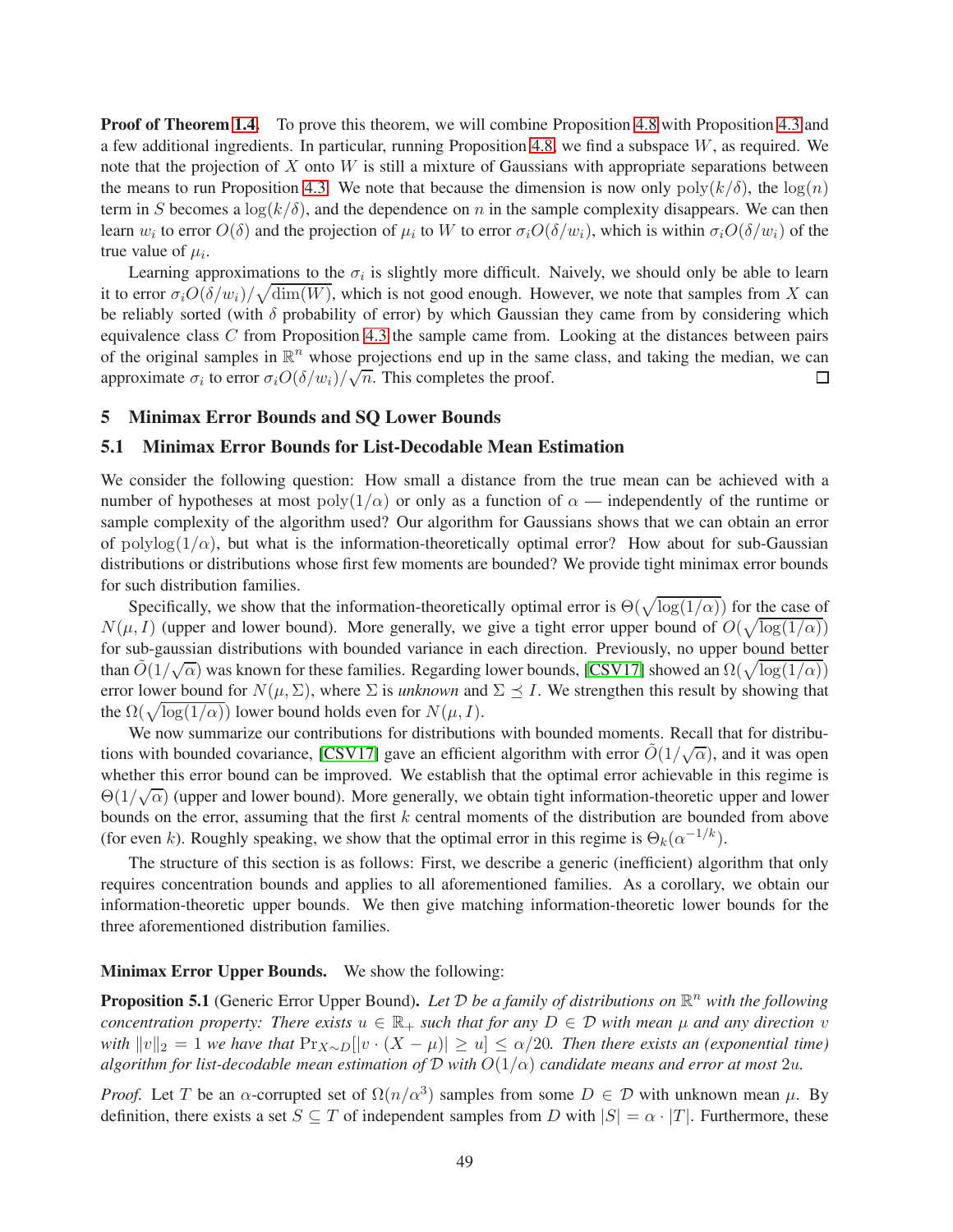samples should be representative of  $D$  in the sense that for any unit vector  $v$ :

$$
\Pr_{X \in uS} [|v \cdot (X - \mu)| \ge u] \le \alpha/10.
$$

The above statement holds with high probability by the VC-inequality and the assumption in the statement of the proposition. We henceforth condition on this event.

Let H be the set of all points in  $\mathbb{R}^n$  with the following property: A point  $x_i \in \mathbb{R}^n$  is in H if there exists a subset  $S_i \subseteq T$  of cardinality  $|S_i| \ge \alpha \cdot |T|$  so that, in any direction, all but an  $\alpha/10$ -fraction of the points in  $S_i$  are within distance u of  $x_i$ . That is, for any unit vector v, we have that:

<span id="page-50-1"></span>
$$
\Pr_{X \in uS_i} [|v \cdot (X - x_i)| \ge u] \le \alpha/10.
$$
\n(10)

By the above conditioning, we have that  $\mu \in H$ . The following important claim motivates the algorithm:

<span id="page-50-0"></span>**Claim 5.2.** *There exists a covering of H by*  $O(1/\alpha)$  *balls of radius* 2*u*.

Given the claim, the algorithm is very simple: Our algorithm will return as its list the set of centers of the balls in such a covering. We will therefore have that  $\mu \in H$  is within distance 2u of at least one of our candidate hypotheses. The proof of the claim below completes the proof of Proposition [5.1.](#page-49-1)

*Proof of Claim* [5.2.](#page-50-0) The proof is by contradiction. Suppose that there exist points  $x_1, \ldots, x_m \in H$  with  $m = 5/\alpha$  so that  $||x_i - x_j||_2 \ge 2u$ , for all  $i \ne j$ . By the definition of the set H, to each  $x_i$  we have an associated set  $S_i$  satisfying [\(10\)](#page-50-1) and containing at least an  $\alpha$ -fraction of the points in T. In addition, we claim that for each  $i \neq j$  the size of the intersection  $S_i \cap S_j$  is at most  $(\alpha/10)(|S_i| + |S_j|)$ . We show this as follows: Since  $||x_i - x_j||_2 \ge 2u$ , if  $v_{ij}$  is the unit vector in the direction of  $x_i - x_j$ , every point  $y \in \mathbb{R}^n$ must satisfy (1)  $|v_{ij} \cdot (y - x_i)| \ge u$  or (2)  $|v_{ij} \cdot (y - x_j)| \ge u$ . By property [\(10\)](#page-50-1), at most  $\alpha/10$ -fraction of points  $y \in S_i$  satisfy (1) and at most  $\alpha/10$ -fraction of points  $y \in S_j$  satisfy (2). If L is the subset of points  $y \in S_i \cap S_j$  satisfying (1), then  $|L| \leq (\alpha/10)|S_i|$ . Similarly, if R is the subset of points  $y \in S_i \cap S_j$ satisfying (2), then  $|R| \leq (\alpha/10)|S_j|$ . Therefore, we have that  $|S_i \cap S_j| \leq (\alpha/10)(|S_i| + |S_j|)$ . By the inclusion-exclusion formula, we have that

$$
|T| \geq |\bigcup_{i=1}^{m} S_i| \geq \sum_{i=1}^{m} |S_i| - \sum_{1 \leq i < j \leq m} |S_i \cap S_j|
$$
  
\n
$$
\geq \sum_{i=1}^{m} |S_i| - \sum_{i=1}^{m} \sum_{j \neq i} |S_i| \alpha/10 \geq \sum_{i=1}^{m} |S_i| (1 - m\alpha/10)
$$
  
\n
$$
\geq \sum_{i=1}^{m} \alpha |T|/2 > |T|.
$$

This yields the desired contradiction.

 $\Box$ 

 $\Box$ 

Proposition [5.1](#page-49-1) yields tight error upper bounds for a number of distribution families. We explicitly state its implications for the following families: sub-gaussian distributions, distributions with bounded covariance, and distributions whose first  $k$  moments are appropriately bounded.

**Corollary 5.3.** Let  $0 < \alpha < 1/2$ . Given as input a sufficiently large  $\alpha$ -corrupted set of samples from a distribution  $D \in \mathcal{D}$  on  $\mathbb{R}^n$ , there exists a list-decodable mean estimation algorithm for D that outputs a list *of size*  $O(1/\alpha)$  *and whose error guarantee is at most:* 

•  $O(\sqrt{\log(1/\alpha)}) \cdot \sigma$ , if  $D$  is the family of sub-gaussian distributions with parameter  $\sigma$ .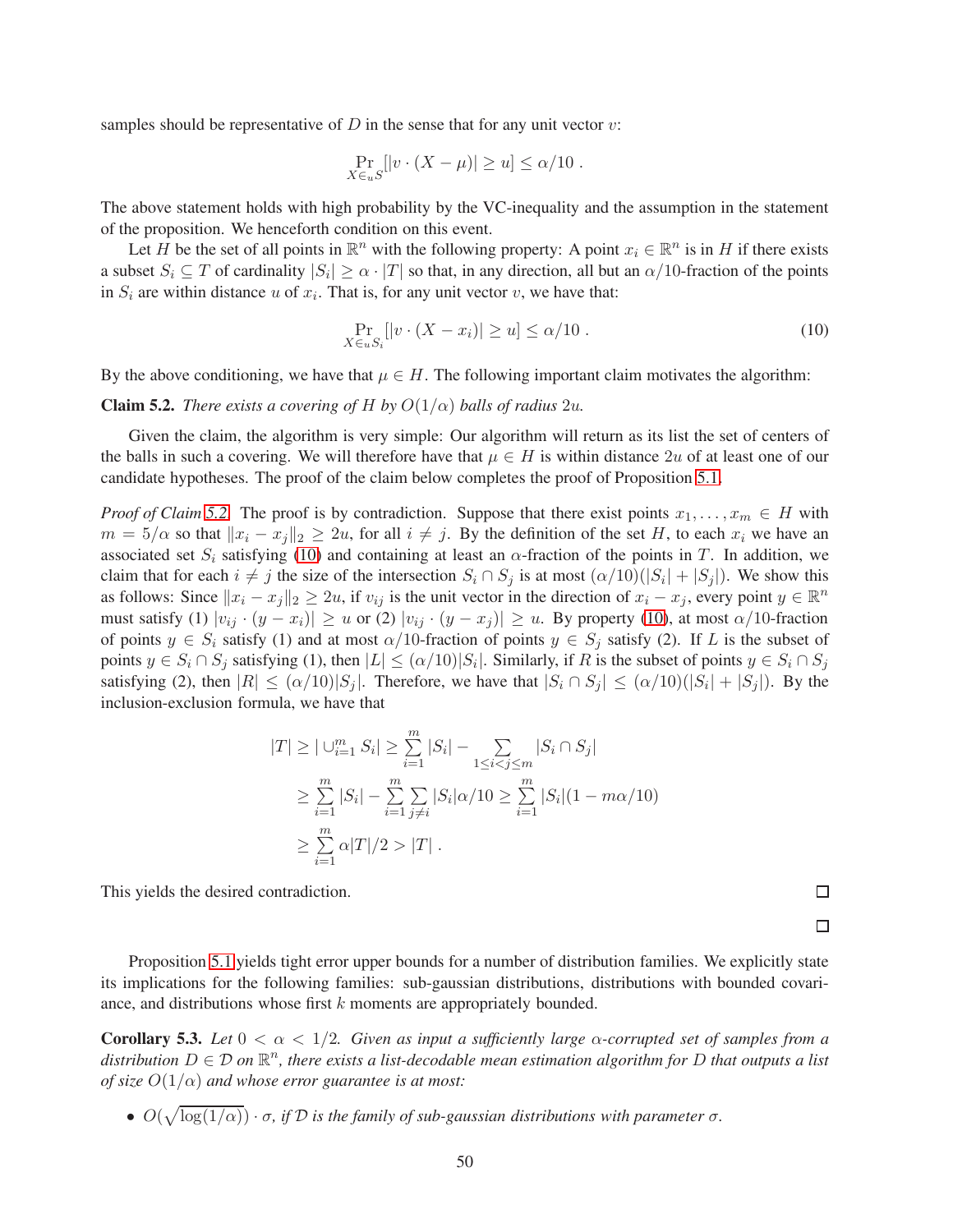- $O(1/\sqrt{\alpha}) \cdot \sigma$ , if  $D$  is the family of distributions with covariance matrix  $\Sigma \preceq \sigma^2 \cdot I$ .
- $O((C/\alpha)^{1/k})$ , if  $D$  is the family of distributions whose  $k^{th}$  central moments in any direction, for some *even*  $k > 0$ *, are at most*  $C$ *.*

*Proof.* All three statements follow from Proposition [5.1](#page-49-1) by applying the appropriate concentration inequality.

Recall that if D is sub-gaussian on  $\mathbb{R}^n$  with mean vector  $\mu$  and parameter  $\nu > 0$ , then for any unit vector  $v \in \mathbb{R}^n$  we have that  $Pr_{X \sim D} [ |v \cdot (X - \mu)| \ge u] \le \exp(-u^2/2\nu^2)$ . By taking  $u = \Theta(\log^{1/2}(1/\alpha)) \cdot \nu$ , the assumption in the statement of Proposition [5.1](#page-49-1) is satisfied.

If D has covariance matrix  $\Sigma \preceq \sigma^2 I$ , we can take  $u = \Theta(1/\alpha^{1/2}) \cdot \sigma$  by Chebyshev's inequality. If  $\mathbb{E}[(v \cdot X)^k] \leq C$ , then  $\Pr[|v \cdot (X - \mu)| \geq u] = \Pr[(v \cdot (X - \mu))^k \geq u^k] \leq C/u^k$ , and so with bounds on the  $k^{th}$  moments, we can take  $u = (20C/\alpha)^{1/k}$ ). This completes the proof.  $\Box$ 

## Minimax Error Lower Bounds. We prove the following:

**Proposition 5.4** (Error Lower Bound). Let  $0 < \alpha < 1/2$ . Any list-decodable mean estimation algorithm *for the family* D *must have error guarantee at least:*

- *(i)*  $\Omega(\sqrt{\log(1/\alpha)})$ , if  $D$  is the family  $N(\mu, I)$ ,  $\mu \in \mathbb{R}^n$ , and the size of the list is at most  $\text{poly}(1/\alpha)$ .
- *(ii)*  $\Omega(1/\sqrt{\alpha})$ , if  $D$  is the family of distributions with bounded covariance  $\Sigma \preceq I$ , and the list size depends *only on*  $\alpha$ *.*
- *(iii)*  $\Omega_k(\alpha^{-1/k})$ , if  $D$  is a family of distributions having its first k mixed central moments agree with the *corresponding moments of the standard Gaussian, and the list size depends only on*  $\alpha$ *.*

*Proof.* We prove each part separately.

*Proof of (i).* We start with our lower bound for  $N(\mu, I)$ . In more detail, we will show that for any  $d > 0$ , any list-decoding algorithm for  $N(\mu, I)$ , that achieves error  $o(\sqrt{\log(1/\alpha)/d})$ , must return more than  $(1/\alpha)^d$ hypotheses, as long as the dimension  $n \geq \ln(1/\alpha)^{Cd}$ , for some universal constant  $C > 0$ .

Let  $m = \lfloor (1/\alpha)^d \rfloor$ . We will construct a distribution X that can be considered as a mixture

$$
\alpha N(\mu_i, I) + (1 - \alpha) E_i ,
$$

for  $i \in [m]$ , such that for any  $1 \leq i \neq j \leq m$ , we have  $\|\mu_i - \mu_j\|_2 \geq c \cdot \sqrt{\ln(1/\alpha)}$ , for some suitable constant  $1/4 > c > 0$  depending on d. Specifically, we can take  $c = 1/(8\sqrt{d+3})$ .

For  $1 \leq i \leq m$ , we let  $\mu_i = 2c\sqrt{\ln(1/\alpha)} \cdot v_i$ , where  $v_i$  is chosen uniformly at random from the unit sphere in  $\mathbb{R}^n$ . For *n* large enough, the following claim holds: with high probability no pair  $(\mu_i, \mu_j)$ ,  $i \neq j$ , is closer than  $c \cdot \sqrt{\ln(1/\alpha)}$ . Indeed, by Lemma 3.7 of [\[DKS16b\]](#page-56-6), a set of  $2^{\Omega(n^{1/3})}$  unit vectors chosen uniformly at random from the unit sphere with high probability satisfy that any two of them  $v, v'$ have  $v \cdot v' \leq O(n^{-1/6})$ . Thus, if  $n \geq \ln(1/\alpha)^{Cd}$ , it follows that

$$
2^{\Omega(n^{1/3})} = 2^{\Omega(\log(1/\alpha))^{Cd/3}} \ge m ,
$$

for a sufficiently large universal constant C. We therefore get that

$$
\|\mu_i - \mu_j\|_2 = 2c\sqrt{\ln(1/\alpha)}\sqrt{1 - v_i \cdot v_j} \ge c \cdot \sqrt{\ln(1/\alpha)},
$$

as desired.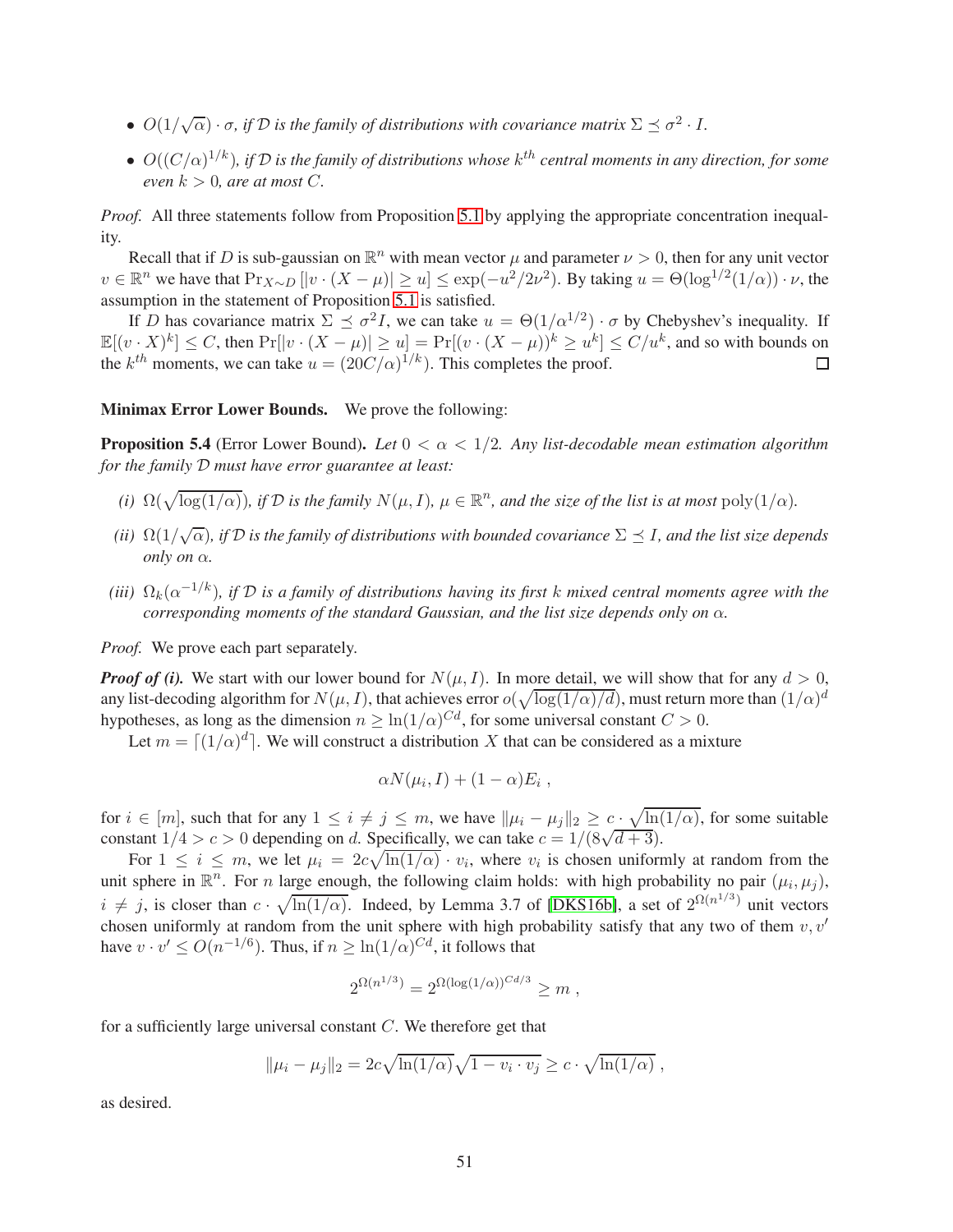Let  $dN(\mu, I)$  denote the pdf of  $N(\mu, I)$ . We will pick our distribution X to be  $Y/||Y||_1$ , where Y is the pseudo-distribution with density  $dY = \max_{i \in [m]} dN(\mu_i, I)$ . It suffices to show that  $||Y||_1 \leq 1/\alpha$ , since then the pdf of X satisfies  $dX \ge \alpha dN(\mu_i, I)$ , for each i, and so we can write  $X = \alpha N(\mu_i, I) + (1 - \alpha)E_i$ , for a suitable distribution  $E_i$ .

We note that the pdf  $dN(\mu_i, I)$  of  $N(\mu_i, I)$  is

$$
(1/\sqrt{2\pi})\exp\left(-\|x\|^2/2+2c\sqrt{\ln(1/\alpha)}(v_i\cdot x)-2\sqrt{c}\ln(1/\alpha)\right).
$$

Comparing this to the pdf of  $N(0, I)$ ,  $(1/\sqrt{2\pi}) \exp(-||x||^2/2)$ , we see that their ratio

$$
\exp\left(2c\sqrt{\ln(1/\alpha)}(v_i\cdot x) - 2\sqrt{c}\ln(1/\alpha)\right)
$$

is less than  $1/(2\alpha)$ , so long as

$$
2c\sqrt{\ln(1/\alpha)}(v_i \cdot x) \ge 2\sqrt{c}\ln(1/\alpha) + \ln(1/(2\alpha))
$$
.

Using our assumptions that  $c \leq 1/4$  and  $\alpha \leq 1/2$ , this holds unless  $(v_i \cdot x) \geq \sqrt{\ln(1/\alpha)}/(2c)$ .

Therefore,  $dN(\mu_i, I)$  is less than  $1/(2\alpha)dN(0, I)$ , unless  $(v_i \cdot x) \geq \sqrt{\ln(1/\alpha)}/(2c)$ . Let  $T_i$  be the pseudo-distribution obtained by restricting  $N(\mu_i, I)$  to the set  $(v_i \cdot x) \ge \sqrt{\ln(1/\alpha)}/(2c)$ . Since  $c \le 1/4$ , note that

$$
\sqrt{\ln(1/\alpha)}/(2c) - 2c\sqrt{\ln(1/\alpha)} \ge \sqrt{\ln(1/\alpha)}/(4c) ,
$$

and therefore, by standard tail bounds, the total mass of  $T_i$  is

$$
\Pr_{Z \sim N(0,1)}[Z \ge \sqrt{\ln(1/\alpha)}/(4c)] \le 2 \exp(-\ln(1/\alpha)/(32c^2)) = 2\alpha^{1/(32c^2)}.
$$

By definition, we have that  $dY \leq (2/\alpha)dN(0, I) + \sum_i dT_i$ . Therefore,  $||Y||_1 \leq 1/(2\alpha) + 2m\alpha^{1/(32c^2)}$ . Since  $m \leq 2(1/\alpha)^d$ , when  $1/(32c^2) \geq d+3$  we have  $||Y||_1 \leq 1/\alpha$ , which completes the proof. Note that we can take  $c = 1/(8\sqrt{d+3})$ .

*Proof of (ii).* Let p be a discrete 1-dimensional random variable supported on the points  $\{0, \pm (2\alpha)^{-1/2}\}$ such that its expectation is 0 and its variance is 1. In particular p is plus or minus  $(2\alpha)^{-1/2}$  each with probability  $\alpha$ , and otherwise 0. Let X be an *n*-dimensional distribution whose coordinates are independent copies of p. Let  $D_i$  be the distribution X conditioned on the  $i^{th}$  coordinate being positive. Notice that  $X = \alpha D_i + (1 - \alpha)Y_i$  for some distribution  $Y_i$ . Note also that the mean of  $D_i$  is  $(2\alpha)^{-1/2}e_i$ , and its covariance is at most the identity. Suppose that  $D = D_i$  for some randomly chosen value of i, and the algorithm is given sample access to X. If the algorithm returns a list of fewer than  $n/2$  hypotheses, then for at least half of possible *i*, the mean of  $D_i$  will be at least  $\alpha^{-1/2}/2$ -far from the closest hypothesis. Since the list of returned hypotheses was assumed to have size independent of  $i$ , this means with probability at least 1/2 the algorithm fails to produce a hypothesis closer than  $\alpha^{-1/2}/2$  to the mean of D.

*Proof of (iii).* To generalize the proof of (ii) to the case when D matches the first k moments with a Gaussian, we will need the following technical lemma:

<span id="page-52-0"></span>**Lemma 5.5.** *For*  $k > 0$ *, there exists a one-dimensional distribution*  $A = \alpha N(\mu, 1) + (1 - \alpha)E$ *, for some* distribution E and  $\mu = \Omega((k\alpha)^{-1/k})$ , so that A's first k moments agree with those of  $N(0, 1)$ . Furthermore, *the pdf of* E *can be taken to be point-wise at most twice the pdf of a standard Gaussian.*

*Proof.* We take A to have pdf:

$$
A(x) = \alpha \cdot G'(x) + (1 - \alpha)(G(x) + p(x) \cdot \mathbf{1}_{[-1,1]}) ,
$$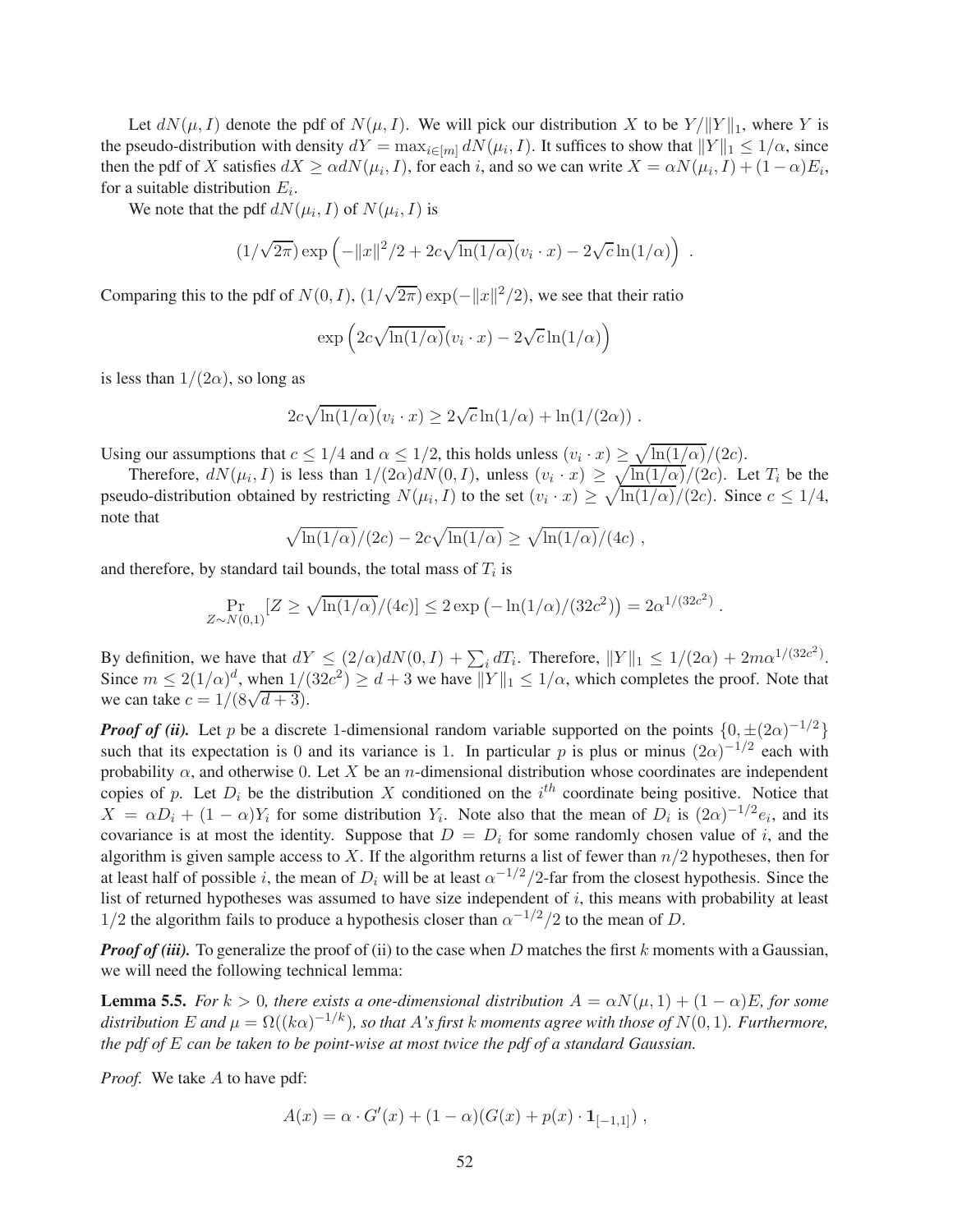where  $G'(x)$  is the pdf of a Gaussian  $N(\mu, 1)$ ,  $G(x)$  is the pdf of  $N(0, 1)$ ,  $\mu = O(k\alpha)^{-1/k}$ , and p is an appropriately selected degree-k polynomial. Specifically, we select  $p$  to be the unique degree-k polynomial whose first k moments on  $[-1, 1]$  match the first k moments of  $\alpha(G - G')$ , where G is  $N(0, 1)$ . We will need the following technical claim:

<span id="page-53-0"></span>**Claim 5.6.** Let  $p(x)$  be the unique polynomial of degree k such that

$$
\int_{-1}^{1} p(x)x^{i} dx = \alpha \int_{-\infty}^{\infty} (G(x) - G(x - \mu))x^{i} dx ,
$$

*where*  $|\mu| \ge 1$  *and*  $G(x)$  *is the pdf of*  $N(0, 1)$ *. Then,*  $\max_{x \in [-1, 1]} |p(x)| \le O(\alpha(2k\mu)^k)$ *.* 

*Proof.* We can write  $p(x)$  as a linear combination of Legendre polynomials  $P_k(x)$  as  $p(x) = \sum_{i=1}^k a_i P_i(x)$ , where  $\int_{-1}^{1} P_i(x)P_j(x)dx = (2/(2i + 1))\delta_{ij}$ . Now we have for  $1 \le i \le k$  that

$$
a_i = (2i+1)/2 \int_{-1}^1 p(x)P_i(x)dx = \alpha(2i+1)/2 \int_{-\infty}^\infty (G(x) - G(x-\mu))P_i(x)dx.
$$

By Taylor's theorem, we have

$$
G(x) - G(x - \mu) = -\sum_{j=1}^{\infty} (-\mu)^j \text{He}_j(x) G(x)/j! .
$$

Now we can write one basis of orthogonal polynomials in terms of another as  $P_i(x) = \sum_{j=0}^{i} b_{ij} \text{He}_j(x) / \sqrt{j!}$ for some  $b_{ij}$ . We thus have

$$
a_i = \alpha(2i+1)/2 \int_{-\infty}^{\infty} (G(x) - G(x - \mu)) P_i(x) dx
$$
  
\n
$$
= \alpha(2i+1)/2 \sum_{j=0}^{i} b_{ij} / \sqrt{j!} \int_{-\infty}^{\infty} \text{He}_j(x) \sum_{\ell=1}^{\infty} (-\mu)^{\ell} \text{He}_{\ell}(x) G(x) / \ell! dx \qquad (*)
$$
  
\n
$$
= \alpha(2i+1)/2 \sum_{j=0}^{i} b_{ij} / \sqrt{j!} \sum_{\ell=1}^{\infty} (-\mu)^{\ell} \int_{-\infty}^{\infty} \text{He}_j(x) \text{He}_{\ell}(x) G(x) / \ell! dx
$$
  
\n
$$
= \alpha(2i+1)/2 \sum_{j=1}^{i} b_{ij} (-\mu)^j / \sqrt{j!},
$$

where switching the order of summation and integration at (∗) is justified by Fubini-Tonelli, since

$$
\sum_{\ell=1}^{\infty} |\mu|^{\ell} / (\ell! \sqrt{j!}) \int_{-\infty}^{\infty} |{\rm He}_j(x)| |{\rm He}_{\ell}(x)| G(x) dx
$$
  
\n
$$
\leq \sum_{\ell=1}^{\infty} |\mu|^{\ell} / (\ell! \sqrt{j!}) \sqrt{\int_{-\infty}^{\infty} {\rm He}_j(x)^2 G(x) dx} \int_{-\infty}^{\infty} {\rm He}_{\ell}(x)^2 G(x) dx
$$
  
\n
$$
= \sum_{\ell=1}^{\infty} |\mu|^{\ell} / \sqrt{\ell!} < \infty .
$$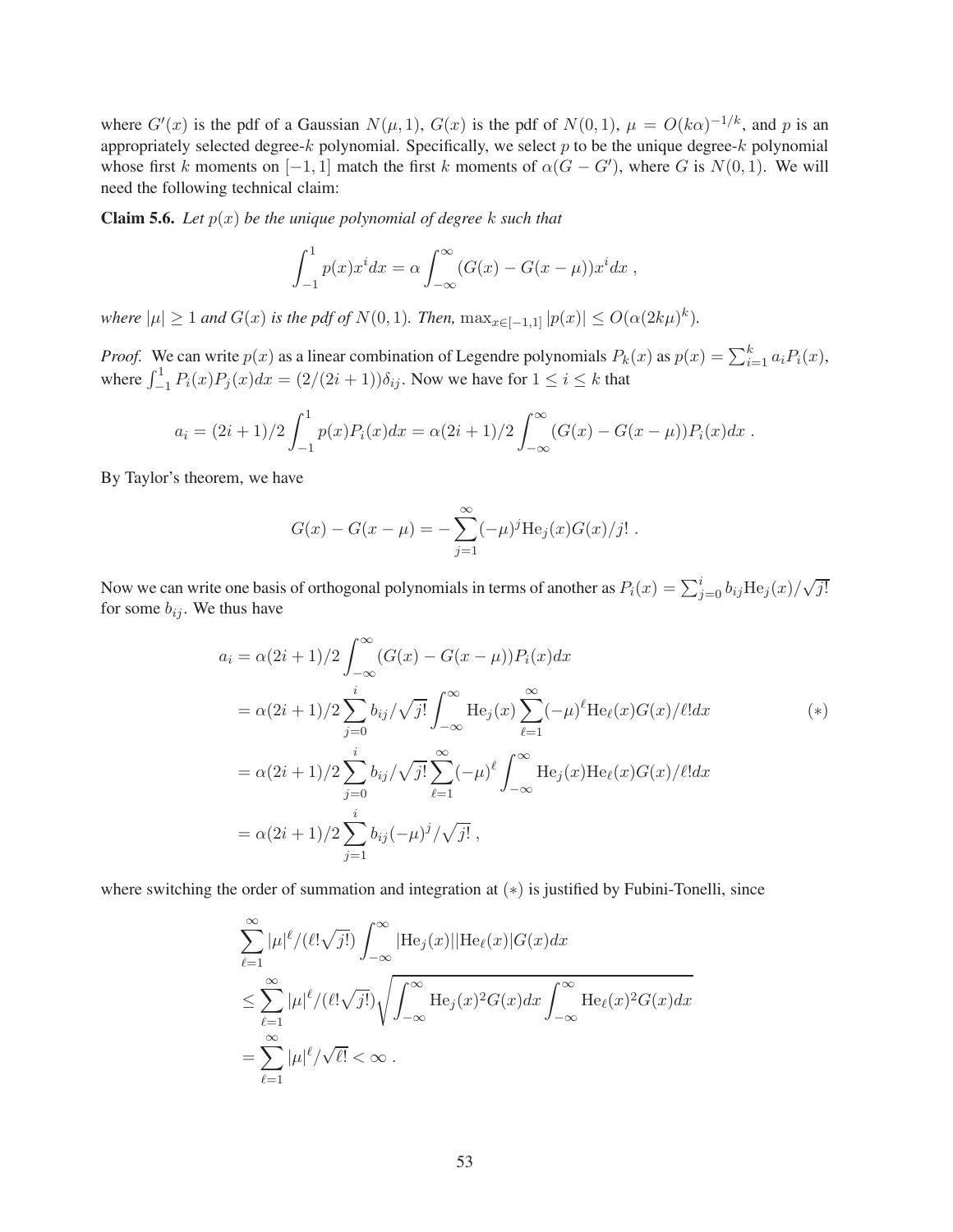Noting, as in Corollary 5.4 of [\[DKS16b\]](#page-56-6), that  $|P_j(x)| \leq (4|x|)^j$  for  $|x| \geq 1$ , we have that

$$
\sum_{j=0}^{i} b_{ij}^{2} = \int_{-\infty}^{\infty} P_j(x)^2 G(x) dx
$$
  
\n
$$
\leq \int_{-1}^{1} P_j(x)^2 + \int_{-\infty}^{\infty} (4|x|)^{2j} G(x) dx
$$
  
\n
$$
\leq O(\sqrt{2j!}).
$$

Thus, we obtain that

$$
|a_i| = \alpha (2i + 1)/2 \sum_{j=0}^i |b_{ij}| |\mu|^j / \sqrt{j!}
$$
  
\n
$$
\leq \alpha (2i + 1)/2 \sqrt{\left(\sum_{j=1}^i b_{ij}^2\right) \left(\sum_{j=1}^i \mu^{2j}/j!\right)}
$$
  
\n
$$
\leq \alpha (2i + 1)/2 \cdot O((2i!)^{1/4}) \cdot \mu^i \sqrt{e}
$$
  
\n
$$
\leq O(\alpha \cdot (2i)^{i/4+1} \cdot \mu^i).
$$

Finally, since  $|P_k(x)| \le 1$  for all  $x \in [-1, 1]$ , for any  $x \in [-1, 1]$  we have

$$
|p(x)| \leq \sum_{i=0}^{k} |a_i| |P_k(x)| \leq \sum_i |a_i|
$$
  
= 
$$
\sum_i O(\alpha \cdot (2i)^{i/4+1} \cdot \mu^i)
$$
  

$$
\leq O(\alpha (2k)^{k/4+2} \mu^k)
$$
  

$$
\leq O(\alpha (2k\mu)^k).
$$

This gives Claim [5.6.](#page-53-0)

By Claim [5.6,](#page-53-0) we have that  $||p||_{\text{inf}} \leq 1/\sqrt{2\pi e}$  for  $\mu = (Ck\alpha)^{-1/k}$ , when C is sufficiently large, and therefore A is non-negative and E satisfies the claimed bound. We note that p is normalized since its  $0^{th}$ moment is correct. Therefore, we have constructed an appropriate probability distribution, which completes the proof of Lemma [5.5.](#page-52-0)  $\Box$ 

To prove the lower bound for matching k moments, we let A be the distribution constructed in Lemma [5.5,](#page-52-0) and let X be a product of copies of A. We note that D could be a product of copies of A in all but one direction and a copy of  $N(\mu, 1)$  in the remaining direction. Thus, D could have mean  $\mu e_i$  for any i. Once again, any algorithm that reliably produce some element of its list within  $\mu/2$  of the mean of D, must return a list of length at least  $\Omega(n)$ . This gives (iii).  $\Box$ 

## <span id="page-54-0"></span>5.2 SQ Lower Bounds for List-Decodable Mean Estimation

Recall that our list-decoding algorithm from Theorem [1.3](#page-4-1) achieves error  $O(\alpha^{-1/d})$  in time  $(n/\alpha)^{O(d)}$ . Can this runtime be improved? In particular, is there an algorithm that achieves the optimal error of  $\Theta(\sqrt{\log(1/\alpha)})$  and runs in time  $\text{poly}(n/\alpha)$ ? We show that this is not the case, if we restrict ourselves to Statistical Query (SQ) algorithms. Specifically, we prove the following theorem:

 $\Box$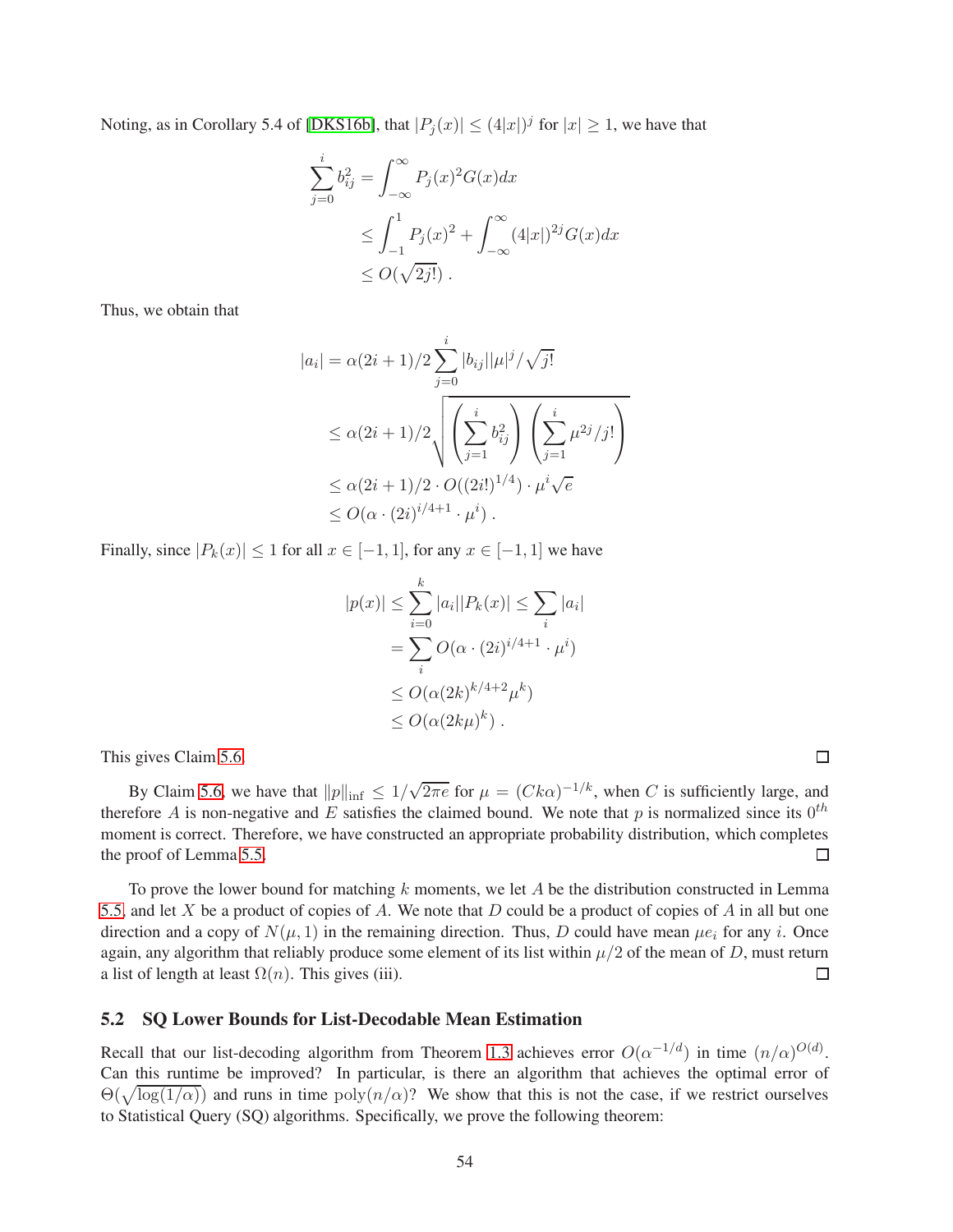**Theorem 5.7.** *For*  $1/2 > c > 0$ , any SQ list-decoding algorithm that returns a hypothesis within  $c_k \alpha^{-1/k}$ *(for some constant*  $c_k > 0$ *) of the true mean, does one of the following:* 

- Uses queries with error tolerance at most  $\exp(O(\alpha^{-2/k}))O(n)^{k(1/4-c/2)}$ .
- *Uses a number of queries at least*  $\exp(\Omega(n^{c/2}))$ .
- *Returns a list of more than*  $\exp(\Omega(n)^c)$  *hypotheses.*

*Proof.* We will use the terminology and techniques of our recent work on this topic [\[DKS16b\]](#page-56-6). We provide a sketch of the proof here. Using the generic construction of [\[DKS16b\]](#page-56-6), for the distribution A given in Lemma [5.5,](#page-52-0) we have that:

- (i) A matches the first k moments with  $N(0, 1)$ , and
- (ii)  $\chi^2(A, N(0, 1)) = \exp(O(\mu^2)).$

Note that (i) follows immediately from Lemma [5.5](#page-52-0) and (ii) follows from noting that

$$
\chi^2(A, N(0, 1)) \ll \chi^2(N(0, \mu), N(0, 1)) + \chi^2(N(0, 1), N(0, 1))
$$
  
\$\leq \exp(\mu^2) + O(1)\$.

Let  $P_v$  be the *n*-dimensional distribution that is distributed as A in the *v*-direction and an independent standard Gaussian in orthogonal directions. Then  $p_v$  will be an  $\alpha$ -mixture of a Gaussian  $N(v|\mu|, I)$  with some other distribution.

The proof of Proposition 3.3 from [\[DKS16b\]](#page-56-6) goes through, except for the detail that more than one distribution  $P_v$  in the finite set  $\mathcal{D}_D$  of pairwise correlations may have the returned list as a valid output. Formally, we need to define list-decoding as a search problem in the notation of that paper. The search problem  $\mathcal Z$  is to find a list of length at most  $\ell$  such that it contains a hypothesis within  $|\mu|/10 = c_k \alpha^{-1/k}$  of  $v|\mu|$ . The space of solutions is lists of length  $\ell$  of vectors in  $\mathbb{R}^n$ . For any such list L, the set of distributions for which it is a valid solution,  $\mathcal{Z}^{-1}(L)$ , is the set of  $P_v$  with  $||v|| \mu - w||_2 \leq |\mu|/10$  for some w in L. For  $\mathcal{D}_D$  as defined in the proof of Proposition 3.3 from [\[DKS16b\]](#page-56-6),  $P_v$ ,  $P_{v'} \in \mathcal{D}_D$  only when  $v \cdot v' \le 1/2$ , and so  $||v|\mu|-v'|\mu|||_2 > |\mu|/5$ . Thus, any element w of L can only be close to one distribution in  $\mathcal{D}_D$ , and so  $|\mathcal{D}_D \setminus \mathcal{D}_D|$  $\mathcal{Z}^{-1}(L)| \geq |\mathcal{D}_D| - \ell$ . If  $\ell = \exp(o(n)^c)$ , then  $\ell \leq |\mathcal{D}_D|/2$ . In this case, the Statistical Query dimension for this search problem is similar to that in that proof and it shows that no SQ algorithm taking fewer than  $\exp(\Omega(n^{c/2}))$  queries with larger than  $O(n)^{k(1/4-c/2)}/\chi^2(A, N(0, 1)) = \exp(O(\alpha^{-2/k}))O(n)^{k(1/4-c/2)}$ accuracy can solve the search problem.

This completes the proof.

## References

<span id="page-55-1"></span>[ABG+14] J. Anderson, M. Belkin, N. Goyal, L. Rademacher, and J. R. Voss. The more, the merrier: the blessing of dimensionality for learning large gaussian mixtures. In *Proceedings of The 27th Conference on Learning Theory, COLT 2014*, pages 1135–1164, 2014.

 $\Box$ 

- <span id="page-55-2"></span>[ADLS17] J. Acharya, I. Diakonikolas, J. Li, and L. Schmidt. Sample-optimal density estimation in nearly-linear time. In *Proceedings of the Twenty-Eighth Annual ACM-SIAM Symposium on Discrete Algorithms, SODA 2017*, pages 1278–1289, 2017.
- <span id="page-55-0"></span>[AK01] S. Arora and R. Kannan. Learning mixtures of arbitrary Gaussians. In *Proceedings of the 33rd Symposium on Theory of Computing*, pages 247–257, 2001.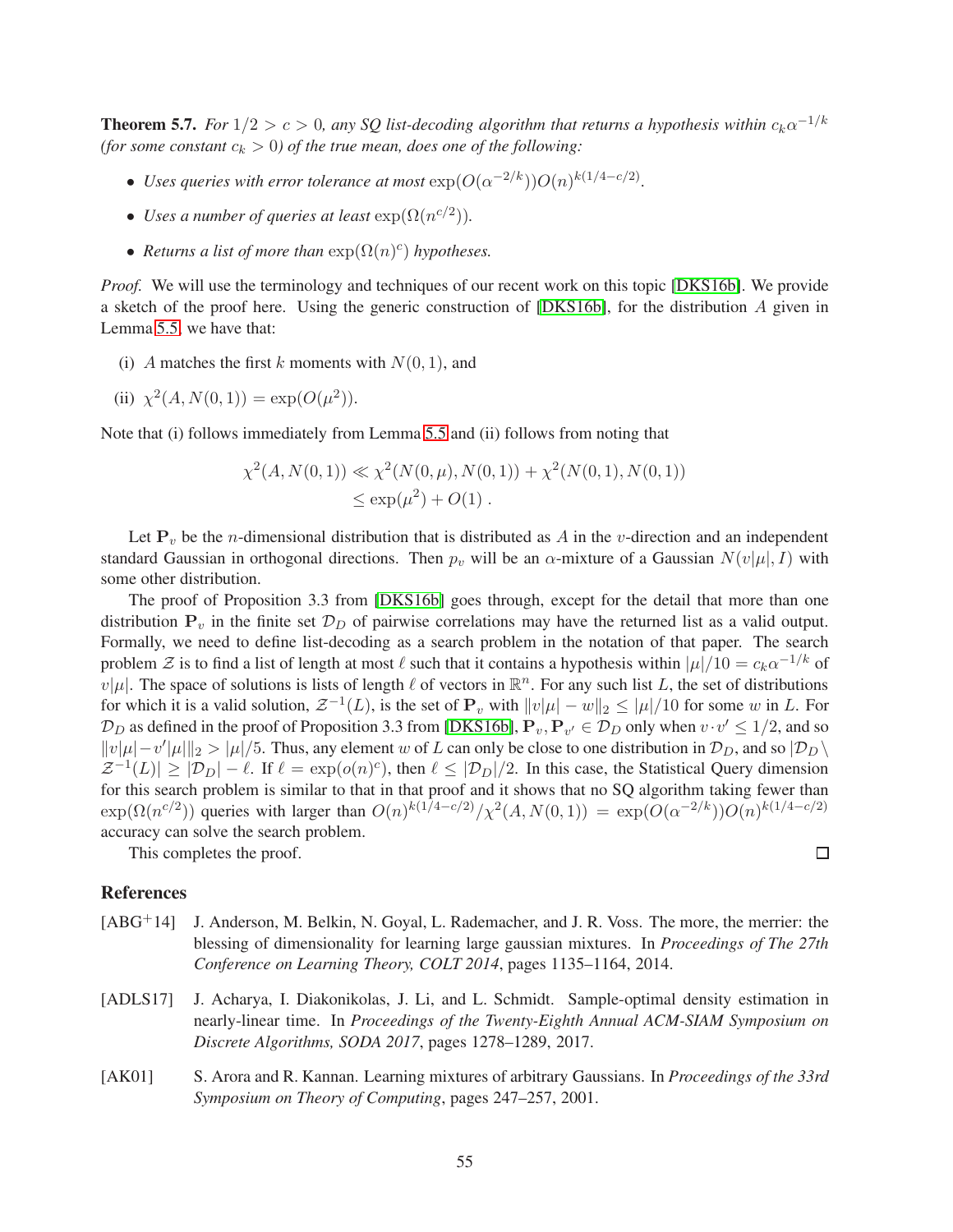- <span id="page-56-11"></span>[AM05] D. Achlioptas and F. McSherry. On spectral learning of mixtures of distributions. In *Proceedings of the Eighteenth Annual Conference on Learning Theory (COLT)*, pages 458–469, 2005.
- <span id="page-56-4"></span>[BBV08] M.-F. Balcan, A. Blum, and S. Vempala. A discriminative framework for clustering via similarity functions. In *Proceedings of the 40th Annual ACM Symposium on Theory of Computing*, pages 671–680, 2008.
- <span id="page-56-14"></span>[BCMV14] A. Bhaskara, M. Charikar, A. Moitra, and A. Vijayaraghavan. Smoothed analysis of tensor decompositions. In *Symposium on Theory of Computing, STOC 2014*, pages 594–603, 2014.
- <span id="page-56-8"></span>[BDLS17] S. Balakrishnan, S. S. Du, J. Li, and A. Singh. Computationally efficient robust sparse estimation in high dimensions. In *Proceedings of the 30th Conference on Learning Theory, COLT 2017*, pages 169–212, 2017.
- <span id="page-56-1"></span>[Ber06] T. Bernholt. Robust estimators are hard to compute. Technical report, University of Dortmund, Germany, 2006.
- <span id="page-56-13"></span>[BS10] M. Belkin and K. Sinha. Polynomial learning of distribution families. In *FOCS*, pages 103– 112, 2010.
- <span id="page-56-12"></span>[BV08] S. C. Brubaker and S. Vempala. Isotropic PCA and Affine-Invariant Clustering. In *Proc. 49th IEEE Symposium on Foundations of Computer Science*, pages 551–560, 2008.
- <span id="page-56-0"></span>[CSV17] M. Charikar, J. Steinhardt, and G. Valiant. Learning from untrusted data. In *Proceedings of STOC 2017*, pages 47–60, 2017.
- <span id="page-56-5"></span>[Das99] S. Dasgupta. Learning mixtures of Gaussians. In *Proceedings of the 40th Annual Symposium on Foundations of Computer Science*, pages 634–644, 1999.
- <span id="page-56-2"></span>[DKK+16] I. Diakonikolas, G. Kamath, D. M. Kane, J. Li, A. Moitra, and A. Stewart. Robust estimators in high dimensions without the computational intractability. In *Proceedings of FOCS'16*, pages 655–664, 2016.
- <span id="page-56-10"></span>[DKK+17a] I. Diakonikolas, G. Kamath, D. M. Kane, J. Li, A. Moitra, and A. Stewart. Being robust (in high dimensions) can be practical. In *Proceedings of the 34th International Conference on Machine Learning, ICML 2017*, pages 999–1008, 2017.
- <span id="page-56-3"></span>[DKK+17b] I. Diakonikolas, G. Kamath, D. M. Kane, J. Li, A. Moitra, and A. Stewart. Robustly learning a gaussian: Getting optimal error, efficiently. *CoRR*, abs/1704.03866, 2017. To appear in SODA'18.
- <span id="page-56-7"></span>[DKS16a] I. Diakonikolas, D. M. Kane, and A. Stewart. Robust learning of fixed-structure bayesian networks. *CoRR*, abs/1606.07384, 2016.
- <span id="page-56-6"></span>[DKS16b] I. Diakonikolas, D. M. Kane, and A. Stewart. Statistical query lower bounds for robust estimation of high-dimensional gaussians and gaussian mixtures. *CoRR*, abs/1611.03473, 2016. In Proceedings of FOCS'17.
- <span id="page-56-9"></span>[DKS17] I. Diakonikolas, D. M. Kane, and A. Stewart. Learning geometric concepts with nasty noise. *CoRR*, abs/1707.01242, 2017.
- <span id="page-56-15"></span>[DL01] L. Devroye and G. Lugosi. *Combinatorial methods in density estimation*. Springer Series in Statistics, Springer, 2001.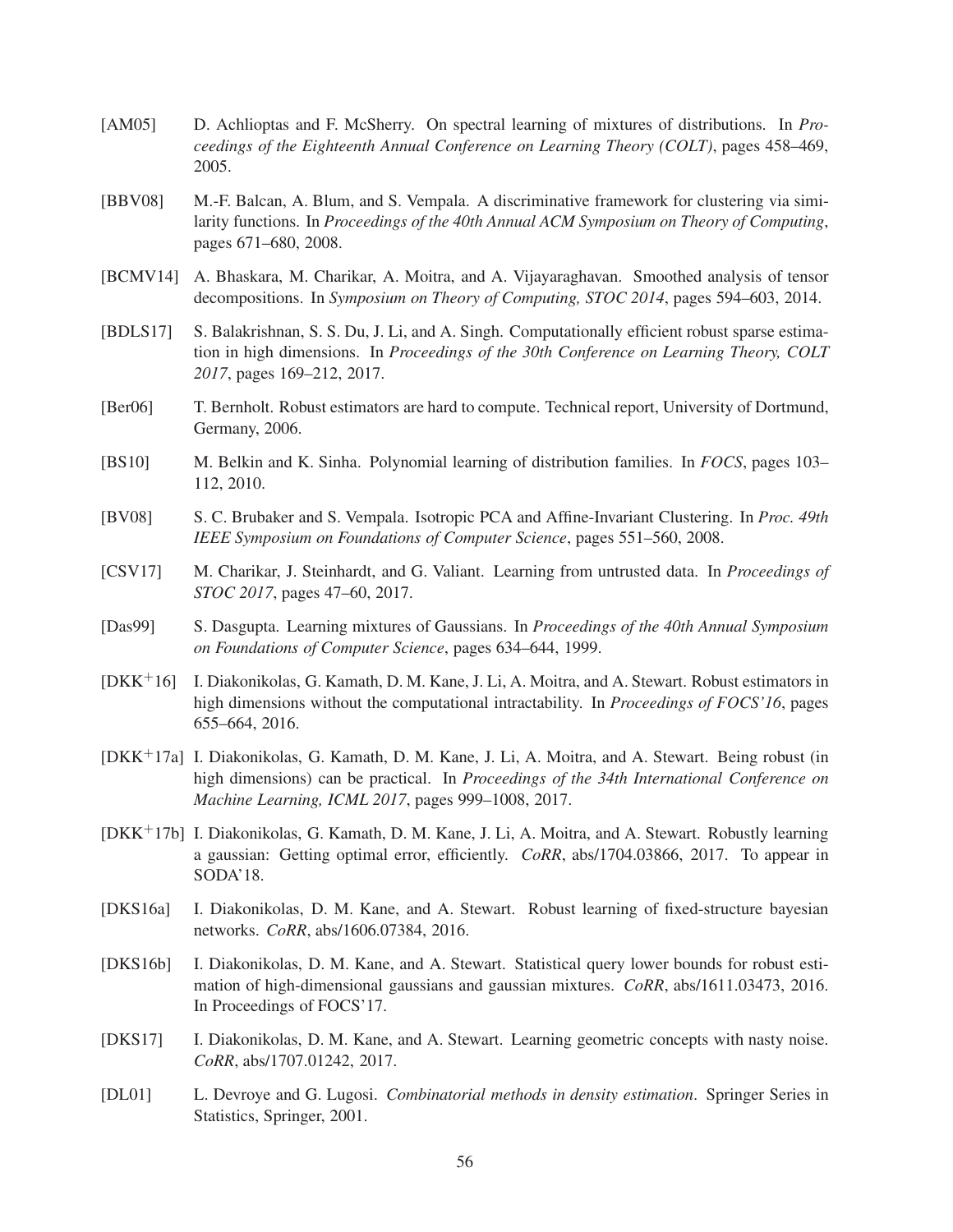- <span id="page-57-8"></span>[Fel17] V. Feldman. A general characterization of the statistical query complexity. In *Proceedings of the 30th Conference on Learning Theory, COLT 2017*, pages 785–830, 2017.
- <span id="page-57-5"></span>[FGR+13] V. Feldman, E. Grigorescu, L. Reyzin, S. Vempala, and Y. Xiao. Statistical algorithms and a lower bound for detecting planted cliques. In *Proceedings of STOC'13*, pages 655–664, 2013.
- <span id="page-57-7"></span>[FGV17] V. Feldman, C. Guzman, and S. Vempala. Statistical query algorithms for mean vector estimation and stochastic convex optimization. In *Proceedings of the Twenty-Eighth Annual ACM-SIAM Symposium on Discrete Algorithms*, SODA '17, pages 1265–1277, 2017.
- <span id="page-57-14"></span>[FOS06] J. Feldman, R. O'Donnell, and R. Servedio. PAC learning mixtures of Gaussians with no separation assumption. In *Proc. 19th Annual Conference on Learning Theory (COLT)*, pages 20–34, 2006.
- <span id="page-57-6"></span>[FPV15] V. Feldman, W. Perkins, and S. Vempala. On the complexity of random satisfiability problems with planted solutions. In *Proceedings of the Forty-Seventh Annual ACM on Symposium on Theory of Computing, STOC, 2015*, pages 77–86, 2015.
- <span id="page-57-13"></span>[GHK15] R. Ge, Q. Huang, and S. M. Kakade. Learning mixtures of gaussians in high dimensions. In *Proceedings of the Forty-Seventh Annual ACM on Symposium on Theory of Computing, STOC 2015*, pages 761–770, 2015.
- <span id="page-57-12"></span>[GVX14] N. Goyal, S. Vempala, and Y. Xiao. Fourier PCA and robust tensor decomposition. In *Symposium on Theory of Computing, STOC 2014*, pages 584–593, 2014.
- <span id="page-57-11"></span>[HK13] D. Hsu and S. M. Kakade. Learning mixtures of spherical gaussians: moment methods and spectral decompositions. In *Innovations in Theoretical Computer Science, ITCS '13*, pages 11–20, 2013.
- <span id="page-57-3"></span>[HP15] M. Hardt and E. Price. Tight bounds for learning a mixture of two gaussians. In *Proceedings of the Forty-Seventh Annual ACM on Symposium on Theory of Computing, STOC 2015*, pages 753–760, 2015.
- <span id="page-57-1"></span>[HR09] P.J. Huber and E. M. Ronchetti. *Robust statistics*. Wiley New York, 2009.
- <span id="page-57-0"></span>[HRRS86] F. R. Hampel, E. M. Ronchetti, P. J. Rousseeuw, and W. A. Stahel. *Robust statistics. The approach based on influence functions*. Wiley New York, 1986.
- <span id="page-57-9"></span>[Hub64] P. J. Huber. Robust estimation of a location parameter. *The Annals of Mathematical Statistics*, 35(1):73–101, 1964.
- <span id="page-57-15"></span>[Jan97] S. Janson. *Gaussian Hilbert Spaces*. Cambridge University Press, Cambridge, UK, 1997.
- <span id="page-57-4"></span>[Kea98] M. Kearns. Efficient noise-tolerant learning from statistical queries. *JACM*, 45(6):983–1006, 1998.
- <span id="page-57-10"></span>[KSV08] R. Kannan, H. Salmasian, and S. Vempala. The spectral method for general mixture models. *SIAM J. Comput.*, 38(3):1141–1156, 2008.
- <span id="page-57-2"></span>[LRV16] K. A. Lai, A. B. Rao, and S. Vempala. Agnostic estimation of mean and covariance. In *Proceedings of FOCS'16*, 2016.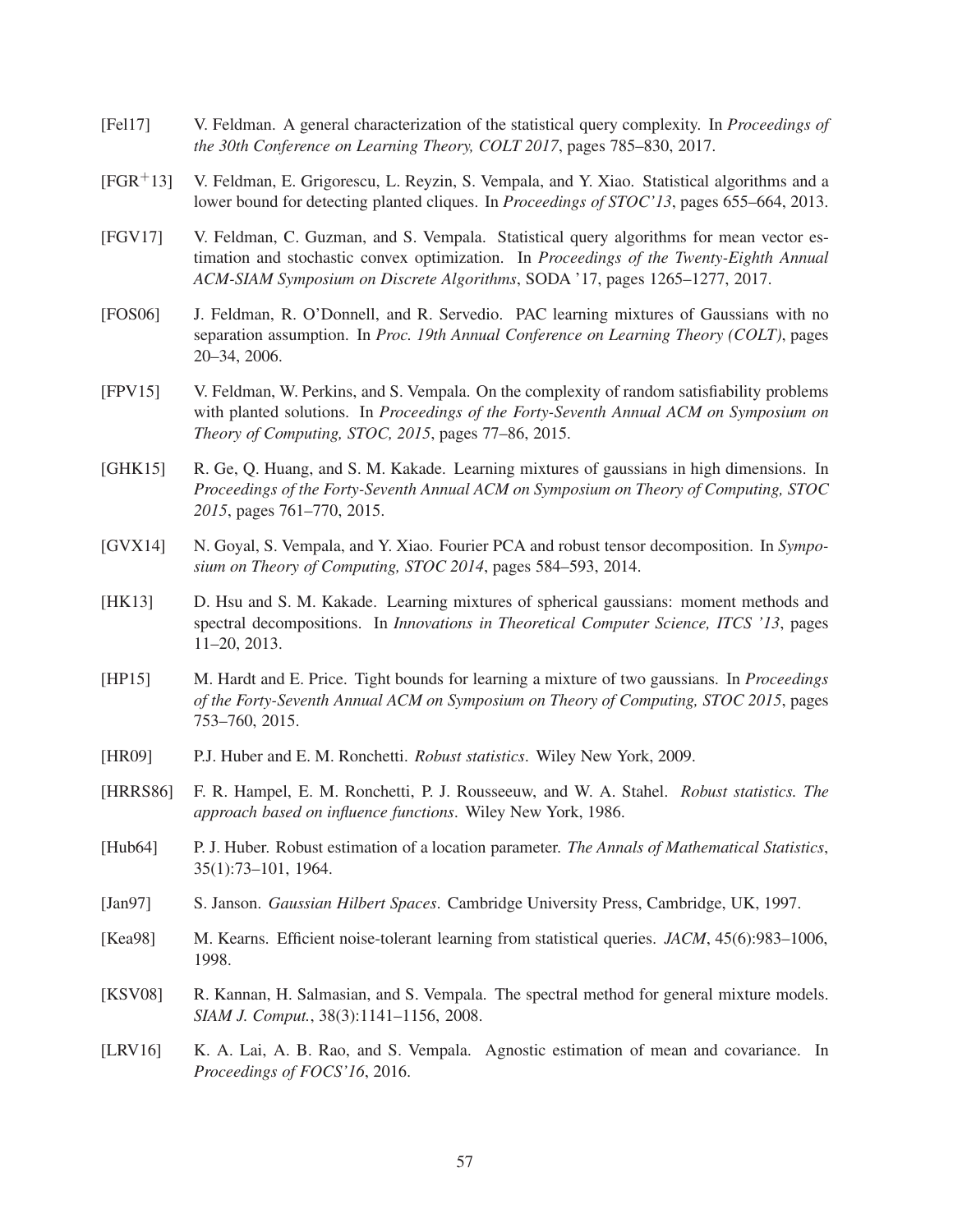- <span id="page-58-11"></span>[LS17] J. Li and L. Schmidt. Robust and proper learning for mixtures of gaussians via systems of polynomial inequalities. In *Proceedings of the 30th Conference on Learning Theory, COLT 2017*, pages 1302–1382, 2017.
- <span id="page-58-12"></span>[Meh66] F. G. Mehler. Ueber die entwicklung einer function von beliebig vielen variablen nach laplaceschen functionen höherer ordnung. *Journal für die reine und angewandte Mathematik*, 66:161–176, 1866.
- <span id="page-58-6"></span>[MV10] A. Moitra and G. Valiant. Settling the polynomial learnability of mixtures of Gaussians. In *FOCS*, pages 93–102, 2010.
- <span id="page-58-5"></span>[Pea94] K. Pearson. Contribution to the mathematical theory of evolution. *Phil. Trans. Roy. Soc. A*, 185:71–110, 1894.
- <span id="page-58-8"></span>[RL05] P. J Rousseeuw and A. M Leroy. *Robust regression and outlier detection*, volume 589. John Wiley & Sons, 2005.
- <span id="page-58-1"></span>[RV17] O. Regev and A. Vijjayraghavan. On learning mixtures of well-separated gaussians. In *Proceedings of FOCS'17*, 2017. Full version available at https://arxiv.org/abs/1710.11592.
- <span id="page-58-9"></span>[SCV17] J. Steinhardt, M. Charikar, and G. Valiant. Resilience: A criterion for learning in the presence of arbitrary outliers. *CoRR*, abs/1703.04940, 2017.
- <span id="page-58-4"></span>[SKL17] J. Steinhardt, P. W. Koh, and P. Liang. Certified defenses for data poisoning attacks. *CoRR*, abs/1706.03691, 2017. To appear in NIPS 2017.
- <span id="page-58-10"></span>[SOAJ14] A. T. Suresh, A. Orlitsky, J. Acharya, and A. Jafarpour. Near-optimal-sample estimators for spherical gaussian mixtures. In *Advances in Neural Information Processing Systems (NIPS)*, pages 1395–1403, 2014.
- <span id="page-58-3"></span>[SVC16] J. Steinhardt, G. Valiant, and M. Charikar. Avoiding imposters and delinquents: Adversarial crowdsourcing and peer prediction. In *NIPS*, pages 4439–4447, 2016.
- <span id="page-58-7"></span>[Tuk60] J.W. Tukey. A survey of sampling from contaminated distributions. *Contributions to probability and statistics*, 2:448–485, 1960.
- <span id="page-58-2"></span>[Tuk75] J.W. Tukey. Mathematics and picturing of data. In *Proceedings of ICM*, volume 6, pages 523–531, 1975.
- <span id="page-58-0"></span>[VW02] S. Vempala and G. Wang. A spectral algorithm for learning mixtures of distributions. In *Proceedings of the 43rd Annual Symposium on Foundations of Computer Science*, pages 113– 122, 2002.
- <span id="page-58-13"></span>[VW04] S. Vempala and G. Wang. A spectral algorithm for learning mixture models. *Journal of Computer and System Sciences*, 68(4):841 – 860, 2004.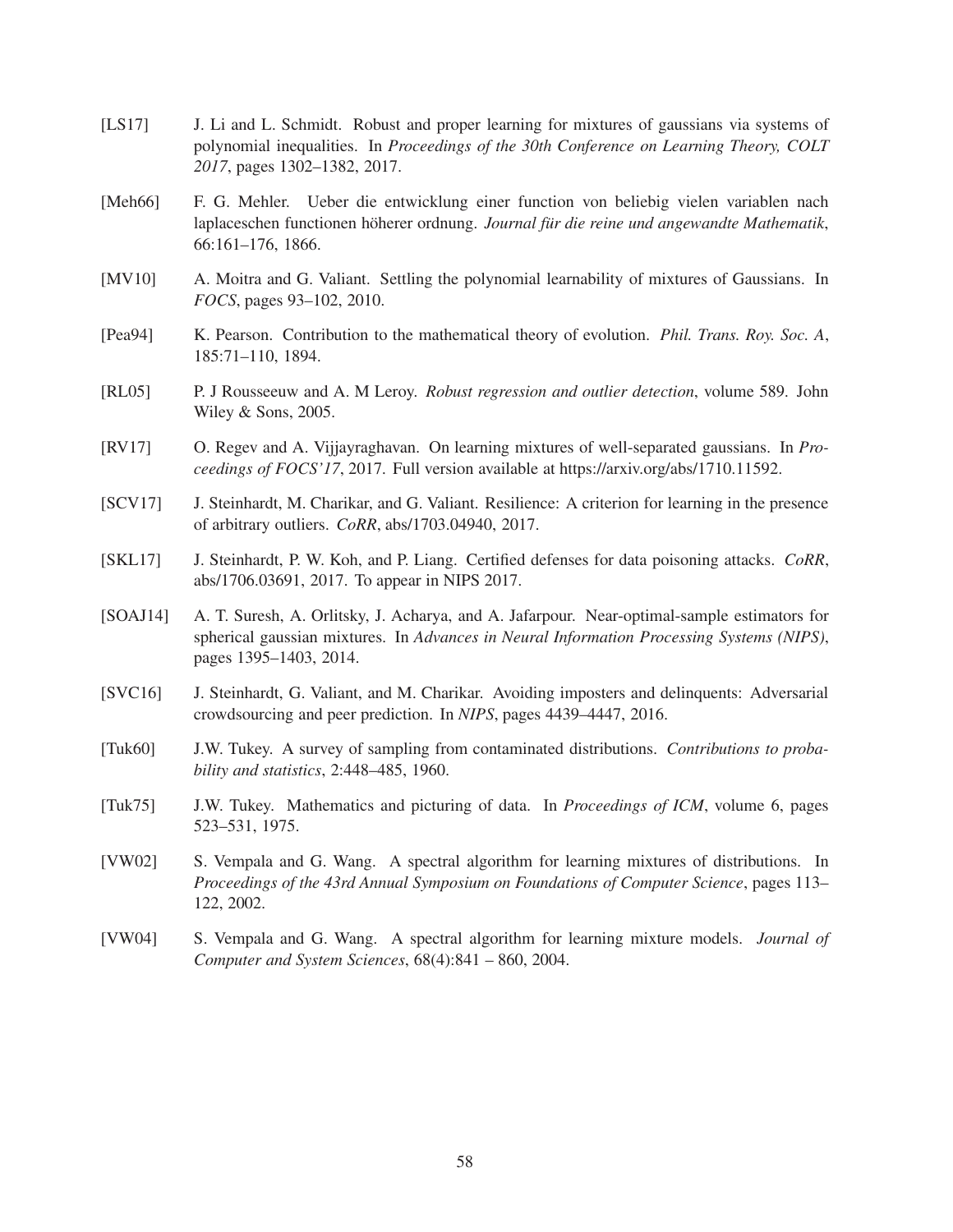# <span id="page-59-1"></span>APPENDIX

# A Proof of Claim [3.11](#page-23-0)

We have the following sequence of (in-)equalities:

$$
\exp(x)\Gamma(s,x)/(s+x)^{s-1} = \int_{x}^{\infty} \exp(x-t)(t/(s+x))^{s-1}dt
$$
  
\n
$$
= \int_{0}^{\infty} \exp(-u)((x+u)/(s+x))^{s-1}du \qquad \text{(where } u = t-x)
$$
  
\n
$$
= \int_{0}^{\infty} \exp(-u)(1+(u-s)/(s+x))^{s-1}du
$$
  
\n
$$
\leq \int_{0}^{\infty} \exp(-u+(s-1)(u-s)/(s+x))du \qquad \text{(since } 1+y \leq e^{y} \text{ for all } y \in \mathbb{R})
$$
  
\n
$$
= \exp(-s(s-1)/(s+x)) \int_{0}^{\infty} \exp(-u(x+1)/(s+x))du
$$
  
\n
$$
= \exp(-s(s-1)/(s+x))(s+x)/(x+1)
$$
  
\n
$$
= \exp(-s(s-1)/(s+x) + (s-1)/(x+1))
$$
  
\n
$$
\leq \exp(-s(s-1)/(s+x) + (s-1)/(x+1))
$$
  
\n
$$
= \exp(-(s-1)^{2}x/(s+x)(x+1)) \leq 1.
$$

This completes the proof.

# **B** Reducing the List Size to  $O(1/\alpha)$

In this section we show:

<span id="page-59-0"></span>**Proposition B.1.** *Fix*  $\alpha, \delta, \beta, t > 0$ , and let  $\mu^* \in \mathbb{R}^d$  *Let*  $T \subset \mathbb{R}^d$  *be finite, and let*  $S \subseteq T$  *be so that*  $(i)$   $|S|/|T| \geq \alpha$ , and (ii) for all unit vectors  $v \in \mathbb{R}^d$ , we have  $\Pr_{X \in u} S[v^T(X - \mu^*) > t] < \delta$ . Then,  $given M = \{\mu_1, \ldots, \mu_N\} \subset \mathbb{R}^d$  so that  $\delta N = o(1)$  and there is some i so that  $\|\mu - \mu^*\|_2 \leq \beta$  for some  $\mu \in M$ , there is a polynomial time algorithm which outputs  $M' \subseteq M$  so that  $|M'| \leq \frac{1}{\alpha}(1 + O(\delta N))$  and  $\|\mu' - \mu^*\|_2 \leq 3(\beta + t)$  *for some*  $\mu' \in M'.$ 

To apply this to a list of  $O(1/\alpha^3)$  points including an approximation to  $\mu^*$  when T contains a set S representative for  $N(\mu^*, I)$ , we may take  $\delta = 1/(C \log(1/\alpha))$  and  $t = \sqrt{\log(C \log(1/\alpha))}$  for a sufficiently large C. This t will be smaller than  $\beta$  in our applications.

*Proof.* The algorithm proceeds as follows:

Algorithm ListReduction Input: a list  $M = {\mu_1, \ldots, \mu_N}$ , a set of samples  $T, \alpha, \beta, \delta, t > 0$ . 1. For all  $i, j \in [n]$  so that  $i \neq j$ , let  $v_{ij}$  denote the unit vector in the  $\mu_i - \mu_j$  direction. 2. Let  $T_i = \bigcap_{j \neq i} \{ X \in T : |v_{ij}^T(X - \mu_i)| < \beta + t \}.$ 3. Let  $M'$  be the empty list 4. For each *i*, if  $|T_i| \ge \alpha(1 - \delta N)|T|$ , and no  $\mu_j \in M'$  has  $\|\mu_i - \mu_j\|_2 < 2(\beta + t)$ , then add  $\mu'$ to  $M'$ 

5. Return 
$$
M'
$$
.